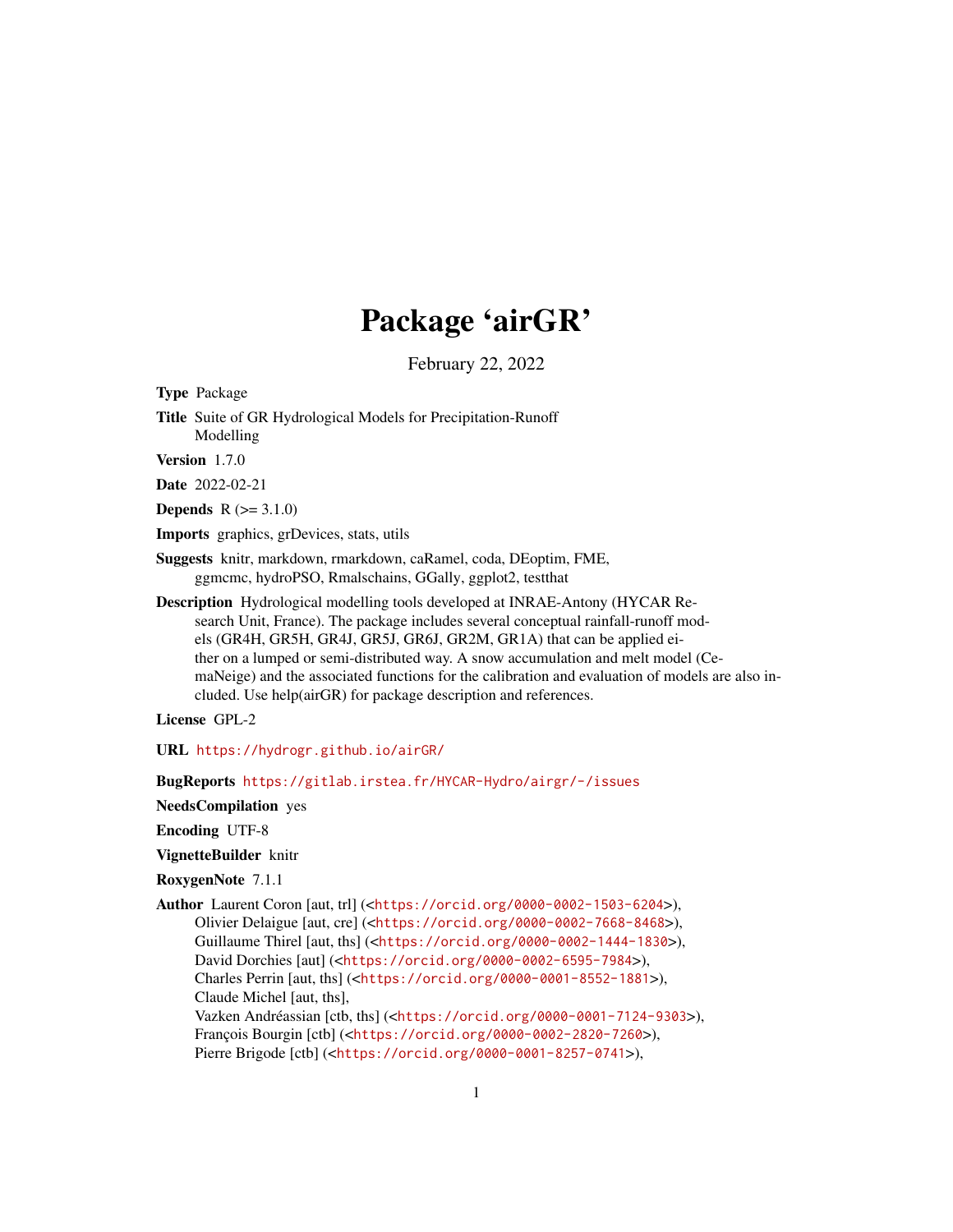Nicolas Le Moine [ctb], Thibaut Mathevet [ctb] (<<https://orcid.org/0000-0002-4142-4454>>), Safouane Mouelhi [ctb], Ludovic Oudin [ctb] (<<https://orcid.org/0000-0002-3712-0933>>), Raji Pushpalatha [ctb], Audrey Valéry [ctb]

Maintainer Olivier Delaigue <airGR@inrae.fr>

Repository CRAN

Date/Publication 2022-02-22 09:20:19 UTC

# R topics documented:

| 3<br>airGR     |
|----------------|
| 5              |
| 6              |
| $\overline{7}$ |
| 9              |
| 12             |
| 15             |
| 17             |
| 20             |
| 24             |
| 26             |
| 29             |
| 33             |
| 35             |
| 37             |
| 39             |
| 41             |
| 43             |
| 45             |
| 47             |
| 49             |
| 51             |
| 54             |
| 55             |
| 58             |
| 61             |
| 65             |
| 68             |
| 71             |
| 75             |
| 77             |
| 80             |
| 82             |
| 85             |
| 88             |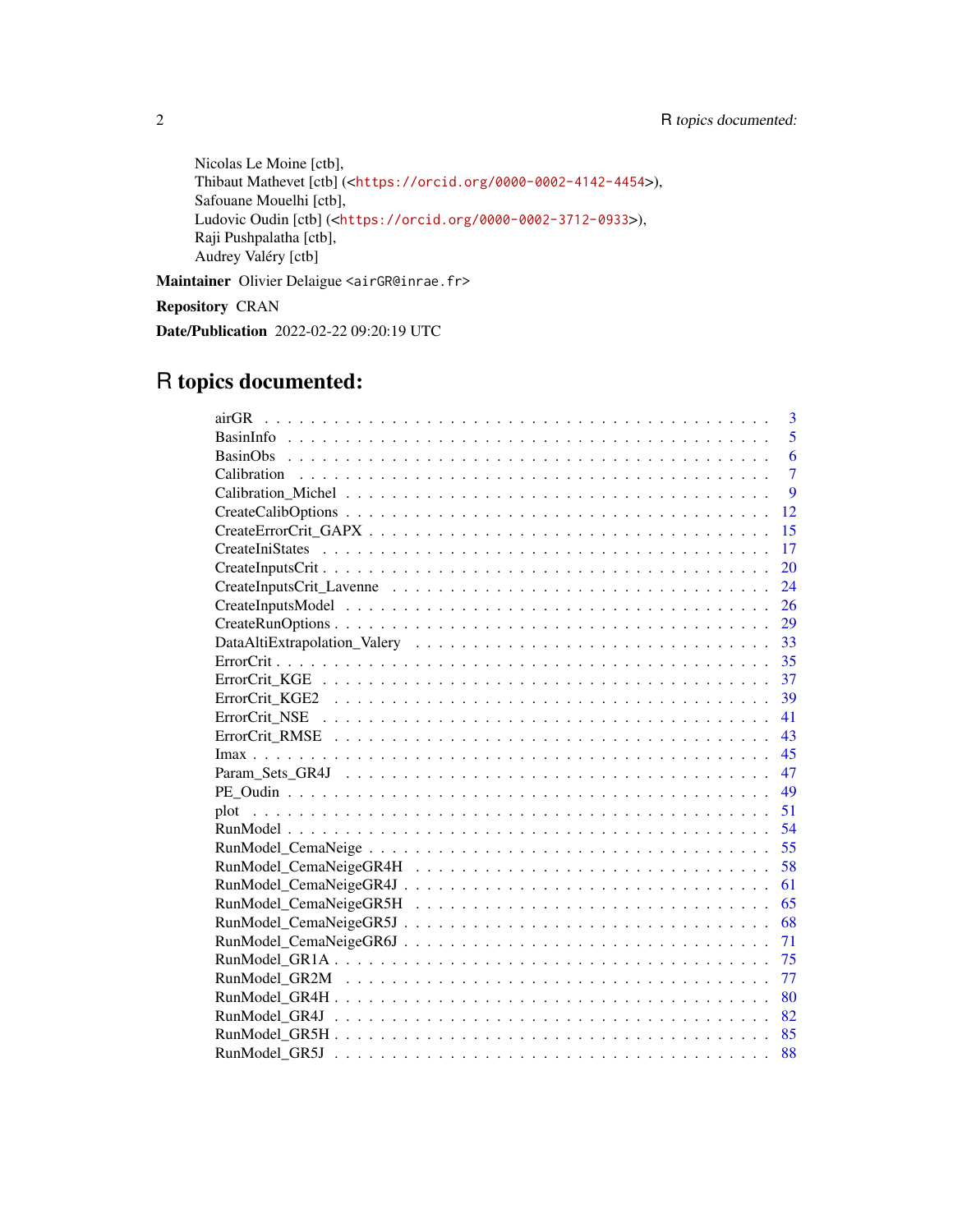<span id="page-2-0"></span>

| Index |  |  |  |  |  |  |  |  |  |  |  |  |  |  |  |  |  |  |
|-------|--|--|--|--|--|--|--|--|--|--|--|--|--|--|--|--|--|--|
|       |  |  |  |  |  |  |  |  |  |  |  |  |  |  |  |  |  |  |
|       |  |  |  |  |  |  |  |  |  |  |  |  |  |  |  |  |  |  |
|       |  |  |  |  |  |  |  |  |  |  |  |  |  |  |  |  |  |  |
|       |  |  |  |  |  |  |  |  |  |  |  |  |  |  |  |  |  |  |

airGR *Suite of GR Hydrological Models for Precipitation-Runoff Modelling*

#### **Description**

Hydrological modelling tools developed at INRAE-Antony (HYCAR Research Unit, France). The package includes several conceptual rainfall-runoff models (GR4H, GR5H, GR4J, GR5J, GR6J, GR2M, GR1A) that can be applied either on a lumped or semi-distributed way. A snow accumulation and melt model (CemaNeige) and the associated functions for the calibration and evaluation of models are also included. Use help(airGR) for package description and references. Each model core is coded in Fortran to ensure low computational time. The other package functions (i.e. mainly the calibration algorithm and the computation of the efficiency criteria) are coded in R.

#### ## — Functions and objects

The airGR package has been designed to fulfil two major requirements: facilitate the use by nonexpert users and allow flexibility regarding the addition of external criteria, models or calibration algorithms. The names of the functions and their arguments were chosen to this end.

The package is mostly based on three families of functions:

- the functions belonging to the [RunModel](#page-53-1) family require three arguments: *InputsModel*, *RunOptions* and *Param*; please refer to help pages [CreateInputsModel](#page-25-1) and [CreateRunOptions](#page-28-1) for further details and examples;
- the functions belonging to the [ErrorCrit](#page-34-1) family require two arguments: *InputsCrit* and *OutputsModel*; please refer to help pages [CreateInputsCrit](#page-19-1) and [RunModel](#page-53-1) for further details and examples;
- the functions belonging to the [Calibration](#page-6-1) family require four arguments: *InputsModel*, *RunOptions*, *InputsCrit* and *CalibOptions*; please refer to help pages [CreateInputsModel](#page-25-1), [CreateRunOptions](#page-28-1), [CreateInputsCrit](#page-19-1) and [CreateCalibOptions](#page-11-1) for further details and examples.

In order to limit the risk of mis-use and increase the flexibility of these main functions, we imposed the structure of their arguments and defined their class. Most users will not need to worry about these imposed structures since functions are provided to prepare these arguments for them: [CreateInputsModel](#page-25-1), [CreateRunOptions](#page-28-1), [CreateInputsCrit](#page-19-1), [CreateCalibOptions](#page-11-1). However, advanced users wishing to supplement the package with their own models will need to comply with these imposed structures and refer to the package source codes to get all the specification requirements.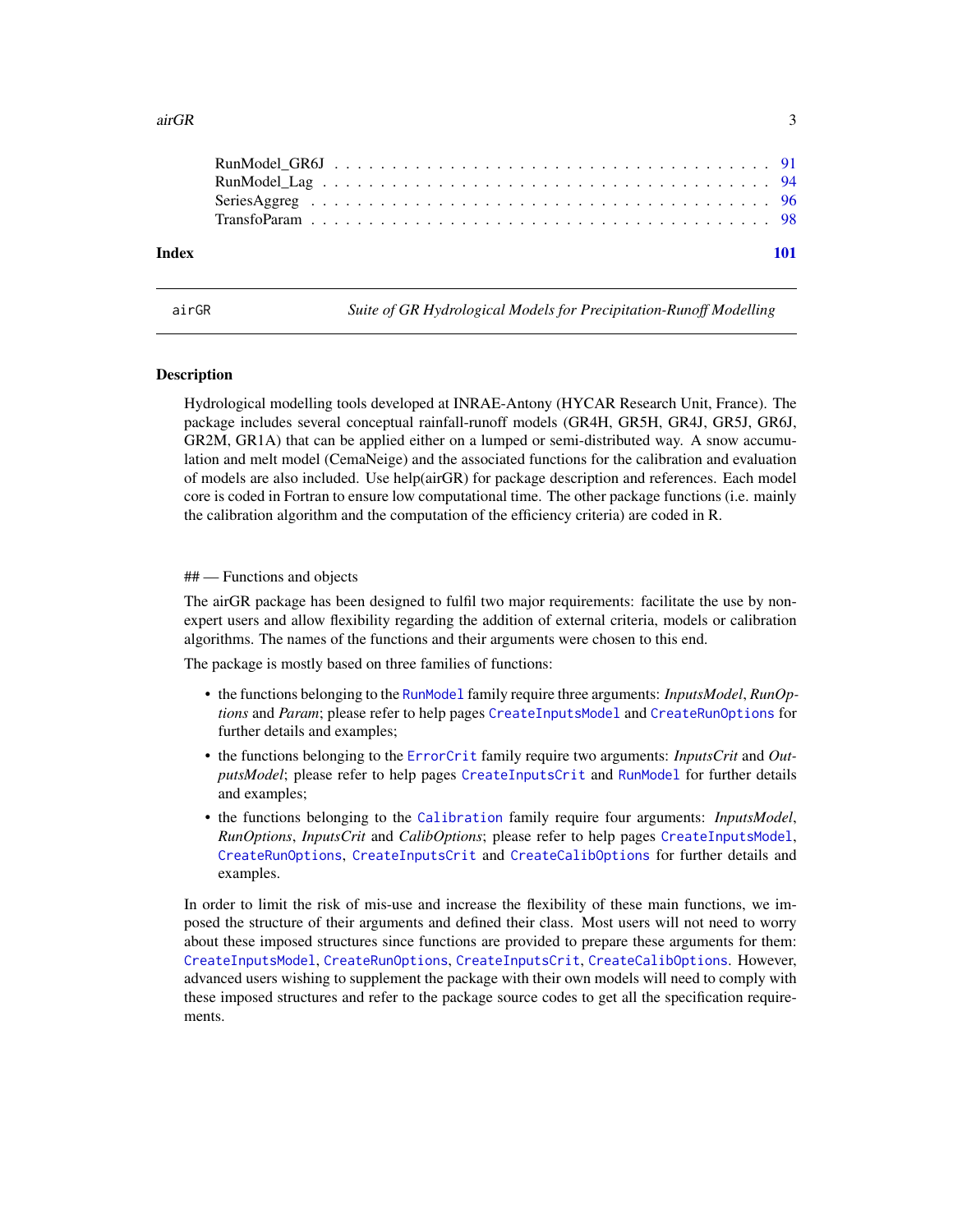# ## — Models

Seven hydrological models and one snow melt and accumulation model are implemented in airGR. The hydrological models can be applied either on a lumped way or on a semi-distributed way (on sub-catchments). The snow model can either be used alone or with the daily or hourly hydrological models. Naturally each hydrological model can also be used alone.

These models can be called within airGR using the following functions:

- [RunModel\\_GR4H](#page-79-1): four-parameter hourly lumped hydrological model (Mathevet, 2005)
- [RunModel\\_GR5H](#page-84-1): five-parameter hourly lumped hydrological model (Ficchi, 2017; Ficchi *et al.*, 2019)
- [RunModel\\_GR4J](#page-81-1): four-parameter daily lumped hydrological model (Perrin *et al.*, 2003)
- [RunModel\\_GR5J](#page-87-1): five-parameter daily lumped hydrological model (Le Moine, 2008)
- [RunModel\\_GR6J](#page-90-1): six-parameter daily lumped hydrological model (Pushpalatha *et al.*, 2011)
- [RunModel\\_GR2M](#page-76-1): two-parameter monthly lumped hydrological model (Mouelhi, 2003; Mouelhi *et al.*, 2006a)
- [RunModel\\_GR1A](#page-74-1): one-parameter yearly lumped hydrological model (Mouelhi, 2003; Mouelhi *et al.*, 2006b)
- [RunModel\\_CemaNeige](#page-54-1): two-parameter degree-day snow melt and accumulation daily model (Valéry *et al.*, 2014; Riboust *et al.*, 2019)
- [RunModel\\_CemaNeigeGR4H](#page-57-1): combined use of GR4H and CemaNeige
- [RunModel\\_CemaNeigeGR5H](#page-64-1): combined use of GR5H and CemaNeige
- [RunModel\\_CemaNeigeGR4J](#page-60-1): combined use of GR4J and CemaNeige
- [RunModel\\_CemaNeigeGR5J](#page-67-1): combined use of GR5J and CemaNeige
- [RunModel\\_CemaNeigeGR6J](#page-70-1): combined use of GR6J and CemaNeige

## — How to get started

To learn how to use the functions from the airGR package, it is recommended to follow the five steps described below:

- 1. refer to the help for [RunModel\\_GR4J](#page-81-1) then run the provided example to assess how to make a simulation;
- 2. refer to the help for [CreateInputsModel](#page-25-1) to understand how the inputs of a model are prepared/organised;
- 3. refer to the help for [CreateRunOptions](#page-28-1) to understand how the run options of a model are parametrised/organised;
- 4. refer to the help for [ErrorCrit\\_NSE](#page-40-1) and [CreateInputsCrit](#page-19-1) to understand how the computation of an error criterion is prepared/made;
- 5. refer to the help for [Calibration\\_Michel](#page-8-1), run the provided example and then refer to the help for [CreateCalibOptions](#page-11-1) to understand how a model calibration is prepared/made.

To get started with the package, you can refer to the 'get\_started' vignette (vignette("V01\_get\_started",package = "airGR")). To know how to use the models on a semi-distributed way, you can refer to the 'sd\_model' vignette (vignette("V05\_sd\_model",package = "airGR")). For more information, please visit the [airGR website.](https://hydrogr.github.io/airGR/)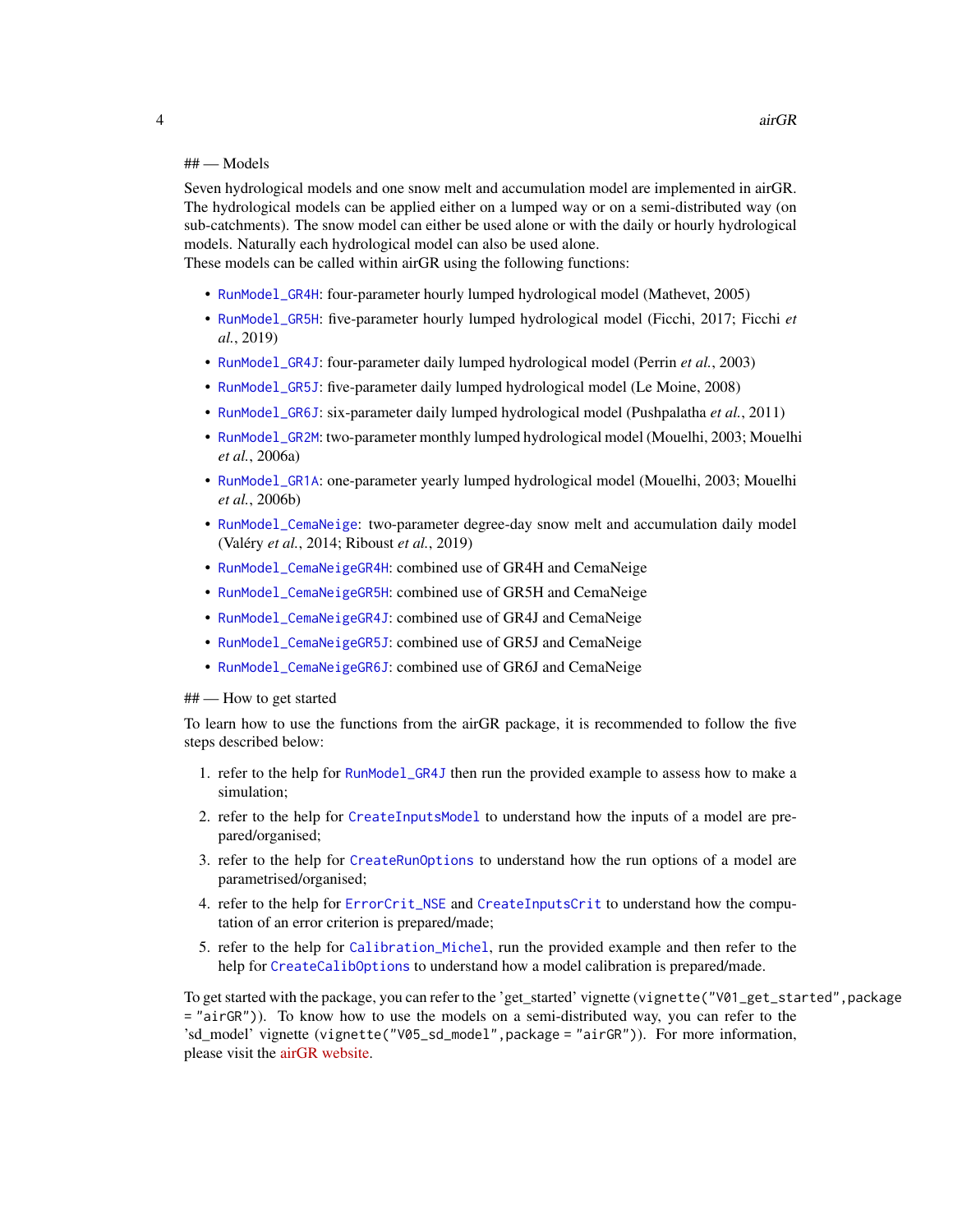#### <span id="page-4-0"></span>## — References

- Ficchi, A. (2017). An adaptive hydrological model for multiple time-steps: Diagnostics and improvements based on fluxes consistency. PhD thesis, UPMC - Irstea Antony, Paris, France.
- Ficchi, A., Perrin, C. and Andréassian, V. (2019). Hydrological modelling at multiple subdaily time steps: model improvement via flux-matching. Journal of Hydrology, 575, 1308- 1327, doi: [10.1016/j.jhydrol.2019.05.084.](https://doi.org/10.1016/j.jhydrol.2019.05.084)
- Le Moine, N. (2008). Le bassin versant de surface vu par le souterrain : une voie d'amélioration des performances et du réalisme des modèles pluie-débit ?, PhD thesis (in French), UPMC - Cemagref Antony, Paris, France, 324 pp.
- Mathevet, T. (2005). Quels modèles pluie-débit globaux pour le pas de temps horaire ? Développement empirique et comparaison de modèles sur un large échantillon de bassins versants, PhD thesis (in French), ENGREF - Cemagref Antony, Paris, France, 463 pp.
- Mouelhi, S. (2003). Vers une chaîne cohérente de modèles pluie-débit conceptuels globaux aux pas de temps pluriannuel, annuel, mensuel et journalier, PhD thesis (in French), ENGREF - Cemagref Antony, Paris, France, 323 pp.
- Mouelhi, S., Michel, C., Perrin, C. and Andréassian, V. (2006a). Stepwise development of a two-parameter monthly water balance model. Journal of Hydrology, 318(1-4), 200-214, doi: [10.1016/j.jhydrol.2005.06.014.](https://doi.org/10.1016/j.jhydrol.2005.06.014)
- Mouelhi, S., Michel, C., Perrin, C. and Andréassian, V. (2006b). Linking stream flow to rainfall at the annual time step: the Manabe bucket model revisited. Journal of Hydrology, 328, 283-296, doi: [10.1016/j.jhydrol.2005.12.022.](https://doi.org/10.1016/j.jhydrol.2005.12.022)
- Perrin, C., Michel, C. and Andréassian, V. (2003). Improvement of a parsimonious model for streamflow simulation. Journal of Hydrology, 279(1-4), 275-289, doi: [10.1016/S0022-](https://doi.org/10.1016/S0022-1694(03)00225-7) [1694\(03\)002257.](https://doi.org/10.1016/S0022-1694(03)00225-7)
- Pushpalatha, R., Perrin, C., Le Moine, N., Mathevet, T. and Andréassian, V. (2011). A downward structural sensitivity analysis of hydrological models to improve low-flow simulation. Journal of Hydrology, 411(1-2), 66-76, doi: [10.1016/j.jhydrol.2011.09.034.](https://doi.org/10.1016/j.jhydrol.2011.09.034)
- Riboust, P., Thirel, G., Le Moine N. and Ribstein P. (2019). Revisiting a simple degreeday model for integrating satellite data: Implementation of SWE-SCA hystereses. Journal of Hydrology and Hydromechanics, 67(1), 70–81, doi: [10.1016/j.jhydrol.2014.04.058.](https://doi.org/10.1016/j.jhydrol.2014.04.058)
- Valéry, A., Andréassian, V. and Perrin, C. (2014). "As simple as possible but not simpler": What is useful in a temperature-based snow-accounting routine? Part 2 - Sensitivity analysis of the Cemaneige snow accounting routine on 380 catchments. Journal of Hydrology, 517(0), 1176-1187, doi: [10.1016/j.jhydrol.2014.04.058.](https://doi.org/10.1016/j.jhydrol.2014.04.058)

<span id="page-4-1"></span>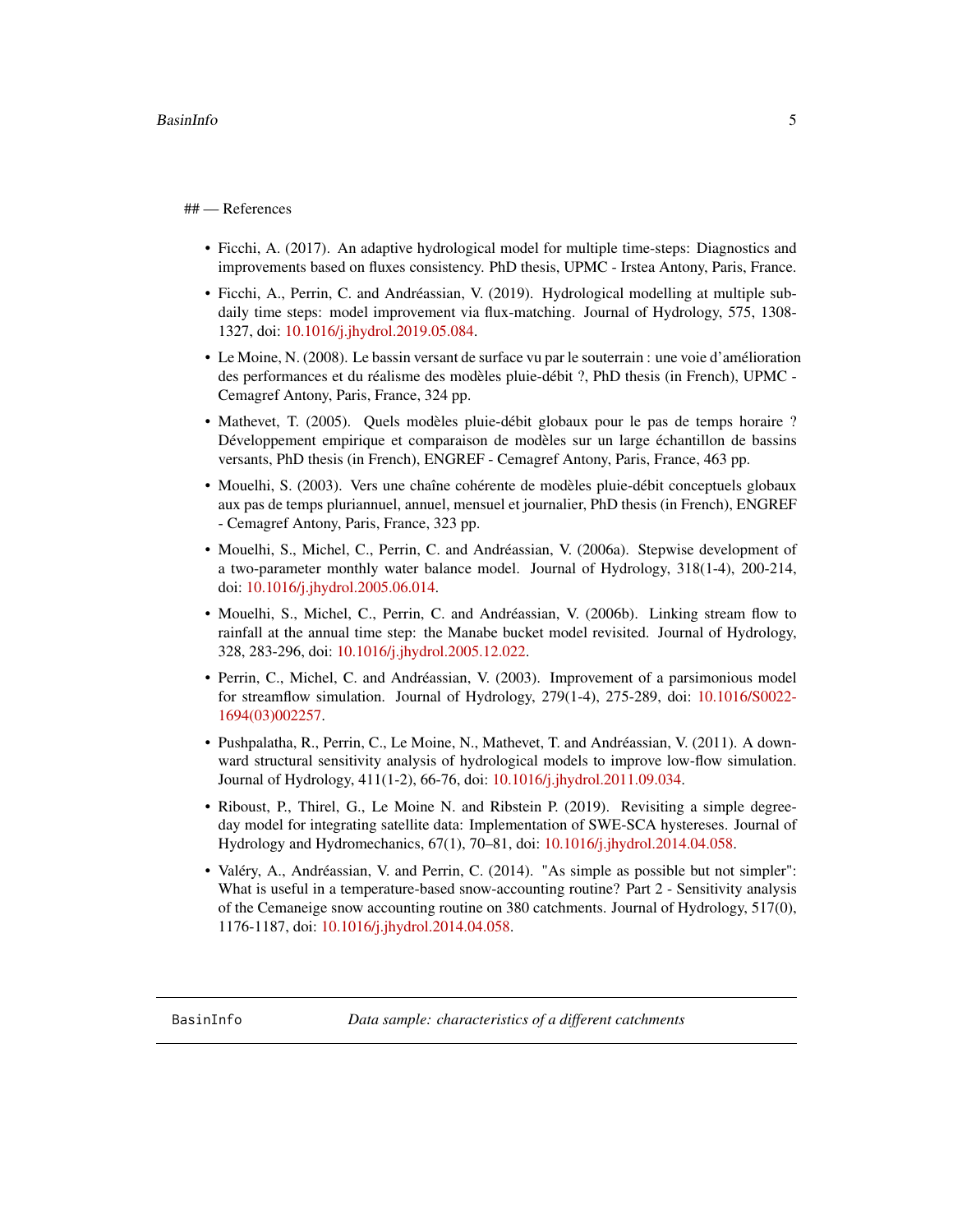#### <span id="page-5-0"></span>Description

L0123001, L0123002 and L0123003 are fictional catchments. X0310010 contains actual data from the Durance River at Embrun [La Clapière] (Hautes-Alpes, France).

R-object containing the code, station's name, area and hypsometric curve of the catchment.

# Format

List named 'BasinInfo' containing

- two strings: catchment's code and station's name
- one float: catchment's area in km2
- one numeric vector: catchment's hypsometric curve (min, quantiles 01 to 99 and max) in metres

#### See Also

[BasinObs](#page-5-1).

#### Examples

```
library(airGR)
data(L0123001)
str(BasinInfo)
```
<span id="page-5-1"></span>BasinObs *Data sample: time series of observations of different catchments*

#### Description

L0123001, L0123002 or L0123003 are fictional catchments.

X0310010 contains actual data from the Durance River at Embrun [La Clapière] (Hautes-Alpes, France). The flows are provided by Electricity of France (EDF) and were retrieved from the Banque Hydro database (http://www.hydro.eaufrance.fr). The meteorological forcing are derived from the SAFRAN reanalysis from Météo-France (Vidal et al., 2010).

R-object containing the times series of precipitation, temperature, potential evapotranspiration and discharge. X0310010 contains in addition MODIS snow cover area (SCA) data retrieved from the National Snow and Ice Data Center (NSIDC) repository (https://nsidc.org/). Five SCA time series are given, corresponding to 5 elevation bands of the CemaNeige model (default configuration). SCA data for days with important cloudiness  $(> 40 \%)$  were set to missing values for the sake of data representativeness. .

Times series for L0123001, L0123002 and X0310010 are at the daily time step for use with daily models such as GR4J, GR5J, GR6J, CemaNeigeGR4J, CemaNeigeGR5J and CemaNeigeGR6J. Times series for X0310010 are provided in order to test hysteresis version of CemaNeige (see [CreateRunOptions](#page-28-1) (Riboust et al., 2019).

Times series for L0123003 are at the hourly time step for use with hourly models such as GR4H or GR5H.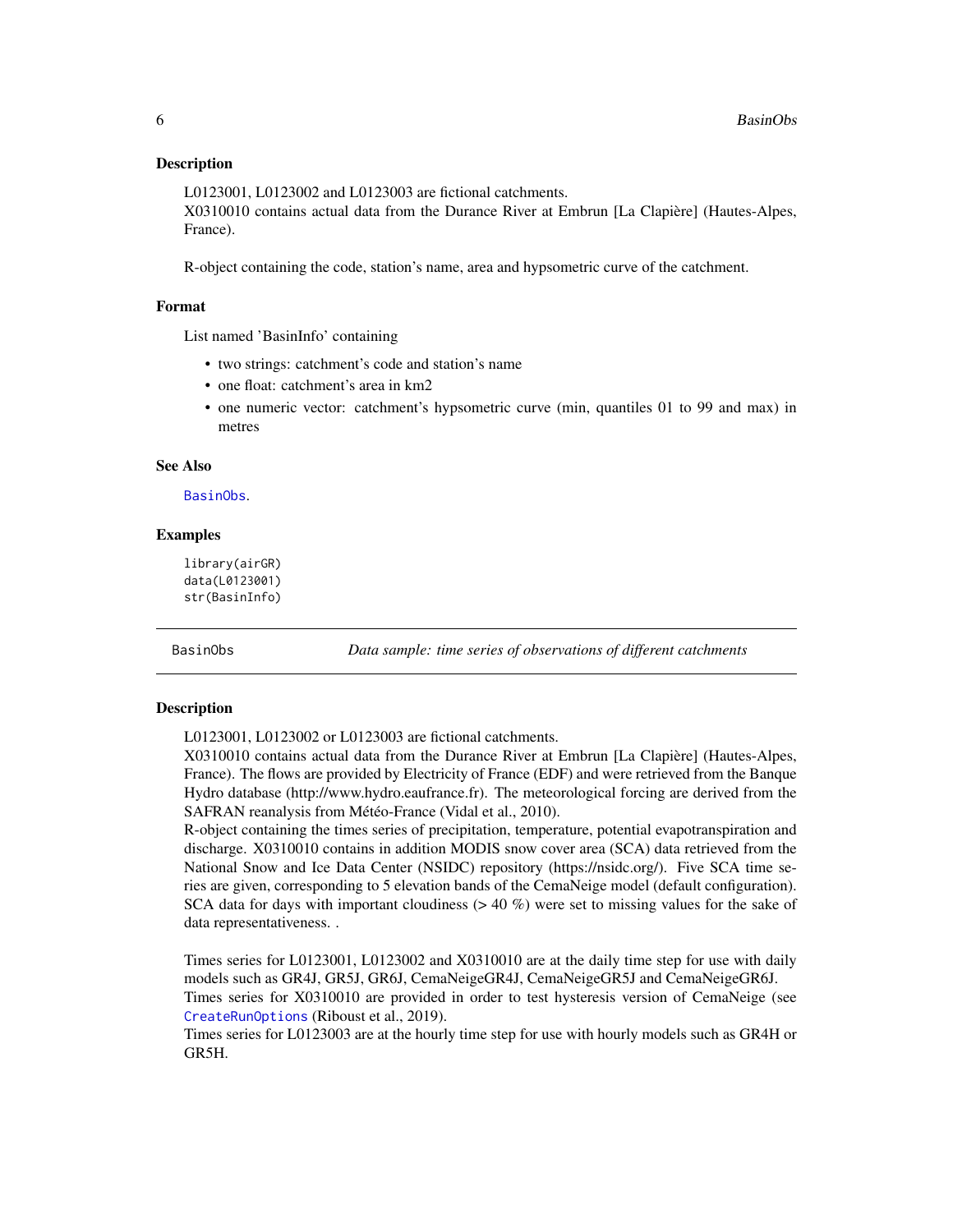#### <span id="page-6-0"></span>**Calibration** 7

# Format

Data frame named 'BasinObs' containing

- one POSIXct vector: time series dates in the POSIXct format
- five numeric vectors: time series of catchment average precipitation [mm/time step], catchment average air temperature [°C], catchment average potential evapotranspiration [mm/time step], outlet discharge [l/s], outlet discharge [mm/time step]

#### References

Riboust, P., Thirel, G., Le Moine, N. and Ribstein P. (2019). Revisiting a simple degree-day model for integrating satellite data: Implementation of SWE-SCA hystereses. Journal of Hydrology and Hydromechanics, 67(1), 70–81, doi: [10.2478/johh20180004.](https://doi.org/10.2478/johh-2018-0004)

Vidal, J.-P., Martin, E., Franchistéguy, L., Baillon, M. and Soubeyroux, J. (2010). A 50-year highresolution atmospheric reanalysis over France with the Safran system. International Journal of Climatology, 30, 1627–1644, doi: [10.1002/joc.2003.](https://doi.org/10.1002/joc.2003)

# See Also

[BasinInfo](#page-4-1).

#### Examples

library(airGR) data(L0123001) str(BasinObs)

<span id="page-6-1"></span>Calibration *Calibration algorithm that optimises the error criterion selected as objective function using the provided functions*

#### Description

Calibration algorithm that optimises the error criterion selected as objective function using the provided functions.

#### Usage

Calibration(InputsModel, RunOptions, InputsCrit, CalibOptions, FUN\_MOD, FUN\_CRIT, FUN\_CALIB = Calibration\_Michel, FUN\_TRANSFO = NULL, verbose = TRUE, ...)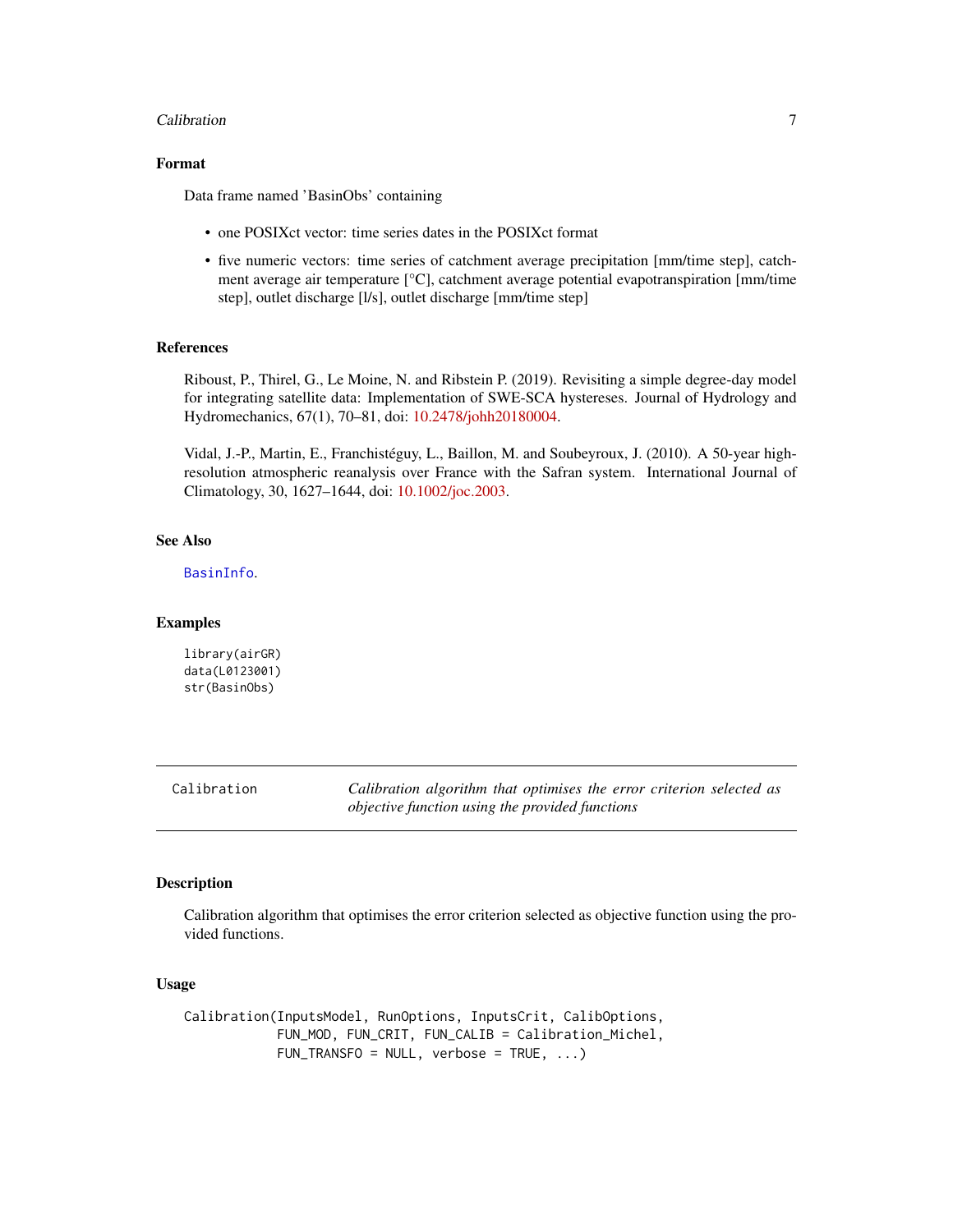### Arguments

| InputsModel  | [object of class <i>InputsModel</i> ] see CreateInputsModel for details                                                                              |
|--------------|------------------------------------------------------------------------------------------------------------------------------------------------------|
| RunOptions   | [object of class <i>RunOptions</i> ] see CreateRunOptions for details                                                                                |
| InputsCrit   | [object of class <i>InputsCrit</i> ] see CreateInputsCrit for details                                                                                |
| CalibOptions | [object of class <i>CalibOptions</i> ] see CreateCalibOptions for details                                                                            |
| FUN_MOD      | [function] hydrological model function (e.g. RunModel_GR4J, RunModel_CemaNeigeGR4J)                                                                  |
| FUN_CRIT     | (deprecated) [function] error criterion function (e.g. ErrorCrit_RMSE, ErrorCrit_NSE)                                                                |
| FUN_CALIB    | (deprecated) [function] calibration algorithm function (e.g. Calibration_Michel),<br>$default = California_$                                         |
| FUN_TRANSFO  | (optional) [function] model parameters transformation function, if the FUN_MOD<br>used is native in the package FUN_TRANSFO is automatically defined |
| verbose      | (optional) [boolean] boolean indicating if the function is run in verbose mode or<br>not, default $=$ TRUE                                           |
| $\cdots$     | Further arguments to pass to RunModel                                                                                                                |

# Value

list see [Calibration\\_Michel](#page-8-1)

#### Author(s)

Laurent Coron, Olivier Delaigue

# See Also

[Calibration\\_Michel](#page-8-1), [ErrorCrit](#page-34-1), [TransfoParam](#page-97-1), [CreateInputsModel](#page-25-1), [CreateRunOptions](#page-28-1), [CreateInputsCrit](#page-19-1), [CreateCalibOptions](#page-11-1).

# Examples

library(airGR)

```
## loading catchment data
data(L0123001)
## preparation of InputsModel object
InputsModel <- CreateInputsModel(FUN_MOD = RunModel_GR4J, DatesR = BasinObs$DatesR,
                                Precip = BasinObs$P, PotEvap = BasinObs$E)
## calibration period selection
Ind_Run <- seq(which(format(BasinObs$DatesR, format = "%Y-%m-%d")=="1990-01-01"),
              which(format(BasinObs$DatesR, format = "%Y-%m-%d")=="1999-12-31"))
## preparation of RunOptions object
RunOptions <- CreateRunOptions(FUN_MOD = RunModel_GR4J,
                               InputsModel = InputsModel, IndPeriod_Run = Ind_Run)
```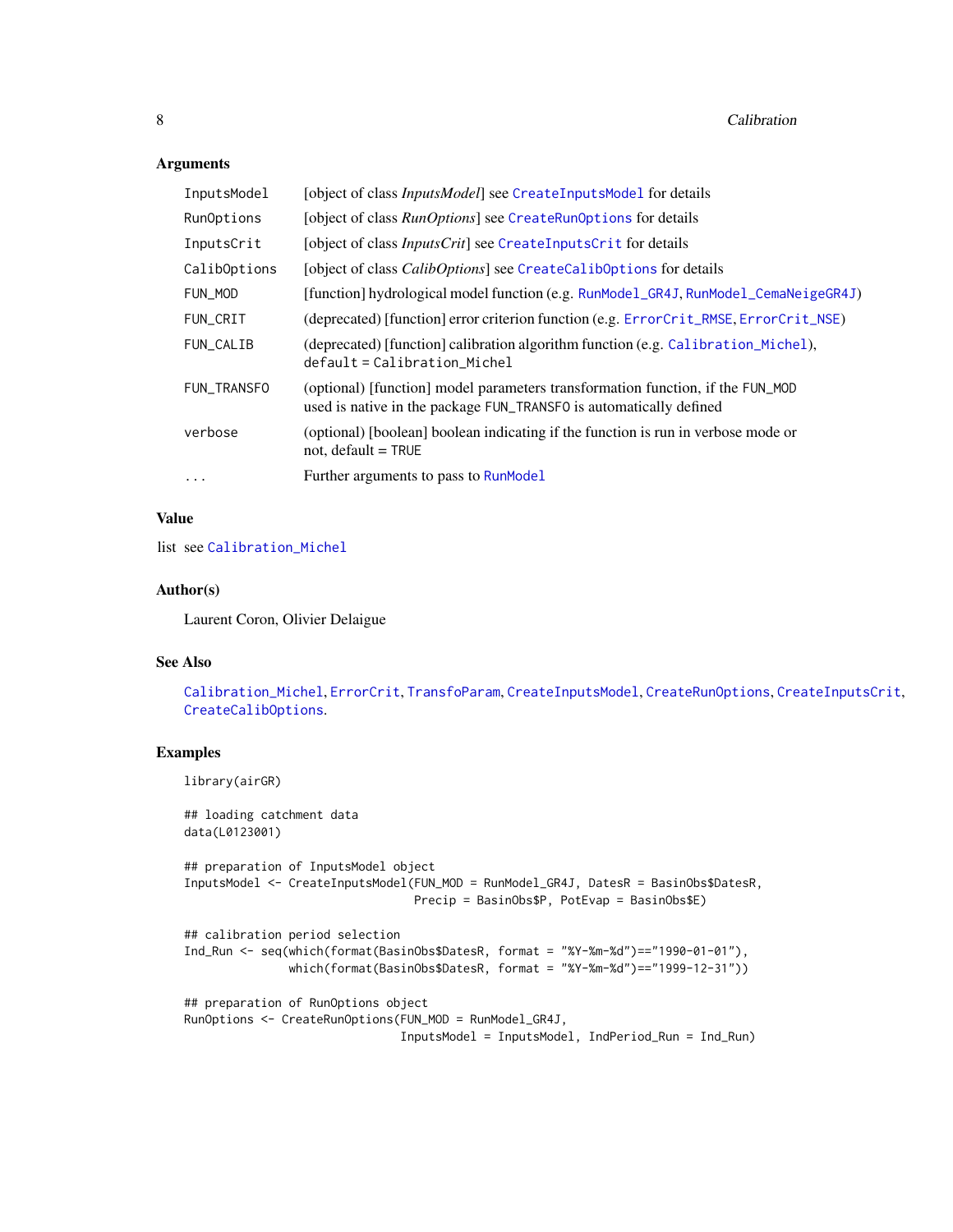```
## calibration criterion: preparation of the InputsCrit object
InputsCrit <- CreateInputsCrit(FUN_CRIT = ErrorCrit_NSE, InputsModel = InputsModel,
                               RunOptions = RunOptions, Obs = BasinObs$Qmm[Ind_Run])
## preparation of CalibOptions object
CalibOptions <- CreateCalibOptions(FUN_MOD = RunModel_GR4J, FUN_CALIB = Calibration_Michel)
## calibration
OutputsCalib <- Calibration(InputsModel = InputsModel, RunOptions = RunOptions,
                            InputsCrit = InputsCrit, CalibOptions = CalibOptions,
                            FUN_MOD = RunModel_GR4J,
                            FUN_CALIB = Calibration_Michel)
## simulation
Param <- OutputsCalib$ParamFinalR
OutputsModel <- RunModel(InputsModel = InputsModel, RunOptions = RunOptions,
                         Param = Param, FUN = RunModel_GR4J)
## results preview
plot(OutputsModel, Qobs = BasinObs$Qmm[Ind_Run])
## efficiency criterion: Nash-Sutcliffe Efficiency
InputsCrit <- CreateInputsCrit(FUN_CRIT = ErrorCrit_NSE, InputsModel = InputsModel,
                                RunOptions = RunOptions, Obs = BasinObs$Qmm[Ind_Run])
OutputsCrit <- ErrorCrit_NSE(InputsCrit = InputsCrit, OutputsModel = OutputsModel)
## efficiency criterion: Kling-Gupta Efficiency
InputsCrit <- CreateInputsCrit(FUN_CRIT = ErrorCrit_KGE, InputsModel = InputsModel,
                                RunOptions = RunOptions, Obs = BasinObs$Qmm[Ind_Run])
OutputsCrit <- ErrorCrit_KGE(InputsCrit = InputsCrit, OutputsModel = OutputsModel)
```
<span id="page-8-1"></span>Calibration\_Michel *Calibration algorithm that optimises the error criterion selected as objective function using the Irstea procedure described by C. Michel*

#### Description

Calibration algorithm that optimises the error criterion selected as objective function.

The algorithm combines a global and a local approach. First, a screening is performed using either a rough predefined grid or a list of parameter sets. Then a steepest descent local search algorithm is performed, starting from the result of the screening procedure.

#### Usage

```
Calibration_Michel(InputsModel, RunOptions, InputsCrit, CalibOptions,
                  FUN_MOD, FUN_CRIT, FUN_TRANSFO = NULL, verbose = TRUE, ...)
```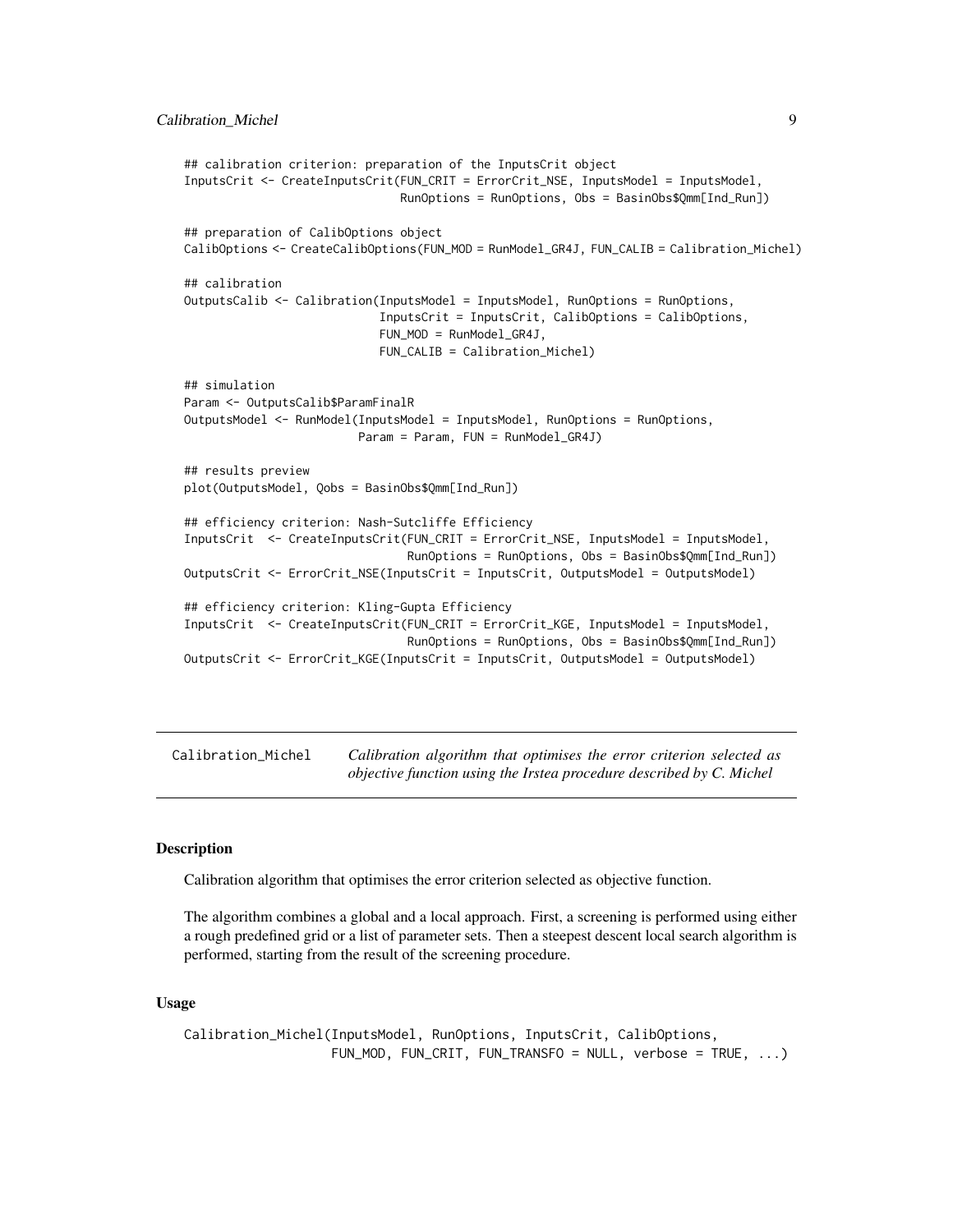# **Arguments**

| InputsModel  | [object of class InputsModel] see CreateInputsModel for details                                                                                      |
|--------------|------------------------------------------------------------------------------------------------------------------------------------------------------|
| RunOptions   | [object of class <i>RunOptions</i> ] see CreateRunOptions for details                                                                                |
| InputsCrit   | [object of class <i>InputsCrit</i> ] see CreateInputsCrit for details                                                                                |
| CalibOptions | [object of class <i>CalibOptions</i> ] see CreateCalibOptions for details                                                                            |
| FUN_MOD      | [function] hydrological model function (e.g. RunModel_GR4J, RunModel_CemaNeigeGR4J)                                                                  |
| FUN_CRIT     | (deprecated) [function] error criterion function (e.g. ErrorCrit_RMSE, ErrorCrit_NSE)                                                                |
| FUN TRANSFO  | (optional) [function] model parameters transformation function, if the FUN_MOD<br>used is native in the package FUN_TRANSFO is automatically defined |
| verbose      | (optional) [boolean] boolean indicating if the function is run in verbose mode or<br>not, default $=$ TRUE                                           |
| $\ddotsc$    | (optional) arguments to pass to RunModel                                                                                                             |

# Details

A screening is first performed either based on a rough predefined grid (considering various initial values for each parameter) or from a list of initial parameter sets.

The best set identified in this screening is then used as a starting point for the steepest descent local search algorithm.

For this search, since the ranges of parameter values can be quite different, simple mathematical transformations are applied to parameters to make them vary in a similar range and get a similar sensitivity to a predefined search step. This is done using the TransfoParam functions.

During the steepest descent method, at each iteration, we start from a parameter set of NParam values (NParam being the number of free parameters of the chosen hydrological model) and we determine the 2\*NParam-1 new candidates by changing one by one the different parameters (+/ search step).

All these candidates are tested and the best one kept to be the starting point for the next iteration. At the end of each iteration, the the search step is either increased or decreased to adapt the progression speed. A composite step can occasionally be done.

The calibration algorithm stops when the search step becomes smaller than a predefined threshold.

#### Value

list list containing the function outputs organised as follows:

| [numeric] parameter set obtained at the end of the calibration                                  |
|-------------------------------------------------------------------------------------------------|
| [numeric] error criterion selected as objective function obtained at the end of the calibration |
| [numeric] number of iterations during the calibration                                           |
| [numeric] number of model runs done during the calibration                                      |
| [numeric] table showing the progression steps in the search for optimal set: parameter values   |
| [numeric] table showing the progression steps in the search for optimal set: criterion values   |
| [boolean] table giving the requested and actual time steps over which the model is calibrated   |
| [character] name of the calibration criterion used as objective function                        |
| [numeric] theoretical best criterion value                                                      |
|                                                                                                 |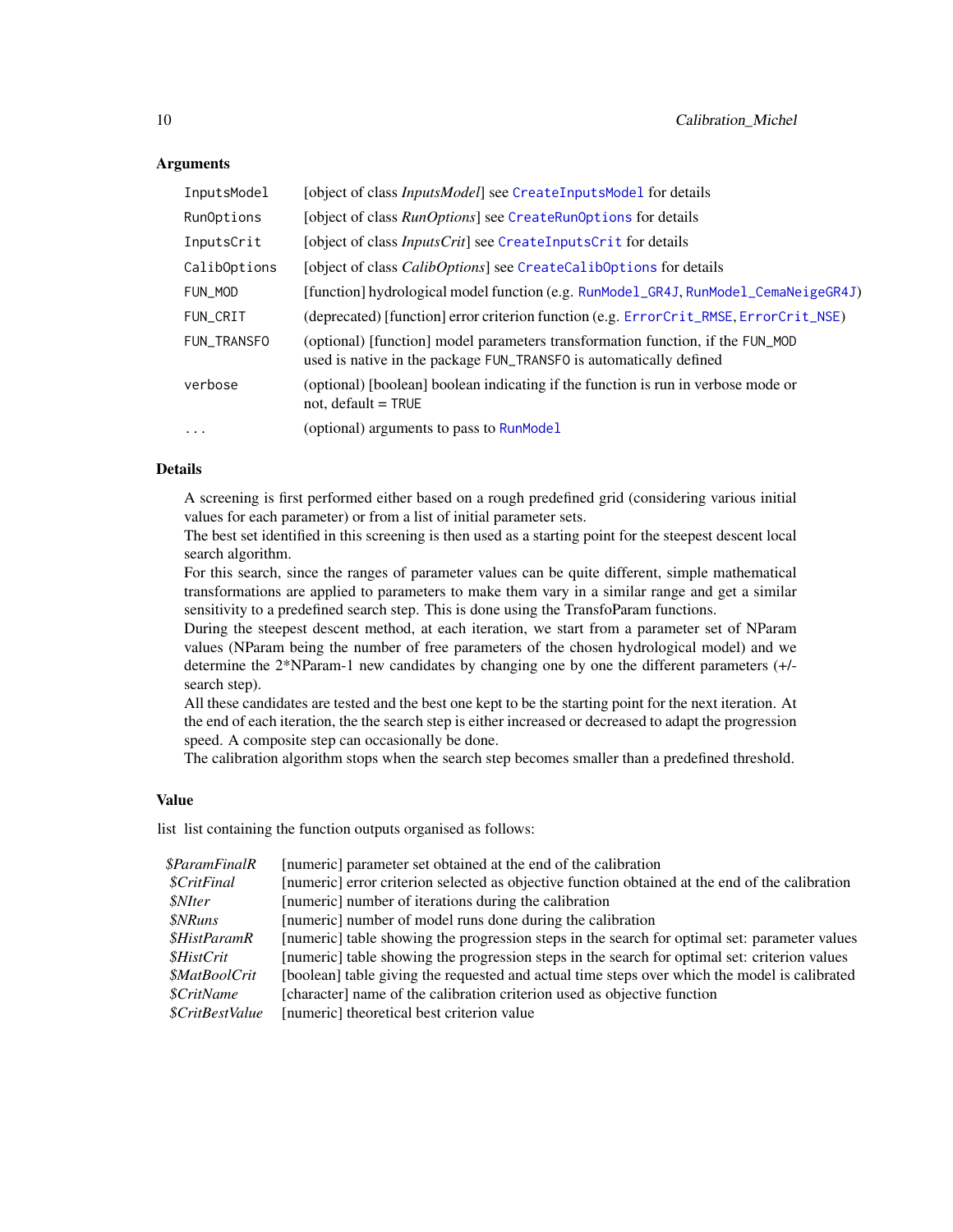#### Author(s)

Laurent Coron, Claude Michel, Charles Perrin, Thibault Mathevet, Olivier Delaigue, Guillaume Thirel, David Dorchies

#### References

Michel, C. (1991), Hydrologie appliquée aux petits bassins ruraux. Hydrology handbook (in French), Cemagref, Antony, France.

#### See Also

[Calibration](#page-6-1), [RunModel\\_GR4J](#page-81-1), [TransfoParam](#page-97-1), [ErrorCrit\\_RMSE](#page-42-1), [CreateInputsModel](#page-25-1), [CreateRunOptions](#page-28-1), [CreateInputsCrit](#page-19-1), [CreateCalibOptions](#page-11-1).

#### Examples

```
library(airGR)
## loading catchment data
data(L0123001)
## preparation of InputsModel object
InputsModel <- CreateInputsModel(FUN_MOD = RunModel_GR4J, DatesR = BasinObs$DatesR,
                                 Precip = BasinObs$P, PotEvap = BasinObs$E)
## calibration period selection
Ind_Run <- seq(which(format(BasinObs$DatesR, format = "%Y-%m-%d")=="1990-01-01"),
               which(format(BasinObs$DatesR, format = "%Y-%m-%d")=="1999-12-31"))
## preparation of RunOptions object
RunOptions <- CreateRunOptions(FUN_MOD = RunModel_GR4J, InputsModel = InputsModel,
                               IndPeriod_Run = Ind_Run)
## calibration criterion: preparation of the InputsCrit object
InputsCrit <- CreateInputsCrit(FUN_CRIT = ErrorCrit_NSE, InputsModel = InputsModel,
                               RunOptions = RunOptions, Obs = BasinObs$Qmm[Ind_Run])
## preparation of CalibOptions object
CalibOptions <- CreateCalibOptions(FUN_MOD = RunModel_GR4J, FUN_CALIB = Calibration_Michel)
## calibration
OutputsCalib <- Calibration_Michel(InputsModel = InputsModel, RunOptions = RunOptions,
                                 InputsCrit = InputsCrit, CalibOptions = CalibOptions,
                                 FUN_MOD = RunModel_GR4J)
## simulation
Param <- OutputsCalib$ParamFinalR
OutputsModel <- RunModel_GR4J(InputsModel = InputsModel,
                              RunOptions = RunOptions, Param = Param)
## results preview
plot(OutputsModel, Qobs = BasinObs$Qmm[Ind_Run])
```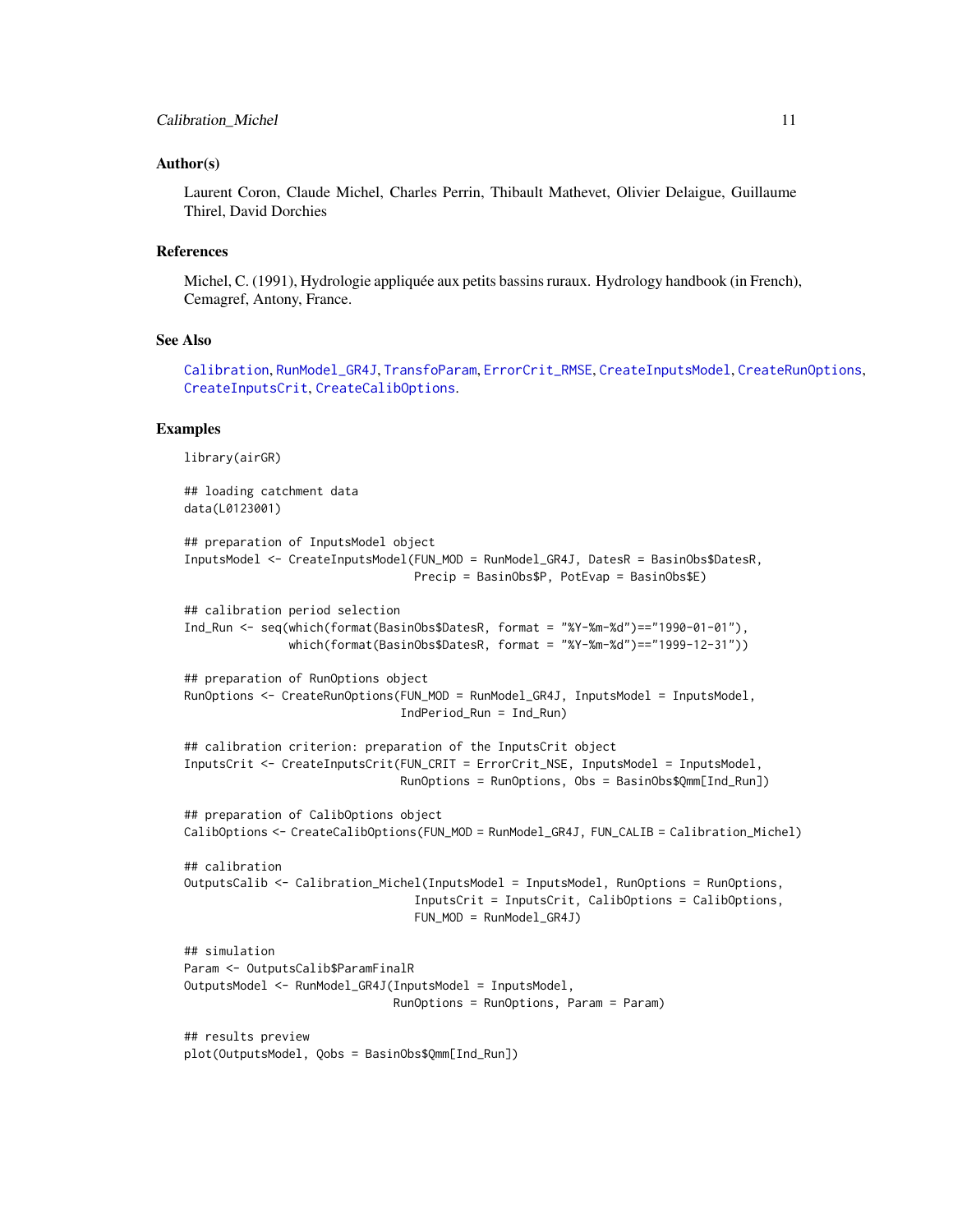```
## efficiency criterion: Nash-Sutcliffe Efficiency
InputsCrit <- CreateInputsCrit(FUN_CRIT = ErrorCrit_NSE, InputsModel = InputsModel,
                               RunOptions = RunOptions, Obs = BasinObs$Qmm[Ind_Run])
OutputsCrit <- ErrorCrit_NSE(InputsCrit = InputsCrit, OutputsModel = OutputsModel)
## efficiency criterion: Kling-Gupta Efficiency
InputsCrit <- CreateInputsCrit(FUN_CRIT = ErrorCrit_KGE, InputsModel = InputsModel,
                               RunOptions = RunOptions, Obs = BasinObs$Qmm[Ind_Run])
OutputsCrit <- ErrorCrit_KGE(InputsCrit = InputsCrit, OutputsModel = OutputsModel)
```
<span id="page-11-1"></span>

| CreateCalibOptions | Creation of the CalibOptions object required but the Calibration* |  |  |  |
|--------------------|-------------------------------------------------------------------|--|--|--|
|                    | functions                                                         |  |  |  |

# Description

Creation of the *CalibOptions* object required by the Calibration\* functions.

#### Usage

```
CreateCalibOptions(FUN_MOD, FUN_CALIB = Calibration_Michel,
              FUN_TRANSFO = NULL, IsHyst = FALSE, IsSD = FALSE, FixedParam = NULL,
                   SearchRanges = NULL, StartParamList = NULL,
                   StartParamDistrib = NULL)
```
# Arguments

| FUN_MOD     | [function] hydrological model function (e.g. RunModel_GR4J, RunModel_CemaNeigeGR4J)                                                                   |
|-------------|-------------------------------------------------------------------------------------------------------------------------------------------------------|
| FUN_CALIB   | (optional) [function] calibration algorithm function (e.g. Calibration_Michel),<br>$default = California$                                             |
| FUN_TRANSFO | (optional) [function] model parameters transformation function, if the FUN_MOD<br>used is native in the package, FUN_TRANSFO is automatically defined |
| IsHyst      | [boolean] boolean indicating if the hysteresis version of CemaNeige is used. See<br>details                                                           |
| IsSD        | [boolean] boolean indicating if the semi-distributed lag model is used. See de-<br>tails                                                              |
| FixedParam  | (optional) [numeric] vector giving the values set for the non-optimised parame-<br>ter values (NParam columns, 1 line)<br>Example:                    |
|             | NA 3.34  NA<br>NA.                                                                                                                                    |

SearchRanges (optional) [numeric] matrix giving the ranges of real parameters (NParam columns, 2 lines)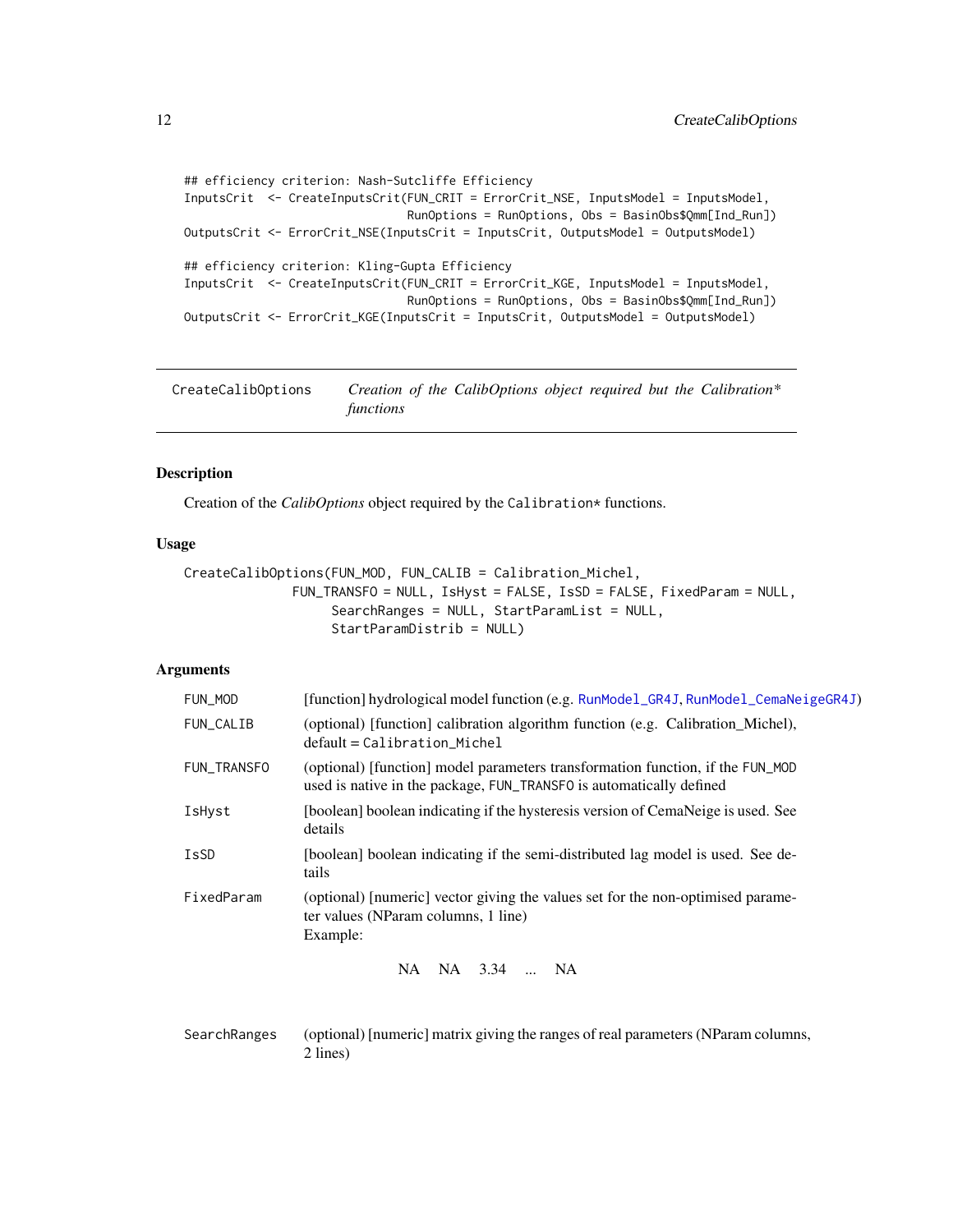# CreateCalibOptions 13

Example:

|                        | $[X1]$ $[X2]$ $[X3]$ $[]$ $[Xi]$ |               |         |
|------------------------|----------------------------------|---------------|---------|
| $[1, 0 \t -1 \t 0 \t $ |                                  |               | $0.0^-$ |
| $[2, 3000 +1 100$      |                                  | $\sim$ $\sim$ | 3.0     |

StartParamList (optional) [numeric] matrix of parameter sets used for grid-screening calibration procedure (values in columns, sets in line) Example:

|                       |               |          | $[X1]$ $[X2]$ $[X3]$ $[]$ $[Xi]$ |          |          |
|-----------------------|---------------|----------|----------------------------------|----------|----------|
| [set1]                | 800           | $-0.7$   | 25                               | $\cdots$ | 1.0      |
| [set2]                | $1000 - 0.5$  |          | - 22                             | $\cdots$ | 1.1      |
| $\left[\ldots\right]$ | $\cdots$      | $\cdots$ | $\cdots$                         | $\cdots$ | $\cdots$ |
|                       | [set n] $200$ | $-0.3$   | -17                              |          | 1.0      |

#### StartParamDistrib

(optional) [numeric] matrix of parameter values used for grid-screening calibration procedure (values in columns, percentiles in line) Example:

|                     | X1 | [X2] [X3] [] [Xi] |              |     |
|---------------------|----|-------------------|--------------|-----|
| [value1] $800 -0.7$ |    | 25                | $\mathbf{r}$ | 1.0 |
| [value2] 1000 NA    |    | 50                | $\cdots$     | 1.2 |
| [value3] $1200$ NA  |    | - NA              | $\cdots$     | 1.6 |

#### Details

Users wanting to use FUN\_MOD, FUN\_CALIB or FUN\_TRANSFO functions that are not included in the package must create their own CalibOptions object accordingly.

## — CemaNeige version

If IsHyst = FALSE, the original CemaNeige version from Valéry et al. (2014) is used.

If IsHyst = TRUE, the CemaNeige version from Riboust et al. (2019) is used. Compared to the original version, this version of CemaNeige needs two more parameters and it includes a representation of the hysteretic relationship between the Snow Cover Area (SCA) and the Snow Water Equivalent (SWE) in the catchment. The hysteresis included in airGR is the Modified Linear hysteresis ( $LH^*$ ); it is represented on panel b) of Fig. 3 in Riboust et al. (2019). Riboust et al. (2019) advise to use the LH\* version of CemaNeige with parameters calibrated using an objective function combining 75  $\%$ of KGE calculated on discharge simulated from a rainfall-runoff model compared to observed discharge and 5 % of KGE calculated on SCA on 5 CemaNeige elevation bands compared to satellite (e.g. MODIS) SCA (see Eq. (18), Table 3 and Fig. 6). Riboust et al. (2019)'s tests were realized with GR4J as the chosen rainfall-runoff model.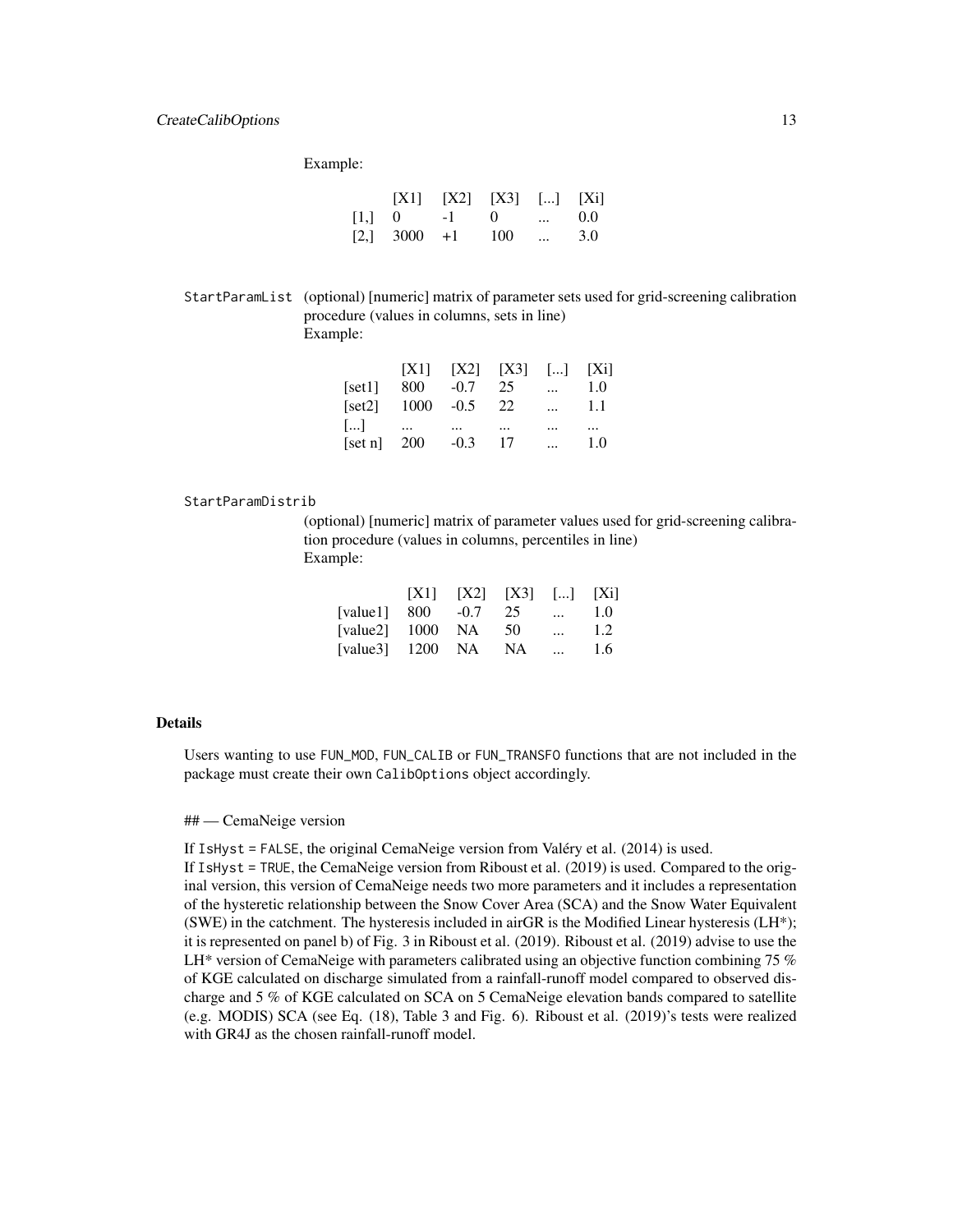If InputsModel parameter has been created for using a semi-distributed (SD) model (See [CreateInputsModel](#page-25-1)), the parameter isSD should be set to TRUE.

#### Value

list object of class *CalibOptions* containing the data required to evaluate the model outputs; it can include the following:

| <i><b>\$FixedParam</b></i>   | [numeric] vector giving the values to allocate to non-optimised parameter values   |
|------------------------------|------------------------------------------------------------------------------------|
| <i><b>\$SearchRanges</b></i> | [numeric] matrix giving the ranges of raw parameters                               |
| \$StartParamList             | [numeric] matrix of parameter sets used for grid-screening calibration procedure   |
| \$StartParamDistrib          | [numeric] matrix of parameter values used for grid-screening calibration procedure |

# Author(s)

Laurent Coron, Olivier Delaigue, Guillaume Thirel, David Dorchies

#### See Also

[Calibration](#page-6-1), [RunModel](#page-53-1)

#### Examples

library(airGR)

## loading catchment data data(L0123001)

```
## preparation of InputsModel object
InputsModel <- CreateInputsModel(FUN_MOD = RunModel_GR4J, DatesR = BasinObs$DatesR,
                                Precip = BasinObs$P, PotEvap = BasinObs$E)
```

```
## calibration period selection
Ind_Run <- seq(which(format(BasinObs$DatesR, format = "%Y-%m-%d")=="1990-01-01"),
               which(format(BasinObs$DatesR, format = "%Y-%m-%d")=="1999-12-31"))
## preparation of RunOptions object
RunOptions <- CreateRunOptions(FUN_MOD = RunModel_GR4J,
```

```
InputsModel = InputsModel, IndPeriod_Run = Ind_Run)
```

```
## calibration criterion: preparation of the InputsCrit object
InputsCrit <- CreateInputsCrit(FUN_CRIT = ErrorCrit_NSE, InputsModel = InputsModel,
                               RunOptions = RunOptions, Obs = BasinObs$Qmm[Ind_Run])
```

```
## preparation of CalibOptions object
CalibOptions <- CreateCalibOptions(FUN_MOD = RunModel_GR4J, FUN_CALIB = Calibration_Michel)
```
## calibration OutputsCalib <- Calibration(InputsModel = InputsModel, RunOptions = RunOptions, InputsCrit = InputsCrit, CalibOptions = CalibOptions, FUN\_MOD = RunModel\_GR4J,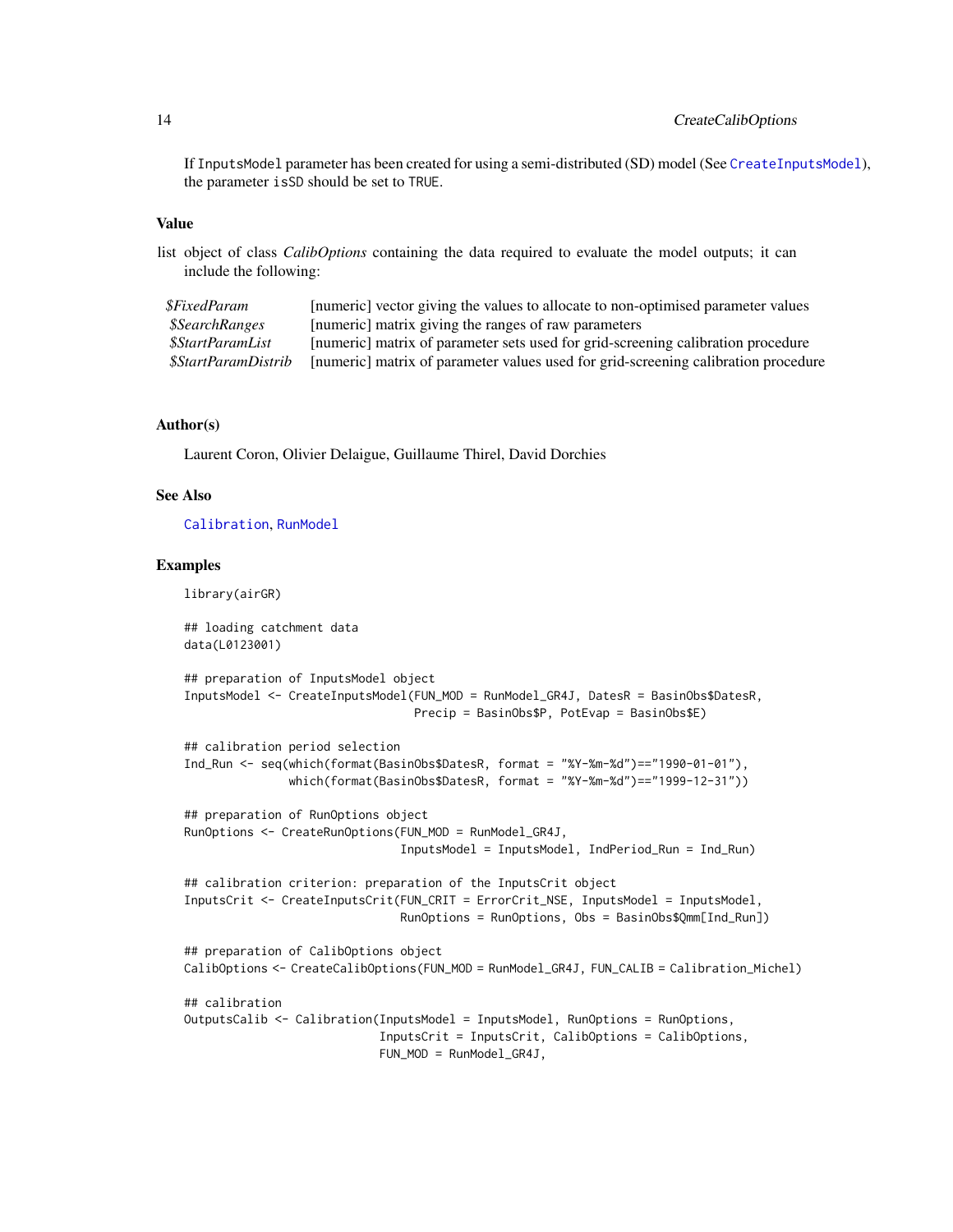```
## simulation
Param <- OutputsCalib$ParamFinalR
OutputsModel <- RunModel(InputsModel = InputsModel, RunOptions = RunOptions,
                        Param = Param, FUN = RunModel_GR4J)
## results preview
plot(OutputsModel, Qobs = BasinObs$Qmm[Ind_Run])
## efficiency criterion: Nash-Sutcliffe Efficiency
InputsCrit <- CreateInputsCrit(FUN_CRIT = ErrorCrit_NSE, InputsModel = InputsModel,
                                RunOptions = RunOptions, Obs = BasinObs$Qmm[Ind_Run])
OutputsCrit <- ErrorCrit_NSE(InputsCrit = InputsCrit, OutputsModel = OutputsModel)
## efficiency criterion: Kling-Gupta Efficiency
InputsCrit <- CreateInputsCrit(FUN_CRIT = ErrorCrit_KGE, InputsModel = InputsModel,
                                RunOptions = RunOptions, Obs = BasinObs$Qmm[Ind_Run])
OutputsCrit <- ErrorCrit_KGE(InputsCrit = InputsCrit, OutputsModel = OutputsModel)
```
FUN\_CALIB = Calibration\_Michel)

<span id="page-14-1"></span>CreateErrorCrit\_GAPX *Creation of the ErrorCrit\_GAPX function*

#### Description

Function which creates the function ErrorCrit\_GAPX.

The produced function ErrorCrit\_GAPX allows computing an error criterion based on the GAPX formula proposed by Lavenne et al. (2019).

#### Usage

```
CreateErrorCrit_GAPX(FUN_TRANSFO)
```
#### Arguments

FUN\_TRANSFO [function] The parameter transformation function used with the model

### Details

In addition to the criterion value, the function outputs include a multiplier  $(-1 \text{ or } +1)$  that allows the use of the function for model calibration: the product CritValue \* Multiplier is the criterion to be minimised (Multiplier = -1 for NSE).

#### Value

function function ErrorCrit\_GAPX embedding the parameter transformation function used with the model

#### Author(s)

David Dorchies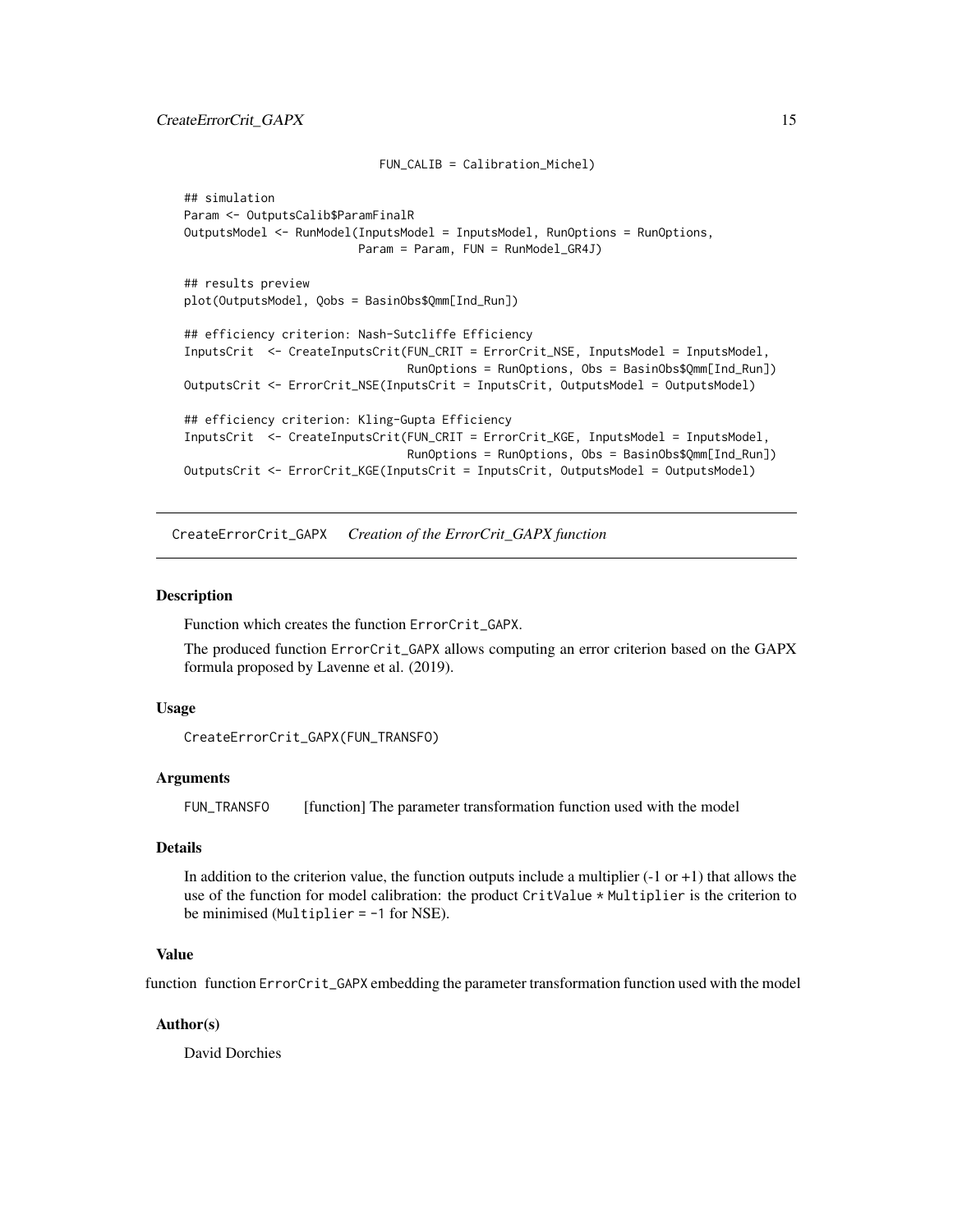#### References

de Lavenne, A., Andréassian, V., Thirel, G., Ramos, M.-H. and Perrin, C. (2019). A Regularization Approach to Improve the Sequential Calibration of a Semidistributed Hydrological Model. Water Resources Research 55, 8821–8839. doi: [10.1029/2018WR024266](https://doi.org/10.1029/2018WR024266)

#### See Also

[CreateInputsCrit](#page-19-1), [ErrorCrit\\_RMSE](#page-42-1), [ErrorCrit\\_NSE](#page-40-1), [ErrorCrit\\_KGE](#page-36-1), [ErrorCrit\\_KGE2](#page-38-1)

#### Examples

```
library(airGR)
## loading catchment data
data(L0123001)
## preparation of the InputsModel object
InputsModel <- CreateInputsModel(FUN_MOD = RunModel_GR4J, DatesR = BasinObs$DatesR,
                                 Precip = BasinObs$P, PotEvap = BasinObs$E)
## calibration period selection
Ind_Run <- seq(which(format(BasinObs$DatesR, format = "%Y-%m-%d")=="1990-01-01"),
               which(format(BasinObs$DatesR, format = "%Y-%m-%d")=="1999-12-31"))
## preparation of RunOptions object
RunOptions <- CreateRunOptions(FUN_MOD = RunModel_GR4J, InputsModel = InputsModel,
                               IndPeriod_Run = Ind_Run)
## simulation
Param <- c(X1 = 257.238, X2 = 1.012, X3 = 88.235, X4 = 2.208)
OutputsModel <- RunModel_GR4J(InputsModel = InputsModel,
                              RunOptions = RunOptions, Param = Param)
## Creation of the ErrorCrit GAPX function
ErrorCrit_GAPX <- CreateErrorCrit_GAPX(TransfoParam_GR4J)
## The "a priori" parameters for GAPX
AprParamR <- c(X1 = 157, X2 = 0.8, X3 = 100, X4 = 1.5)AprParamT <- TransfoParam_GR4J(AprParamR, "RT")
## Single efficiency criterion: GAPX with a priori parameters
InputsCrit <- CreateInputsCrit(ErrorCrit_GAPX,
                               InputsModel,
                               RunOptions,
                               Obs = AprParamT,
                               VarObs = "ParamT")
ErrorCrit <- ErrorCrit_GAPX(InputsCrit, OutputsModel)
str(ErrorCrit)
```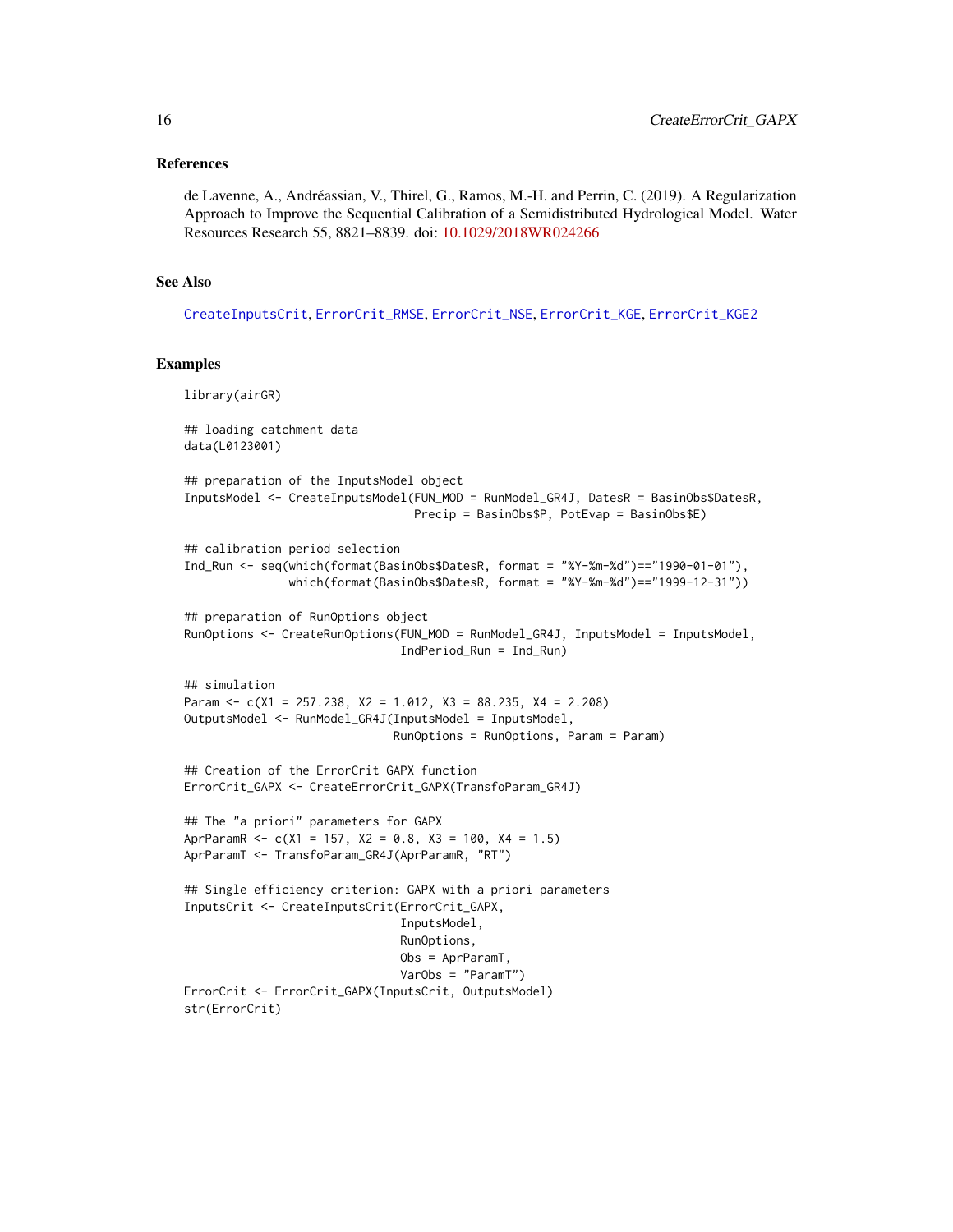<span id="page-16-1"></span><span id="page-16-0"></span>CreateIniStates *Creation of the IniStates object possibly required by the CreateRunOptions functions*

# Description

Creation of the *IniStates* object possibly required by the [CreateRunOptions](#page-28-1) function.

# Usage

```
CreateIniStates(FUN_MOD, InputsModel, IsHyst = FALSE, IsIntStore = FALSE,
              ProdStore = 350, RoutStore = 90, ExpStore = NULL, IntStore = NULL,
                UH1 = NULL, UH2 = NULL,
                GCemaNeigeLayers = NULL, eTGCemaNeigeLayers = NULL,
                GthrCemaNeigeLayers = NULL, GlocmaxCemaNeigeLayers = NULL,
                SD = NULL, verbose = TRUE)
```
# Arguments

| FUN MOD             | [function] hydrological model function (e.g. RunModel_GR4J, RunModel_CemaNeigeGR4J)                                                                  |
|---------------------|------------------------------------------------------------------------------------------------------------------------------------------------------|
| InputsModel         | [object of class InputsModel] see CreateInputsModel for details                                                                                      |
| IsHyst              | [boolean] boolean indicating if the hysteresis version of CemaNeige is used. See<br>details                                                          |
| IsIntStore          | [boolean] boolean indicating if the interception store is used in GR5H. See de-<br>tails                                                             |
| ProdStore           | [numeric] production store level [mm] for all GR models except GR1A                                                                                  |
| RoutStore           | [numeric] routing store level [mm] for all GR models except GR1A                                                                                     |
| ExpStore            | (optional) [numeric] series of exponential store level (negative) [mm] for the<br>GR6J model                                                         |
| IntStore            | (optional) [numeric] series of rainfall neutralisation or interception store level<br>[mm] for the GR5H model                                        |
| UH1                 | (optional) [numeric] unit hydrograph 1 levels [mm]                                                                                                   |
| UH <sub>2</sub>     | (optional) [numeric] unit hydrograph 2 levels [mm]                                                                                                   |
| GCemaNeigeLayers    |                                                                                                                                                      |
|                     | (optional) [numeric] snow pack [mm], possibly used to create the CemaNeige<br>model initial state                                                    |
| eTGCemaNeigeLayers  |                                                                                                                                                      |
|                     | (optional) [numeric] snow pack thermal state [°C], possibly used to create the<br>CemaNeige model initial state                                      |
| GthrCemaNeigeLayers |                                                                                                                                                      |
|                     | (optional) [numeric] melt threshold [mm], possibly used to create the CemaNeige<br>model initial state in case the Linear Hysteresis version is used |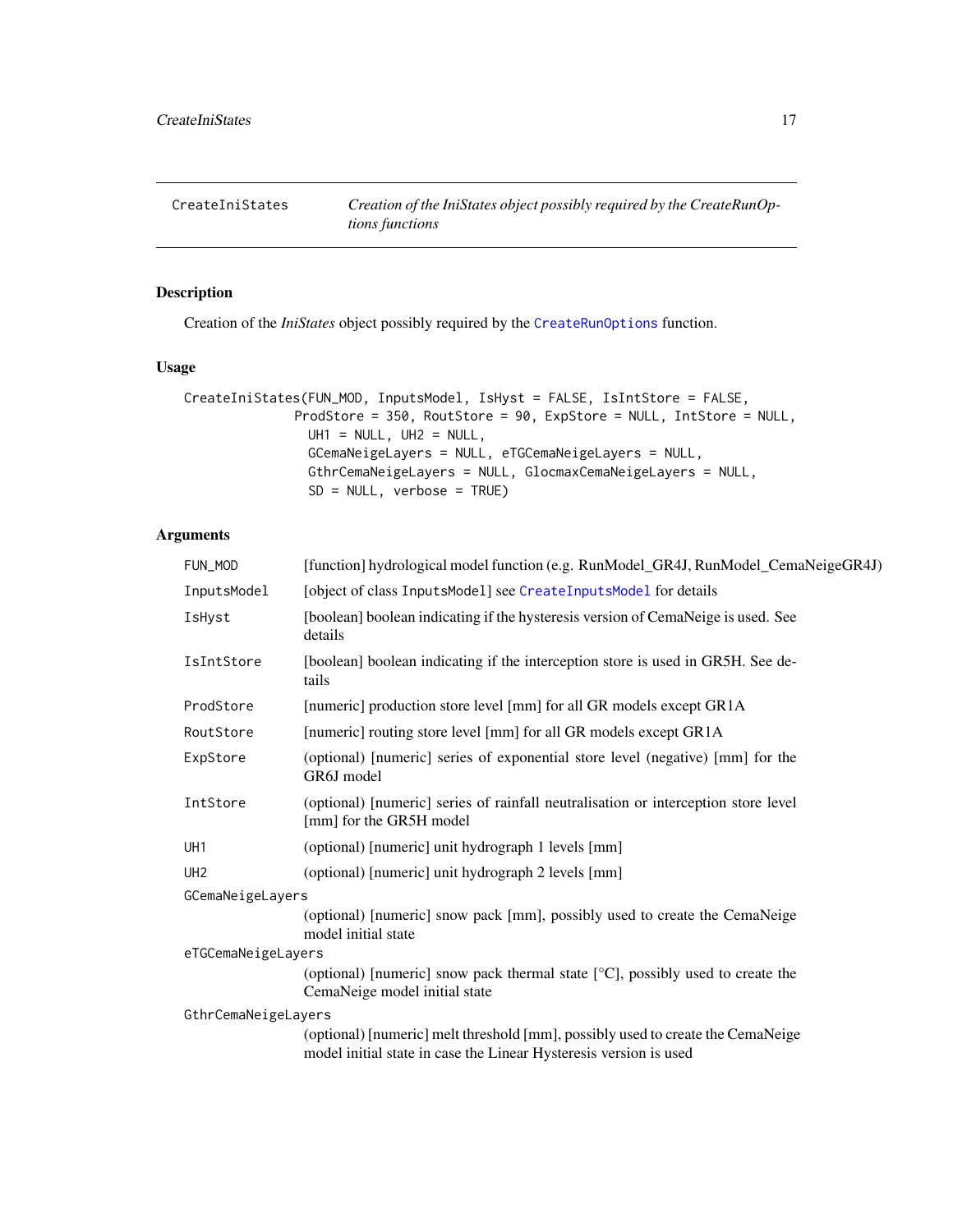| GlocmaxCemaNeigeLayers |                                                                                                                                                                                               |
|------------------------|-----------------------------------------------------------------------------------------------------------------------------------------------------------------------------------------------|
|                        | (optional) [numeric] local melt threshold for hysteresis [mm], possibly used to<br>create the CemaNeige model initial state in case the Linear Hysteresis version<br>is used                  |
| <b>SD</b>              | (optional) [list] of [numeric] states of delayed upstream flows for semi-distributed<br>models, the nature of the state and the unit depend on the model and the unit of<br>the upstream flow |
| verbose                | (optional) [boolean] boolean indicating if the function is run in verbose mode or<br>not, $default = TRUE$                                                                                    |

# Details

20 numeric values are required for UH1 and 40 numeric values are required for UH2 if GR4J, GR5J or GR6J are used (respectively 20\*24 and 40\*24 for the hourly models GR4H and GR5H). Please note that depending on the X4 parameter value that will be provided when running the model, not all the values may be used (only the first int(X4)+1 values are used for UH1 and the first  $2^*$ int(X4)+1 for UH2).

GCemaNeigeLayers and eTGCemaNeigeLayers require each numeric values as many as given in [CreateInputsModel](#page-25-1) with the NLayers argument. eTGCemaNeigeLayers values can be negative. The structure of the object of class IniStates returned is always exactly the same for all models (except for the unit hydrographs levels that contain more values with GR4H and GR5H), even if some states do not exist (e.g. *\$UH\$UH1* for GR2M).

If CemaNeige is not used, *\$CemaNeigeLayers\$G*, *\$CemaNeigeLayers\$eTG \$CemaNeigeLayers\$GthrCemaNeigeLayers* and *\$CemaNeigeLayers\$GlocmaxCemaNeigeLayers* are set to NA.

Nota: the StateEnd objects from the outputs of RunModel\* functions already respect the format given by the CreateIniStates function.

# Value

list object of class IniStates containing the initial model internal states; it always includes the following:

| <i><b>\$Store</b></i>   | [numeric] list of store levels (\$Prod, \$Rout and \$Exp)                                        |
|-------------------------|--------------------------------------------------------------------------------------------------|
| $\mathcal{S}UH$         | [numeric] list of unit hydrographs levels $(\text{$UH1$}$ and $\text{$SUH2$})$                   |
| <i>SCemaNeigeLavers</i> | [numeric] list of CemaNeige variables (\$G, \$eTG, \$GthrCemaNeigeLayers and \$GlocmaxCemaNeigeL |

#### Author(s)

Olivier Delaigue

#### See Also

[CreateRunOptions](#page-28-1)

#### Examples

library(airGR)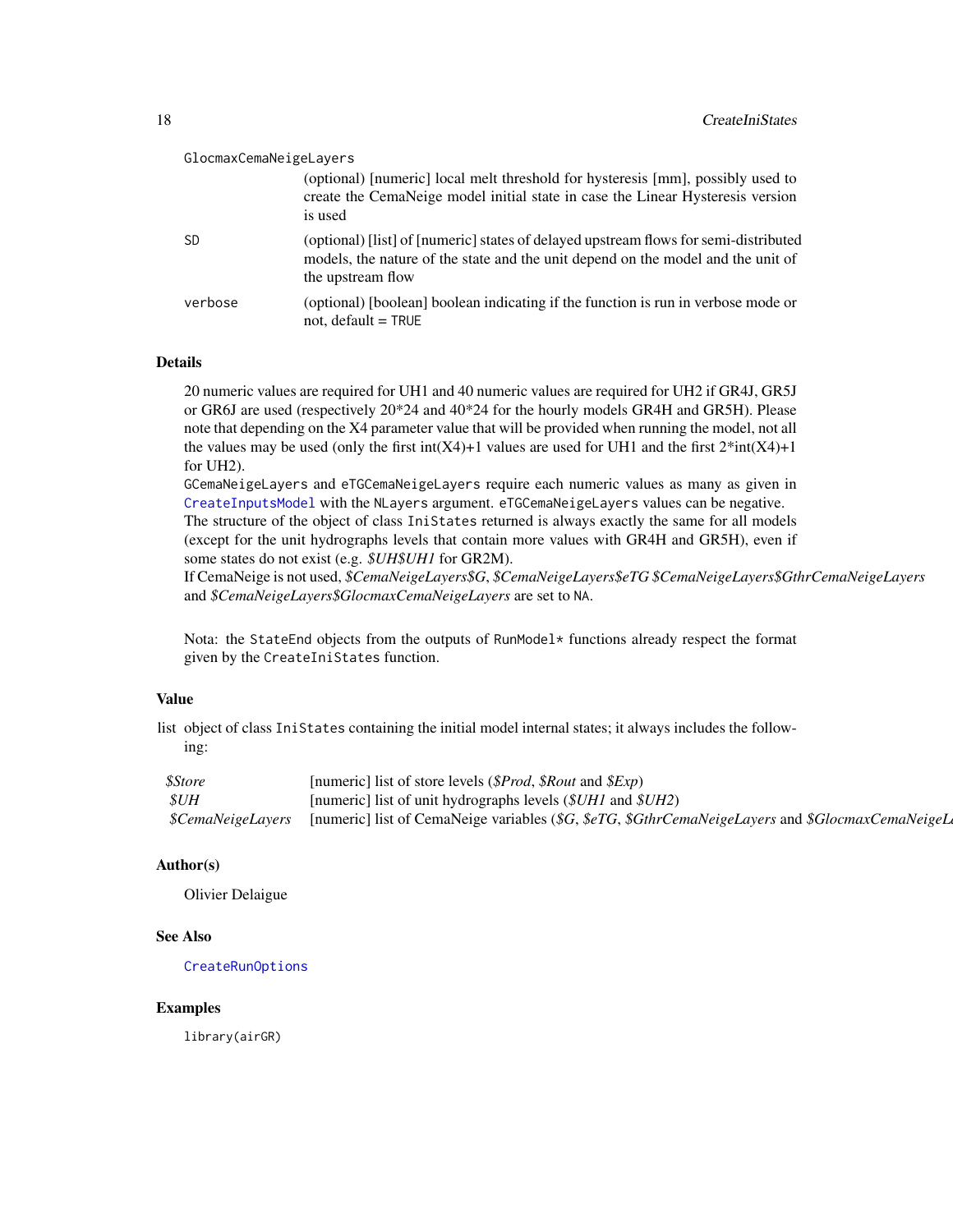```
## loading catchment data
data(L0123001)
## preparation of the InputsModel object
InputsModel <- CreateInputsModel(FUN_MOD = RunModel_GR4J, DatesR = BasinObs$DatesR,
                                Precip = BasinObs$P, PotEvap = BasinObs$E)
## run period selection
Ind_Run <- seq(which(format(BasinObs$DatesR, format = "%Y-%m-%d")=="1990-01-01"),
               which(format(BasinObs$DatesR, format = "%Y-%m-%d")=="1999-12-31"))
### preparation of the IniStates object with low values of ProdStore and RoutStore
IniStates <- CreateIniStates(FUN_MOD = RunModel_GR4J, InputsModel = InputsModel,
                             ProdStore = 0, RoutStore = 0, ExpStore = NULL,
                             UH1 = c(0.52, 0.54, 0.15, rep(0, 17)),
                             UH2 = c(0.057, 0.042, 0.015, 0.005, rep(0, 36)),
                             GCemaNeigeLayers = NULL, eTGCemaNeigeLayers = NULL,
                             GthrCemaNeigeLayers = NULL, GlocmaxCemaNeigeLayers = NULL)
str(IniStates)
## preparation of the RunOptions object
RunOptions <- CreateRunOptions(FUN_MOD = RunModel_GR4J, InputsModel = InputsModel,
                               IndPeriod_WarmUp = 0L,
                               IndPeriod_Run = Ind_Run, IniStates = IniStates)
## simulation
Param <- c(X1 = 257.238, X2 = 1.012, X3 = 88.235, X4 = 2.208)
OutputsModel <- RunModel_GR4J(InputsModel = InputsModel,
                              RunOptions = RunOptions, Param = Param)
## results preview
plot(OutputsModel, Qobs = BasinObs$Qmm[Ind_Run])
### preparation of the IniStates object with high values of ProdStore and RoutStore
IniStates <- CreateIniStates(FUN_MOD = RunModel_GR4J, InputsModel = InputsModel,
                             ProdStore = 450, RoutStore = 100, ExpStore = NULL,
                             UH1 = c(0.52, 0.54, 0.15, rep(0, 17)),
                             UH2 = c(0.057, 0.042, 0.015, 0.005, rep(0, 36)),
                             GCemaNeigeLayers = NULL, eTGCemaNeigeLayers = NULL,
                             GthrCemaNeigeLayers = NULL, GlocmaxCemaNeigeLayers = NULL)
str(IniStates)
## preparation of the RunOptions object
RunOptions <- CreateRunOptions(FUN_MOD = RunModel_GR4J, InputsModel = InputsModel,
                               IndPeriod_WarmUp = 0L,
                               IndPeriod_Run = Ind_Run, IniStates = IniStates)
## simulation
Param <- c(X1 = 257.238, X2 = 1.012, X3 = 88.235, X4 = 2.208)
OutputsModel <- RunModel_GR4J(InputsModel = InputsModel,
                              RunOptions = RunOptions, Param = Param)
```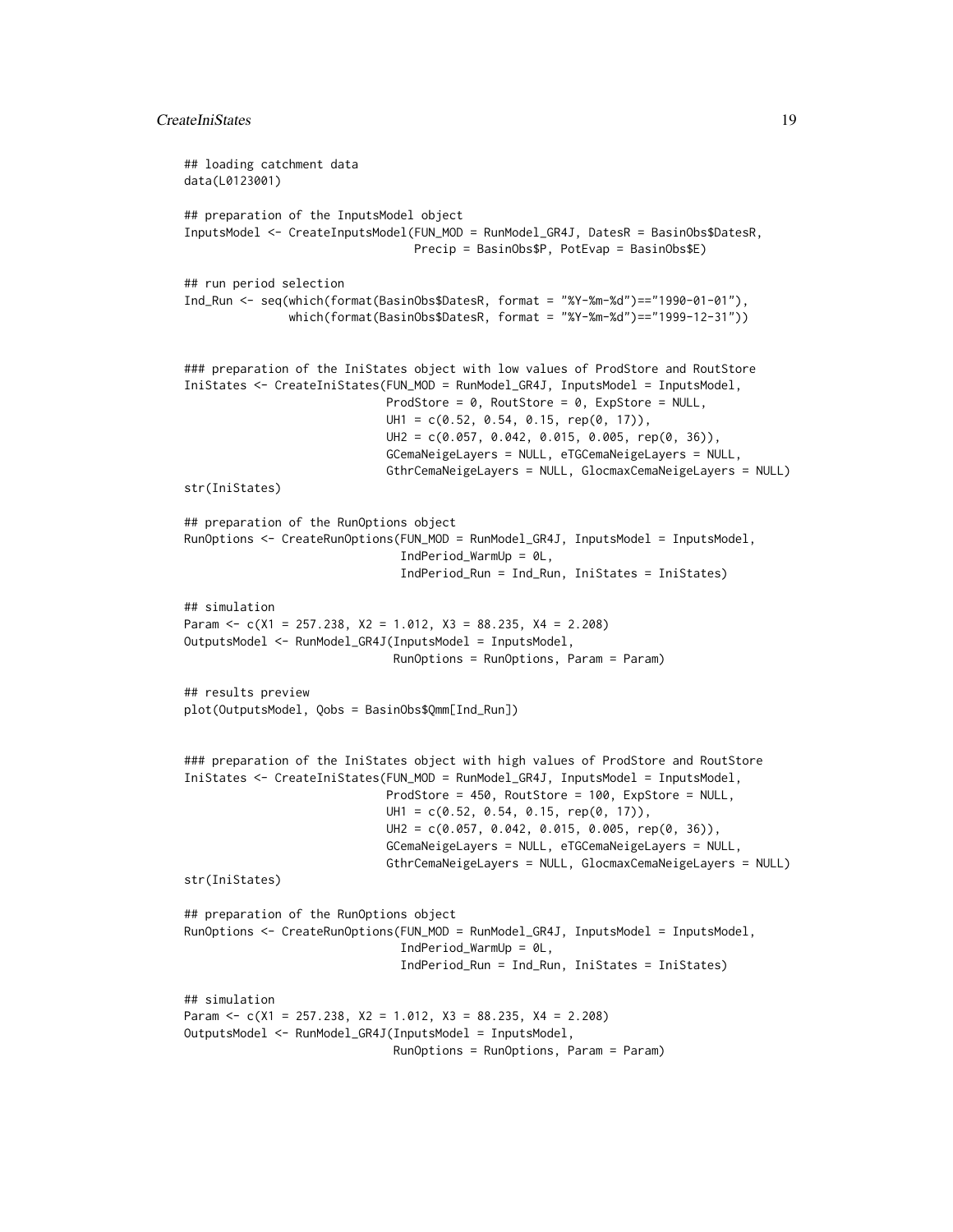```
## results preview
plot(OutputsModel, Qobs = BasinObs$Qmm[Ind_Run])
```
<span id="page-19-1"></span>CreateInputsCrit *Creation of the InputsCrit object required to the ErrorCrit functions*

# Description

Creation of the InputsCrit object required to the ErrorCrit\_\* functions. This function is used to define whether the user wants to calculate a single criterion, multiple criteria in the same time, or a composite criterion, which averages several criteria.

# Usage

```
CreateInputsCrit(FUN_CRIT, InputsModel, RunOptions,
                 Obs, VarObs = "Q", BoolCrit = NULL,
                 transfo = ", Weights = NULL,
                 epsilon = NULL,
                 warnings = TRUE)
```
# Arguments

| FUN_CRIT           | [function (atomic or list)] error criterion function (e.g. ErrorCrit_RMSE, ErrorCrit_NSE)                                                                                                                    |
|--------------------|--------------------------------------------------------------------------------------------------------------------------------------------------------------------------------------------------------------|
| InputsModel        | [object of class <i>InputsModel</i> ] see CreateInputsModel for details                                                                                                                                      |
| RunOptions         | [object of class <i>RunOptions</i> ] see CreateRunOptions for details                                                                                                                                        |
| 0bs                | [numeric (atomic or list)] series of observed variable ([mm/time step] for dis-<br>charge or SWE, [-] for SCA)                                                                                               |
| Var <sub>Obs</sub> | (optional) [character (atomic or list)] names of the observed variable ("Q" by<br>default, or one of "SCA", "SWE"])                                                                                          |
| BoolCrit           | (optional) [boolean (atomic or list)] boolean (the same length as Obs) giving<br>the time steps to consider in the computation (all time steps are considered by<br>default. See details)                    |
| transfo            | (optional) [character (atomic or list)] name of the transformation applied to the<br>variables (e.g. "", "sqrt", "log", "inv", "sort", "boxcox" or a numeric value<br>for power transformation. See details) |
| Weights            | (optional) [numeric (atomic or list)] vector of weights necessary to calculate a<br>composite criterion (the same length as FUN_CRIT) giving the weights to use for<br>elements of FUN_CRIT [-]. See details |
| epsilon            | (optional) [numeric (atomic or list)] small value to add to all observations and<br>simulations when "log" or "inv" transformations are used [same unit as 0bs].<br>See details                              |
| warnings           | (optional) [boolean] boolean indicating if the warning messages are shown, de-<br>$fault = TRUE$                                                                                                             |

<span id="page-19-0"></span>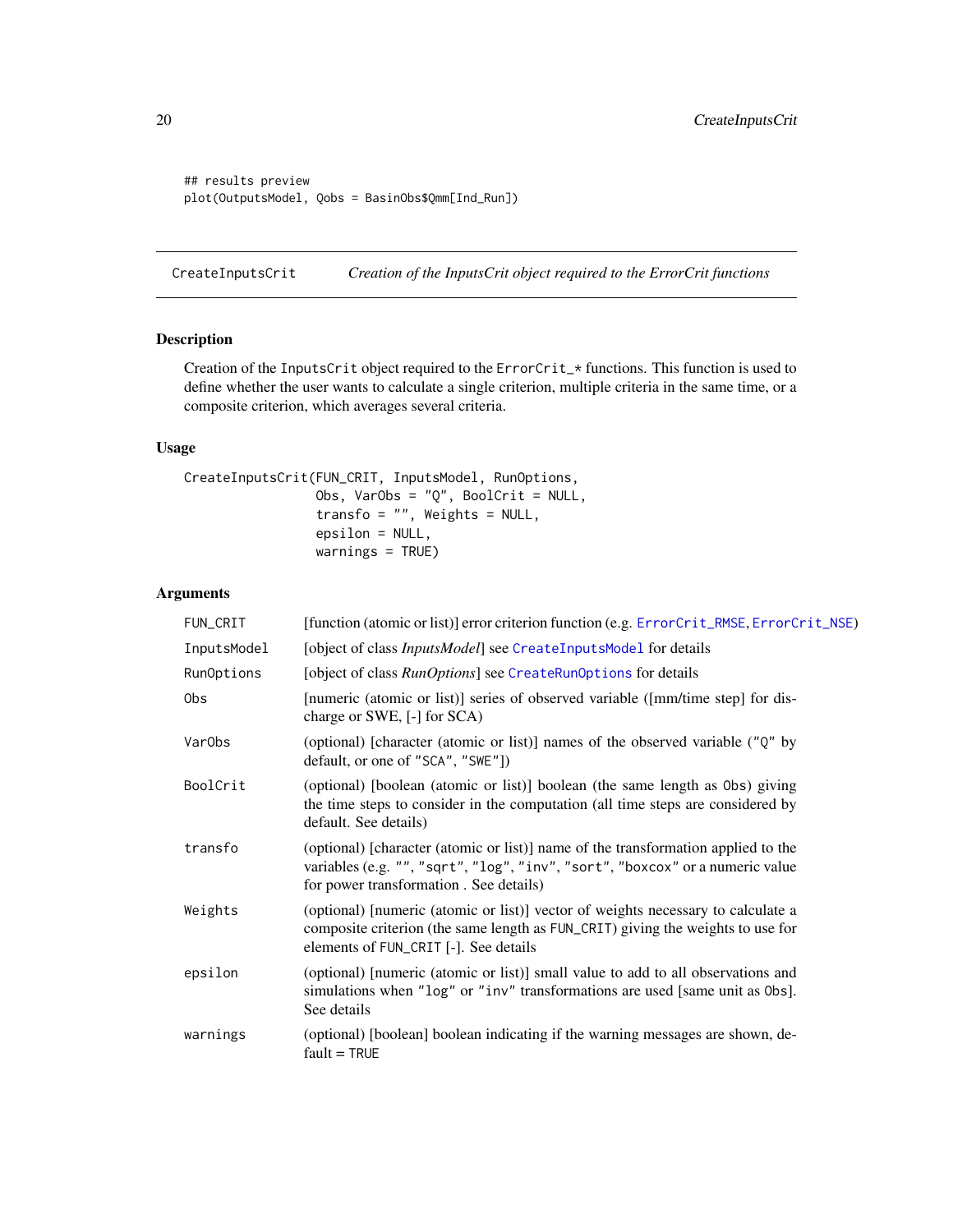#### CreateInputsCrit 21

#### Details

Users wanting to use FUN\_CRIT functions that are not included in the package must create their own InputsCrit object accordingly.

#### ## — Period of calculation

Criteria can be calculated over discontinuous periods (i.e. only over winter periods, or when observed discharge is below a certain threshold). To do so, please indicate in Bool\_Crit which indices must be used for calcullation. Discontinuous periods are allowed in the Bool\_Crit argument.

## — Transformations

Transformations are simple functions applied to the observed and simulated variables used in order to change their distribution. Transformations are often used in hydrology for modifying the weight put on errors made for high flows or low flows. The following transformations are available:

- "": no transformation is used (default case)
- "sqrt": squared root transformation
- "log": logarithmic transformation (see below regarding the specific case of KGE or KGE2)
- "inv": inverse transformation
- "sort": sort transformation (the simulated and observed variables are sorted from lowest to highest)
- "boxcox": Box-Cox transformation (see below for details)
- numeric: power transformation (see below for details)

We do not advise computing KGE or KGE' with log-transformation as it might be wrongly influenced by discharge values close to 0 or 1 and the criterion value is dependent on the discharge unit. See Santos et al. (2018) for more details and alternative solutions (see the references list below).

In order to make sure that KGE and KGE2 remain dimensionless and are not impacted by zero values, the Box-Cox transformation (transfo = "boxcox") uses the formulation given in Equation 10 of Santos et al. (2018). Lambda is set to 0.25 accordingly.

The syntax of the power transformation allows a numeric or a string of characters. For example for a squared transformation, the following can be used: transfo = 2, transfo = "2" or transfo  $=$  " $^{\circ}$ 2". Negative values are allowed. Fraction values are not allowed (e.g., " $-1/2$ " must instead be written "-0.5").

#### ## — The epsilon value

The epsilon value is useful when "log" or "inv" transformations are used (to avoid calculation of the inverse or of the logarithm of zero). If an epsilon value is provided, then it is added to the observed and simulated variable time series at each time step and before the application of a transformation. The epsilon value has no effect when the "boxcox" transformation is used. The impact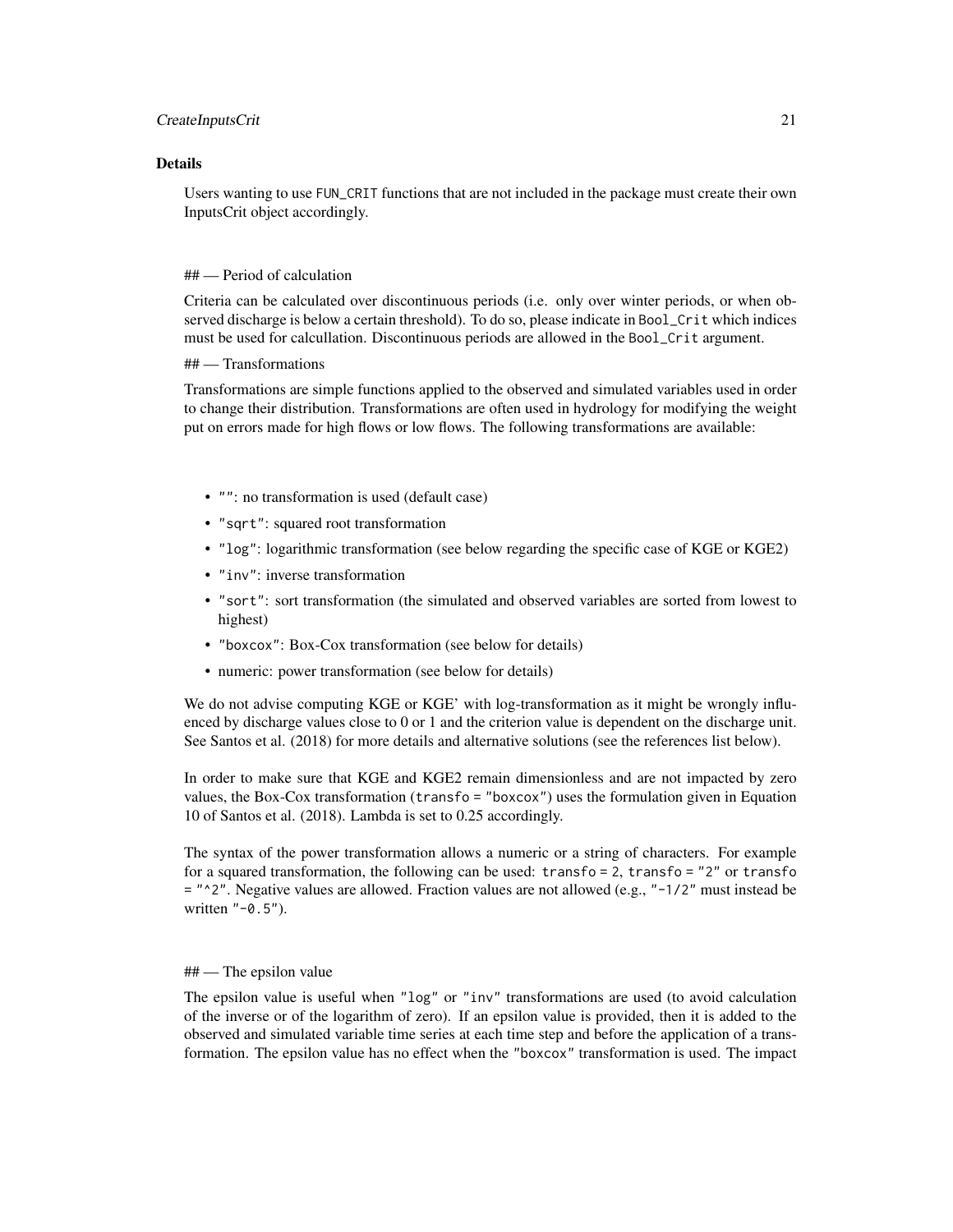of this value and a recommendation about the epsilon value to use (usually one hundredth of average observation) are discussed in Pushpalatha et al. (2012) for NSE and in Santos et al. (2018) for KGE and KGE'.

## — Single, multiple or composite criteria calculation

Users can set the following arguments as atomic or list: FUN\_CRIT, Obs, VarObs, BoolCrit, transfo, Weights. If the list format is chosen, all the lists must have the same length.

Calculation of a single criterion (e.g. NSE computed on discharge) is prepared by providing to CreateInputsCrit arguments atomics only.

Calculation of multiple criteria (e.g. NSE computed on discharge and RMSE computed on discharge) is prepared by providing to CreateInputsCrit arguments lists except for Weights that must be set as NULL.

Calculation of a composite criterion (e.g. the average between NSE computed on discharge and NSE computed on log of discharge) is prepared by providing to CreateInputsCrit arguments lists including Weights.

[ErrorCrit\\_RMSE](#page-42-1) cannot be used in a composite criterion since it is not a unitless value.

#### Value

list object of class *InputsCrit* containing the data required to evaluate the model outputs; it can include the following:

| <b><i>SFUN CRIT</i></b>  | [function] error criterion function (e.g. ErrorCrit_RMSE, ErrorCrit_NSE)                                     |
|--------------------------|--------------------------------------------------------------------------------------------------------------|
| $\mathcal{S}Obs$         | [numeric] series of observed variable(s) ([mm/time step] for discharge or SWE, [-] for SCA)                  |
| <i><b>\$VarObs</b></i>   | [character] names of the observed variable(s)                                                                |
| <i><b>\$BoolCrit</b></i> | [boolean] boolean giving the time steps considered in the computation                                        |
| <i><b>\$transfo</b></i>  | [character] name of the transformation (e.g. "", "sqrt", "log", "inv", "sort", "boxcox" or a number for po   |
| <i>Sepsilon</i>          | [numeric] small value to add to all observations and simulations when "log" or "inv" transformations are use |
| <i><b>\$Weights</b></i>  | [numeric] vector (same length as Var0bs) giving the weights to use for elements of FUN_CRIT [-]              |

When Weights = NULL, CreateInputsCrit returns an object of class *Single* that is a list such as the one described above.

When Weights contains at least one NULL value and Obs contains a list of observations, CreateInputsCrit returns an object of class *Multi* that is a list of lists such as the one described above. The [ErrorCrit](#page-34-1) function will then compute the different criteria prepared by CreateInputsCrit.

When Weights is a list of at least 2 numerical values, CreateInputsCrit returns an object of class *Compo* that is a list of lists such as the one described above. This object will be useful to compute composite criterion with the [ErrorCrit](#page-34-1) function.

To calculate composite or multiple criteria, it is necessary to use the ErrorCrit function. The other ErrorCrit\_\* functions (e.g. [ErrorCrit\\_RMSE](#page-42-1), [ErrorCrit\\_NSE](#page-40-1)) can only use objects of class *Single* (and not *Multi* or *Compo*).

# Author(s)

Olivier Delaigue, Laurent Coron, Guillaume Thirel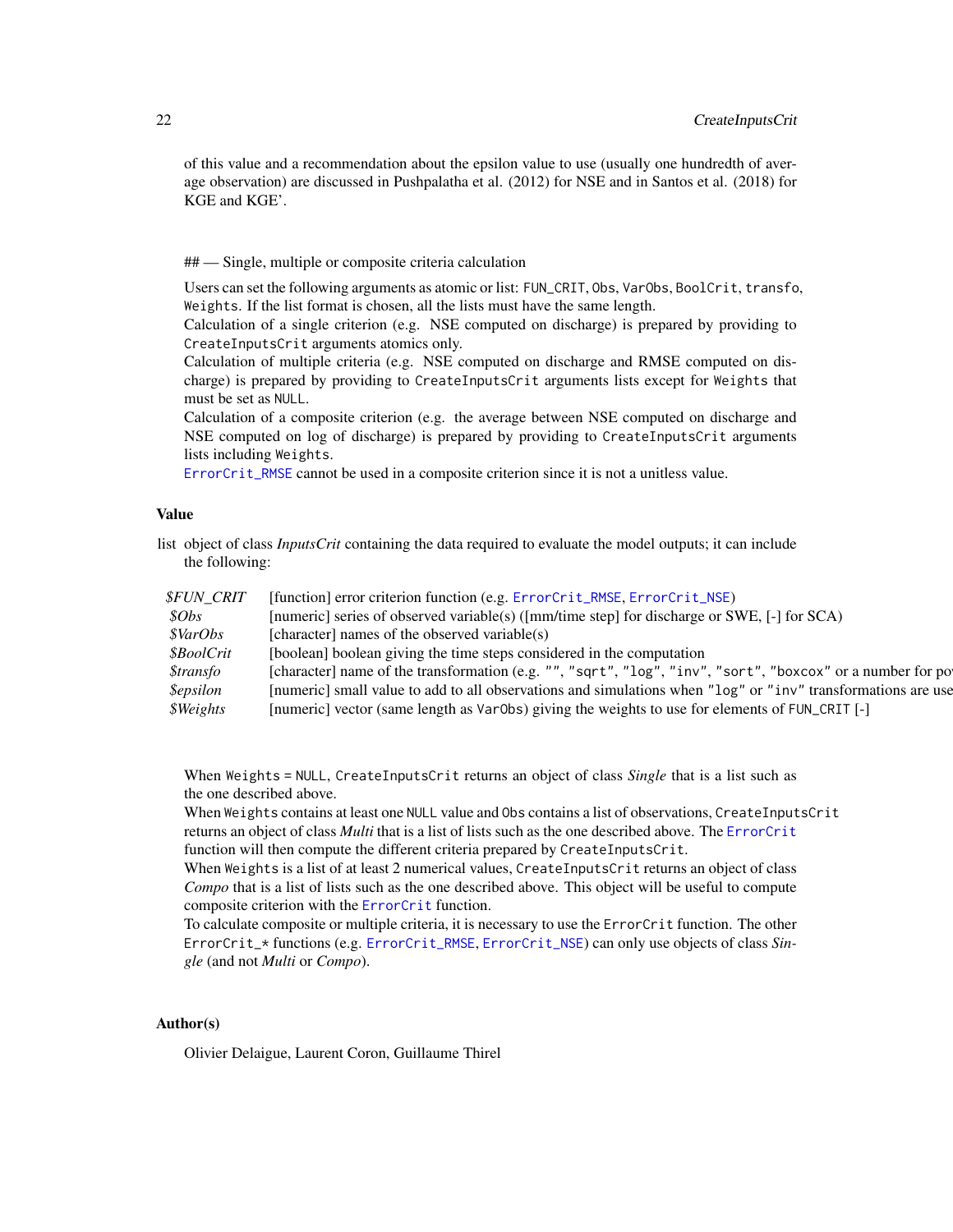#### CreateInputsCrit 23

#### References

Pushpalatha, R., Perrin, C., Le Moine, N. and Andréassian, V. (2012). A review of efficiency criteria suitable for evaluating low-flow simulations. Journal of Hydrology, 420-421, 171-182, doi: 10.1016/j.jhydrol.2011.11.055.

Santos, L., Thirel, G. and Perrin, C. (2018). Technical note: Pitfalls in using log-transformed flows within the KGE criterion. Hydrol. Earth Syst. Sci., 22, 4583-4591, doi: 10.5194/hess-22- 4583-2018.

# See Also

[RunModel](#page-53-1), [CreateInputsModel](#page-25-1), [CreateRunOptions](#page-28-1), [CreateCalibOptions](#page-11-1), [ErrorCrit](#page-34-1)

#### Examples

```
library(airGR)
## loading catchment data
data(L0123001)
## preparation of the InputsModel object
InputsModel <- CreateInputsModel(FUN_MOD = RunModel_GR4J, DatesR = BasinObs$DatesR,
                                 Precip = BasinObs$P, PotEvap = BasinObs$E)
## calibration period selection
Ind_Run <- seq(which(format(BasinObs$DatesR, format = "%Y-%m-%d")=="1990-01-01"),
               which(format(BasinObs$DatesR, format = "%Y-%m-%d")=="1999-12-31"))
## preparation of RunOptions object
RunOptions <- CreateRunOptions(FUN_MOD = RunModel_GR4J, InputsModel = InputsModel,
                               IndPeriod_Run = Ind_Run)
## simulation
Param <- c(X1 = 257.238, X2 = 1.012, X3 = 88.235, X4 = 2.208)
OutputsModel <- RunModel_GR4J(InputsModel = InputsModel, RunOptions = RunOptions, Param = Param)
## single efficiency criterion: Nash-Sutcliffe Efficiency
InputsCritSingle <- CreateInputsCrit(FUN_CRIT = ErrorCrit_NSE,
                                     InputsModel = InputsModel, RunOptions = RunOptions,
                                     Obs = list(BasinObs$Qmm[Ind_Run]),
                                     VarObs = "Q", transfo = "",
                                     Weights = NULL)
str(InputsCritSingle)
invisible(ErrorCrit(InputsCrit = InputsCritSingle, OutputsModel = OutputsModel))
## 2 efficiency criteria: RMSE and Nash-Sutcliffe Efficiency
InputsCritMulti <- CreateInputsCrit(FUN_CRIT = list(ErrorCrit_RMSE, ErrorCrit_NSE),
                                    InputsModel = InputsModel, RunOptions = RunOptions,
                               Obs = list(BasinObs$Qmm[Ind_Run], BasinObs$Qmm[Ind_Run]),
                                    VarObs = list("Q", "Q"), transfo = list("", "sqrt"),
                                    Weights = NULL)
```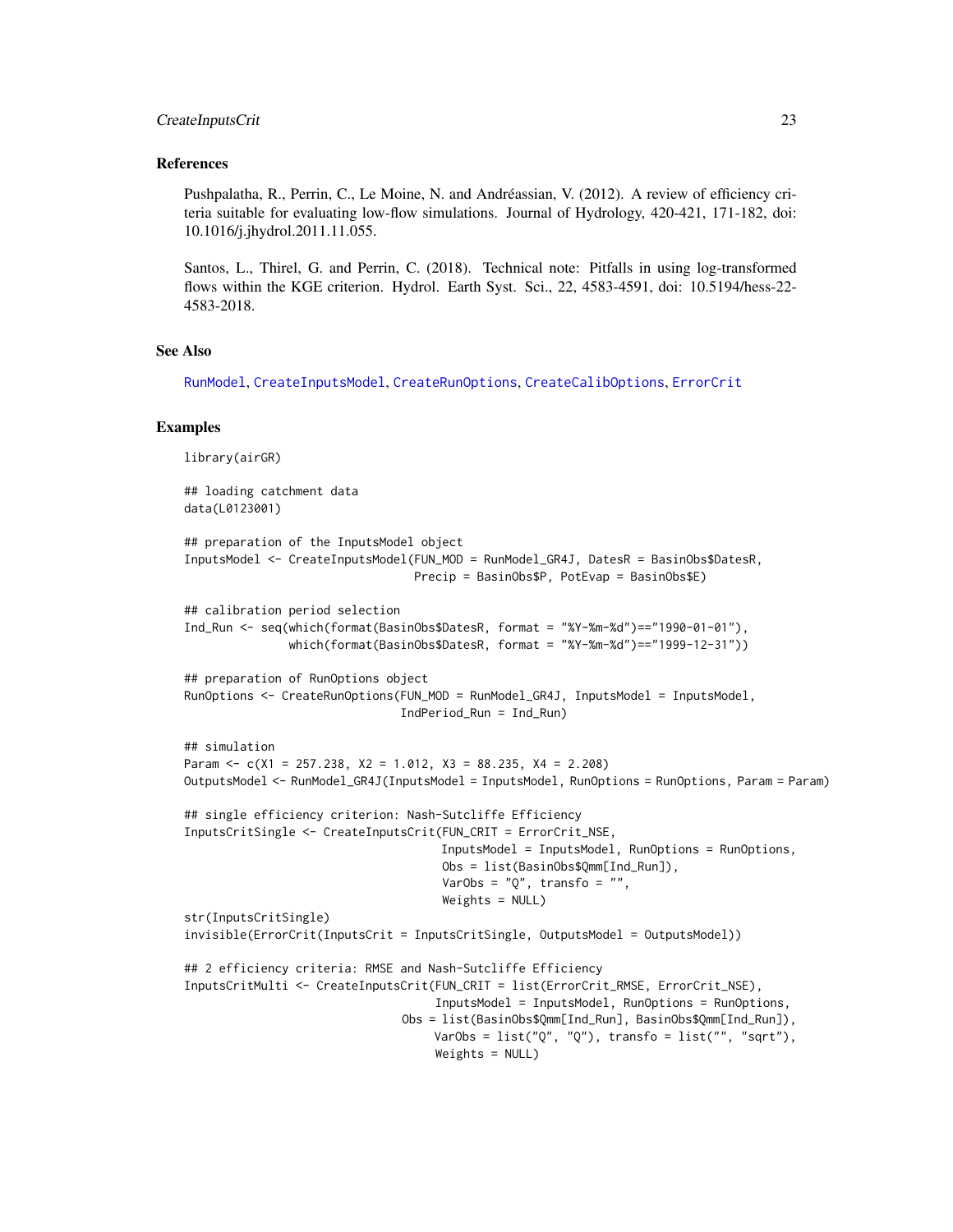```
str(InputsCritMulti)
invisible(ErrorCrit(InputsCrit = InputsCritMulti, OutputsModel = OutputsModel))
## efficiency composite criterion: Nash-Sutcliffe Efficiency mixing
## both raw and log-transformed flows
InputsCritCompo <- CreateInputsCrit(FUN_CRIT = list(ErrorCrit_NSE, ErrorCrit_NSE),
                                  InputsModel = InputsModel, RunOptions = RunOptions,
                             Obs = list(BasinObs$Qmm[Ind_Run], BasinObs$Qmm[Ind_Run]),
                                  VarObs = list("Q", "Q"), transfo = list("", "log"),
                                  Weights = list(0.4, 0.6)str(InputsCritCompo)
invisible(ErrorCrit(InputsCrit = InputsCritCompo, OutputsModel = OutputsModel))
```

```
CreateInputsCrit_Lavenne
```
*Creation of the InputsCrit object for Lavenne Criterion*

# Description

Creation of the InputsCrit object required to the [ErrorCrit](#page-34-1) function. This function defines a composite criterion based on the formula proposed by Lavenne et al. (2019).

#### Usage

```
CreateInputsCrit_Lavenne(FUN_CRIT = ErrorCrit_KGE,
                          InputsModel,
                          RunOptions,
                          Obs,
                          VarObs = "Q",AprParamR,
                          AprCrit = 1,
                          k = 0.15,
                          BoolCrit = NULL,
                          transfo = "sqrt",
                          epsilon = NULL)
```
## Arguments

| FUN_CRIT           | [function] error criterion function (e.g. ErrorCrit_KGE, ErrorCrit_NSE). De-<br>fault ErrorCrit_KGE                                   |
|--------------------|---------------------------------------------------------------------------------------------------------------------------------------|
| InputsModel        | [object of class <i>InputsModel</i> ] see CreateInputsModel for details                                                               |
| RunOptions         | [object of class <i>RunOptions</i> ] see CreateRunOptions for details                                                                 |
| 0bs                | [numeric (atomic or list)] series of observed variable ([mm/time step] for dis-<br>charge or SWE, $[-]$ for SCA)                      |
| Var <sub>Obs</sub> | (optional) [character (atomic or list)] names of the observed variable ( $\degree$ Q $\degree$ by<br>default, or one of "SCA", "SWE") |
| AprParamR          | [numeric] a priori parameter set from a donor catchment                                                                               |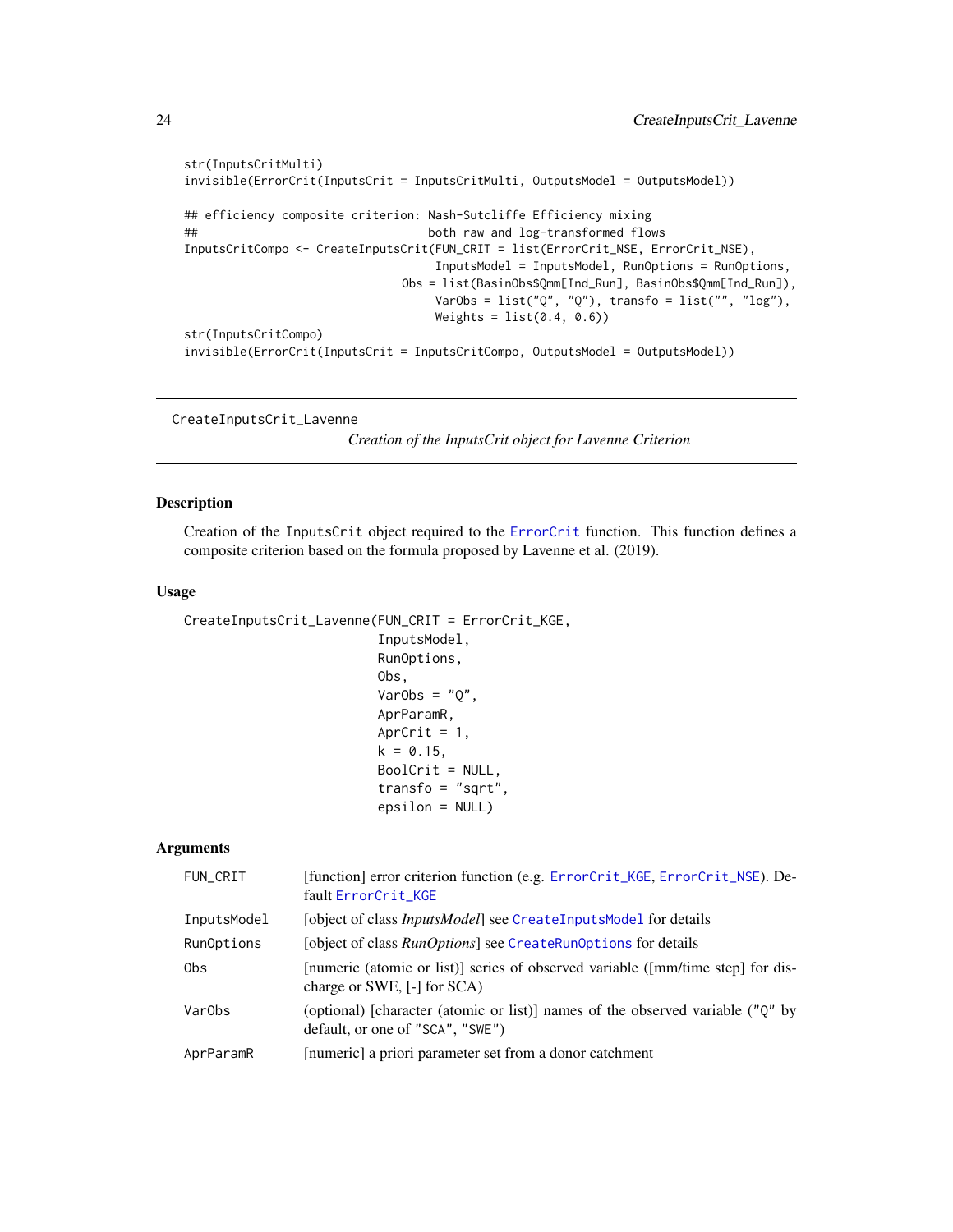# CreateInputsCrit\_Lavenne 25

| AprCrit  | (optional) [numeric] performance criterion of the donor catchment (1 by default)                                                                                                                                                                     |
|----------|------------------------------------------------------------------------------------------------------------------------------------------------------------------------------------------------------------------------------------------------------|
| k        | (optional) [numeric] coefficient used for the weighted average between FUN_CRIT<br>and the gap between the optimised parameter set and an a priori parameter set<br>calculated with the function produced by CreateErrorCrit_GAPX                    |
| BoolCrit | (optional) [boolean] boolean (the same length as Obs) giving the time steps to<br>consider in the computation (all time steps are considered by default. See de-<br>tails)                                                                           |
| transfo  | (optional) [character] name of the transformation applied to the variables (e.g.<br>"", "sqrt", "log", "inv", "sort", "boxcox" or a numeric value for power<br>transformation for FUN_CRIT. Default value is "sqrt". See details of CreateInputsCrit |
| epsilon  | (optional) [numeric] small value to add to all observations and simulations for<br>FUN_CRIT when "log" or "inv" transformations are used [same unit as Obs].<br>See details of CreateInputsCrit                                                      |

# Details

The parameters FUN\_CRIT, Obs, VarObs, BoolCrit, transfo, and epsilon must be used as they would be used for [CreateInputsCrit](#page-19-1) in the case of a single criterion.

[ErrorCrit\\_RMSE](#page-42-1) cannot be used in a composite criterion since it is not a unitless value.

CreateInputsCrit\_Lavenne creates a composite criterion in respect with Equations 1 and 2 of de Lavenne et al. (2019).

# Value

[list] object of class InputsCrit containing the data required to evaluate the model outputs (see [CreateInputsCrit](#page-19-1) for more details).

CreateInputsCrit\_Lavenne returns an object of class *Compo*.

Items Weights of the criteria are respectively equal to  $k$  and  $k * max(0, AprCrit)$ .

To calculate the Lavenne criterion, it is necessary to use the ErrorCrit function as for any other composite criterion.

# Author(s)

David Dorchies

# References

de Lavenne, A., Andréassian, V., Thirel, G., Ramos, M.-H. and Perrin, C. (2019). A Regularization Approach to Improve the Sequential Calibration of a Semidistributed Hydrological Model. Water Resources Research 55, 8821–8839. doi: [10.1029/2018WR024266](https://doi.org/10.1029/2018WR024266)

# See Also

[RunModel](#page-53-1), [CreateInputsModel](#page-25-1), [CreateRunOptions](#page-28-1), [CreateCalibOptions](#page-11-1), [ErrorCrit](#page-34-1)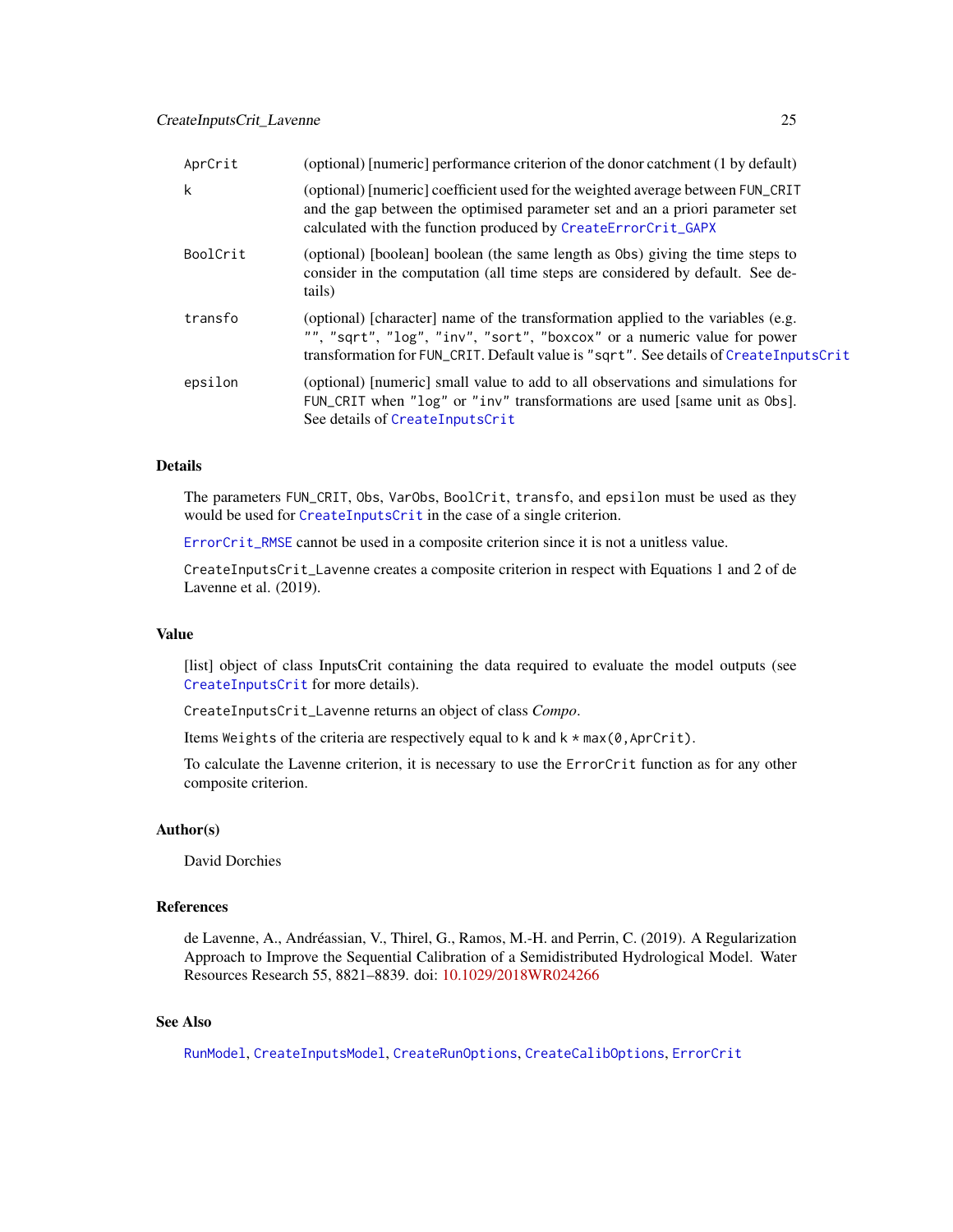#### Examples

```
library(airGR)
## loading catchment data
data(L0123001)
## preparation of the InputsModel object
InputsModel <- CreateInputsModel(FUN_MOD = RunModel_GR4J, DatesR = BasinObs$DatesR,
                                 Precip = BasinObs$P, PotEvap = BasinObs$E)
## calibration period selection
Ind_Run <- seq(which(format(BasinObs$DatesR, format = "%Y-%m-%d")=="1990-01-01"),
               which(format(BasinObs$DatesR, format = "%Y-%m-%d")=="1999-12-31"))
## preparation of RunOptions object
RunOptions <- CreateRunOptions(FUN_MOD = RunModel_GR4J, InputsModel = InputsModel,
                               IndPeriod_Run = Ind_Run)
## simulation
Param <- c(X1 = 257.238, X2 = 1.012, X3 = 88.235, X4 = 2.208)
OutputsModel <- RunModel_GR4J(InputsModel = InputsModel,
                              RunOptions = RunOptions, Param = Param)
## The "a priori" parameters for the Lavenne formula
AprParamR <- c(X1 = 157, X2 = 0.8, X3 = 100, X4 = 1.5)## Single efficiency criterion: GAPX with a priori parameters
IC_DL <- CreateInputsCrit_Lavenne(InputsModel = InputsModel,
                                    RunOptions = RunOptions,
                                    Obs = BasinObs$Qmm[Ind_Run],
                                    AprParamR = AprParamR)
str(ErrorCrit(InputsCrit = IC_DL, OutputsModel = OutputsModel))
```
<span id="page-25-1"></span>CreateInputsModel *Creation of the InputsModel object required to the RunModel functions*

#### Description

Creation of the *InputsModel* object required to the RunModel\* functions.

# Usage

```
CreateInputsModel(FUN_MOD, DatesR, Precip, PrecipScale = TRUE, PotEvap = NULL,
                  TempMean = NULL, TempMin = NULL, TempMax = NULL,
                  ZInputs = NULL, HypsoData = NULL, NLayers = 5,
                  Qupstream = NULL, LengthHydro = NULL, BasinAreas = NULL,
                  QupstrUnit = "mm", verbose = TRUE)
```
<span id="page-25-0"></span>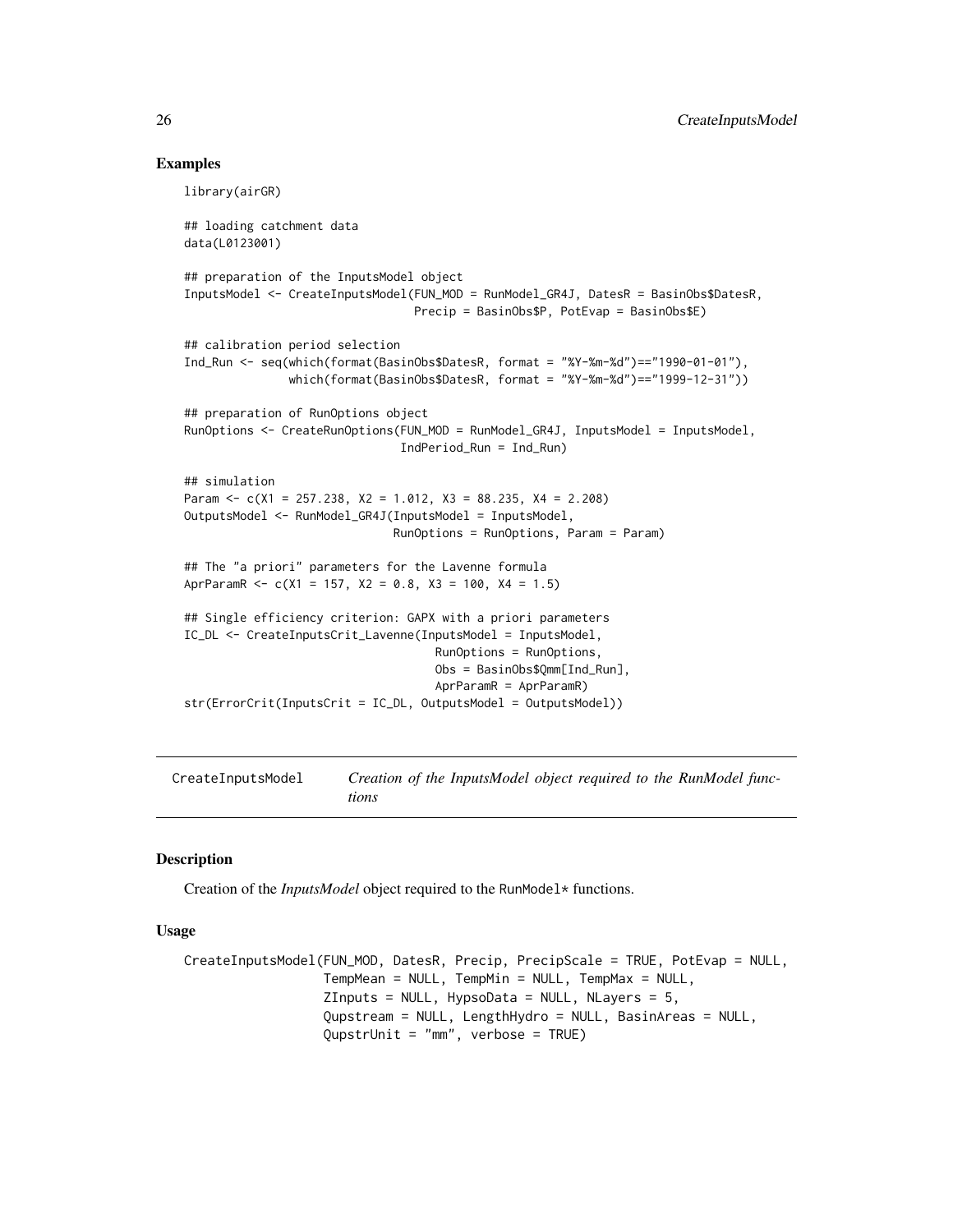# CreateInputsModel 27

```
## S3 method for class 'InputsModel'
x[i]
```
# Arguments

| FUN_MOD     | [function] hydrological model function (e.g. RunModel_GR4J, RunModel_CemaNeigeGR4J)                                                                                                                                                                       |
|-------------|-----------------------------------------------------------------------------------------------------------------------------------------------------------------------------------------------------------------------------------------------------------|
| DatesR      | [POSIXt] vector of dates required to create the GR model and CemaNeige mod-<br>ule inputs                                                                                                                                                                 |
| Precip      | [numeric] time series of total precipitation (catchment average) [mm/time step],<br>required to create the GR model and CemaNeige module inputs                                                                                                           |
| PrecipScale | (optional) [boolean] indicating if the mean of the precipitation interpolated on<br>the elevation layers must be kept or not, required to create CemaNeige module<br>inputs, default = TRUE (the mean of the precipitation is kept to the original value) |
| PotEvap     | [numeric] time series of potential evapotranspiration (catchment average) [mm/time]<br>step], required to create the GR model inputs                                                                                                                      |
| TempMean    | (optional) [numeric] time series of mean air temperature [°C], required to create<br>the CemaNeige module inputs                                                                                                                                          |
| TempMin     | (optional) [numeric] time series of min air temperature [°C], possibly used to<br>create the CemaNeige module inputs                                                                                                                                      |
| TempMax     | (optional) [numeric] time series of max air temperature [°C], possibly used to<br>create the CemaNeige module inputs                                                                                                                                      |
| ZInputs     | (optional) [numeric] real giving the mean elevation of the Precip and Temp se-<br>ries (before extrapolation) [m], possibly used to create the CemaNeige module<br>inputs                                                                                 |
| HypsoData   | (optional) [numeric] vector of 101 reals: min, q01 to q99 and max of catch-<br>ment elevation distribution [m], if not defined a single elevation is used for Ce-<br>maNeige                                                                              |
| NLayers     | (optional) [numeric] integer giving the number of elevation layers requested [-],<br>required to create CemaNeige module inputs, default=5                                                                                                                |
| verbose     | (optional) [boolean] boolean indicating if the function is run in verbose mode or<br>not, default = TRUE                                                                                                                                                  |
| Qupstream   | (optional) [numerical matrix] time series of upstream flows (catchment average),<br>its unit is defined by the QupstrUnit parameter, required to create the SD model<br>inputs. See details                                                               |
| LengthHydro | (optional) [numeric] real giving the distance between the downstream outlet and<br>each upstream inlet of the sub-catchment [km], required to create the SD model<br>inputs . See details                                                                 |
| BasinAreas  | (optional) [numeric] real giving the area of each upstream sub-catchment [km2]<br>and the area of the downstream sub-catchment in the last item, required to create<br>the SD model inputs . See details                                                  |
| QupstrUnit  | (optional) [character] unit of the flow in the argument Qupstream, available units<br>are: "mm" for mm/time-step (default), "m3" for m3/time-step, "m3/s" and "l/s".<br>See details                                                                       |
| х           | [InputsModel] object of class InputsModel                                                                                                                                                                                                                 |
| i           | [integer] of the indices to subset a time series or [character] names of the ele-<br>ments to extract                                                                                                                                                     |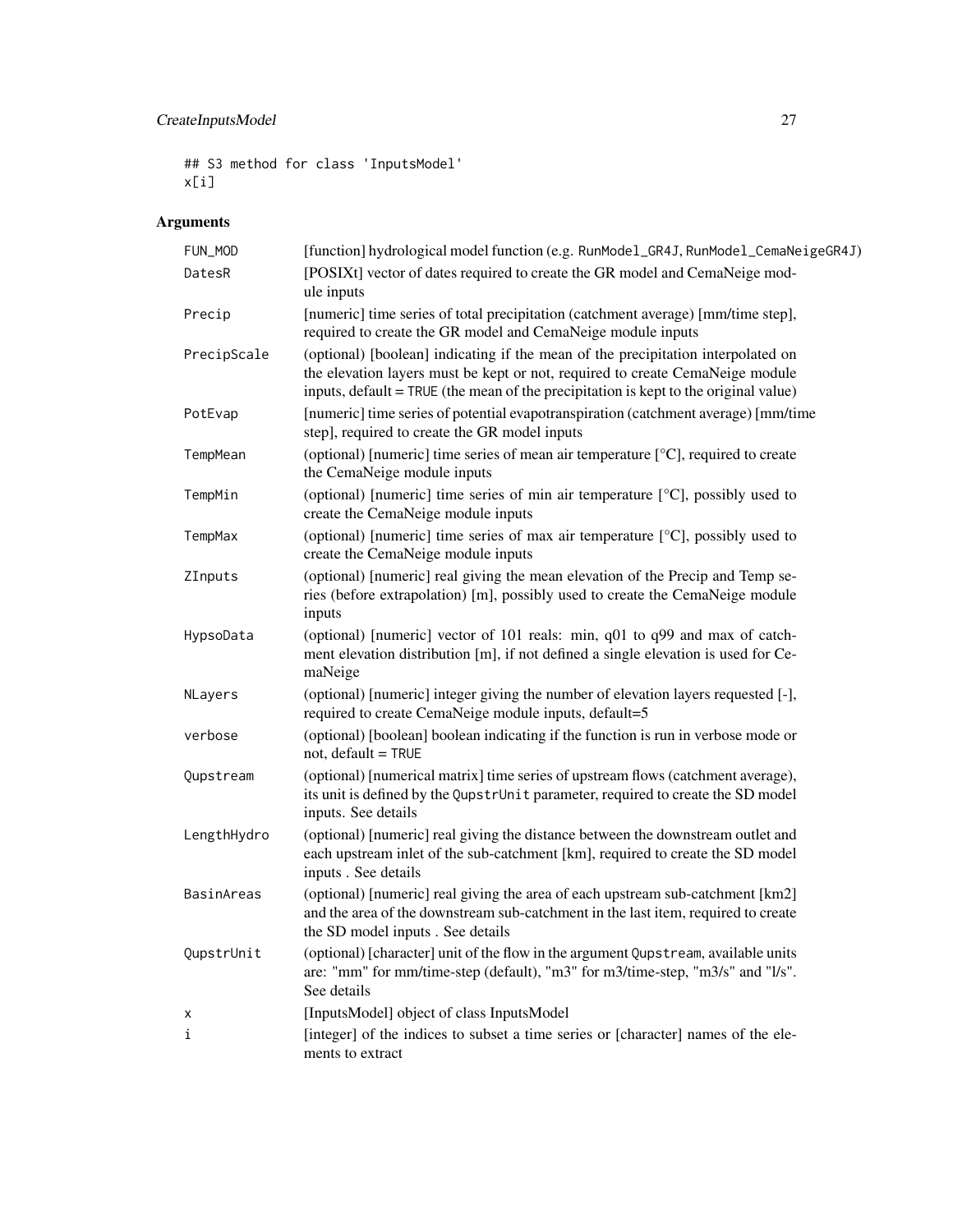# Details

Users wanting to use FUN\_MOD functions that are not included in the package must create their own InputsModel object accordingly.

Please note that if CemaNeige is used, and ZInputs is different than HypsoData, then precipitation and temperature are interpolated with the DataAltiExtrapolation\_Valery function.

Users wanting to use a semi-distributed (SD) model should provide valid Qupstream, LengthHydro, and BasinAreas arguments. Each upstream sub-catchment is described by an upstream flow time series (one column in Qupstream matrix), a distance between the downstream outlet and the upstream inlet (one item in LengthHydro) and an area (one item in BasinAreas). The order of the columns or of the items should be consistent for all these parameters. BasinAreas should contain one extra information (stored in the last item) which is the area of the downstream sub-catchment. Upstream flows that are not related to a sub-catchment such as release or withdraw spots are identified by an area equal to NA, and if unit="mm" the upstream flow must be expressed in m3/time step instead of mm/time step which is not possible in absence of a related area. Please note that the use of SD model requires to use the [RunModel](#page-53-1) function instead of [RunModel\\_GR4J](#page-81-1) or the other RunModel\_\* functions.

### Value

list object of class*InputsModel* containing the data required to evaluate the model outputs; it can include the following:

| <i><b>\$DatesR</b></i><br>\$Precip<br>\$PotEvap | [POSIX]t] vector of dates<br>[numeric] time series of total precipitation (catchment average) [mm/time step]<br>[numeric] time series of potential evapotranspiration (catchment average) [mm/time step],<br>defined if FUN MOD includes GR4H, GR5H, GR4J, GR5J, GR6J, GR2M or GR1A |
|-------------------------------------------------|-------------------------------------------------------------------------------------------------------------------------------------------------------------------------------------------------------------------------------------------------------------------------------------|
| <i><b>\$LayerPrecip</b></i>                     | [list] list of time series of precipitation (layer average) [mm/time step],<br>defined if FUN_MOD includes CemaNeige                                                                                                                                                                |
| <i><b>\$LayerTempMean</b></i>                   | [list] list of time series of mean air temperature (layer average) $[°C]$ ,<br>defined if FUN_MOD includes CemaNeige                                                                                                                                                                |
| <i><b>\$LayerFracSolidPrecip</b></i>            | [list] list of time series of solid precipitation fraction (layer average) [-],<br>defined if FUN_MOD includes CemaNeige                                                                                                                                                            |

## Author(s)

Laurent Coron

#### See Also

[RunModel](#page-53-1), [CreateRunOptions](#page-28-1), [CreateInputsCrit](#page-19-1), [CreateCalibOptions](#page-11-1), [DataAltiExtrapolation\\_Valery](#page-32-1)

#### Examples

library(airGR)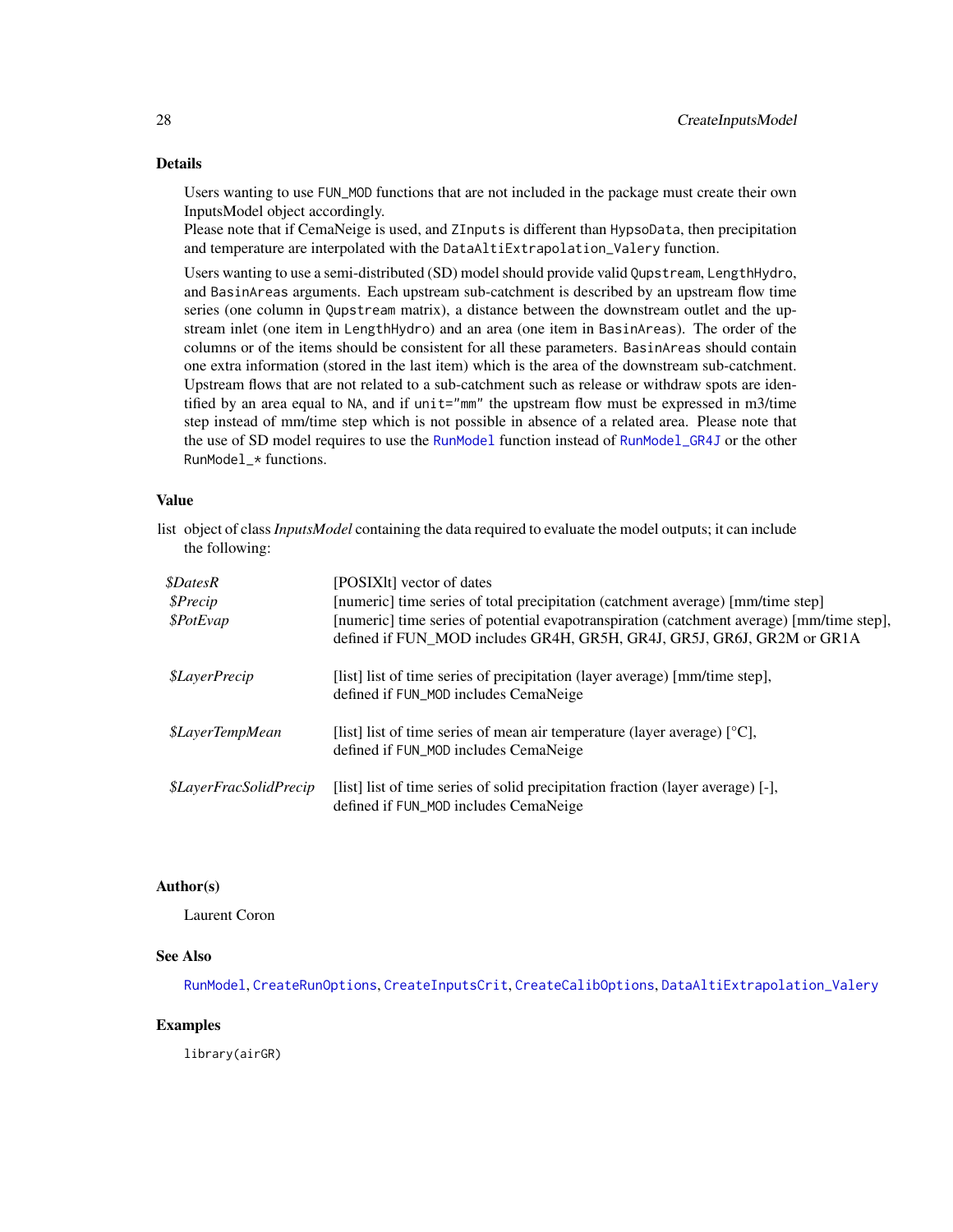```
## loading catchment data
data(L0123001)
## preparation of the InputsModel object
InputsModel <- CreateInputsModel(FUN_MOD = RunModel_GR4J, DatesR = BasinObs$DatesR,
                                 Precip = BasinObs$P, PotEvap = BasinObs$E)
## run period selection
Ind_Run <- seq(which(format(BasinObs$DatesR, format = "%Y-%m-%d")=="1990-01-01"),
               which(format(BasinObs$DatesR, format = "%Y-%m-%d")=="1999-12-31"))
## preparation of the RunOptions object
RunOptions <- CreateRunOptions(FUN_MOD = RunModel_GR4J,
                               InputsModel = InputsModel, IndPeriod_Run = Ind_Run)
## simulation
Param \leq c(X1 = 734.568, X2 = -0.840, X3 = 109.809, X4 = 1.971)
OutputsModel <- RunModel(InputsModel = InputsModel,
                         RunOptions = RunOptions, Param = Param,
                         FUN_MOD = RunModel_GR4J)
## results preview
plot(OutputsModel, Qobs = BasinObs$Qmm[Ind_Run])
## efficiency criterion: Nash-Sutcliffe Efficiency
InputsCrit <- CreateInputsCrit(FUN_CRIT = ErrorCrit_NSE, InputsModel = InputsModel,
                                RunOptions = RunOptions, Obs = BasinObs$Qmm[Ind_Run])
OutputsCrit <- ErrorCrit_NSE(InputsCrit = InputsCrit, OutputsModel = OutputsModel)
```
<span id="page-28-1"></span>CreateRunOptions *Creation of the RunOptions object required to the RunModel functions*

#### **Description**

Creation of the RunOptions object required to the RunModel\* functions.

#### Usage

```
CreateRunOptions(FUN_MOD, InputsModel,
                 IndPeriod_WarmUp = NULL, IndPeriod_Run,
                 IniStates = NULL, IniResLevels = NULL, Imax = NULL,
                 Outputs_Cal = NULL, Outputs_Sim = "all",
                 MeanAnSolidPrecip = NULL, IsHyst = FALSE,
                 warnings = TRUE, verbose = TRUE)
```
#### Arguments

FUN\_MOD [function] hydrological model function (e.g. [RunModel\\_GR4J](#page-81-1), [RunModel\\_CemaNeigeGR4J](#page-60-1))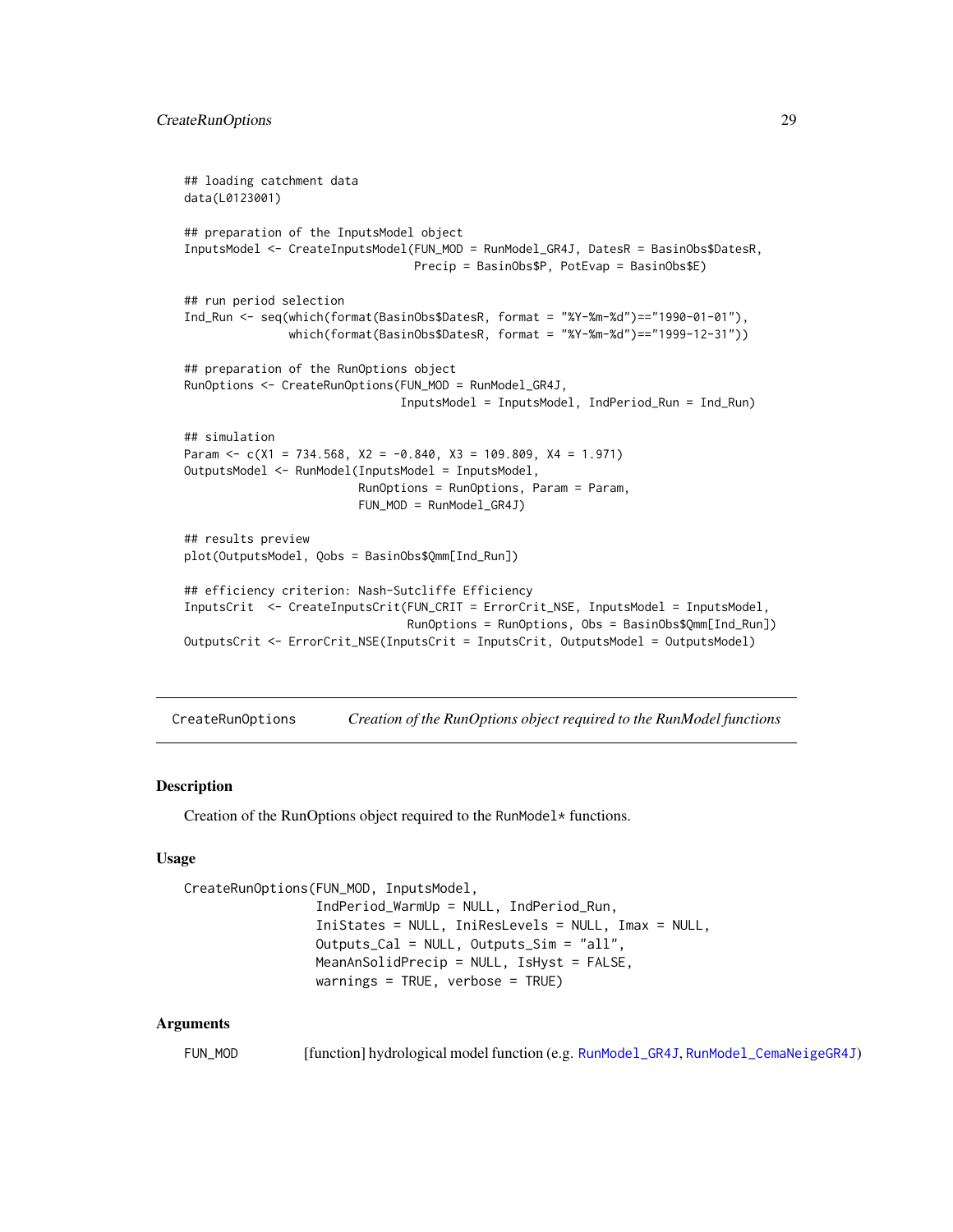| InputsModel       | [object of class InputsModel] see CreateInputsModel for details                                                                                        |  |
|-------------------|--------------------------------------------------------------------------------------------------------------------------------------------------------|--|
| IndPeriod_WarmUp  |                                                                                                                                                        |  |
|                   | (optional) [numeric] index of period to be used for the model warm-up [-]. See<br>details                                                              |  |
| IndPeriod_Run     | [numeric] index of period to be used for the model run [-]. See details                                                                                |  |
| IniStates         | (optional) [numeric] object of class IniStates [mm and °C], see CreateIniStates<br>for details                                                         |  |
| IniResLevels      | (optional) [numeric] vector of initial fillings for the GR stores (4 values; use NA<br>when not relevant for a given model) [- and/or mm]. See details |  |
| Imax              | (optional) [numeric] an atomic vector of the maximum capacity of the GR5H<br>interception store [mm]; see RunModel_GR5H                                |  |
| Outputs_Cal       | (optional) [character] vector giving the outputs needed for the calibration<br>$(e.g. c("Qsim"))$ , the fewer outputs the faster the calibration       |  |
| Outputs_Sim       | (optional) [character] vector giving the requested outputs<br>$(e.g. c("DatesR", "Qsim", "ShowPack"))$ , default = "all"                               |  |
| MeanAnSolidPrecip |                                                                                                                                                        |  |
|                   | (optional) [numeric] vector giving the annual mean of average solid precipitation<br>for each layer (computed from InputsModel if not defined) [mm/y]  |  |
| IsHyst            | [boolean] boolean indicating if the hysteresis version of CemaNeige is used. See<br>details                                                            |  |
| warnings          | (optional) [boolean] boolean indicating if the warning messages are shown, de-<br>$fault = TRUE$                                                       |  |
| verbose           | (optional) [boolean] boolean indicating if the function is run in verbose mode or<br>$not, default = TRUE$                                             |  |

#### Details

Users wanting to use FUN\_MOD functions that are not included in the package must create their own RunOptions object accordingly.

## — IndPeriod\_WarmUp and IndPeriod\_Run

Since the hydrological models included in airGR are continuous models, meaning that internal states of the models are propagated to the next time step, IndPeriod\_WarmUp and IndPeriod\_Run must be continuous periods, represented by continuous indices values; no gaps are allowed. To calculate criteria or to calibrate a model over discontinuous periods, please see the Bool\_Crit argument of the [CreateInputsCrit](#page-19-1) function.

## — Initialisation options

The model initialisation options can either be set to a default configuration or be defined by the user.

This is done via three vectors:

IndPeriod\_WarmUp, IniStates, IniResLevels.

A default configuration is used for initialisation if these vectors are not defined.

(1) Default initialisation options:

• IndPeriod\_WarmUp default setting ensures a one-year warm-up using the time steps preceding the IndPeriod\_Run. The actual length of this warm-up might be shorter depending on data availability (no missing value of climate inputs being allowed in model input series).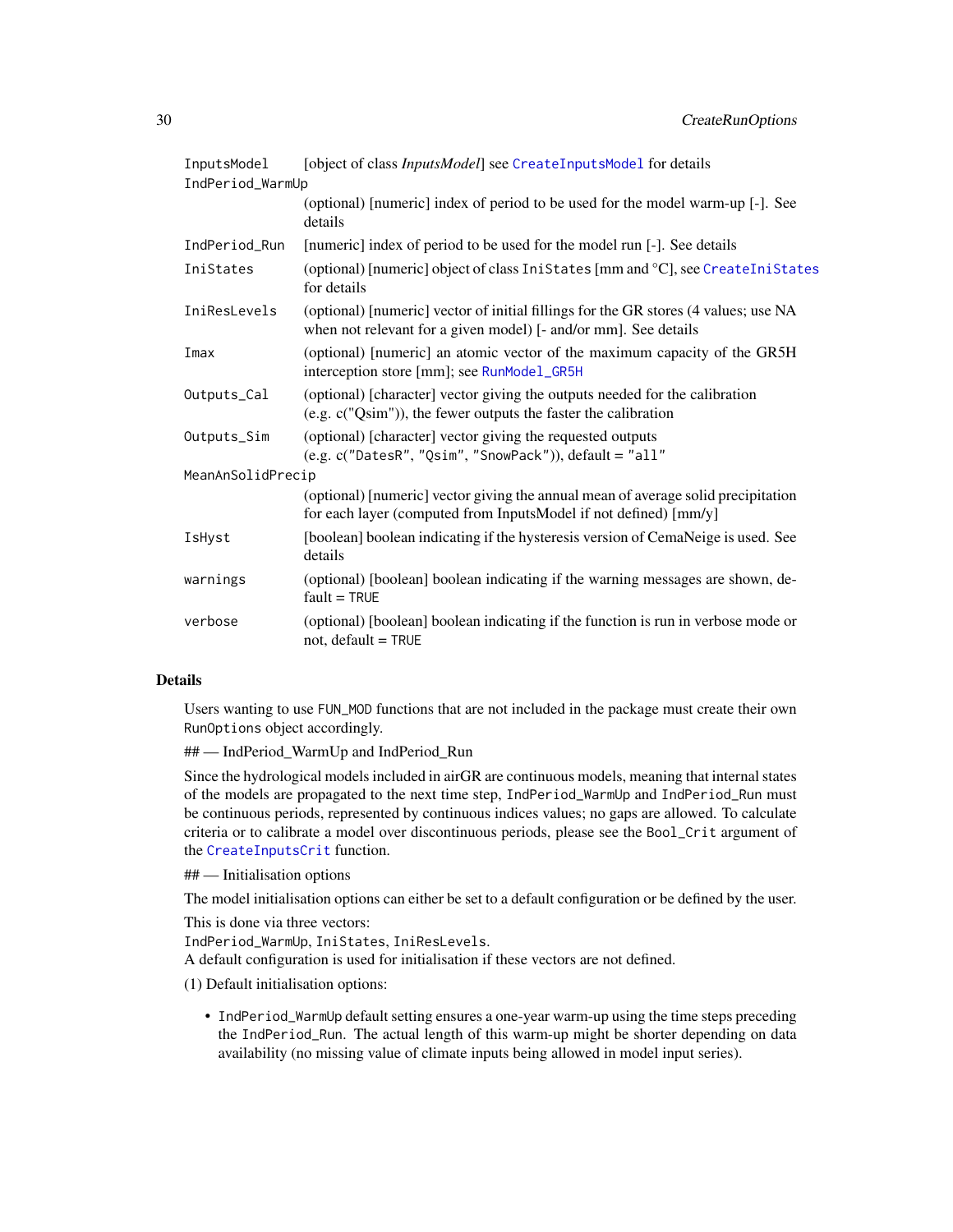#### CreateRunOptions 31

• IniStates and IniResLevels are automatically set to initialise all the model states at 0, except for the production and routing stores levels which are respectively initialised at 30 % and 50 % of their capacity. In case GR5H is used with an interception store, the intercetion store level is initialised by default with 0 mm. In case GR6J is used, the exponential store level is initialised by default with 0 mm. This initialisation is made at the very beginning of the model call (i.e. at the beginning of IndPeriod\_WarmUp or at the beginning of IndPeriod\_Run if the warm-up period is disabled).

#### (2) Customisation of initialisation options:

- IndPeriod\_WarmUp can be used to specify the indices of the warm-up period (within the time series prepared in InputsModel).
	- remark 1: for most common cases, indices corresponding to one or several years preceding IndPeriod\_Run are used (e.g. IndPeriod\_WarmUp = 1000:1365 and IndPeriod\_Run  $= 1366:5000$ .

However, it is also possible to perform a long-term initialisation if other indices than the warm-up ones are set in IndPeriod\_WarmUp (e.g. IndPeriod\_WarmUp = c(1:5000,1:5000,1:5000,1000:1365))

- remark 2: it is also possible to completely disable the warm-up period when using IndPeriod\_WarmUp = 0L. This is necessary if you want IniStates and/or IniResLevels to be the actual initial values of the model variables from your simulation (e.g. to perform a forecast form a given initial state).
- IniStates and IniResLevels can be used to specify the initial model states.
	- remark 1: IniStates and IniResLevels can not be used with GR1A.
	- remark 2: if IniStates is used, two possibilities are offered: - IniStates can be set to the *\$StateEnd* output of a previous RunModel call, as *\$StateEnd* already respects the correct format;
		- IniStates can be created with the [CreateIniStates](#page-16-1) function.
	- remark 3: in addition to IniStates, IniResLevels allows to set the filling rate of the production and routing stores for the GR models. For instance for GR4J and GR5J: IniResLevels =  $c(0.3, 0.5, NA, NA)$  should be used to obtain initial fillings of 30 % and 50 % for the production and routing stores, respectively. For GR6J, IniResLevels =  $c(0.3, 0.5, 0, NA)$  should be used to obtain initial fillings of 30 % and 50 % for the production and routing stores levels and 0 mm for the exponential store level, respectively. For GR5H with an interception store, IniResLevels =  $c(0.3, 0.5, NA, 0.4)$  should be used to obtain initial fillings of 30 %, 50 % and 40 % for the production, routing and interception stores levels, respectively. IniResLevels is optional and can only be used if IniStates is also defined (the state values corresponding to these two other stores in IniStates are not used in such case).

## — CemaNeige version

If IsHyst = FALSE, the original CemaNeige version from Valéry et al. (2014) is used.

If IsHyst = TRUE, the CemaNeige version from Riboust et al. (2019) is used. Compared to the original version, this version of CemaNeige needs two more parameters and it includes a representation of the hysteretic relationship between the Snow Cover Area (SCA) and the Snow Water Equivalent (SWE) in the catchment. The hysteresis included in airGR is the Modified Linear hysteresis ( $LH^*$ );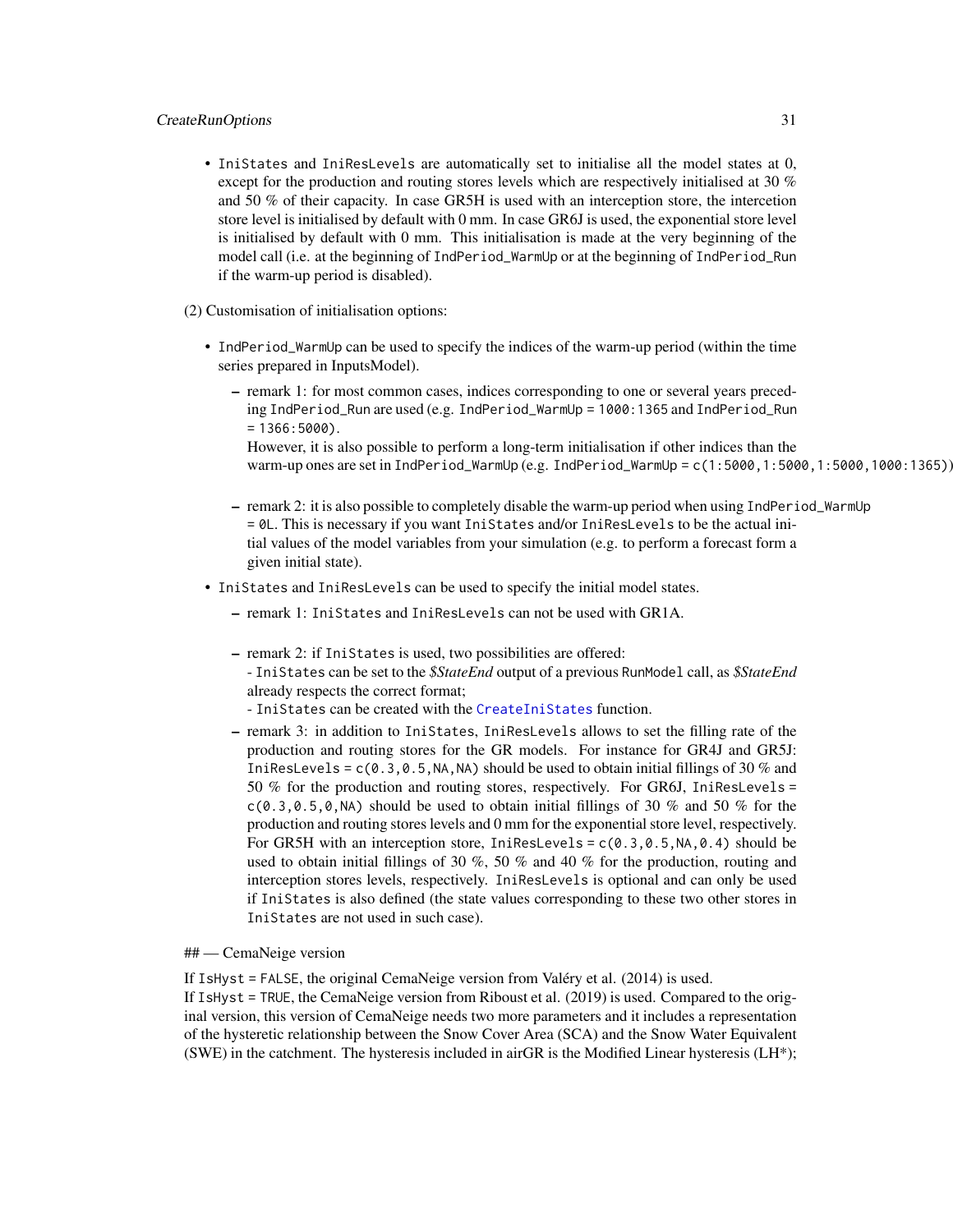# 32 CreateRunOptions

it is represented on panel b) of Fig. 3 in Riboust et al. (2019). Riboust et al. (2019) advise to use the LH $*$  version of CemaNeige with parameters calibrated using an objective function combining 75  $%$ of KGE calculated on discharge simulated from a rainfall-runoff model compared to observed discharge and 5 % of KGE calculated on SCA on 5 CemaNeige elevation bands compared to satellite (e.g. MODIS) SCA (see Eq. (18), Table 3 and Fig. 6). Riboust et al. (2019)'s tests were realized with GR4J as the chosen rainfall-runoff model.

#### Value

list object of class *RunOptions* containing the data required to evaluate the model outputs; it can include the following:

| IndPeriod_WarmUp    | [numeric] index of period to be used for the model warm-up [-]                                                |
|---------------------|---------------------------------------------------------------------------------------------------------------|
| IndPeriod Run       | [numeric] index of period to be used for the model run [-]                                                    |
| <i>IniStates</i>    | [numeric] vector of initial model states [mm and $^{\circ}$ C]                                                |
| <i>IniResLevels</i> | [numeric] vector of initial filling rates for production and routing stores [-] and level for the exponential |
| Outputs Cal         | [character] character vector giving only the outputs needed for the calibration                               |
| <i>Outputs_Sim</i>  | [character] character vector giving the requested outputs                                                     |
| <i>Imax</i>         | [numeric] vector giving the maximal capacity of the GR5H interception store                                   |
| MeanAnSolidPrecip   | [numeric] vector giving the annual mean of average solid precipitation for each layer [mm/y]                  |

#### Author(s)

Laurent Coron, Olivier Delaigue, Guillaume Thirel

#### See Also

[RunModel](#page-53-1), [CreateInputsModel](#page-25-1), [CreateInputsCrit](#page-19-1), [CreateCalibOptions](#page-11-1), [CreateIniStates](#page-16-1), [Imax](#page-44-1)

# Examples

library(airGR)

```
## loading catchment data
data(L0123001)
## preparation of the InputsModel object
InputsModel <- CreateInputsModel(FUN_MOD = RunModel_GR4J, DatesR = BasinObs$DatesR,
                                 Precip = BasinObs$P, PotEvap = BasinObs$E)
## run period selection
Ind_Run <- seq(which(format(BasinObs$DatesR, format = "%Y-%m-%d")=="1990-01-01"),
               which(format(BasinObs$DatesR, format = "%Y-%m-%d")=="1999-12-31"))
## preparation of the RunOptions object
```

```
RunOptions <- CreateRunOptions(FUN_MOD = RunModel_GR4J,
                               InputsModel = InputsModel, IndPeriod_Run = Ind_Run)
```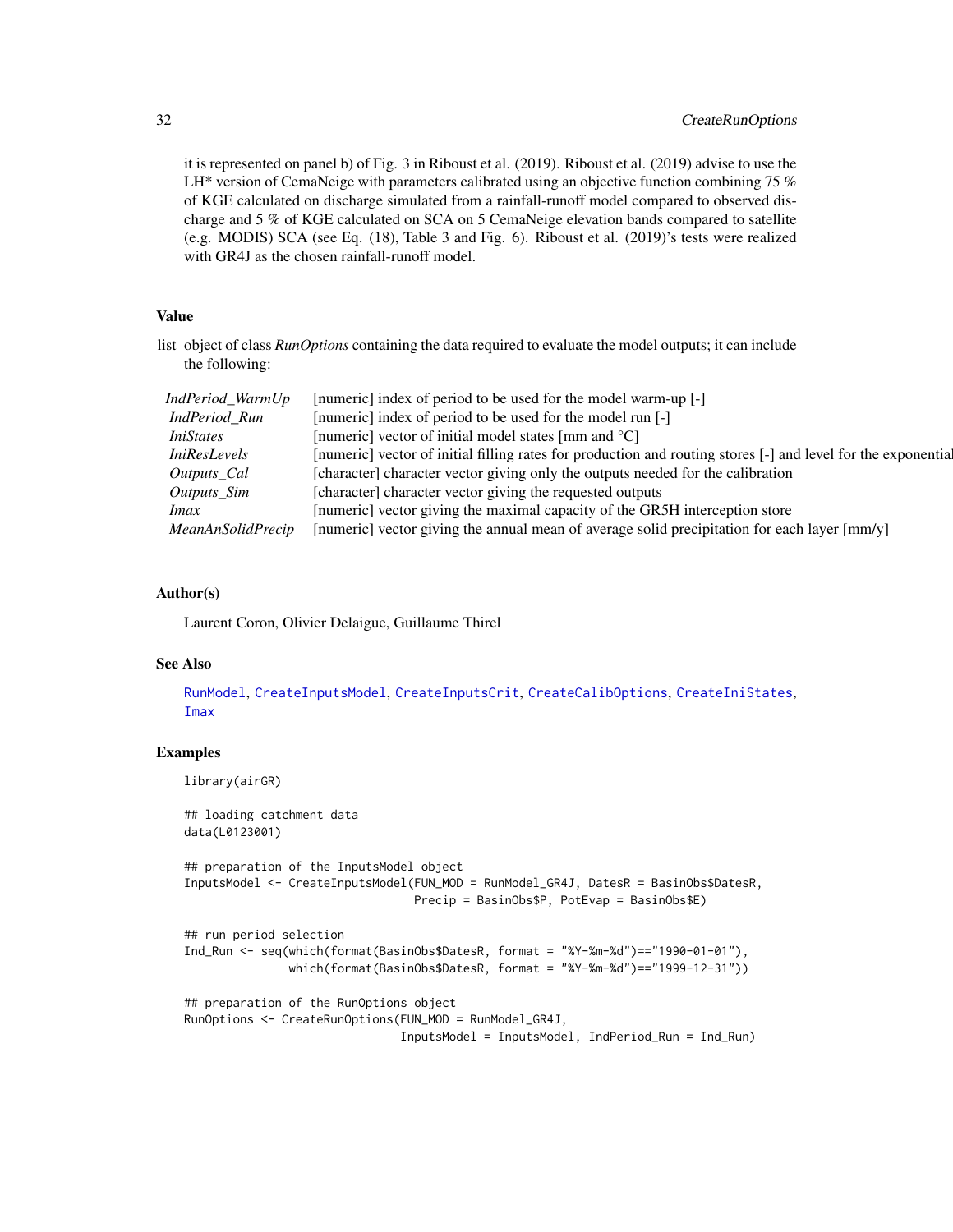# <span id="page-32-0"></span>DataAltiExtrapolation\_Valery 33

```
## simulation
Param \leq c(X1 = 734.568, X2 = -0.840, X3 = 109.809, X4 = 1.971)
OutputsModel <- RunModel(InputsModel = InputsModel,
                         RunOptions = RunOptions, Param = Param,
                         FUN_MOD = RunModel_GR4J)
## results preview
plot(OutputsModel, Qobs = BasinObs$Qmm[Ind_Run])
## efficiency criterion: Nash-Sutcliffe Efficiency
InputsCrit <- CreateInputsCrit(FUN_CRIT = ErrorCrit_NSE, InputsModel = InputsModel,
                                RunOptions = RunOptions,
                                Obs = BasinObs$Qmm[Ind_Run])
OutputsCrit <- ErrorCrit_NSE(InputsCrit = InputsCrit, OutputsModel = OutputsModel)
```

```
DataAltiExtrapolation_Valery
```
*Altitudinal extrapolation of precipitation and temperature series described by A. Valery*

#### Description

Function which extrapolates the precipitation and air temperature series for different elevation layers (method from Valéry, 2010).

#### Usage

```
DataAltiExtrapolation_Valery(DatesR, Precip, PrecipScale = TRUE,
                             TempMean, TempMin = NULL, TempMax = NULL,
                             ZInputs, HypsoData, NLayers, verbose = TRUE)
```
# Arguments

| DatesR         | [POSIXt] vector of dates                                                                                                                                                                                                                                  |
|----------------|-----------------------------------------------------------------------------------------------------------------------------------------------------------------------------------------------------------------------------------------------------------|
| Precip         | [numeric] time series of daily total precipitation (catchment average) [mm/time]<br>step]                                                                                                                                                                 |
| PrecipScale    | (optional) [boolean] indicating if the mean of the precipitation interpolated on<br>the elevation layers must be kept or not, required to create CemaNeige module<br>inputs, default = TRUE (the mean of the precipitation is kept to the original value) |
| TempMean       | [numeric] time series of daily mean air temperature $[°C]$                                                                                                                                                                                                |
| TempMin        | (optional) [numeric] time series of daily min air temperature $\lceil {^{\circ}C} \rceil$                                                                                                                                                                 |
| TempMax        | (optional) [numeric] time series of daily max air temperature $\lceil {^{\circ}C} \rceil$                                                                                                                                                                 |
| <b>ZInputs</b> | [numeric] real giving the mean elevation of the Precip and Temp series (before<br>$extrapolation)$ [m]                                                                                                                                                    |
| HypsoData      | [numeric] vector of 101 reals: min, $q01$ to $q99$ and max of catchment elevation<br>distribution [m]                                                                                                                                                     |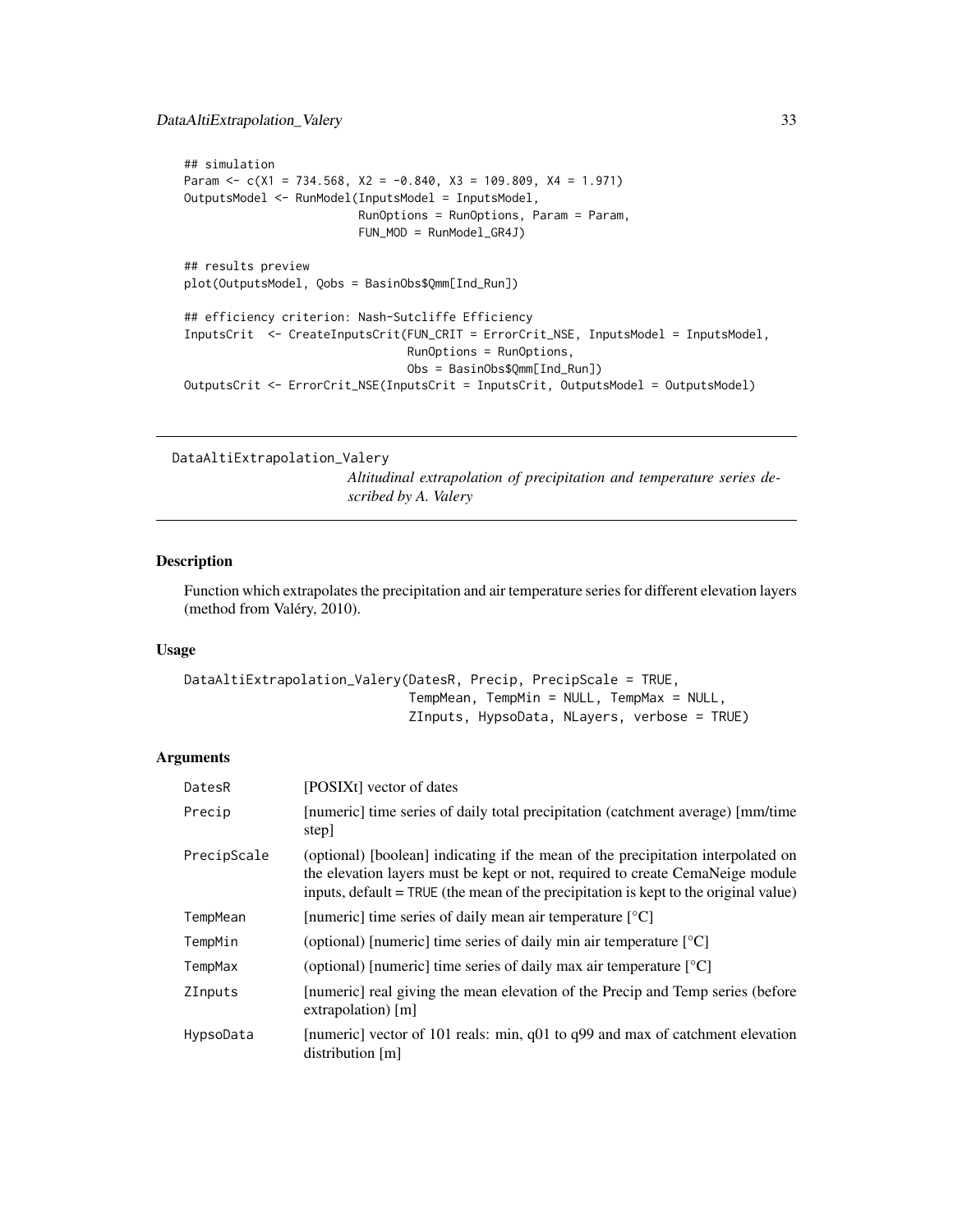| NLavers | [numeric] integer giving the number of elevation layers requested [-]             |
|---------|-----------------------------------------------------------------------------------|
| verbose | (optional) [boolean] boolean indicating if the function is run in verbose mode or |
|         | not. default $=$ TRUE                                                             |

# Details

Elevation layers of equal surface are created the 101 elevation quantiles (HypsoData) and the number requested elevation layers (NLayers).

Forcing data (precipitation and air temperature) are extrapolated using gradients from Valery (2010). (e.g. gradP =  $0.0004$  [m-1] for France and gradT =  $0.434$  [°C/100m] for January, 1st). This function is used by the [CreateInputsModel](#page-25-1) function.

# Value

list containing the extrapolated series of precip. and air temp. on each elevation layer

| \$LayerPrecip                                                                                                                       | [list] list of time series of daily precipitation (layer average) [mm/time step]                     |  |
|-------------------------------------------------------------------------------------------------------------------------------------|------------------------------------------------------------------------------------------------------|--|
| <i><b>\$LaverTempMean</b></i>                                                                                                       | [list] list of time series of daily mean air temperature (layer average) $\lceil {^{\circ}C} \rceil$ |  |
| [list] list of time series of daily min air temperature (layer average) $\lceil {^{\circ}C} \rceil$<br><i><b>\$LaverTempMin</b></i> |                                                                                                      |  |
| <i><b>\$LaverTempMax</b></i>                                                                                                        | [list] list of time series of daily max air temperature (layer average) $[°C]$                       |  |
| <i><b>\$LaverFracSolidPrecip</b></i>                                                                                                | [list] list of time series of daily solid precip. fract. (layer average) [-]                         |  |
| [numeric] vector of median elevation for each layer<br><i><b>\$ZLayers</b></i>                                                      |                                                                                                      |  |

#### Author(s)

Laurent Coron, Audrey Valéry, Olivier Delaigue, Pierre Brigode, Guillaume Thirel

#### References

Turcotte, R., Fortin, L.-G., Fortin, V., Fortin, J.-P. and Villeneuve, J.-P. (2007). Operational analysis of the spatial distribution and the temporal evolution of the snowpack water equivalent in southern Quebec, Canada. Nordic Hydrology, 38(3), 211, doi: [10.2166/nh.2007.009.](https://doi.org/10.2166/nh.2007.009)

Valéry, A. (2010), Modélisation précipitations-débit sous influence nivale ? : Elaboration d'un module neige et évaluation sur 380 bassins versants. PhD thesis (in French), AgroParisTech - Cemagref Antony, Paris, France.

USACE (1956), Snow Hydrology, pp. 437. U.S. Army Coprs of Engineers (USACE) North Pacific Division, Portland, Oregon, USA.

# See Also

[CreateInputsModel](#page-25-1), [RunModel\\_CemaNeigeGR4J](#page-60-1)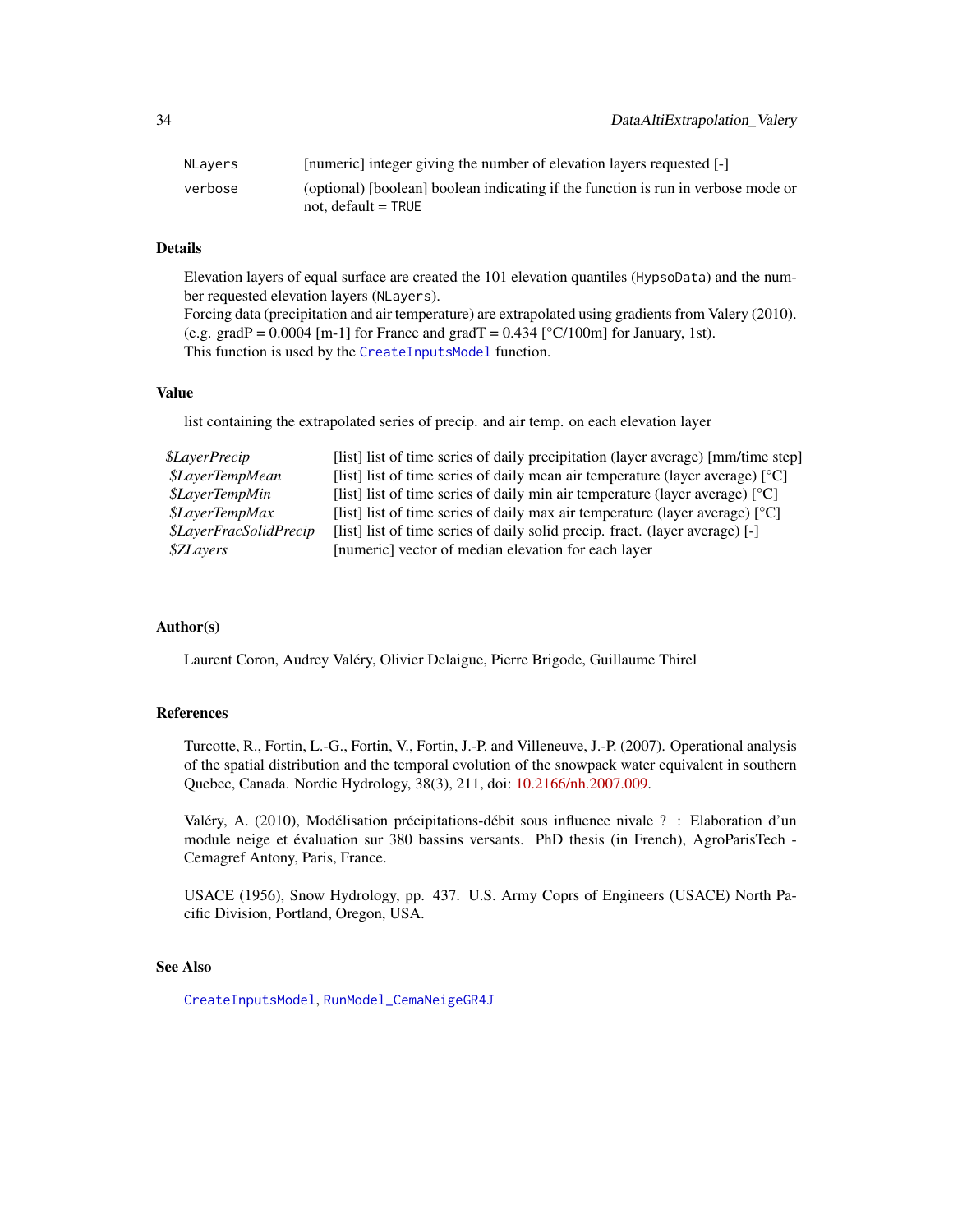<span id="page-34-1"></span><span id="page-34-0"></span>

# Description

Function which computes an error criterion with the provided function.

# Usage

```
ErrorCrit(InputsCrit, OutputsModel, warnings = TRUE, verbose = TRUE)
```
# Arguments

| InputsCrit   | [object of class <i>InputsCrit</i> ] see CreateInputsCrit for details                                      |
|--------------|------------------------------------------------------------------------------------------------------------|
| OutputsModel | [object of class OutputsModel] see RunModel_GR4J or RunModel_CemaNeigeGR4J<br>for details                  |
| warnings     | (optional) [boolean] boolean indicating if the warning messages are shown, de-<br>$fault = TRUF$           |
| verbose      | (optional) [boolean] boolean indicating if the function is run in verbose mode or<br>not, $default = TRUE$ |

# Value

If InputsCrit is of class *Single*:

[list] containing the ErrorCrit\_\* functions outputs, see [ErrorCrit\\_RMSE](#page-42-1) or [ErrorCrit\\_NSE](#page-40-1) for details

If InputsCrit is of class *Multi*:

[list] of list containing the ErrorCrit\_\* functions outputs, see [ErrorCrit\\_RMSE](#page-42-1) or [ErrorCrit\\_NSE](#page-40-1) for details

If InputsCrit is of class *Compo*:

| <i>\$CritValue</i>            | [numeric] value of the composite criterion                                                           |
|-------------------------------|------------------------------------------------------------------------------------------------------|
| <i><b>\$CritName</b></i>      | [character] name of the composite criterion                                                          |
| \$CritBestValue               | [numeric] theoretical best criterion value                                                           |
| <i><b>\$Multiplier</b></i>    | [numeric] integer indicating whether the criterion is indeed an error $(+1)$ or an efficiency $(-1)$ |
| \$CritCompo\$MultiCritValues  | [numeric] values of the sub-criteria                                                                 |
| \$CritCompo\$MultiCritNames   | [numeric] names of the sub-criteria                                                                  |
| \$CritCompo\$MultiCritWeights | [character] weighted values of the sub-criteria                                                      |
| <i><b>\$MultiCrit</b></i>     | [list] of list containing the ErrorCrit_* functions outputs, see ErrorCrit_NSE or ErrorCri           |
|                               |                                                                                                      |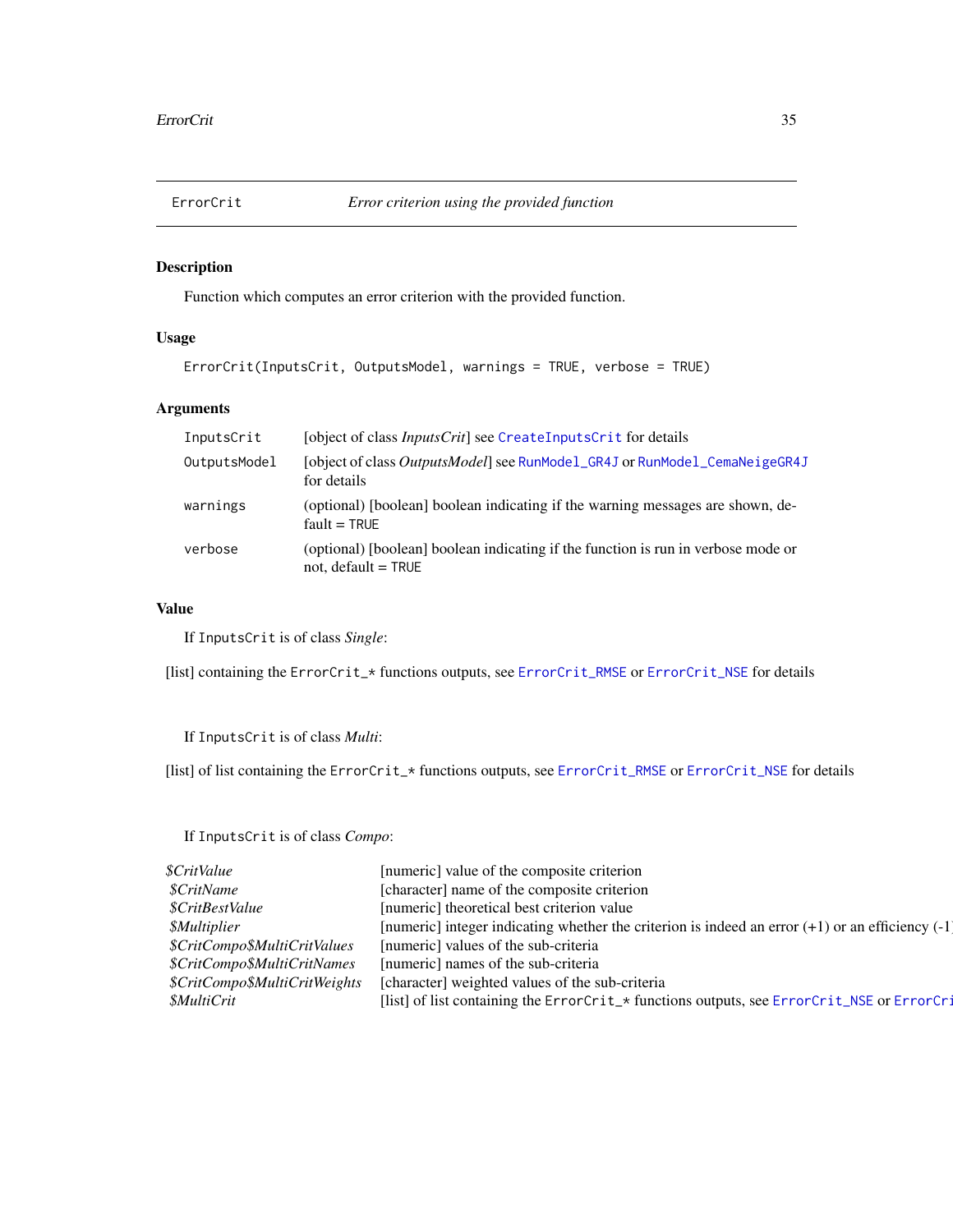#### Author(s)

Olivier Delaigue

#### See Also

[CreateInputsCrit](#page-19-1), [ErrorCrit\\_RMSE](#page-42-1), [ErrorCrit\\_NSE](#page-40-1), [ErrorCrit\\_KGE](#page-36-1), [ErrorCrit\\_KGE2](#page-38-1)

#### Examples

```
library(airGR)
## loading catchment data
data(L0123001)
## preparation of the InputsModel object
InputsModel <- CreateInputsModel(FUN_MOD = RunModel_GR4J, DatesR = BasinObs$DatesR,
                                Precip = BasinObs$P, PotEvap = BasinObs$E)
## calibration period selection
Ind_Run <- seq(which(format(BasinObs$DatesR, format = "%Y-%m-%d")=="1990-01-01"),
               which(format(BasinObs$DatesR, format = "%Y-%m-%d")=="1999-12-31"))
## preparation of RunOptions object
RunOptions <- CreateRunOptions(FUN_MOD = RunModel_GR4J, InputsModel = InputsModel,
                              IndPeriod_Run = Ind_Run)
## simulation
Param \leq c(X1 = 257.238, X2 = 1.012, X3 = 88.235, X4 = 2.208)
OutputsModel <- RunModel_GR4J(InputsModel = InputsModel,
                             RunOptions = RunOptions, Param = Param)
## single efficiency criterion: Nash-Sutcliffe Efficiency
InputsCritSingle <- CreateInputsCrit(FUN_CRIT = ErrorCrit_NSE,
                                    InputsModel = InputsModel, RunOptions = RunOptions,
                                    Obs = list(BasinObs$Qmm[Ind_Run]),
                                    VarObs = "Q", transfo = "",
                                    Weights = NULL)
str(ErrorCrit(InputsCrit = InputsCritSingle, OutputsModel = OutputsModel))
## 2 efficiency critera: RMSE and the Nash-Sutcliffe Efficiency
InputsCritMulti <- CreateInputsCrit(FUN_CRIT = list(ErrorCrit_RMSE, ErrorCrit_NSE),
                                   InputsModel = InputsModel, RunOptions = RunOptions,
                               Obs = list(BasinObs$Qmm[Ind_Run], BasinObs$Qmm[Ind_Run]),
                                   VarObs = list("Q", "Q"), transfo = list("", "sqrt"),
                                   Weights = NULL)
str(ErrorCrit(InputsCrit = InputsCritMulti, OutputsModel = OutputsModel))
## efficiency composite criterion: Nash-Sutcliffe Efficiency mixing
## both raw and log-transformed flows
InputsCritCompo <- CreateInputsCrit(FUN_CRIT = list(ErrorCrit_NSE, ErrorCrit_NSE),
                                   InputsModel = InputsModel, RunOptions = RunOptions,
                               Obs = list(BasinObs$Qmm[Ind_Run], BasinObs$Qmm[Ind_Run]),
```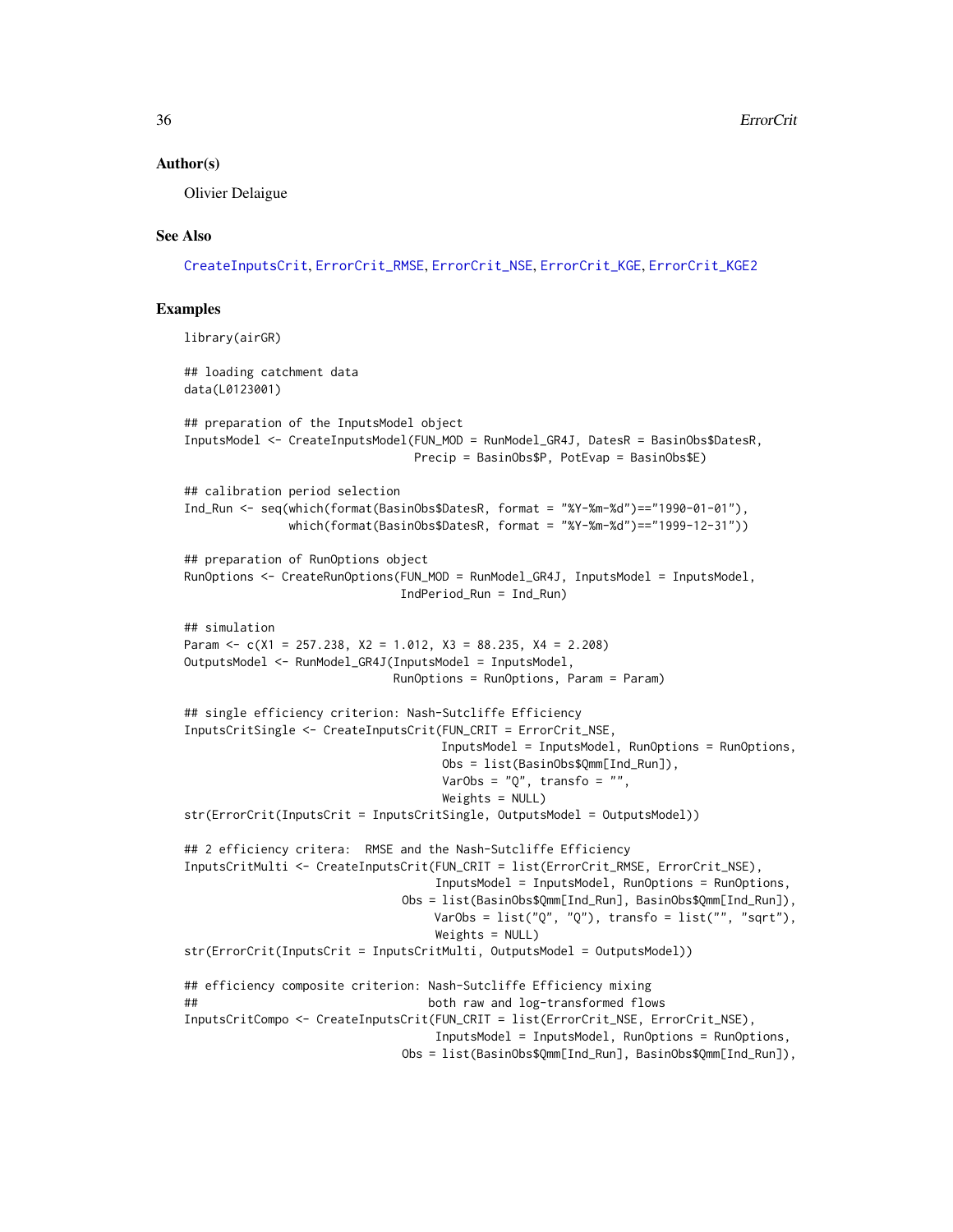```
VarObs = list("Q", "Q"), transfo = list("", "log"),
                                   Weights = list(0.4, 0.6)str(ErrorCrit(InputsCrit = InputsCritCompo, OutputsModel = OutputsModel))
```
<span id="page-36-0"></span>ErrorCrit\_KGE *Error criterion based on the KGE formula*

#### Description

Function which computes an error criterion based on the KGE formula proposed by Gupta et al. (2009).

### Usage

```
ErrorCrit_KGE(InputsCrit, OutputsModel, warnings = TRUE, verbose = TRUE)
```
## Arguments

| InputsCrit   | [object of class <i>InputsCrit</i> ] see CreateInputsCrit for details                                      |
|--------------|------------------------------------------------------------------------------------------------------------|
| OutputsModel | [object of class <i>OutputsModel</i> ] see RunModel_GR4J or RunModel_CemaNeigeGR4J<br>for details          |
| warnings     | (optional) [boolean] boolean indicating if the warning messages are shown, de-<br>$fault = TRUF$           |
| verbose      | (optional) [boolean] boolean indicating if the function is run in verbose mode or<br>not, default $=$ TRUE |

### Details

In addition to the criterion value, the function outputs include a multiplier  $(-1 \text{ or } +1)$  which allows the use of the function for model calibration: the product CritValue \* Multiplier is the criterion to be minimised (Multiplier = -1 for KGE).

The KGE formula is

$$
KGE = 1 - \sqrt{(r-1)^2 + (\alpha - 1)^2 + (\beta - 1)^2}
$$

with the following sub-criteria:

 $r =$  the linear correlation coefficient between  $sim$  and  $obs$ 

$$
\alpha = \frac{\sigma_{sim}}{\sigma_{obs}}
$$

$$
\beta = \frac{\mu_{sim}}{\mu_{obs}}
$$

#### Value

list list containing the function outputs organised as follows: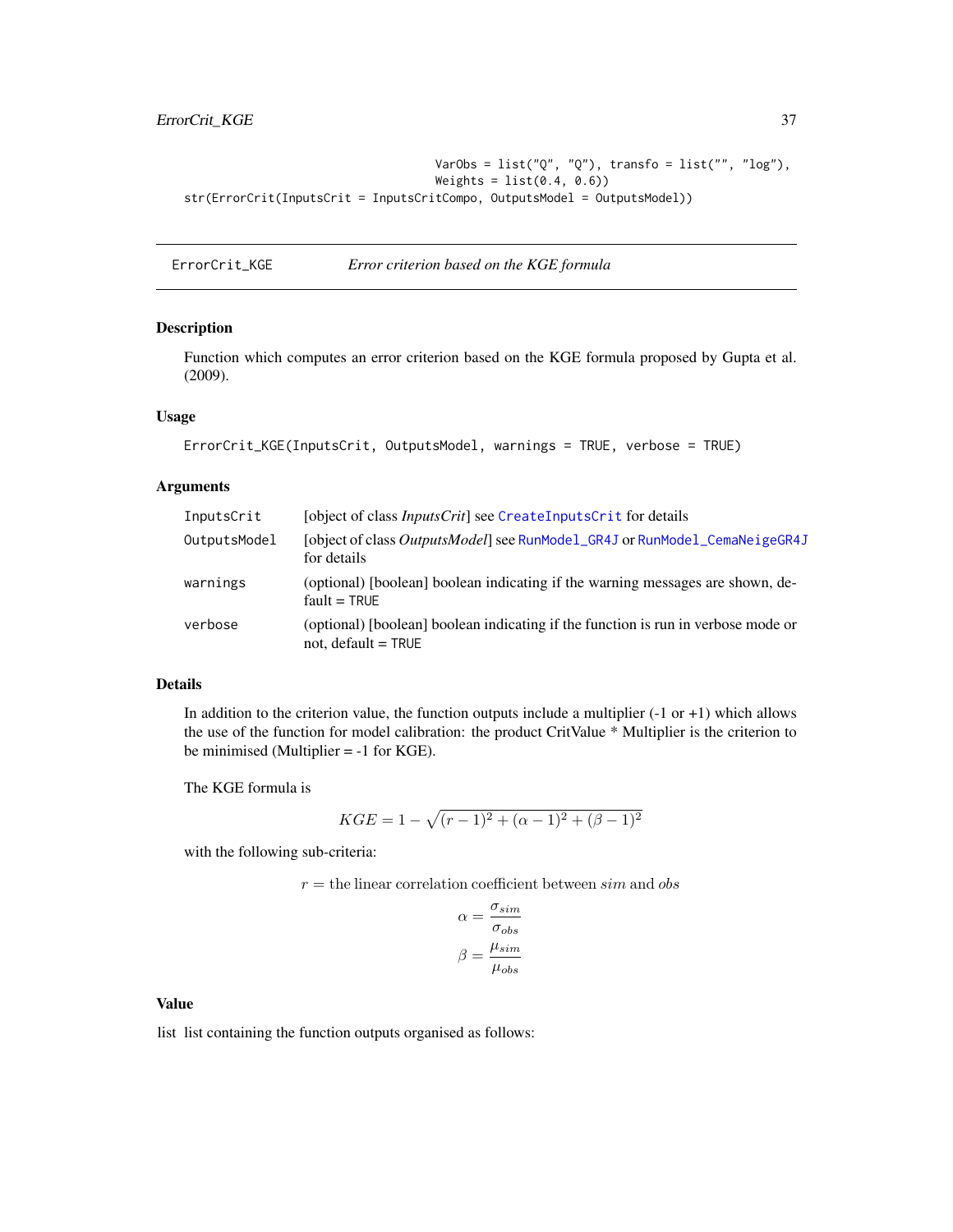| \$CritValue                   | [numeric] value of the criterion                                                                      |
|-------------------------------|-------------------------------------------------------------------------------------------------------|
| <i>SCritName</i>              | [character] name of the criterion                                                                     |
| <i><b>\$SubCritValues</b></i> | [numeric] values of the sub-criteria                                                                  |
| <i><b>\$SubCritNames</b></i>  | [character] names of the components of the criterion                                                  |
| <i>SCritBestValue</i>         | [numeric] theoretical best criterion value                                                            |
| <i><b>SMultiplier</b></i>     | [numeric] integer indicating whether the criterion is indeed an error $(+1)$ or an efficiency $(-1)$  |
| \$Ind_notcomputed             | [numeric] indices of the time steps where $InputStream$ $InputStream$ = FALSE or no data is available |

## Author(s)

Laurent Coron, Olivier Delaigue

#### References

Gupta, H. V., Kling, H., Yilmaz, K. K. and Martinez, G. F. (2009). Decomposition of the mean squared error and NSE performance criteria: Implications for improving hydrological modelling. Journal of Hydrology, 377(1-2), 80-91, doi: [10.1016/j.jhydrol.2009.08.003.](https://doi.org/10.1016/j.jhydrol.2009.08.003)

#### See Also

[ErrorCrit](#page-34-0), [ErrorCrit\\_RMSE](#page-42-0), [ErrorCrit\\_NSE](#page-40-0), [ErrorCrit\\_KGE2](#page-38-0)

```
library(airGR)
## loading catchment data
data(L0123001)
## preparation of the InputsModel object
InputsModel <- CreateInputsModel(FUN_MOD = RunModel_GR4J, DatesR = BasinObs$DatesR,
                                 Precip = BasinObs$P, PotEvap = BasinObs$E)
## run period selection
Ind_Run <- seq(which(format(BasinObs$DatesR, format = "%Y-%m-%d")=="1990-01-01"),
               which(format(BasinObs$DatesR, format = "%Y-%m-%d")=="1999-12-31"))
## preparation of the RunOptions object
RunOptions <- CreateRunOptions(FUN_MOD = RunModel_GR4J,
                               InputsModel = InputsModel, IndPeriod_Run = Ind_Run)
## simulation
Param \leq c(X1 = 734.568, X2 = -0.840, X3 = 109.809, X4 = 1.971)
OutputsModel <- RunModel(InputsModel = InputsModel, RunOptions = RunOptions,
                        Param = Param, FUN = RunModel_GR4J)
## efficiency criterion: Kling-Gupta Efficiency
InputsCrit <- CreateInputsCrit(FUN_CRIT = ErrorCrit_KGE, InputsModel = InputsModel,
                               RunOptions = RunOptions, Obs = BasinObs$Qmm[Ind_Run])
OutputsCrit <- ErrorCrit_KGE(InputsCrit = InputsCrit, OutputsModel = OutputsModel)
```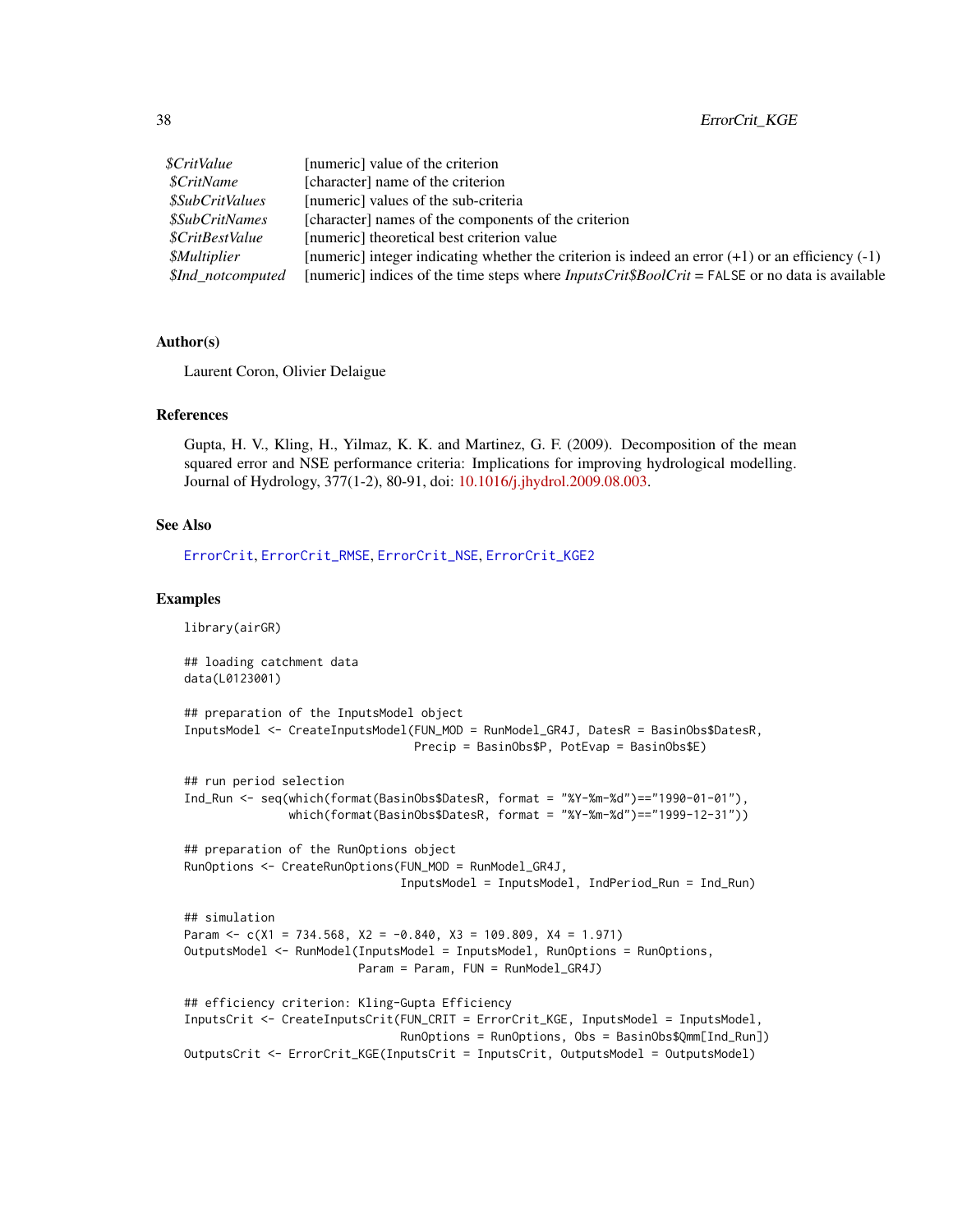```
## efficiency criterion: Kling-Gupta Efficiency on square-root-transformed flows
transfo <- "sqrt"
InputsCrit <- CreateInputsCrit(FUN_CRIT = ErrorCrit_KGE, InputsModel = InputsModel,
                               RunOptions = RunOptions, Obs = BasinObs$Qmm[Ind_Run],
                               transfo = transfo)
OutputsCrit <- ErrorCrit_KGE(InputsCrit = InputsCrit, OutputsModel = OutputsModel)
## efficiency criterion: Kling-Gupta Efficiency above a threshold (quant. 75 %)
BoolCrit <- BasinObs$Qmm[Ind_Run] >= quantile(BasinObs$Qmm[Ind_Run], 0.75, na.rm = TRUE)
InputsCrit <- CreateInputsCrit(FUN_CRIT = ErrorCrit_KGE, InputsModel = InputsModel,
                               RunOptions = RunOptions, Obs = BasinObs$Qmm[Ind_Run],
                               BoolCrit = BoolCrit)
OutputsCrit <- ErrorCrit_KGE(InputsCrit = InputsCrit, OutputsModel = OutputsModel)
```
<span id="page-38-0"></span>ErrorCrit\_KGE2 *Error criterion based on the KGE' formula*

#### Description

Function which computes an error criterion based on the KGE' formula proposed by Kling et al. (2012).

#### Usage

```
ErrorCrit_KGE2(InputsCrit, OutputsModel, warnings = TRUE, verbose = TRUE)
```
### Arguments

| InputsCrit   | [object of class <i>InputsCrit</i> ] see CreateInputsCrit for details                                      |
|--------------|------------------------------------------------------------------------------------------------------------|
| OutputsModel | [object of class <i>OutputsModel</i> ] see RunModel_GR4J or RunModel_CemaNeigeGR4J<br>for details          |
| warnings     | (optional) [boolean] boolean indicating if the warning messages are shown, de-<br>$fault = TRUE$           |
| verbose      | (optional) [boolean] boolean indicating if the function is run in verbose mode or<br>not, default $=$ TRUE |

#### Details

In addition to the criterion value, the function outputs include a multiplier  $(-1 \text{ or } +1)$  which allows the use of the function for model calibration: the product CritValue \* Multiplier is the criterion to be minimised (Multiplier = -1 for KGE2).

The KGE' formula is

$$
KGE' = 1 - \sqrt{(r-1)^2 + (\gamma - 1)^2 + (\beta - 1)^2}
$$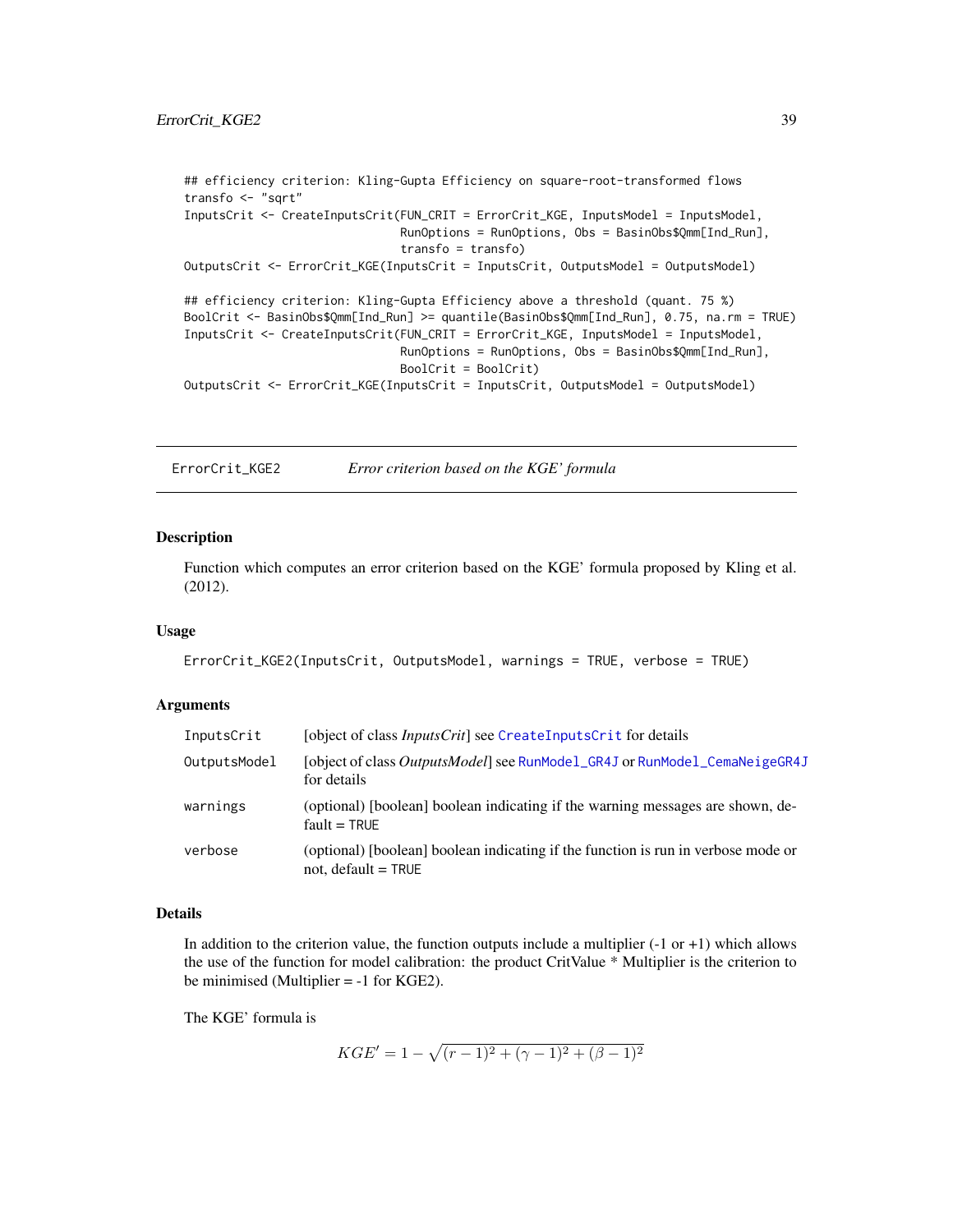with the following sub-criteria:

 $r =$  the linear correlation coefficient between  $sim$  and  $obs$ 

$$
\gamma = \frac{CV_{sim}}{CV_{obs}}
$$

$$
\beta = \frac{\mu_{sim}}{\mu_{obs}}
$$

## Value

list list containing the function outputs organised as follows:

| <i><b>\$CritValue</b></i>    | [numeric] value of the criterion                                                                          |
|------------------------------|-----------------------------------------------------------------------------------------------------------|
| <i>SCritName</i>             | [character] name of the criterion                                                                         |
| \$SubCritValues              | [numeric] values of the sub-criteria                                                                      |
| <i><b>\$SubCritNames</b></i> | [character] names of the components of the criterion                                                      |
| <i>SCritBestValue</i>        | [numeric] theoretical best criterion value                                                                |
| <i><b>SMultiplier</b></i>    | [numeric] integer indicating whether the criterion is indeed an error $(+1)$ or an efficiency $(-1)$      |
| \$Ind_notcomputed            | [numeric] indices of the time steps where $InputStreamListCrit\$BoolCrit = FALSE$ or no data is available |

### Author(s)

Laurent Coron, Olivier Delaigue

#### References

Gupta, H. V., Kling, H., Yilmaz, K. K. and Martinez, G. F. (2009). Decomposition of the mean squared error and NSE performance criteria: Implications for improving hydrological modelling. Journal of Hydrology, 377(1-2), 80-91, doi: [10.1016/j.jhydrol.2009.08.003.](https://doi.org/10.1016/j.jhydrol.2009.08.003)

Kling, H., Fuchs, M. and Paulin, M. (2012). Runoff conditions in the upper Danube basin under an ensemble of climate change scenarios. Journal of Hydrology, 424-425, 264-277, doi: [10.1016/](https://doi.org/10.1016/j.jhydrol.2012.01.011) [j.jhydrol.2012.01.011.](https://doi.org/10.1016/j.jhydrol.2012.01.011)

# See Also

[ErrorCrit](#page-34-0), [ErrorCrit\\_RMSE](#page-42-0), [ErrorCrit\\_NSE](#page-40-0), [ErrorCrit\\_KGE](#page-36-0)

### Examples

library(airGR)

## loading catchment data data(L0123001)

```
## preparation of the InputsModel object
InputsModel <- CreateInputsModel(FUN_MOD = RunModel_GR4J, DatesR = BasinObs$DatesR,
                                Precip = BasinObs$P, PotEvap = BasinObs$E)
```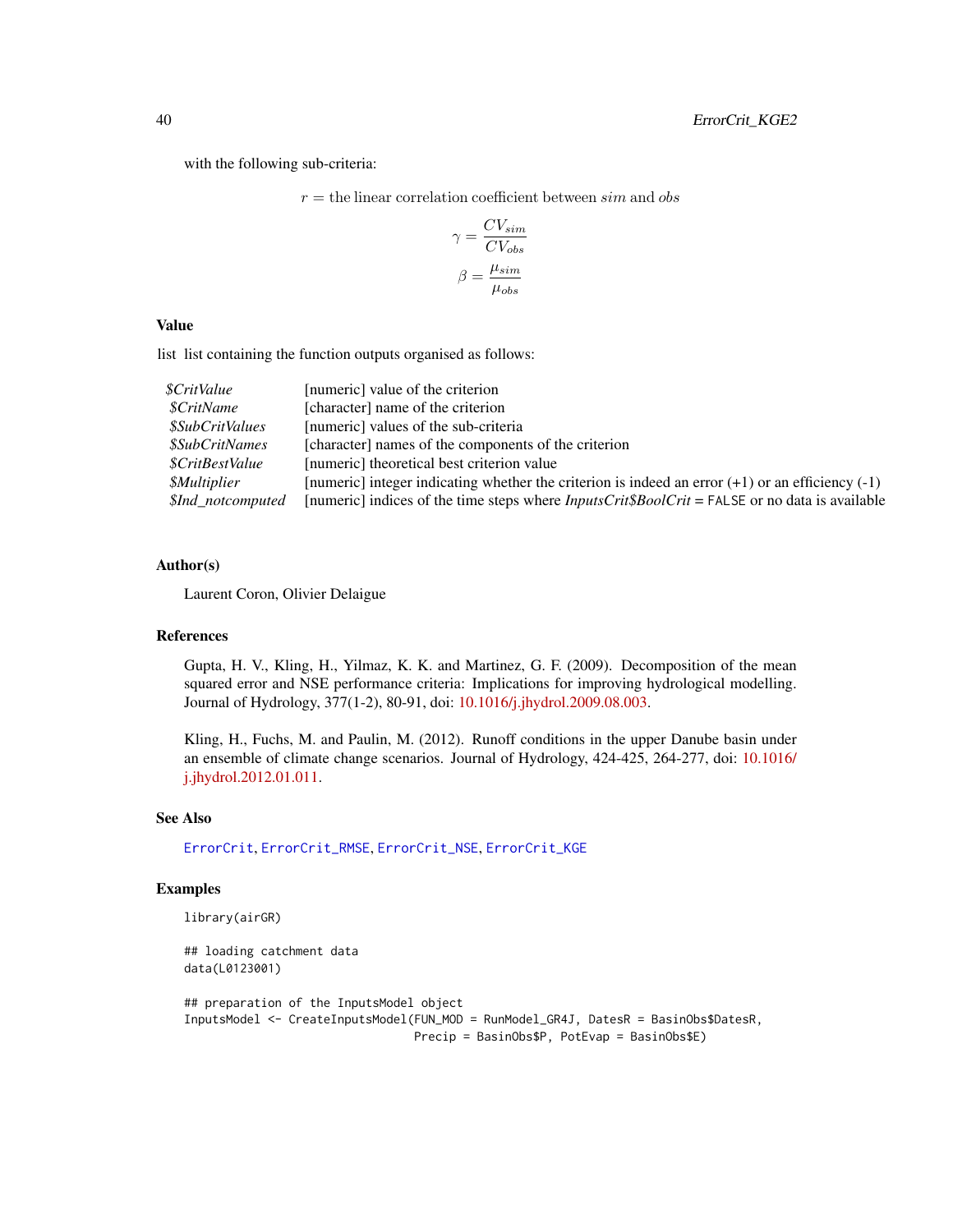```
## run period selection
Ind_Run <- seq(which(format(BasinObs$DatesR, format = "%Y-%m-%d")=="1990-01-01"),
               which(format(BasinObs$DatesR, format = "%Y-%m-%d")=="1999-12-31"))
## preparation of the RunOptions object
RunOptions <- CreateRunOptions(FUN_MOD = RunModel_GR4J,
                               InputsModel = InputsModel, IndPeriod_Run = Ind_Run)
## simulation
Param \leq c(X1 = 734.568, X2 = -0.840, X3 = 109.809, X4 = 1.971)
OutputsModel <- RunModel(InputsModel = InputsModel, RunOptions = RunOptions,
                         Param = Param, FUN = RunModel_GR4J)
## efficiency criterion: Kling-Gupta Efficiency
InputsCrit <- CreateInputsCrit(FUN_CRIT = ErrorCrit_KGE2, InputsModel = InputsModel,
                               RunOptions = RunOptions, Obs = BasinObs$Qmm[Ind_Run])
OutputsCrit <- ErrorCrit_KGE2(InputsCrit = InputsCrit, OutputsModel = OutputsModel)
## efficiency criterion: Kling-Gupta Efficiency on square-root-transformed flows
transfo <- "sqrt"
InputsCrit <- CreateInputsCrit(FUN_CRIT = ErrorCrit_KGE2, InputsModel = InputsModel,
                               RunOptions = RunOptions, Obs = BasinObs$Qmm[Ind_Run],
                               transfo = transfo)
OutputsCrit <- ErrorCrit_KGE2(InputsCrit = InputsCrit, OutputsModel = OutputsModel)
## efficiency criterion: Kling-Gupta Efficiency above a threshold (quant. 75 %)
BoolCrit <- BasinObs$Qmm[Ind_Run] >= quantile(BasinObs$Qmm[Ind_Run], 0.75, na.rm = TRUE)
InputsCrit <- CreateInputsCrit(FUN_CRIT = ErrorCrit_KGE2, InputsModel = InputsModel,
                               RunOptions = RunOptions, Obs = BasinObs$Qmm[Ind_Run],
                               BoolCrit = BoolCrit)
OutputsCrit <- ErrorCrit_KGE2(InputsCrit = InputsCrit, OutputsModel = OutputsModel)
```
<span id="page-40-0"></span>ErrorCrit\_NSE *Error criterion based on the NSE formula*

### **Description**

Function which computes an error criterion based on the NSE formula proposed by Nash & Sutcliffe (1970).

#### Usage

```
ErrorCrit_NSE(InputsCrit, OutputsModel, warnings = TRUE, verbose = TRUE)
```
#### Arguments

| InputsCrit   | [object of class <i>InputsCrit</i> ] see CreateInputsCrit for details                             |
|--------------|---------------------------------------------------------------------------------------------------|
| OutputsModel | [object of class <i>OutputsModel</i> ] see RunModel_GR4J or RunModel_CemaNeigeGR4J<br>for details |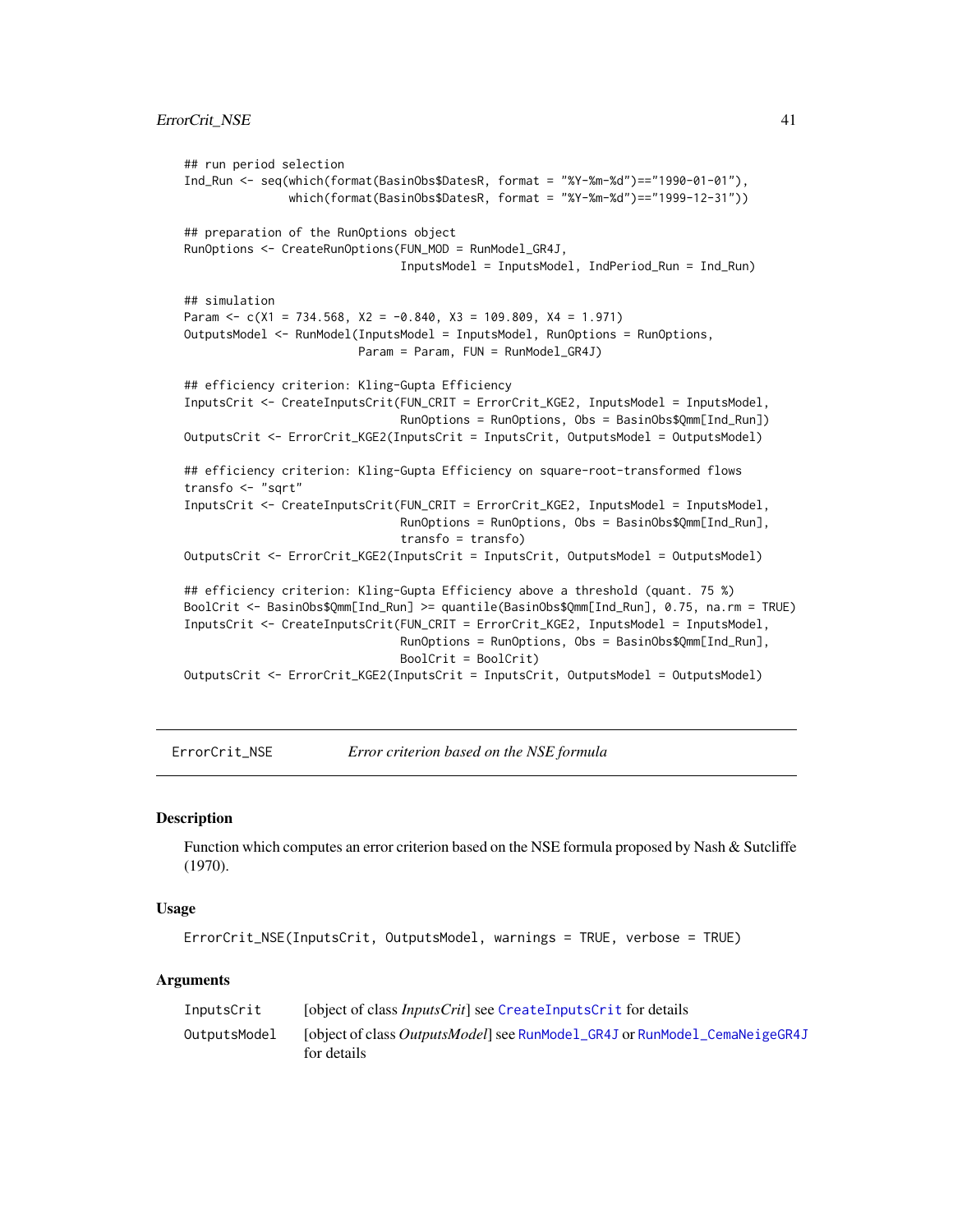| warnings | (optional) [boolean] boolean indicating if the warning messages are shown, de-<br>$fault = TRUE$           |
|----------|------------------------------------------------------------------------------------------------------------|
| verbose  | (optional) [boolean] boolean indicating if the function is run in verbose mode or<br>not, default $=$ TRUE |

### Details

In addition to the criterion value, the function outputs include a multiplier  $(-1 \text{ or } +1)$  which allows the use of the function for model calibration: the product CritValue \* Multiplier is the criterion to be minimised (Multiplier = -1 for NSE).

#### Value

list list containing the function outputs organised as follows:

| \$CritValue               | [numeric] value of the criterion                                                                      |
|---------------------------|-------------------------------------------------------------------------------------------------------|
| <i>SCritName</i>          | [character] name of the criterion                                                                     |
| <i>SCritBestValue</i>     | [numeric] theoretical best criterion value                                                            |
| <i><b>SMultiplier</b></i> | [numeric] integer indicating whether the criterion is indeed an error $(+1)$ or an efficiency $(-1)$  |
| <i>SInd notcomputed</i>   | [numeric] indices of the time steps where <i>InputsCrit\$BoolCrit</i> = FALSE or no data is available |

### Author(s)

Laurent Coron, Olivier Delaigue

#### References

Nash, J. E. and Sutcliffe, J. V. (1970). River flow forecasting through conceptual models. Part 1 - A discussion of principles. Journal of Hydrology, 10(3), 282-290, doi: [10.1016/00221694\(70\)902556.](https://doi.org/10.1016/0022-1694(70)90255-6)

## See Also

[ErrorCrit\\_RMSE](#page-42-0), [ErrorCrit\\_KGE](#page-36-0), [ErrorCrit\\_KGE2](#page-38-0)

#### Examples

library(airGR)

## loading catchment data data(L0123001) ## preparation of the InputsModel object

InputsModel <- CreateInputsModel(FUN\_MOD = RunModel\_GR4J, DatesR = BasinObs\$DatesR, Precip = BasinObs\$P, PotEvap = BasinObs\$E)

```
## run period selection
```

```
Ind_Run <- seq(which(format(BasinObs$DatesR, format = "%Y-%m-%d")=="1990-01-01"),
               which(format(BasinObs$DatesR, format = "%Y-%m-%d")=="1999-12-31"))
```
## preparation of the RunOptions object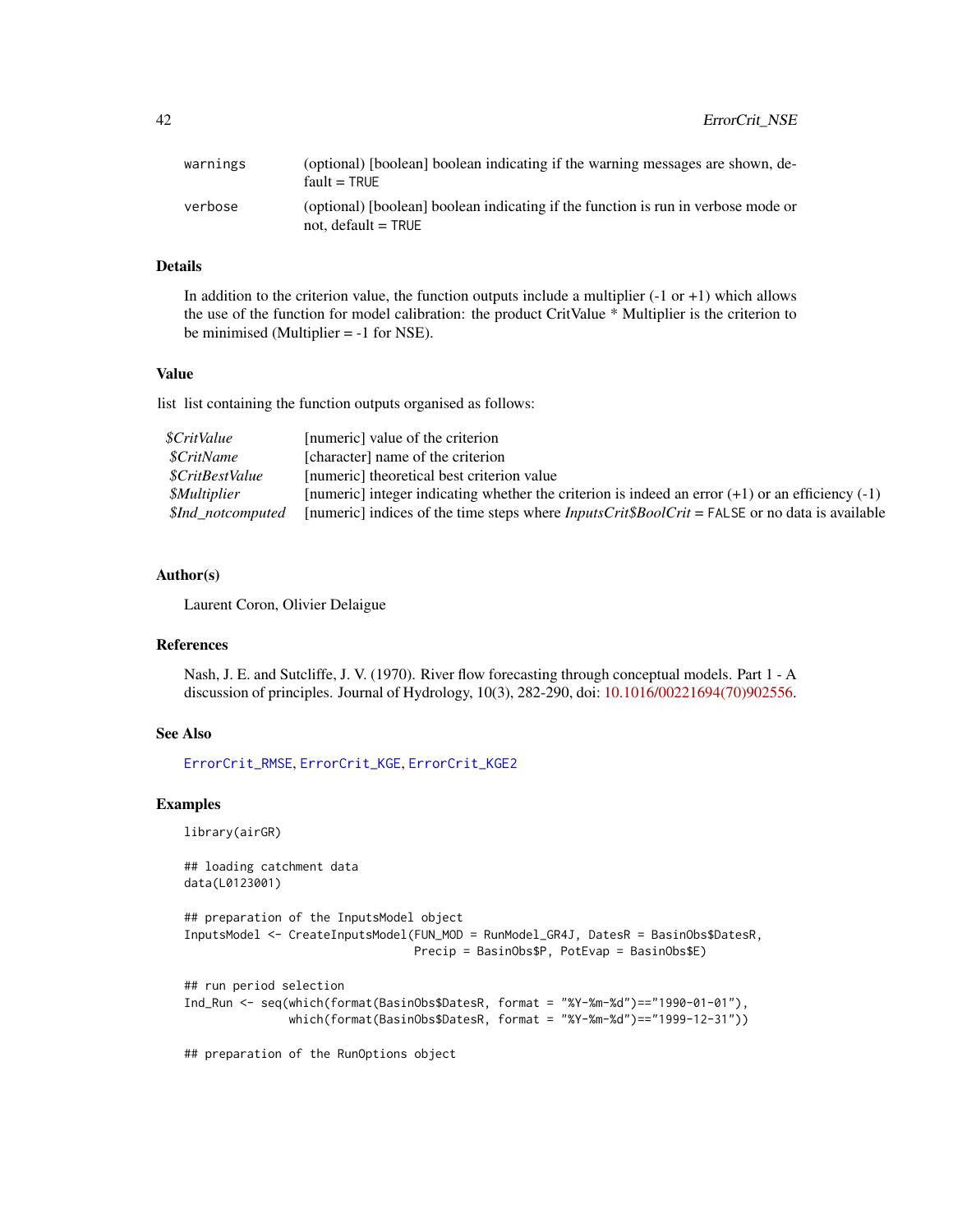```
RunOptions <- CreateRunOptions(FUN_MOD = RunModel_GR4J,
                               InputsModel = InputsModel, IndPeriod_Run = Ind_Run)
## simulation
Param \leq c(X1 = 734.568, X2 = -0.840, X3 = 109.809, X4 = 1.971)
OutputsModel <- RunModel(InputsModel = InputsModel, RunOptions = RunOptions,
                        Param = Param, FUN = RunModel_GR4J)
## efficiency criterion: Nash-Sutcliffe Efficiency
InputsCrit <- CreateInputsCrit(FUN_CRIT = ErrorCrit_NSE, InputsModel = InputsModel,
                               RunOptions = RunOptions, Obs = BasinObs$Qmm[Ind_Run])
OutputsCrit <- ErrorCrit_NSE(InputsCrit = InputsCrit, OutputsModel = OutputsModel)
## efficiency criterion: Nash-Sutcliffe Efficiency on log-transformed flows
transfo <- "log"
InputsCrit <- CreateInputsCrit(FUN_CRIT = ErrorCrit_NSE, InputsModel = InputsModel,
                               RunOptions = RunOptions, Obs = BasinObs$Qmm[Ind_Run],
                               transfo = transfo)
OutputsCrit <- ErrorCrit_NSE(InputsCrit = InputsCrit, OutputsModel = OutputsModel)
## efficiency criterion: Kling-Gupta Efficiency above a threshold (quant. 75 %)
BoolCrit <- BasinObs$Qmm[Ind_Run] >= quantile(BasinObs$Qmm[Ind_Run], 0.75, na.rm = TRUE)
InputsCrit <- CreateInputsCrit(FUN_CRIT = ErrorCrit_NSE, InputsModel = InputsModel,
                               RunOptions = RunOptions, Obs = BasinObs$Qmm[Ind_Run],
                               BoolCrit = BoolCrit)
OutputsCrit <- ErrorCrit_NSE(InputsCrit = InputsCrit, OutputsModel = OutputsModel)
```
<span id="page-42-0"></span>ErrorCrit\_RMSE *Error criterion based on the RMSE*

### **Description**

Function which computes an error criterion based on the root-mean-square error (RMSE).

#### Usage

```
ErrorCrit_RMSE(InputsCrit, OutputsModel, warnings = TRUE, verbose = TRUE)
```
#### Arguments

| InputsCrit   | [object of class <i>InputsCrit</i> ] see CreateInputsCrit for details                                      |
|--------------|------------------------------------------------------------------------------------------------------------|
| OutputsModel | [object of class <i>OutputsModel</i> ] see RunModel_GR4J or RunModel_CemaNeigeGR4J<br>for details          |
| warnings     | (optional) [boolean] boolean indicating if the warning messages are shown, de-<br>$fault = TRUE$           |
| verbose      | (optional) [boolean] boolean indicating if the function is run in verbose mode or<br>not, default $=$ TRUE |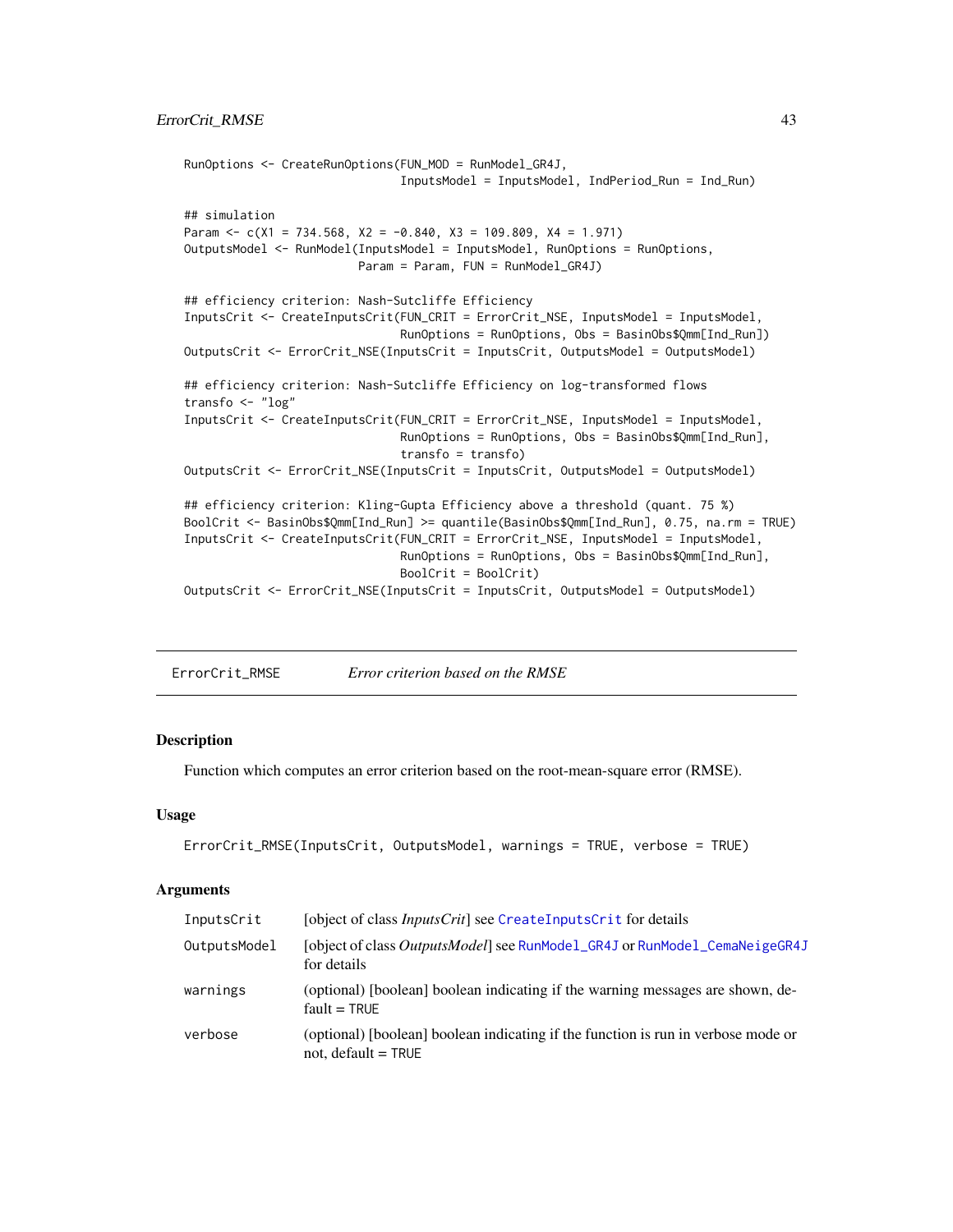#### Details

In addition to the criterion value, the function outputs include a multiplier  $(-1 \text{ or } +1)$  which allows the use of the function for model calibration: the product CritValue \* Multiplier is the criterion to be minimised (Multiplier  $= +1$  for RMSE).

#### Value

list list containing the function outputs organised as follows:

| <i><b>\$CritValue</b></i> | [numeric] value of the criterion                                                                     |
|---------------------------|------------------------------------------------------------------------------------------------------|
| <i>SCritName</i>          | [character] name of the criterion                                                                    |
| <i>SCritBestValue</i>     | [numeric] theoretical best criterion value                                                           |
| <i><b>SMultiplier</b></i> | [numeric] integer indicating whether the criterion is indeed an error $(+1)$ or an efficiency $(-1)$ |
| <i>SInd notcomputed</i>   | [numeric] indices of the time steps where <i>InputsCritSBoolCrit</i> = FALSE or no data is available |

## Author(s)

Laurent Coron, Ludovic Oudin, Olivier Delaigue

### See Also

[ErrorCrit\\_NSE](#page-40-0), [ErrorCrit\\_KGE](#page-36-0), [ErrorCrit\\_KGE2](#page-38-0)

```
library(airGR)
## loading catchment data
data(L0123001)
## preparation of the InputsModel object
InputsModel <- CreateInputsModel(FUN_MOD = RunModel_GR4J, DatesR = BasinObs$DatesR,
                                 Precip = BasinObs$P, PotEvap = BasinObs$E)
## run period selection
Ind_Run <- seq(which(format(BasinObs$DatesR, format = "%Y-%m-%d")=="1990-01-01"),
               which(format(BasinObs$DatesR, format = "%Y-%m-%d")=="1999-12-31"))
## preparation of the RunOptions object
RunOptions <- CreateRunOptions(FUN_MOD = RunModel_GR4J,
                               InputsModel = InputsModel, IndPeriod_Run = Ind_Run)
## simulation
Param \leq c(X1 = 734.568, X2 = -0.840, X3 = 109.809, X4 = 1.971)
OutputsModel <- RunModel(InputsModel = InputsModel, RunOptions = RunOptions,
                        Param = Param, FUN = RunModel_GR4J)
## efficiency criterion: root-mean-square error
InputsCrit <- CreateInputsCrit(FUN_CRIT = ErrorCrit_RMSE, InputsModel = InputsModel,
                               RunOptions = RunOptions, Obs = BasinObs$Qmm[Ind_Run])
```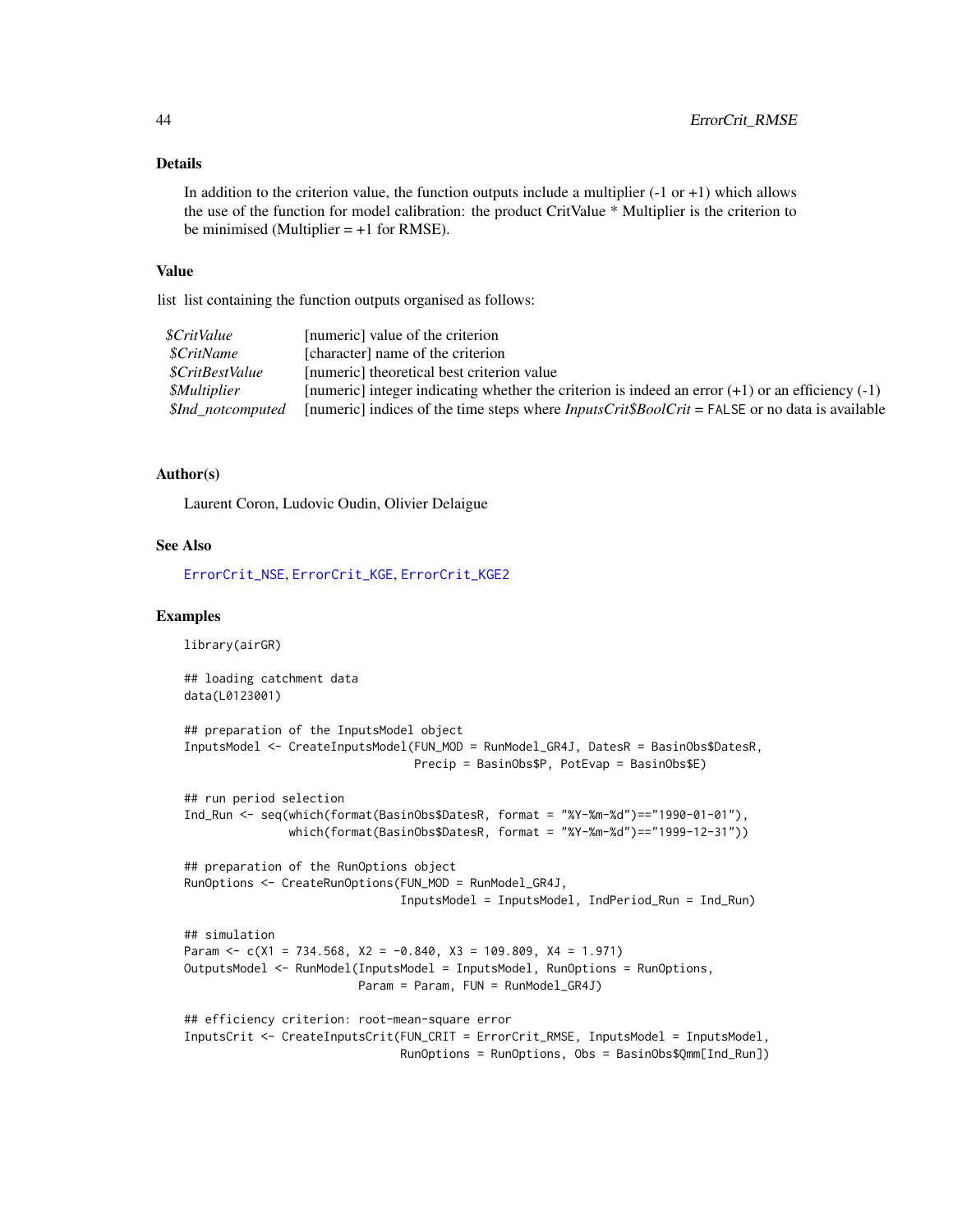```
OutputsCrit <- ErrorCrit_RMSE(InputsCrit = InputsCrit, OutputsModel = OutputsModel)
## efficiency criterion: root-mean-square error on log-transformed flows
transfo <- "log"
InputsCrit <- CreateInputsCrit(FUN_CRIT = ErrorCrit_RMSE, InputsModel = InputsModel,
                               RunOptions = RunOptions, Obs = BasinObs$Qmm[Ind_Run],
                               transfo = transfo)
OutputsCrit <- ErrorCrit_RMSE(InputsCrit = InputsCrit, OutputsModel = OutputsModel)
## efficiency criterion: Kling-Gupta Efficiency above a threshold (quant. 75 %)
BoolCrit <- BasinObs$Qmm[Ind_Run] >= quantile(BasinObs$Qmm[Ind_Run], 0.75, na.rm = TRUE)
InputsCrit <- CreateInputsCrit(FUN_CRIT = ErrorCrit_RMSE, InputsModel = InputsModel,
                               RunOptions = RunOptions, Obs = BasinObs$Qmm[Ind_Run],
                               BoolCrit = BoolCrit)
OutputsCrit <- ErrorCrit_RMSE(InputsCrit = InputsCrit, OutputsModel = OutputsModel)
```
<span id="page-44-0"></span>Imax *Computation of the maximum capacity of the GR5H interception store*

#### Description

Function which calculates the maximal capacity of the GR5H interception store. This function compares the interception evapotranspiration from the GR5H interception store for different maximal capacity values with the interception evapotranspiration classically used in the daily GR models (e.g. GR4J). Among all the TestedValues, the value that gives the closest interception evapotranspiration flux over the whole period is kept.

### Usage

```
Imax(InputsModel, IndPeriod_Run,
    TestedValues = seq(from = 0.1, to = 3, by = 0.1)
```
### Arguments

| InputsModel   | [object of class <i>InputsModel</i> ] see CreateInputsModel for details |
|---------------|-------------------------------------------------------------------------|
| IndPeriod Run | [numeric] index of period to be used for the model run [-]              |
| TestedValues  | [numeric] vector of tested Imax values [mm]                             |

## Value

Optimal Imax value [mm].

## Author(s)

Guillaume Thirel, Olivier Delaigue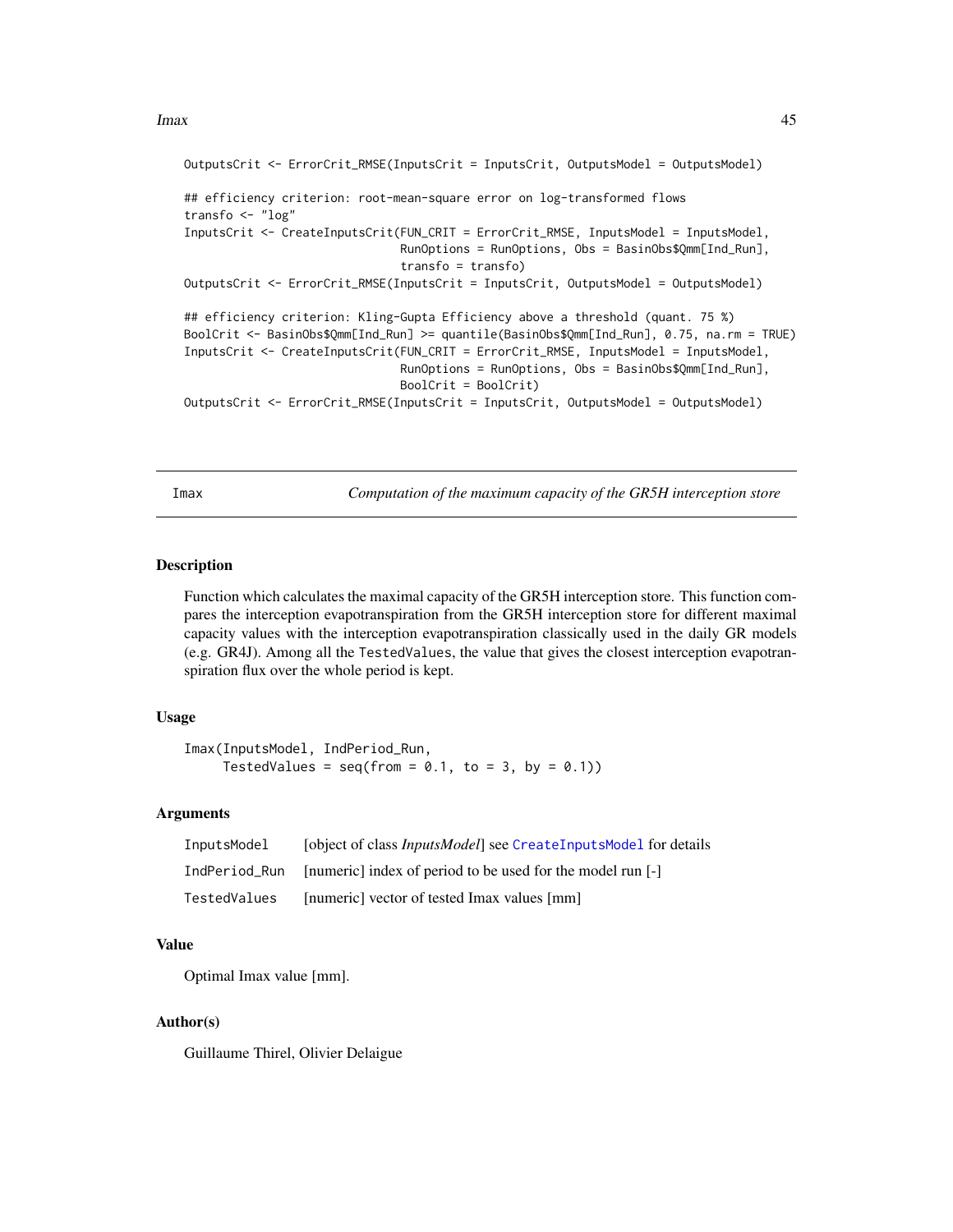Ficchi, A. (2017). An adaptive hydrological model for multiple time-steps: Diagnostics and improvements based on fluxes consistency. PhD thesis, UPMC - Irstea Antony, Paris, France.

Ficchi, A., Perrin, C. and Andréassian, V. (2019). Hydrological modelling at multiple sub-daily time steps: model improvement via flux-matching. Journal of Hydrology, 575, 1308-1327, doi: [10.1016/](https://doi.org/10.1016/j.jhydrol.2019.05.084) [j.jhydrol.2019.05.084.](https://doi.org/10.1016/j.jhydrol.2019.05.084)

## See Also

[RunModel\\_GR5H](#page-84-0), [CreateInputsModel](#page-25-0), [CreateRunOptions](#page-28-0).

```
library(airGR)
## loading catchment data
data(L0123003)
## preparation of the InputsModel object
InputsModel <- CreateInputsModel(FUN_MOD = RunModel_GR5H, DatesR = BasinObs$DatesR,
                                 Precip = BasinObs$P, PotEvap = BasinObs$E)
## run period selection
Ind_Run <- seq(which(format(BasinObs$DatesR, format = "%Y-%m-%d %H:%M")=="2006-01-01 00:00"),
           which(format(BasinObs$DatesR, format = "%Y-%m-%d %H:%M")=="2006-12-31 23:00"))
## Imax computation
Imax <- Imax(InputsModel = InputsModel, IndPeriod_Run = Ind_Run,
             TestedValues = seq(from = 0, to = 3, by = 0.2)## preparation of the RunOptions object
RunOptions <- CreateRunOptions(FUN_MOD = RunModel_GR5H, Imax = Imax,
                               InputsModel = InputsModel, IndPeriod_Run = Ind_Run)
## simulation
Param <- c(X1 = 706.912, X2 = -0.163, X3 = 188.880, X4 = 2.575, X5 = 0.104)
OutputsModel <- RunModel_GR5H(InputsModel = InputsModel,
                              RunOptions = RunOptions, Param = Param)
## results preview
plot(OutputsModel, Qobs = BasinObs$Qmm[Ind_Run])
## efficiency criterion: Nash-Sutcliffe Efficiency
InputsCrit <- CreateInputsCrit(FUN_CRIT = ErrorCrit_NSE, InputsModel = InputsModel,
                                RunOptions = RunOptions, Obs = BasinObs$Qmm[Ind_Run])
OutputsCrit <- ErrorCrit_NSE(InputsCrit = InputsCrit, OutputsModel = OutputsModel)
```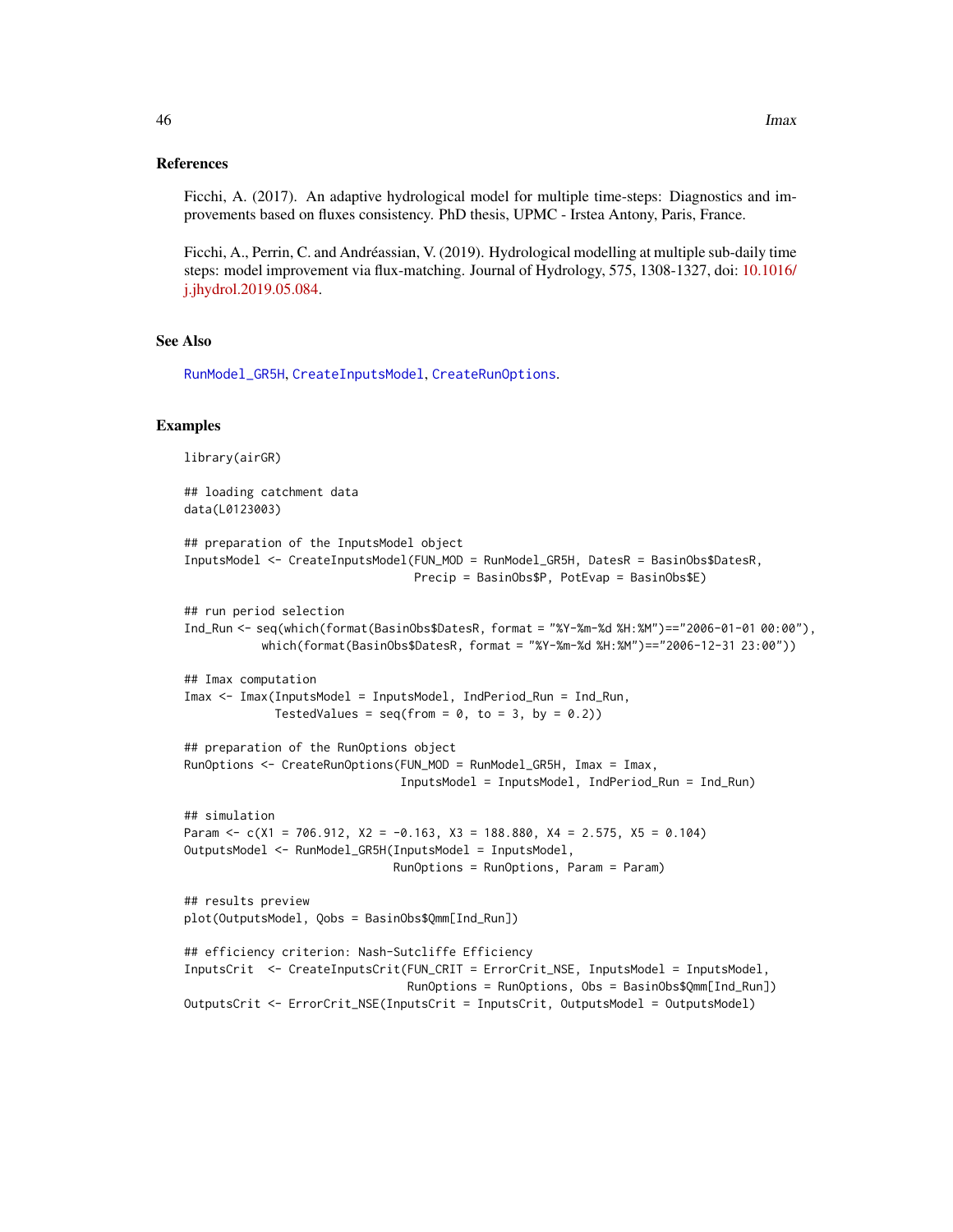### Description

These parameter sets can be used as an alternative for the grid-screening calibration procedure (i.e. first step in [Calibration\\_Michel](#page-8-0)). Please note that the given GR4J X4u variable does not correspond to the actual GR4J X4 parameter. As explained in Andréassian et al. (2014; section 2.1), the given GR4J X4u value has to be adjusted (rescaled) using catchment area (S) [km2] as follows:  $X4 = X4u / 5.995 * S^0/0.3$  (please note that the formula is erroneous in the publication). Please, see the example below.

As shown in Andréassian et al. (2014; figure 4), only using these parameters sets as the tested values for calibration is more efficient than a classical calibration when the amount of data is low (6 months or less).

## Format

Data frame of parameters containing four numeric vectors

- GR4J X1 production store capacity [mm]
- GR4J X2 intercatchment exchange coefficient [mm/d]
- GR4J X3 routing store capacity [mm]
- GR4J X4u unajusted unit hydrograph time constant [d]

#### References

Andréassian, V., Bourgin, F., Oudin, L., Mathevet, T., Perrin, C., Lerat, J., Coron, L. and Berthet, L. (2014). Seeking genericity in the selection of parameter sets: Impact on hydrological model efficiency. Water Resources Research, 50(10), 8356-8366, doi: [10.1002/2013WR014761.](https://doi.org/10.1002/2013WR014761)

### See Also

[RunModel\\_GR4J](#page-81-0), [Calibration\\_Michel](#page-8-0), [CreateCalibOptions](#page-11-0).

```
library(airGR)
```

```
## loading catchment data
data(L0123001)
```

```
## loading generalist parameter sets
data(Param_Sets_GR4J)
str(Param_Sets_GR4J)
```

```
## computation of the real GR4J X4
Param_Sets_GR4J$X4 <- Param_Sets_GR4J$X4u / 5.995 * BasinInfo$BasinArea^0.3
Param_Sets_GR4J$X4u <- NULL
```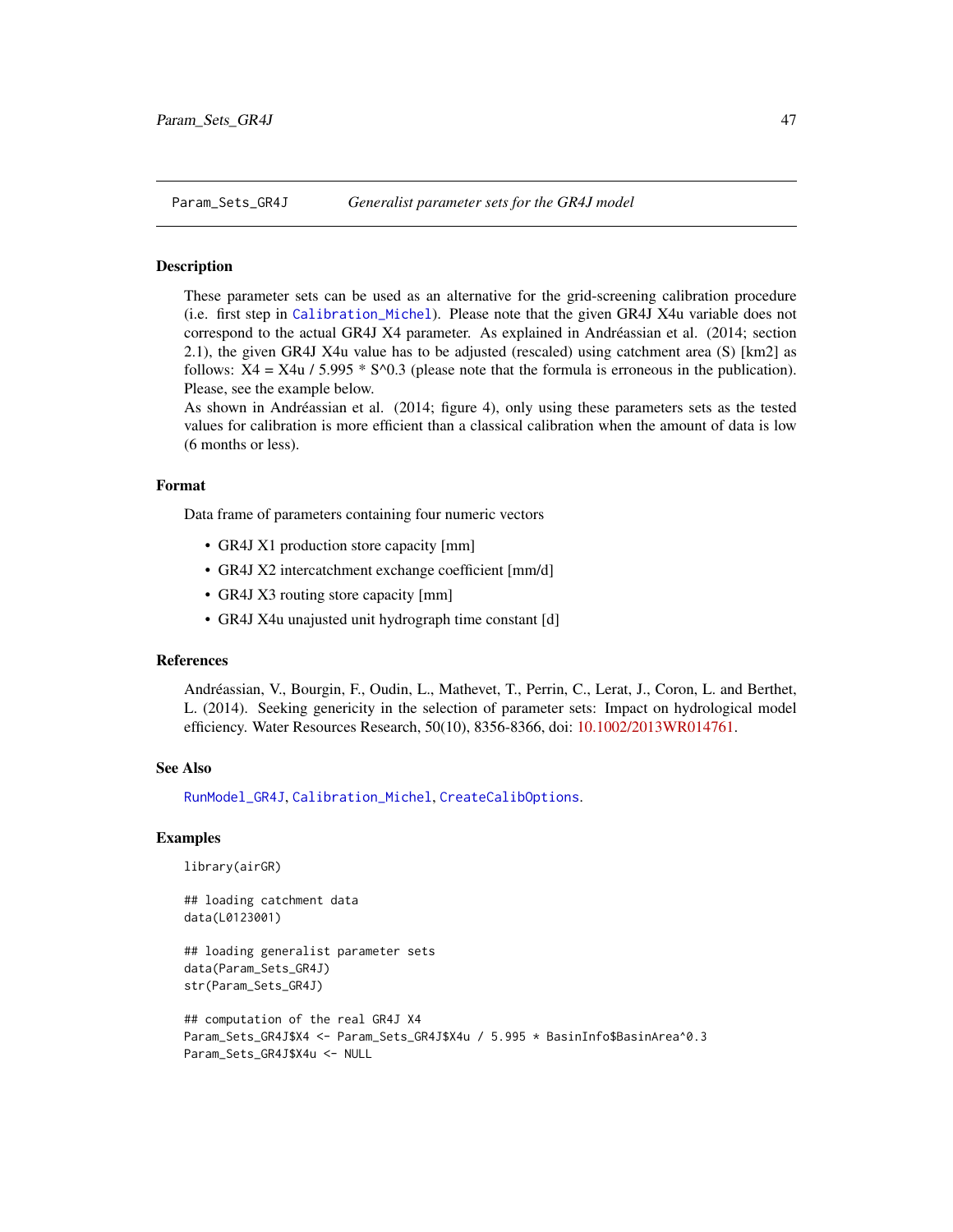```
Param_Sets_GR4J <- as.matrix(Param_Sets_GR4J)
## preparation of the InputsModel object
InputsModel <- CreateInputsModel(FUN_MOD = RunModel_GR4J, DatesR = BasinObs$DatesR,
                                Precip = BasinObs$P, PotEvap = BasinObs$E)
## --- calibration step
## short calibration period selection (< 6 months)
Ind_Cal <- seq(which(format(BasinObs$DatesR, format = "%Y-%m-%d")=="1990-01-01"),
               which(format(BasinObs$DatesR, format = "%Y-%m-%d")=="1990-02-28"))
## preparation of the RunOptions object for the calibration period
RunOptions_Cal <- CreateRunOptions(FUN_MOD = RunModel_GR4J,
                               InputsModel = InputsModel, IndPeriod_Run = Ind_Cal)
## simulation and efficiency criterion (Nash-Sutcliffe Efficiency)
## with all generalist parameter sets on the calibration period
OutputsCrit_Loop <- apply(Param_Sets_GR4J, 1, function(Param) {
 OutputsModel_Cal <- RunModel_GR4J(InputsModel = InputsModel,
                                    RunOptions = RunOptions_Cal,
                                    Param = Param)
 InputsCrit <- CreateInputsCrit(FUN_CRIT = ErrorCrit_NSE, InputsModel = InputsModel,
                               RunOptions = RunOptions_Cal, Obs = BasinObs$Qmm[Ind_Cal])
 OutputsCrit <- ErrorCrit_NSE(InputsCrit = InputsCrit, OutputsModel = OutputsModel_Cal)
  return(OutputsCrit$CritValue)
})
## best parameter set
Param_Best <- unlist(Param_Sets_GR4J[which.max(OutputsCrit_Loop), ])
## --- validation step
## validation period selection
Ind_Val <- seq(which(format(BasinObs$DatesR, format = "%Y-%m-%d")=="1990-03-01"),
               which(format(BasinObs$DatesR, format = "%Y-%m-%d")=="1999-12-31"))
## preparation of the RunOptions object for the validation period
RunOptions_Val <- CreateRunOptions(FUN_MOD = RunModel_GR4J,
                                   InputsModel = InputsModel, IndPeriod_Run = Ind_Val)
## simulation with the best parameter set on the validation period
OutputsModel_Val <- RunModel_GR4J(InputsModel = InputsModel,
                                  RunOptions = RunOptions_Val,
                                  Param = Param_Best)
## results preview of the simulation with the best parameter set on the validation period
plot(OutputsModel_Val, Qobs = BasinObs$Qmm[Ind_Val])
```
## efficiency criterion (Nash-Sutcliffe Efficiency) on the validation period InputsCrit\_Val <- CreateInputsCrit(FUN\_CRIT = ErrorCrit\_NSE, InputsModel = InputsModel, RunOptions = RunOptions\_Val, Obs = BasinObs\$Qmm[Ind\_Val])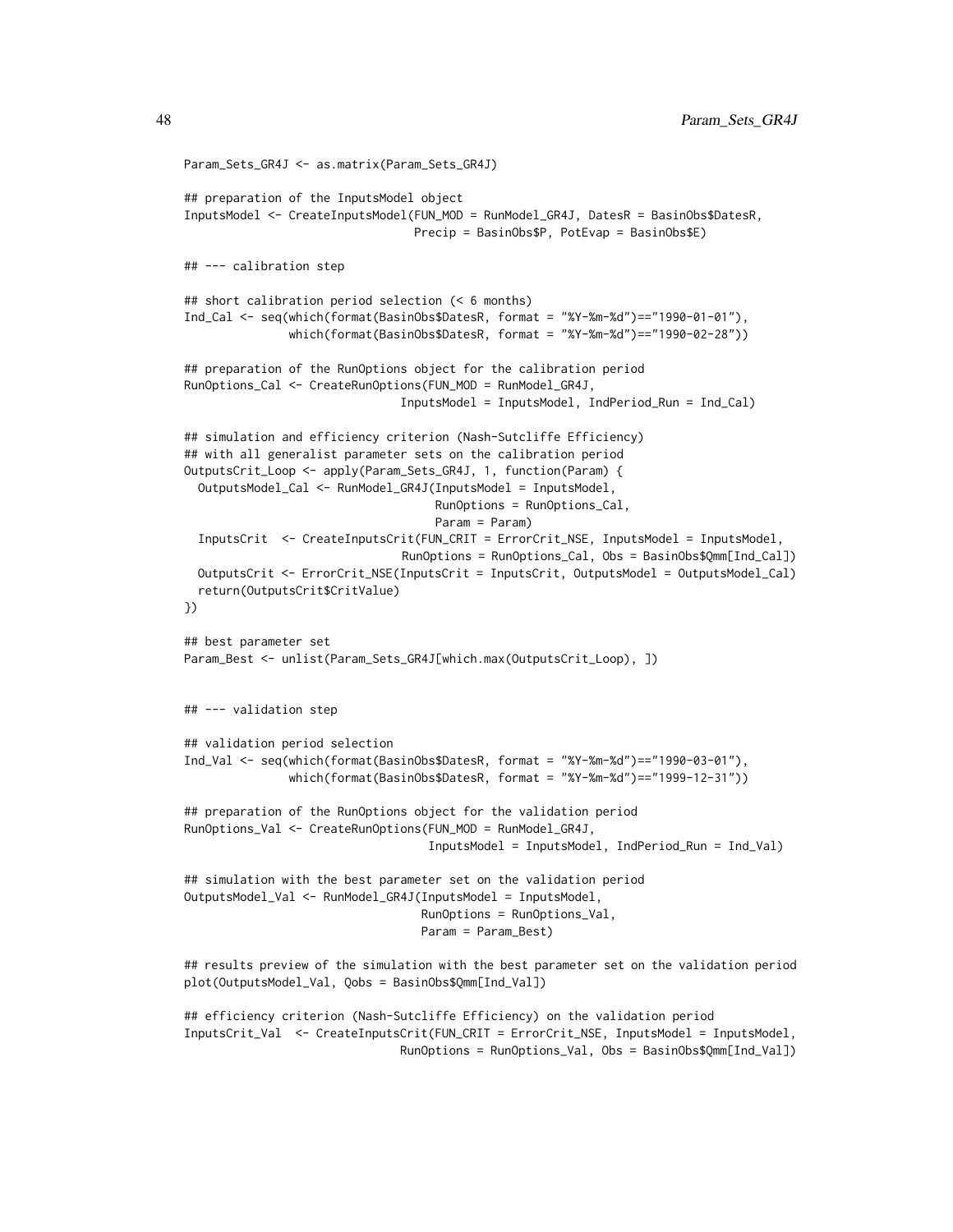#### PE\_Oudin 49

OutputsCrit\_Val <- ErrorCrit\_NSE(InputsCrit = InputsCrit\_Val, OutputsModel = OutputsModel\_Val)

| PE Oudin | Computation of series of potential evapotranspiration at the daily or |
|----------|-----------------------------------------------------------------------|
|          | hourly time steps with Oudin's formula                                |

### Description

Function which computes PE using the formula from Oudin et al. (2005). PE can be computed at the daily time step from hourly or daily temperature and at the hourly time step with hourly or daily temperature through a disaggregation of daily PE . See details.

### Usage

PE\_Oudin(JD, Temp, Lat, LatUnit = c("rad", "deg"), TimeStepIn = "daily", TimeStepOut = "daily", RunFortran = FALSE)

## Arguments

| JD          | [numeric] time series of Julian day of the year [-]; see details                                                                                                                     |
|-------------|--------------------------------------------------------------------------------------------------------------------------------------------------------------------------------------|
| Temp        | [numeric] time series of daily (or hourly) mean air temperature $[°C]$                                                                                                               |
| Lat         | [numeric] latitude of measurement for the temperature series [radians or de-<br>grees]. Atomic vector, except if RunFortran = TRUE, it can be a vector of the<br>same length as Temp |
| LatUnit     | [character] latitude unit (default = "rad" or "deg")                                                                                                                                 |
| TimeStepIn  | [character] time step of inputs (e.g. "daily" or "hourly", default = "daily")                                                                                                        |
| TimeStepOut | [character] time step of outputs (e.g. "daily" or "hourly", default = "daily")                                                                                                       |
| RunFortran  | [boolean] to run the code in the Fortran mode or in the R mode (default)                                                                                                             |

#### Details

To calculate basin-wide Oudin potential evapotranspiration, it is advised, when possible, to use either station temperature or gridded temperature data to calculate PE and then average these PE values at the basin scale.

In the JD argument, the Julian day of the year of the 1st of January is equal to 1 and the 31st of December to 365 (366 in leap years). If the Julian day of the year is computed on an object of the POSIX1t class, the user has to add 1 to the returned value (e.g. as . POSIX1t ("2016-12-31") \$yday  $+ 1$ ).

When hourly temperature is provided, all the values of the same day have to be set to the same Julian day of the year (e.g. as.POSIXlt("2016-12-31 00:00:00")\$yday + 1 and as.POSIXlt("2016-12-31 00:01:00")\$yday + 1). Each single day must be provided 24 identical Julian day values (one for each hour).

Four cases are possible: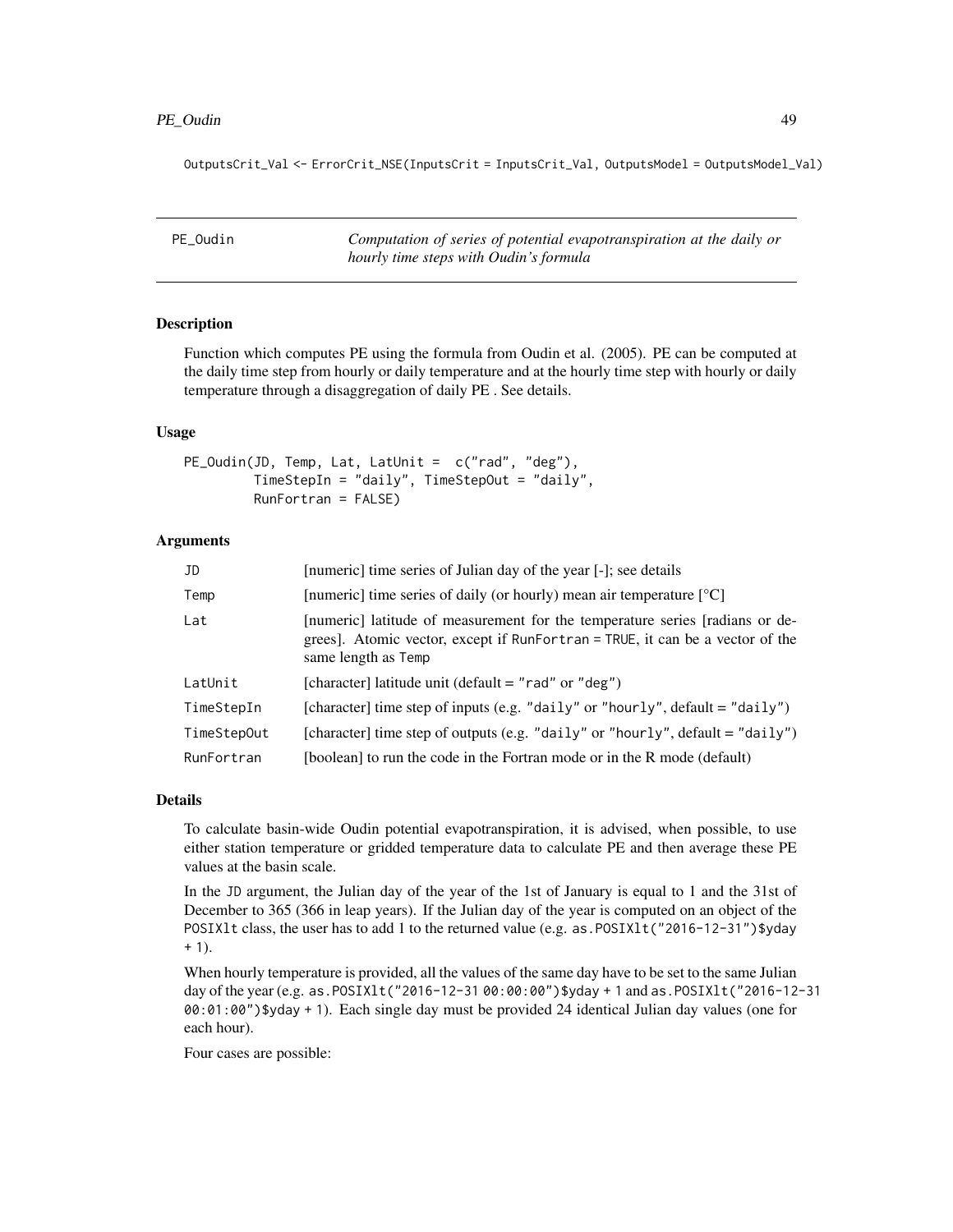- TimeStepIn = "daily" and TimeStepOut = "daily": this is the classical application of the Oudin et al. (2005) formula
- TimeStepIn = "daily" and TimeStepOut = "hourly": the daily temperature is used inside the PE\_Oudin function to calculate daily PE, which is then disaggregated at the hourly time step with use of a sinusoidal function (see Lobligeois, 2014, p. 78)
- TimeStepIn = "hourly" and TimeStepOut = "daily": the hourly temperature is aggregated at the daily time step and the daily PE is calculated normally within PE\_Oudin
- TimeStepIn = "hourly" and TimeStepOut = "hourly": the hourly temperature is aggregated at the daily time step, the daily PE is then calculated normally within PE\_Oudin, which is finally disaggregated at the hourly time step with use of a sinusoidal function (see Lobligeois, 2014, p. 78)

The use of the PEdaily\_Oudin corresponds to the first case of the use of PE\_Oudin.

#### Value

numeric time series of daily potential evapotranspiration [mm/time step]

#### Author(s)

Laurent Coron, Ludovic Oudin, Olivier Delaigue, Guillaume Thirel, François Bourgin

#### References

Oudin, L., Hervieu, F., Michel, C., Perrin, C., Andréassian, V., Anctil, F. and Loumagne, C. (2005). Which potential evapotranspiration input for a lumped rainfall-runoff model? Part 2 - Towards a simple and efficient potential evapotranspiration model for rainfall-runoff modelling. Journal of Hydrology, 303(1-4), 290-306, doi: [10.1016/j.jhydrol.2004.08.026.](https://doi.org/10.1016/j.jhydrol.2004.08.026)

Lobligeois, F. (2014). Mieux connaitre la distribution spatiale des pluies améliore-t-il la modélisation des crues ? Diagnostic sur 181 bassins versants français. PhD thesis (in French), AgroParisTech - Irstea Antony, Paris, France.

```
library(airGR)
data(L0123001)
PotEvap <- PE_Oudin(JD = as.POSIXlt(BasinObs$DatesR)$yday + 1,
                    Temp = BasinObs$T,
                    Lat = 0.8, LatUnit = "rad")
```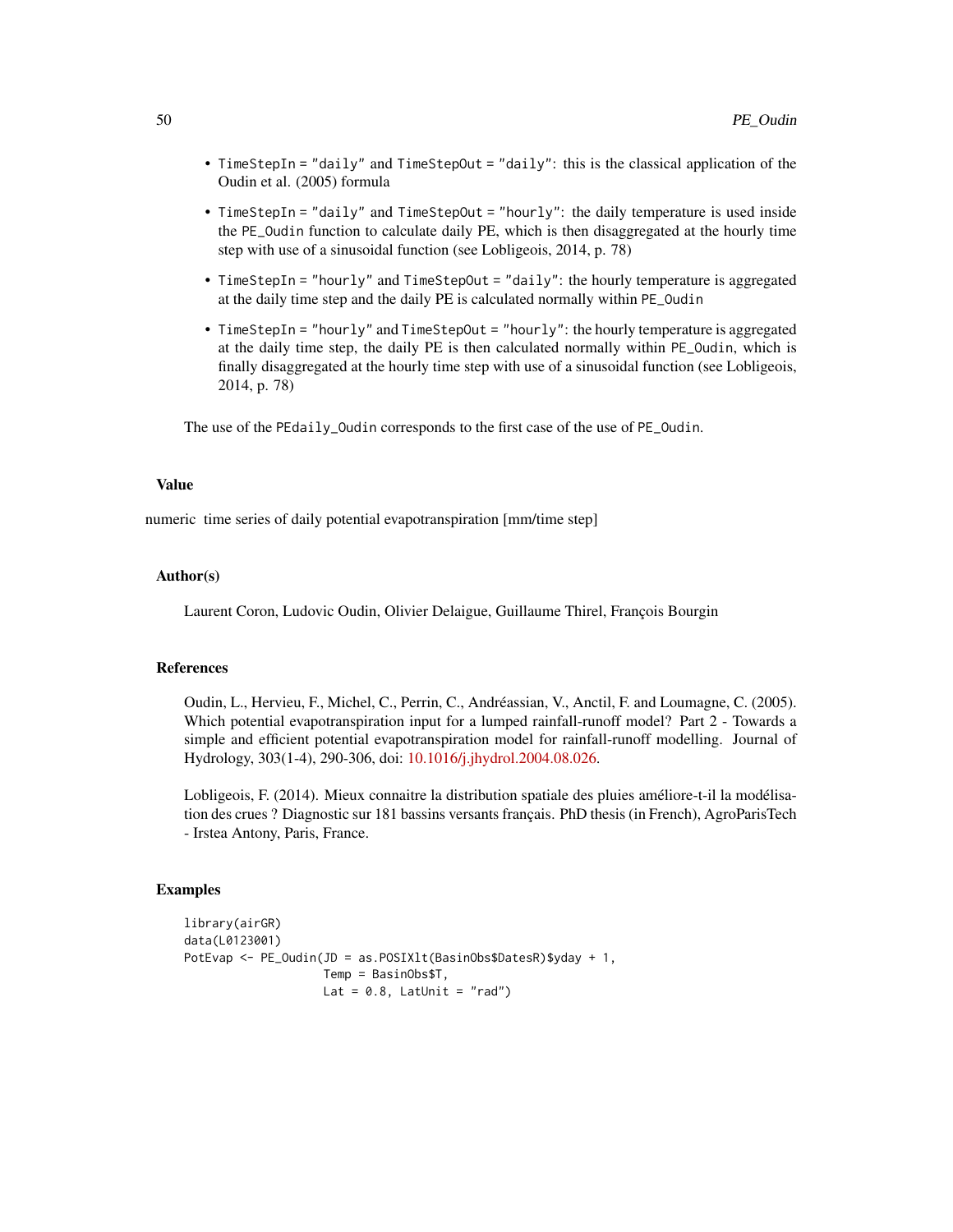## Description

Function which creates a screen plot giving an overview of the model outputs.

# Usage

```
## S3 method for class 'OutputsModel'
plot(x, Qobs = NULL, IndPeriod_Plot = NULL,
     BasinArea = NULL, which = "synth", log_scale = FALSE,
     cex.axis = 1, cex.lab = 0.9, cex.leg = 0.9, lwd = 1,
     AxisTS = function(x) axis.POSIXct(side = 1, x = x$DatesR, ...),
     LayoutMat = NULL,
     LayoutWidths = rep.int(1, ncol(LayoutMat)),
     LayoutHeights = rep.int(1, nrow(LayoutMat)),
     verbose = TRUE, ...)
```
## Arguments

| $\times$  | [object of class <i>OutputsModel</i> ] list of model outputs (which must at least include<br>DatesR, Precip and Qsim) [POSIXIt, mm/time step, mm/time step]                  |
|-----------|------------------------------------------------------------------------------------------------------------------------------------------------------------------------------|
| Qobs      | (optional) [numeric] time series of observed flow (for the same time steps than<br>simulated) [mm/time step]                                                                 |
|           | IndPeriod_Plot (optional) [numeric] indices of the time steps to be plotted (among the Out-<br>putsModel series)                                                             |
| BasinArea | (optional) [numeric] basin area [km2], used to plot flow axes in m3/s                                                                                                        |
| which     | (optional) [character] choice of plots<br>(e.g. c("Precip", "Temp", "SnowPack", "Flows", "Error", "Regime", "CumFreq",<br>$"CorQQ'$ )), default = "synth", see details below |
| log_scale | (optional) [boolean] indicating if the flow and the error time series axis and the<br>flow error time series axis are to be logarithmic, default $=$ FALSE                   |
| cex.axis  | (optional) [numeric] the magnification to be used for axis annotation relative to<br>the current setting of cex                                                              |
| cex.lab   | (optional) [numeric] the magnification to be used for x and y labels relative to<br>the current setting of cex                                                               |
| cex.leg   | (optional) [numeric] the magnification to be used for the legend labels relative<br>to the current setting of cex                                                            |
| lwd       | (optional) [numeric] the line width (a positive number)                                                                                                                      |
| AxisTS    | (optional) [function] to manage x-axis representing calendar dates and times on<br>time series plots (see axis and axis. POSIXct)                                            |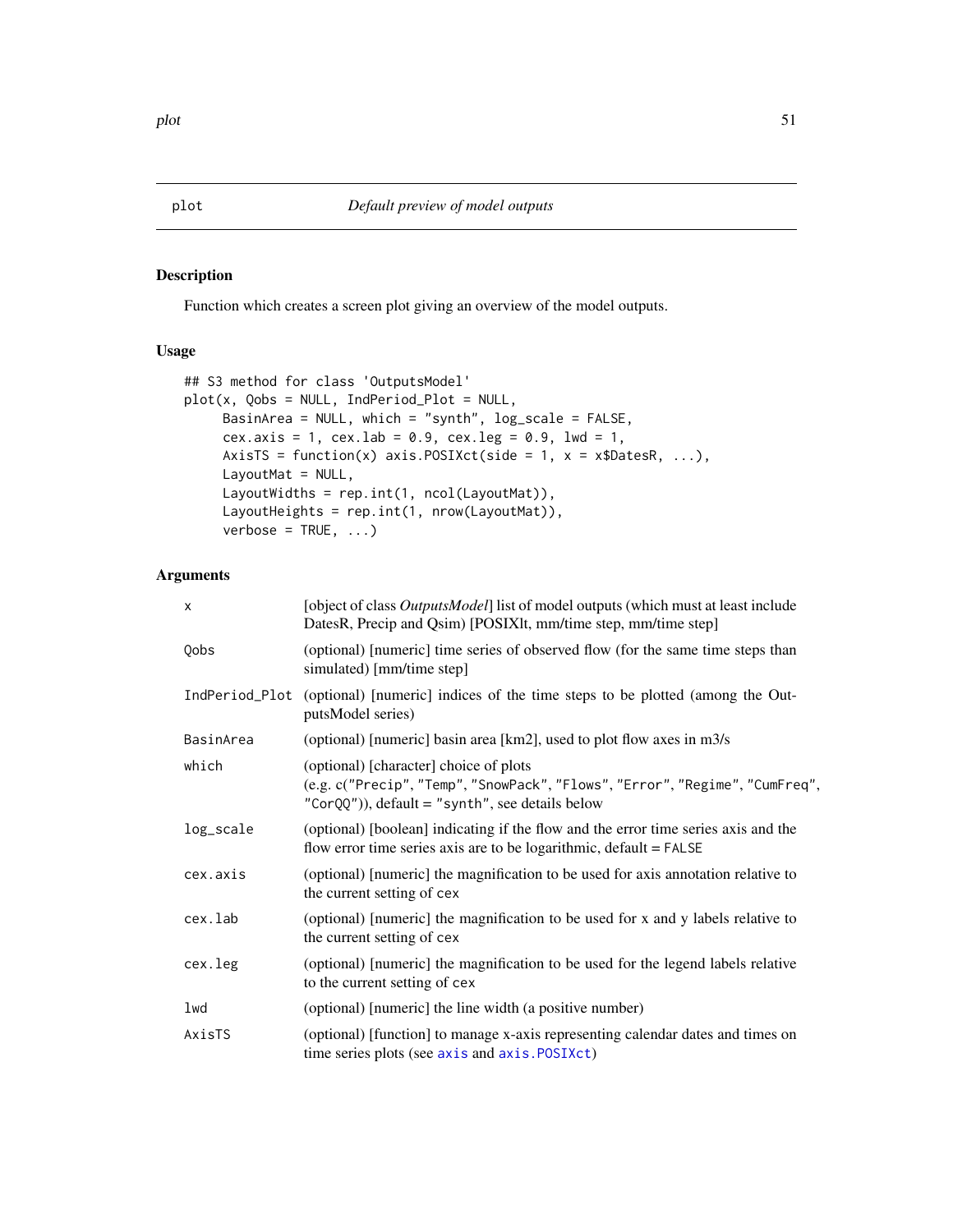| LayoutMat     | (optional) [numeric] a matrix object specifying the location of the next N figures<br>on the output device. Each value in the matrix must be 0 or a positive integer. If<br>N is the largest positive integer in the matrix, then the integers $1, \ldots, N-1$ must<br>also appear at least once in the matrix (see layout) |
|---------------|------------------------------------------------------------------------------------------------------------------------------------------------------------------------------------------------------------------------------------------------------------------------------------------------------------------------------|
| LayoutWidths  | (optional) [numeric] a vector of values for the widths of columns on the device<br>(see layout)                                                                                                                                                                                                                              |
| LayoutHeights | (optional) [numeric] a vector of values for the heights of rows on the device (see<br>layout)                                                                                                                                                                                                                                |
| verbose       | (optional) [boolean] indicating if the function is run in verbose mode or not,<br>$default = TRUE$                                                                                                                                                                                                                           |
| $\cdot$       | (optional) other parameters to be passed through to plotting functions                                                                                                                                                                                                                                                       |

#### Details

Different types of independent graphs are available (depending on the model, but always drawn in this order):

- "Precip": time series of total precipitation
- "PotEvap": time series of potential evapotranspiration
- "ActEvap": time series of simulated actual evapotranspiration (overlaid to "PotEvap" if already drawn)
- "Temp": time series of temperature (plotted only if CemaNeige is used)
- "SnowPack": time series of snow water equivalent (plotted only if CemaNeige is used)
- "Flows": time series of simulated flows (and observed flows if provided)
- "Error": time series of simulated flows minus observed flows (and observed flows if provided)
- "Regime": centred 30-day rolling mean applied on interannual average of daily simulated flows (and observed flows if provided)
- "CorQQ": correlation plot between simulated and observed flows (only if observed flows provided)
- "CumFreq": cumulative frequency plot for simulated flows (and observed flows if provided)

Different dashboards of results including various graphs are available:

- "perf": corresponds to "Error", "Regime", "CumFreq" and "CorQQ"
- "ts": corresponds to "Precip", "PotEvap", "Temp", "SnowPack" and "Flows"
- "synth": corresponds to "Precip", "Temp", "SnowPack", "Flows", "Regime", "CumFreq" and "CorQQ"
- "all": corresponds to "Precip", "PotEvap", "ActuEvap", "Temp", "SnowPack", "Flows", "Error", "Regime", "CumFreq" and "CorQQ"

If several dashboards are selected, or if an independent graph is called with a dashboard, the graphical device will include all the requested graphs without redundancy.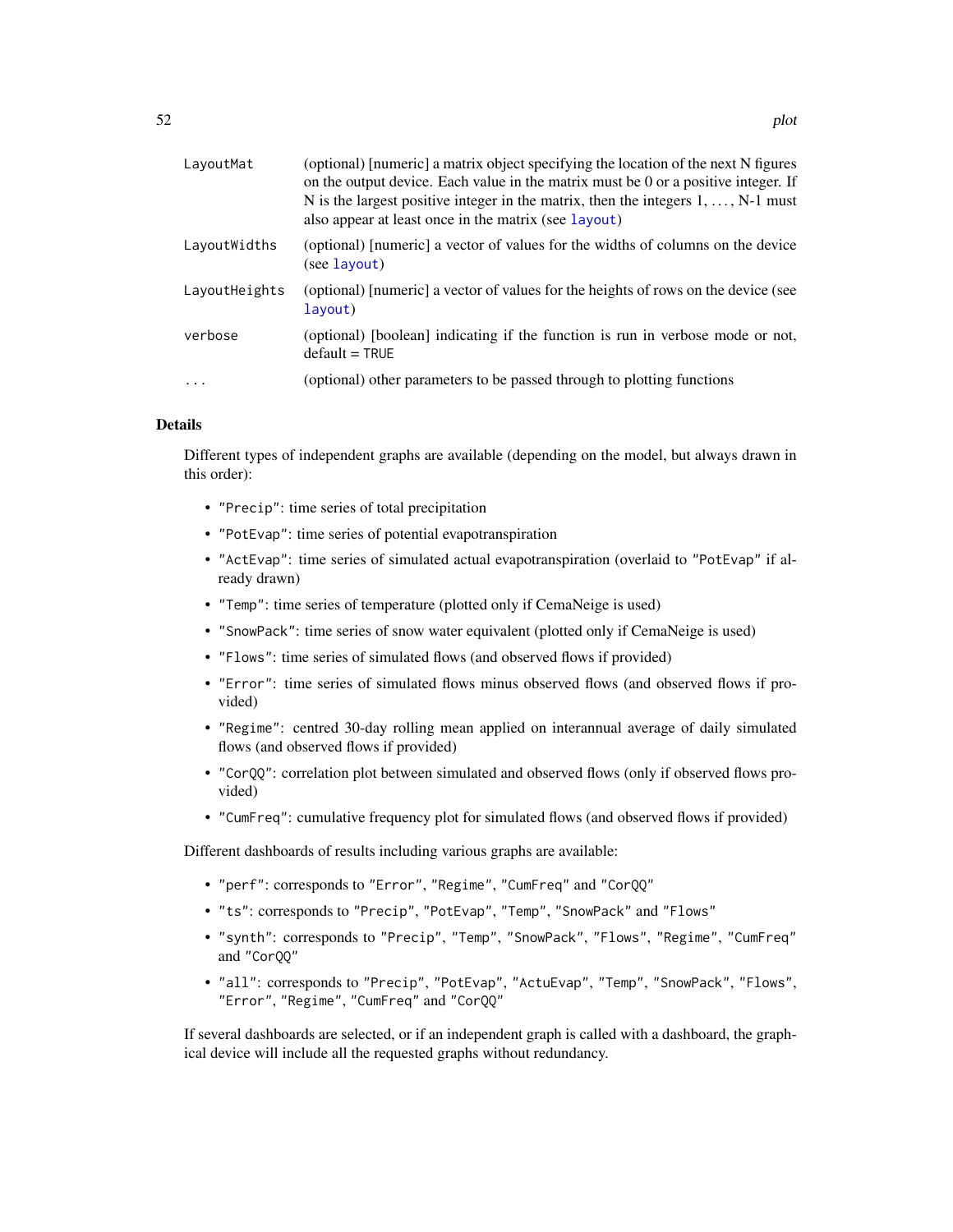plot 53

## Value

Screen plot window.

#### Author(s)

Laurent Coron, Olivier Delaigue, Guillaume Thirel

```
### see examples of RunModel_GR4J or RunModel_CemaNeigeGR4J functions
### to understand how the example datasets have been prepared
```

```
## loading examples dataset for GR4J and GR4J + CemaNeige
data(exampleSimPlot)
```

```
### Qobs and outputs from GR4J and GR4J + CemaNeige models
str(simGR4J, max.level = 1)
str(simCNGR4J, max.level = 1)
```

```
### default dashboard (which = "synth")
```

```
## GR models whithout CemaNeige
plot(simGR4J$OutputsModel, Qobs = simGR4J$Qobs)
```

```
## GR models whith CemaNeige ("Temp" and "SnowPack" added)
plot(simCNGR4J$OutputsModel, Qobs = simCNGR4J$Qobs)
```

```
### "Error" and "CorQQ" plots cannot be display whithout Qobs
plot(simGR4J$OutputsModel, which = "all", Qobs = simGR4J$Qobs)
plot(simGR4J$OutputsModel, which = "all", Qobs = NULL)
```

```
### complex plot arrangements
plot(simGR4J$OutputsModel, Qobs = simGR4J$Qobs,
     which = c("Flows", "Regime", "CumFreq", "CorQQ"),
     LayoutMat = matrix(c(1, 2, 3, 1, 4, 4), ncol = 2),
     LayoutWidths = c(1.5, 1),
    LayoutHeights = c(0.5, 1, 1))
```

```
### customize x-axis on time series plot
FunAxisTS \leq function(x) {
 axis.POSIXct(side = 1, x = x$DatesR,
 at = prety(x$DatesR, n = 10),
 format = "%Y-%m-%d")
}
plot(simGR4J$OutputsModel, Qobs = simGR4J$Qobs, AxisTS = FunAxisTS)
```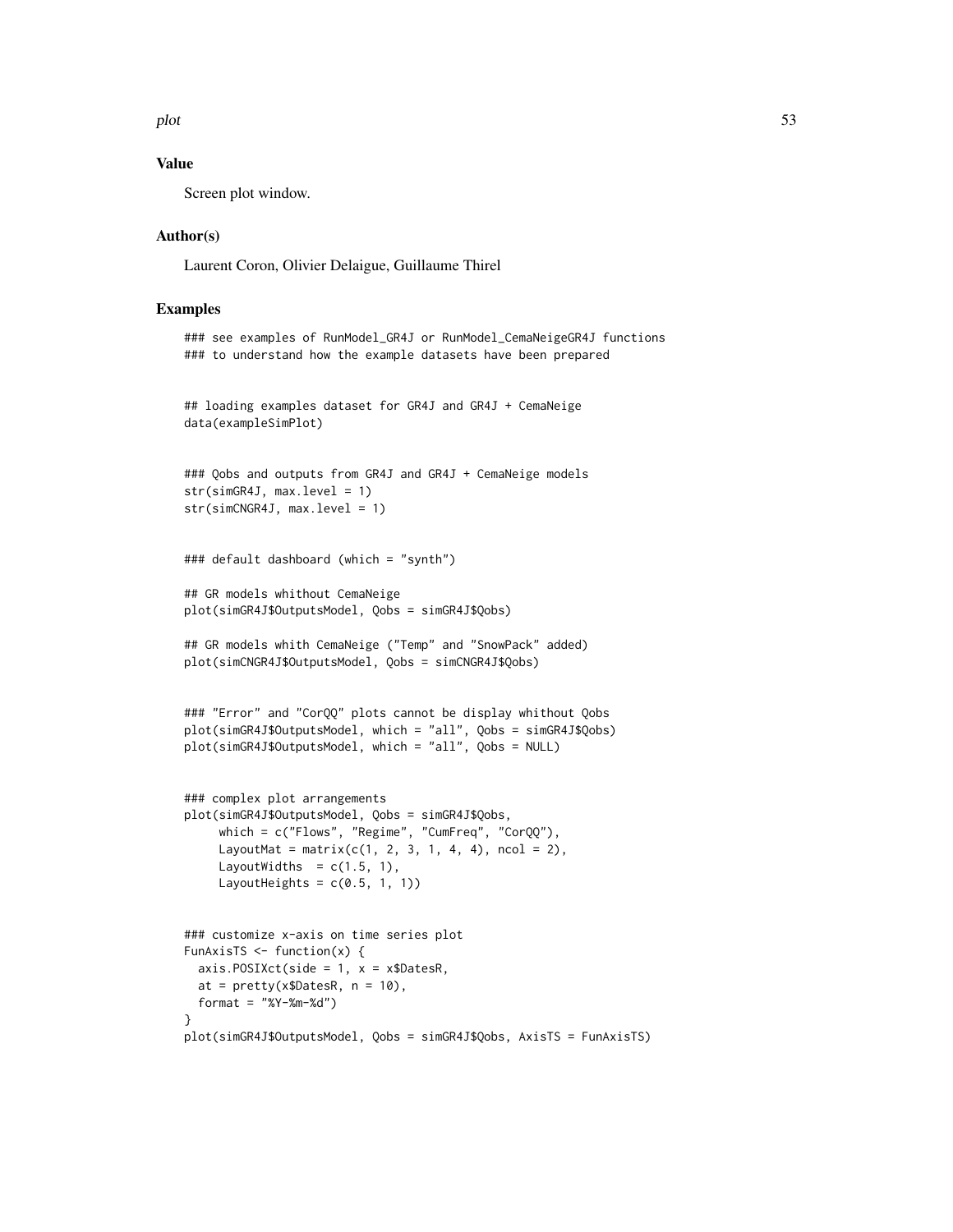```
### add a main title
## the whole list of settable par's
opar <- par(no.readonly = TRUE)
## define outer margins and a title inside it
par(oma = c(0, 0, 3, 0))plot(simGR4J$OutputsModel, Qobs = simGR4J$Qobs)
title(main = "GR4J outputs", outer = TRUE, line = 1.2, cex.main = 1.4)
## reset original par
par(opar)
```
RunModel *Run with the provided hydrological model function*

### **Description**

Function which performs a single model run with the provided function over the selected period.

### Usage

RunModel(InputsModel, RunOptions, Param, FUN\_MOD, ...)

## Arguments

| InputsModel | [object of class <i>InputsModel</i> ] see CreateInputsModel for details             |  |
|-------------|-------------------------------------------------------------------------------------|--|
| RunOptions  | [object of class <i>RunOptions</i> ] see CreateRunOptions for details               |  |
| Param       | [numeric] vector of model parameters (See details for SD lag model)                 |  |
| FUN MOD     | [function] hydrological model function (e.g. RunModel_GR4J, RunModel_CemaNeigeGR4J) |  |
| $\cdots$    | (optional) arguments to pass to FUN_MOD                                             |  |

## Details

If InputsModel parameter has been created for using a semi-distributed (SD) lag model (See [CreateInputsModel](#page-25-0)), the first item of Param parameter should contain a constant lag parameter expressed as a velocity in m/s, parameters for the hydrological model are then shift one position to the right.

#### Value

list see [RunModel\\_GR4J](#page-81-0) or [RunModel\\_CemaNeigeGR4J](#page-60-0) for details.

If InputsModel parameter has been created for using a semi-distributed (SD) lag model (See [CreateInputsModel](#page-25-0)), the list value contains an extra item named QsimDown which is a numeric series of simulated discharge [mm/time step] related to the run-off contribution of the downstream sub-catchment.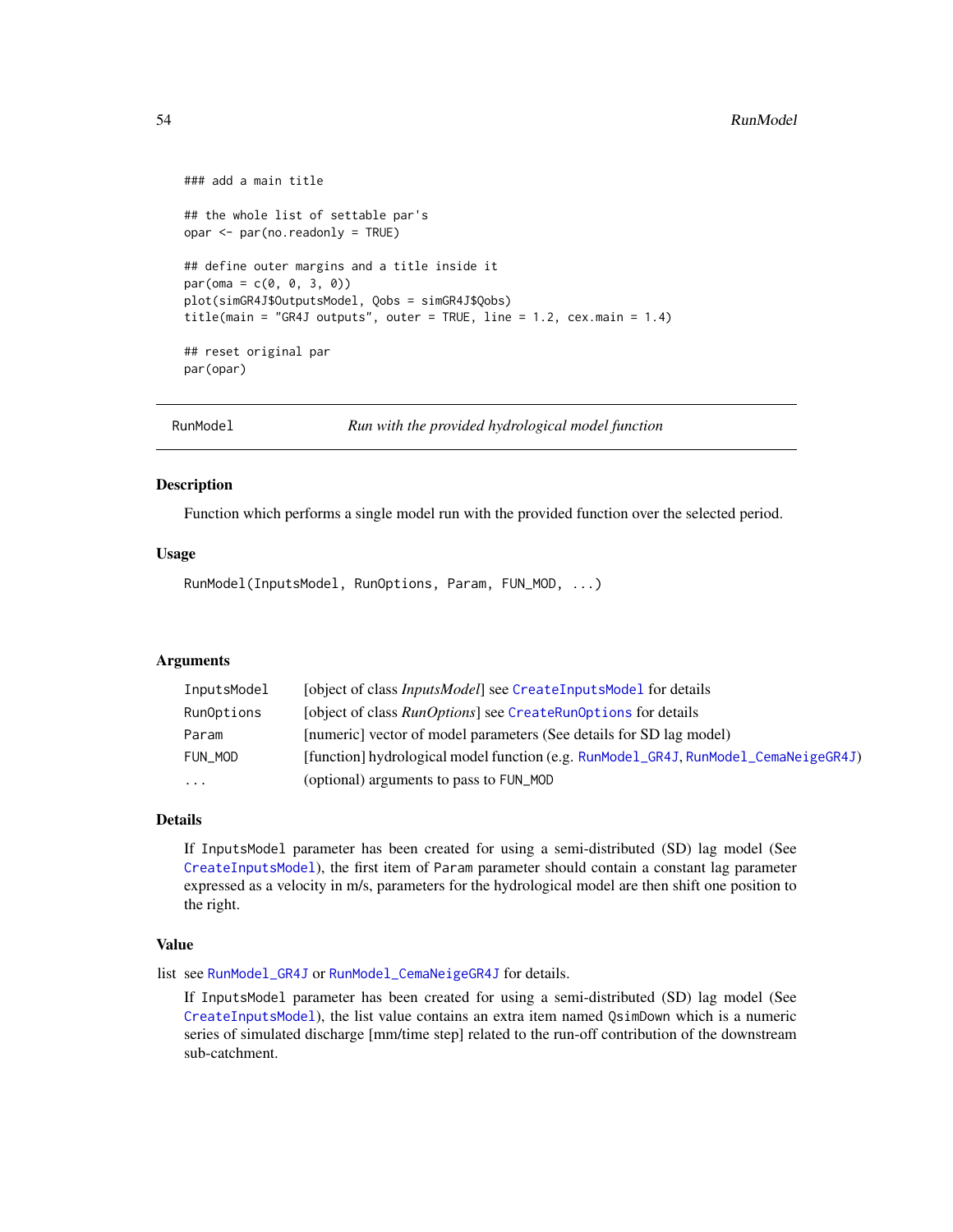### Author(s)

Laurent Coron, Olivier Delaigue

# See Also

[RunModel\\_GR4J](#page-81-0), [RunModel\\_CemaNeigeGR4J](#page-60-0), [CreateInputsModel](#page-25-0), [CreateRunOptions](#page-28-0), [CreateIniStates](#page-16-0).

### Examples

```
library(airGR)
## loading catchment data
data(L0123001)
## preparation of the InputsModel object
InputsModel <- CreateInputsModel(FUN_MOD = RunModel_GR4J, DatesR = BasinObs$DatesR,
                                 Precip = BasinObs$P, PotEvap = BasinObs$E)
## run period selection
Ind_Run <- seq(which(format(BasinObs$DatesR, format = "%Y-%m-%d")=="1990-01-01"),
               which(format(BasinObs$DatesR, format = "%Y-%m-%d")=="1999-12-31"))
## preparation of the RunOptions object
RunOptions <- CreateRunOptions(FUN_MOD = RunModel_GR4J,
                               InputsModel = InputsModel, IndPeriod_Run = Ind_Run)
## simulation
Param \leq c(X1 = 734.568, X2 = -0.840, X3 = 109.809, X4 = 1.971)
OutputsModel <- RunModel(InputsModel = InputsModel,
                         RunOptions = RunOptions, Param = Param,
                         FUN_MOD = RunModel_GR4J)
## results preview
plot(OutputsModel, Qobs = BasinObs$Qmm[Ind_Run])
## efficiency criterion: Nash-Sutcliffe Efficiency
InputsCrit <- CreateInputsCrit(FUN_CRIT = ErrorCrit_NSE, InputsModel = InputsModel,
                                RunOptions = RunOptions, Obs = BasinObs$Qmm[Ind_Run])
OutputsCrit <- ErrorCrit_NSE(InputsCrit = InputsCrit, OutputsModel = OutputsModel)
```
<span id="page-54-0"></span>RunModel\_CemaNeige *Run with the CemaNeige snow module*

### Description

Function which performs a single run for the CemaNeige snow module at the daily or hourly time step.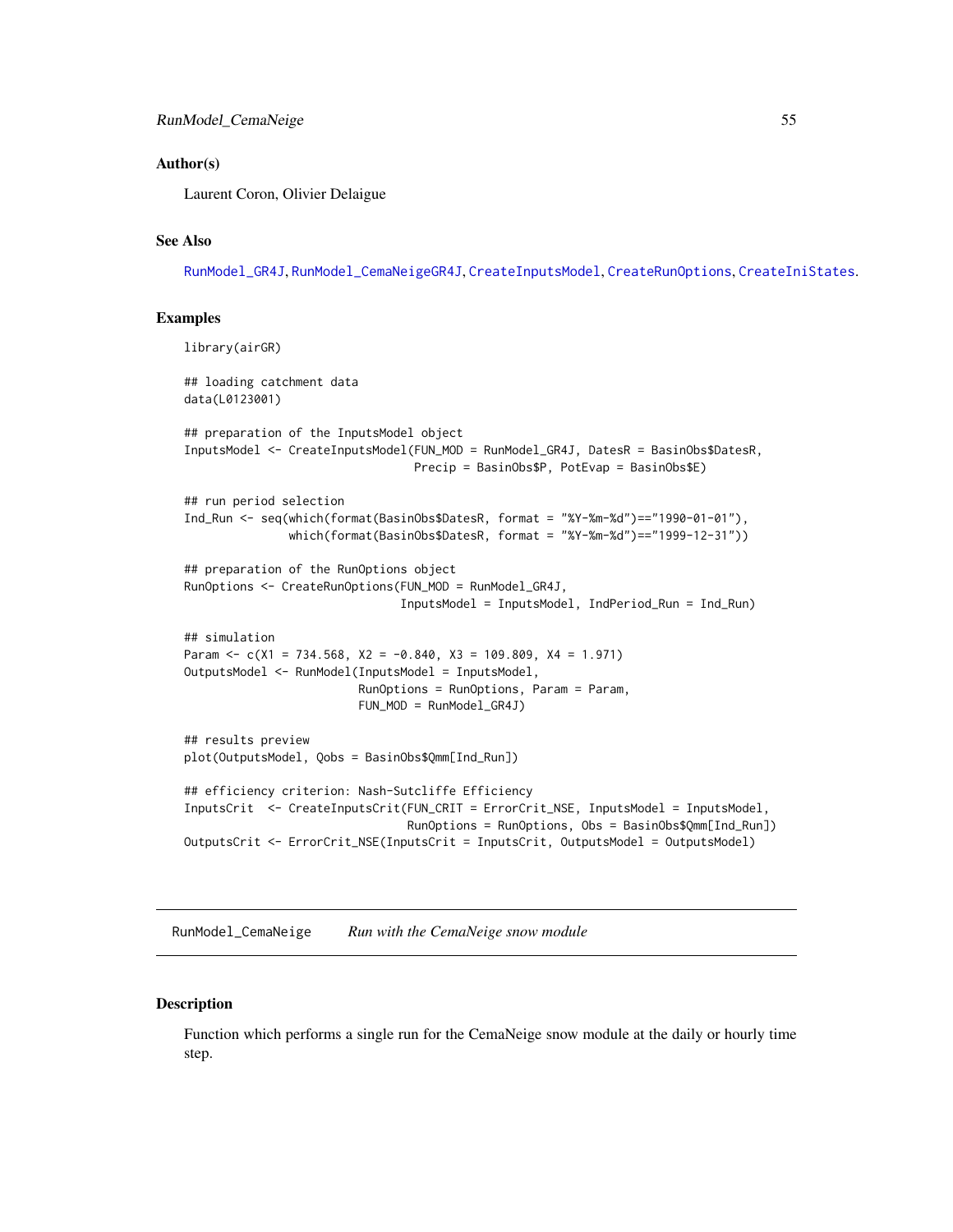### Usage

RunModel\_CemaNeige(InputsModel, RunOptions, Param)

### Arguments

| InputsModel  | [object of class <i>InputsModel</i> ] see CreateInputsModel for details                                      |
|--------------|--------------------------------------------------------------------------------------------------------------|
| RunOptions   | [object of class <i>RunOptions</i> ] see CreateRunOptions for details                                        |
| Param        | [numeric] vector of 2 (or 4 parameters if $I$ sHyst = TRUE, see CreateRunOptions<br>for details)             |
| CemaNeige X1 | weighting coefficient for snow pack thermal state [-]                                                        |
| CemaNeige X2 | degree-day melt coefficient [mm/°C/time step]                                                                |
| CemaNeige X3 | (optional) accumulation threshold $\text{[mm]}$ (needed if IsHyst = TRUE)                                    |
| CemaNeige X4 | (optional) percentage (between 0 and 1) of annual snowfall defining the melt threshold [-] (needed if IsHyst |
|              |                                                                                                              |

## Details

The choice of the CemaNeige version (i.e. with or without hysteresis) is explained in [CreateRunOptions](#page-28-0). For further details on the model, see the references section. For further details on the argument structures and initialisation options, see [CreateRunOptions](#page-28-0).

### Value

list containing the function outputs organised as follows:

| <i><b>\$DatesR</b></i>                    | [POSIX]t] series of dates                                                    |
|-------------------------------------------|------------------------------------------------------------------------------|
| <i><b>\$CemaNeigeLayers</b></i>           | [list] list of CemaNeige outputs (1 list per layer)                          |
| \$CemaNeigeLayers[[iLayer]]\$Pliq         | [numeric] series of liquid precip. [mm/time step]                            |
| \$CemaNeigeLayers[[iLayer]]\$Psol         | [numeric] series of solid precip. [mm/time step]                             |
| \$CemaNeigeLayers[[iLayer]]\$SnowPack     | [numeric] series of snow pack (snow water equivalent) [mm]                   |
| \$CemaNeigeLayers[[iLayer]]\$ThermalState | [numeric] series of snow pack thermal state [°C]                             |
| \$CemaNeigeLayers[[iLayer]]\$Gratio       | [numeric] series of Gratio [0-1]                                             |
| \$CemaNeigeLayers[[iLayer]]\$PotMelt      | [numeric] series of potential snow melt [mm/time step]                       |
| \$CemaNeigeLayers[[iLayer]]\$Melt         | [numeric] series of actual snow melt [mm/time step]                          |
| \$CemaNeigeLayers[[iLayer]]\$PliqAndMelt  | [numeric] series of liquid precip. + actual snow melt [mm/time step]         |
| \$CemaNeigeLayers[[iLayer]]\$Temp         | [numeric] series of air temperature $[°C]$                                   |
| \$CemaNeigeLayers[[iLayer]]\$Gthreshold   | [numeric] series of melt threshold [mm]                                      |
| \$CemaNeigeLayers[[iLayer]]\$Glocalmax    | [numeric] series of local melt threshold for hysteresis [mm]                 |
| <i><b>\$StateEnd</b></i>                  | [numeric] states at the end of the run: CemaNeige states [mm & °C]. See Crea |

Refer to the provided references or to the package source code for further details on these model outputs.

## Author(s)

Laurent Coron, Audrey Valéry, Vazken Andréassian, Olivier Delaigue, Guillaume Thirel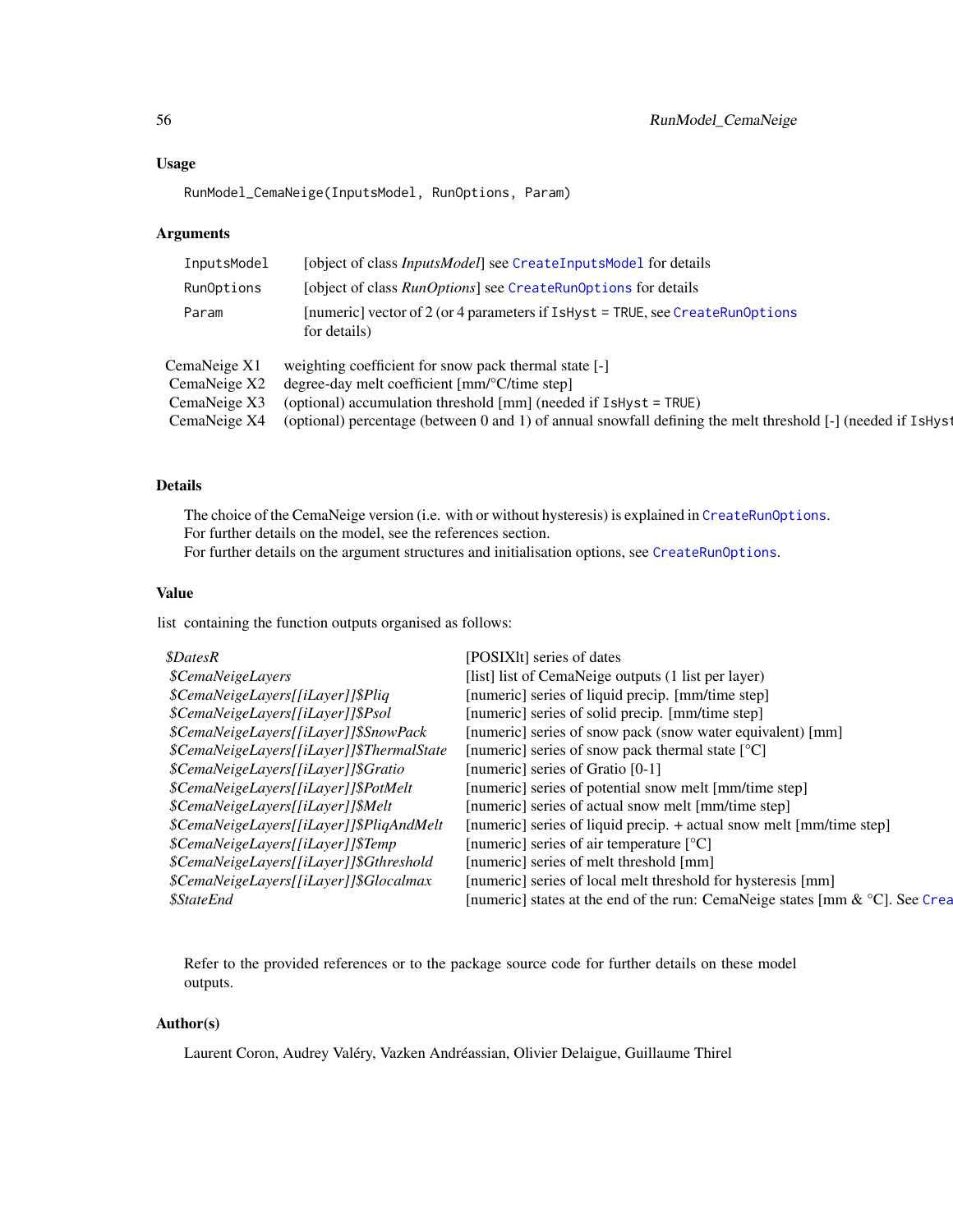### References

Riboust, P., Thirel, G., Le Moine, N. and Ribstein, P. (2019). Revisiting a simple degree-day model for integrating satellite data: Implementation of SWE-SCA hystereses. Journal of Hydrology and Hydromechanics, 67(1), 70–81, doi: [10.2478/johh20180004.](https://doi.org/10.2478/johh-2018-0004)

Valéry, A., Andréassian, V. and Perrin, C. (2014). "As simple as possible but not simpler": What is useful in a temperature-based snow-accounting routine? Part 1 - Comparison of six snow accounting routines on 380 catchments. Journal of Hydrology, 517(0), 1166-1175, doi: [10.1016/](https://doi.org/10.1016/j.jhydrol.2014.04.059) [j.jhydrol.2014.04.059.](https://doi.org/10.1016/j.jhydrol.2014.04.059)

Valéry, A., Andréassian, V. and Perrin, C. (2014). "As simple as possible but not simpler": What is useful in a temperature-based snow-accounting routine? Part 2 - Sensitivity analysis of the Cemaneige snow accounting routine on 380 catchments. Journal of Hydrology, 517(0), 1176-1187, doi: [10.1016/j.jhydrol.2014.04.058.](https://doi.org/10.1016/j.jhydrol.2014.04.058)

#### See Also

[RunModel\\_CemaNeigeGR4J](#page-60-0), [CreateInputsModel](#page-25-0), [CreateRunOptions](#page-28-0), [CreateIniStates](#page-16-0), [CreateCalibOptions](#page-11-0).

```
library(airGR)
## load of catchment data
data(L0123002)
## preparation of the InputsModel object
InputsModel <- CreateInputsModel(FUN_MOD = RunModel_CemaNeige, DatesR = BasinObs$DatesR,
                                 Precip = BasinObs$P,TempMean = BasinObs$T,
                        ZInputs = BasinInfo$HypsoData[51], HypsoData=BasinInfo$HypsoData,
                                 NLayers = 5)
## run period selection
Ind_Run <- seq(which(format(BasinObs$DatesR, format = "%Y-%m-%d")=="1990-01-01"),
               which(format(BasinObs$DatesR, format = "%Y-%m-%d")=="1999-12-31"))
## --- original version of CemaNeige
## preparation of the RunOptions object
RunOptions <- CreateRunOptions(FUN_MOD = RunModel_CemaNeige, InputsModel = InputsModel,
                               IndPeriod_Run = Ind_Run)
## simulation
Param <-c(CNX1 = 0.962, CNX2 = 2.249)OutputsModel <- RunModel_CemaNeige(InputsModel = InputsModel,
                                   RunOptions = RunOptions, Param = Param)
## results preview
plot(OutputsModel)
```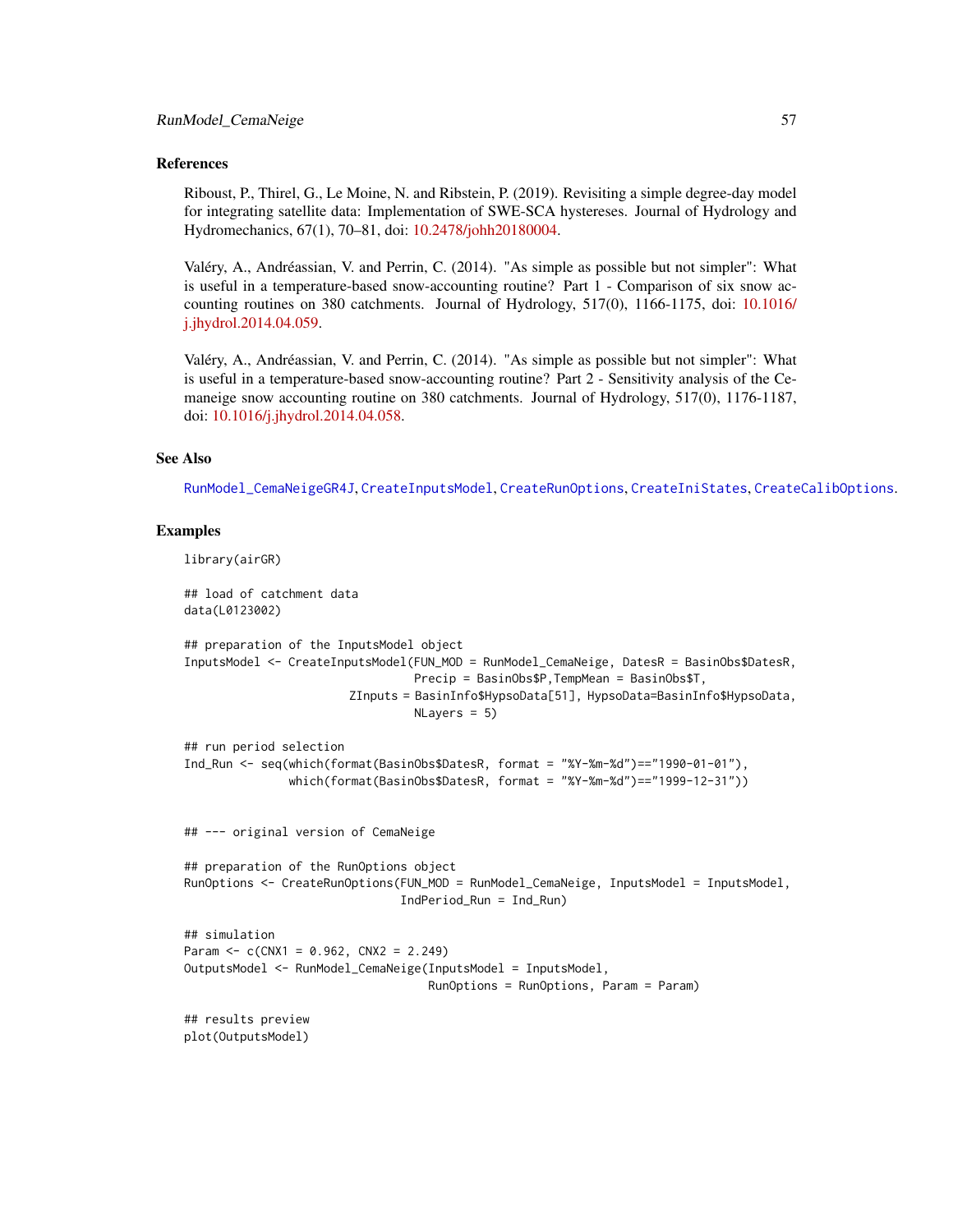```
## --- version of CemaNeige with the Linear Hysteresis
## preparation of the RunOptions object
RunOptions <- CreateRunOptions(FUN_MOD = RunModel_CemaNeige, InputsModel = InputsModel,
                              IndPeriod_Run = Ind_Run, IsHyst = TRUE)
## simulation
Param <- c(CNX1 = 0.962, CNX2 = 2.249, CNX3 = 100, CNX4 = 0.4)OutputsModel <- RunModel_CemaNeige(InputsModel = InputsModel,
                                  RunOptions = RunOptions, Param = Param)
## results preview
plot(OutputsModel)
```
<span id="page-57-0"></span>RunModel\_CemaNeigeGR4H

*Run with the CemaNeigeGR4H hydrological model*

## Description

Function which performs a single run for the CemaNeige-GR4H hourly lumped model over the test period.

#### Usage

RunModel\_CemaNeigeGR4H(InputsModel, RunOptions, Param)

## Arguments

| InputsModel                                                                         | [object of class <i>InputsModel</i> ] see CreateInputsMode1 for details                                     |
|-------------------------------------------------------------------------------------|-------------------------------------------------------------------------------------------------------------|
| [object of class <i>RunOptions</i> ] see CreateRunOptions for details<br>RunOptions |                                                                                                             |
| Param                                                                               | [numeric] vector of 6 (or 8 parameters if $I$ sHyst = TRUE, see CreateRunOptions<br>for details)            |
| GR4H X1                                                                             | production store capacity [mm]                                                                              |
| GR4H X2                                                                             | intercatchment exchange coefficient [mm/h]                                                                  |
| GR4H X3                                                                             | routing store capacity [mm]                                                                                 |
| GR4H X4                                                                             | unit hydrograph time constant [h]                                                                           |
| CemaNeige X1                                                                        | weighting coefficient for snow pack thermal state [-]                                                       |
| CemaNeige X2                                                                        | degree-hour melt coefficient $\lceil \text{mm}/^{\circ}\text{C/h} \rceil$                                   |
| CemaNeige X3                                                                        | (optional) accumulation threshold [mm] (needed if IsHyst = TRUE)                                            |
| CemaNeige X4                                                                        | (optional) percentage (between 0 and 1) of annual snowfall defining the melt threshold [-] (needed if IsHys |
|                                                                                     |                                                                                                             |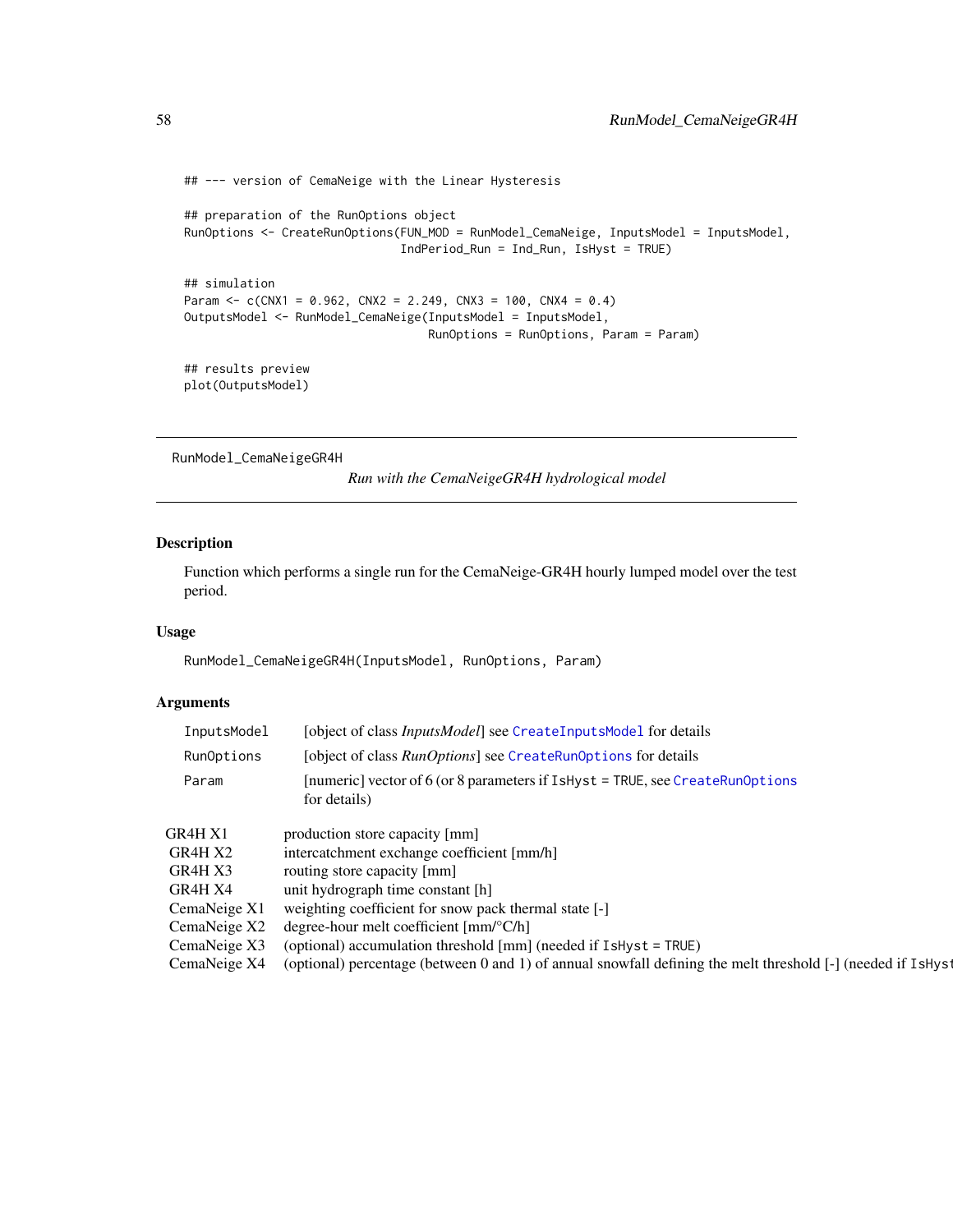# Details

It is advised to run the GR5H model with an interception store (see Ficchi et al. (2019)) as it improves the consistency of the model fluxes and provides better performance. To do so, the [Imax](#page-44-0) functions allows to estimates the maximal capacity of the interception store, which can then be given to [CreateRunOptions](#page-28-0).

The choice of the CemaNeige version is explained in [CreateRunOptions](#page-28-0). For further details on the model, see the references section. For further details on the argument structures and initialisation options, see [CreateRunOptions](#page-28-0).

See [RunModel\\_GR4J](#page-81-0) to look at the diagram of the hydrological model.

## Value

list containing the function outputs organised as follows:

| <i><b>\$DatesR</b></i>                    | [POSIX]t] series of dates                                                   |
|-------------------------------------------|-----------------------------------------------------------------------------|
| \$PotEvap                                 | [numeric] series of input potential evapotranspiration (E) [mm/h]           |
| \$Precip                                  | [numeric] series of input total precipitation (P) [mm/h]                    |
| \$Prod                                    | [numeric] series of production store level [mm] (S)                         |
| \$Pn\$                                    | [numeric] series of net rainfall (Pn) [mm/h]                                |
| $\$Ps$                                    | [numeric] series of the part of Pn filling the production store (Ps) [mm/h] |
| \$AE                                      | [numeric] series of actual evapotranspiration [mm/h]                        |
| \$Perc                                    | [numeric] series of percolation (Perc) [mm/h]                               |
| \$PR\$                                    | [numeric] series of Pr=Pn-Ps+Perc (Pr) [mm/h]                               |
| \$Q9                                      | [numeric] series of UH1 outflow (Q9) [mm/h]                                 |
| \$Q1                                      | [numeric] series of UH2 outflow (Q1) [mm/h]                                 |
| <i><b>\$Rout</b></i>                      | [numeric] series of routing store level (R1) [mm]                           |
| \$Exch                                    | [numeric] series of potential semi-exchange between catchments [mm/h]       |
| \$AExch1                                  | [numeric] series of actual exchange between catchments for branch 1 [mm/h]  |
| \$AExch2                                  | [numeric] series of actual exchange between catchments for branch 2 [mm/h]  |
| \$AExch                                   | [numeric] series of actual exchange between catchments (AExch1+AExch2) [r   |
| \$QR\$                                    | [numeric] series of routing store outflow (Qr) [mm/h]                       |
| \$QD                                      | [numeric] series of direct flow from UH2 after exchange (Qd) [mm/h]         |
| \$Qsim                                    | [numeric] series of simulated discharge (Q) [mm/h]                          |
| <i><b>\$CemaNeigeLayers</b></i>           | [list] list of CemaNeige outputs (1 list per layer)                         |
| \$CemaNeigeLayers[[iLayer]]\$Pliq         | [numeric] series of liquid precip. [mm/h]                                   |
| \$CemaNeigeLayers[[iLayer]]\$Psol         | [numeric] series of solid precip. [mm/h]                                    |
| \$CemaNeigeLayers[[iLayer]]\$SnowPack     | [numeric] series of snow pack (snow water equivalent)[mm]                   |
| \$CemaNeigeLayers[[iLayer]]\$ThermalState | [numeric] series of snow pack thermal state [°C]                            |
| \$CemaNeigeLayers[[iLayer]]\$Gratio       | [numeric] series of Gratio [0-1]                                            |
| \$CemaNeigeLayers[[iLayer]]\$PotMelt      | [numeric] series of potential snow melt [mm/h]                              |
| \$CemaNeigeLayers[[iLayer]]\$Melt         | [numeric] series of actual snow melt [mm/h]                                 |
| \$CemaNeigeLayers[[iLayer]]\$PliqAndMelt  | [numeric] series of liquid precip. + actual snow melt [mm/h]                |
| \$CemaNeigeLayers[[iLayer]]\$Temp         | [numeric] series of air temperature [°C]                                    |
| \$CemaNeigeLayers[[iLayer]]\$Gthreshold   | [numeric] series of melt threshold [mm]                                     |
| \$CemaNeigeLayers[[iLayer]]\$Glocalmax    | [numeric] series of local melt threshold for hysteresis [mm]                |
| RunOptions\$WarmUpQsim                    | [numeric] series of simulated discharge (Q) on the warm-up period [mm/h]    |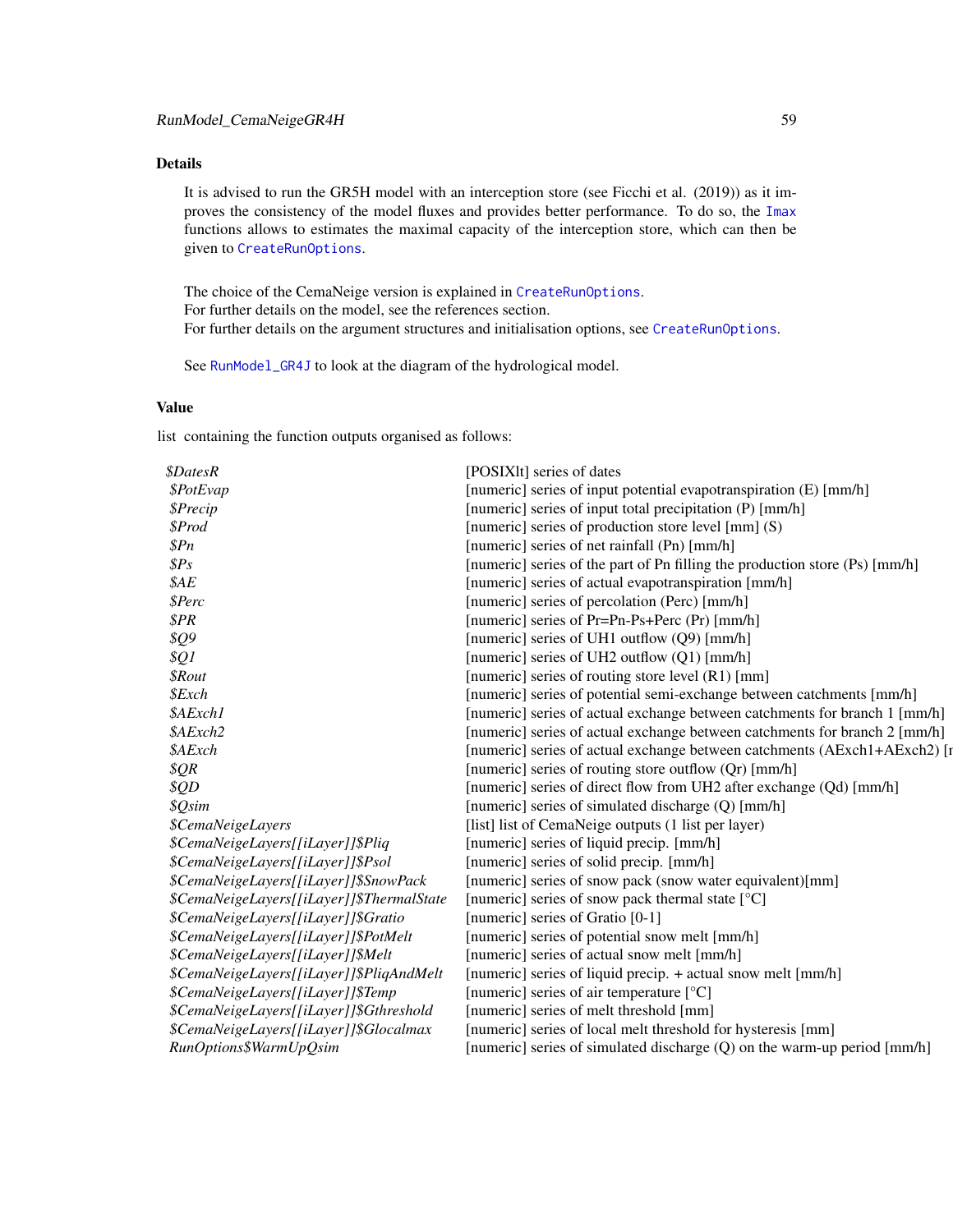## 60 RunModel\_CemaNeigeGR4H

*RunOptions\$Param* [numeric] parameter set parameter set used by the model *\$StateEnd* [numeric] states at the end of the run: store & unit hydrographs levels [mm], C

Refer to the provided references or to the package source code for further details on these model outputs.

## Author(s)

Laurent Coron, Claude Michel, Charles Perrin, Thibault Mathevet, Audrey Valéry, Vazken Andréassian, Olivier Delaigue, Guillaume Thirel

### References

Mathevet, T. (2005). Quels modèles pluie-débit globaux pour le pas de temps horaire ? Développement empirique et comparaison de modèles sur un large échantillon de bassins versants. PhD thesis (in French), ENGREF - Cemagref Antony, Paris, France.

Le Moine, N. (2008). Le bassin versant de surface vu par le souterrain : une voie d'amélioration des performances et du réalisme des modèles pluie-débit ? PhD thesis (in French), UPMC - Cemagref Antony, Paris, France.

Riboust, P., Thirel, G., Le Moine, N. and Ribstein, P. (2019). Revisiting a simple degree-day model for integrating satellite data: Implementation of SWE-SCA hystereses. Journal of Hydrology and Hydromechanics, 67(1), 70–81, doi: [10.2478/johh20180004.](https://doi.org/10.2478/johh-2018-0004)

Valéry, A., Andréassian, V. and Perrin, C. (2014). "As simple as possible but not simpler": What is useful in a temperature-based snow-accounting routine? Part 1 - Comparison of six snow accounting routines on 380 catchments. Journal of Hydrology, 517(0), 1166-1175, doi: [10.1016/](https://doi.org/10.1016/j.jhydrol.2014.04.059) [j.jhydrol.2014.04.059.](https://doi.org/10.1016/j.jhydrol.2014.04.059)

Valéry, A., Andréassian, V. and Perrin, C. (2014). "As simple as possible but not simpler": What is useful in a temperature-based snow-accounting routine? Part 2 - Sensitivity analysis of the Cemaneige snow accounting routine on 380 catchments. Journal of Hydrology, 517(0), 1176-1187, doi: [10.1016/j.jhydrol.2014.04.058.](https://doi.org/10.1016/j.jhydrol.2014.04.058)

#### See Also

[RunModel\\_CemaNeige](#page-54-0), [RunModel\\_CemaNeigeGR4J](#page-60-0), [RunModel\\_CemaNeigeGR5J](#page-67-0), [RunModel\\_CemaNeigeGR6J](#page-70-0), [RunModel\\_GR4H](#page-79-0), [CreateInputsModel](#page-25-0), [CreateRunOptions](#page-28-0), [CreateIniStates](#page-16-0).

## Examples

## Not run: library(airGR)

## loading catchment data data(U2345030)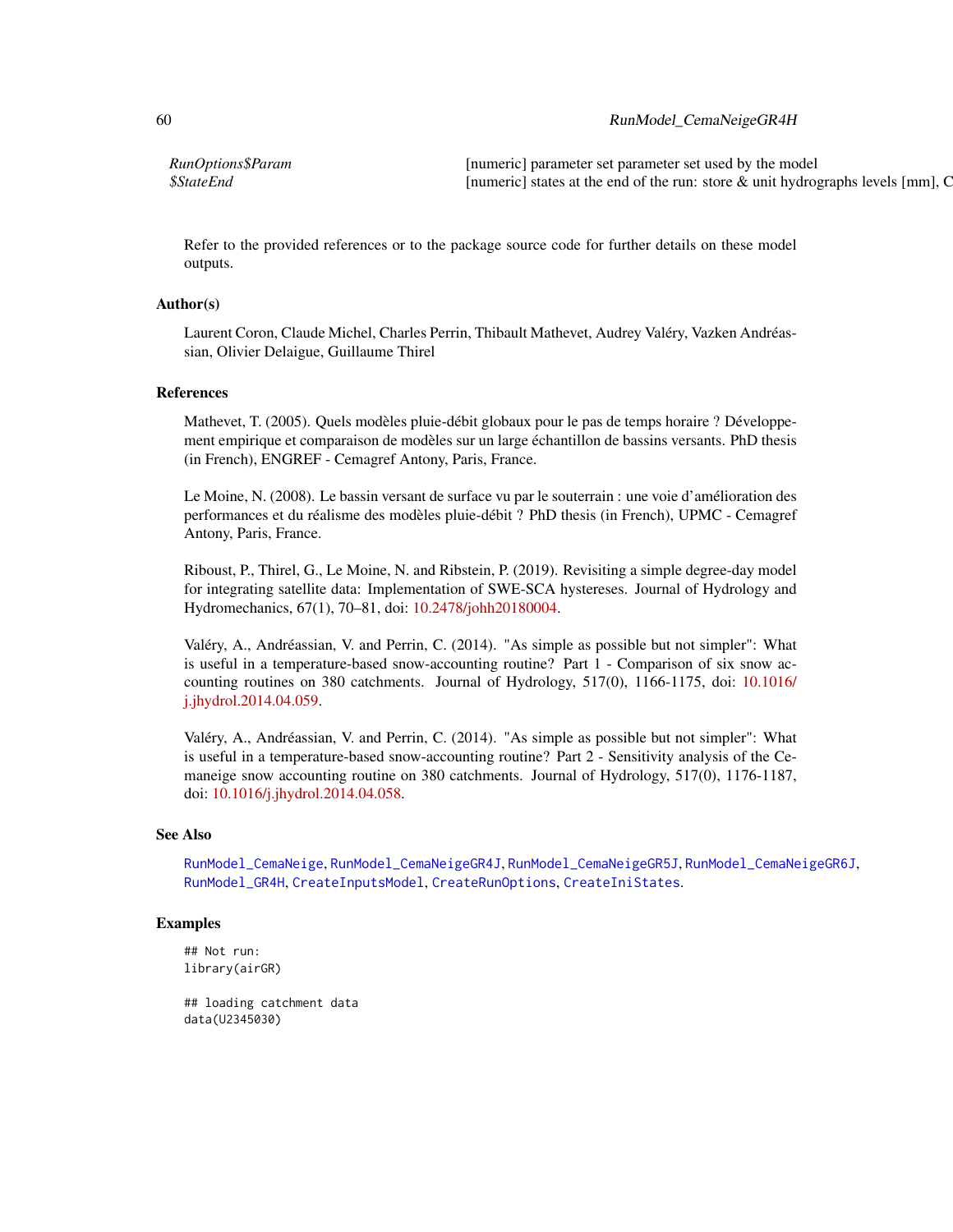```
## preparation of the InputsModel object
InputsModel <- CreateInputsModel(FUN_MOD = RunModel_CemaNeigeGR4H, DatesR = BasinObs$DatesR,
                         Precip = BasinObs$P, PotEvap = BasinObs$E, TempMean = BasinObs$T,
                                 ZInputs = BasinInfo$ZInputs,
                                 HypsoData = BasinInfo$HypsoData, NLayers = 5)
## run period selection
Ind_Run <- seq(which(format(BasinObs$DatesR, format = "%Y-%m-%d %H:%M")=="2004-03-01 00:00"),
           which(format(BasinObs$DatesR, format = "%Y-%m-%d %H:%M")=="2008-12-31 23:00"))
## --- original version of CemaNeige
## preparation of the RunOptions object
RunOptions <- CreateRunOptions(FUN_MOD = RunModel_CemaNeigeGR4H, InputsModel = InputsModel,
                               IndPeriod_Run = Ind_Run)
## simulation
Param <- c(X1 = 149.905, X2 = -0.487, X3 = 391.506, X4 = 9.620,
           CNX1 = 0.520, CNX2 = 0.133OutputsModel <- RunModel_CemaNeigeGR4H(InputsModel = InputsModel,
                                       RunOptions = RunOptions, Param = Param)
## results preview
plot(OutputsModel, Qobs = BasinObs$Qmm[Ind_Run])
## efficiency criterion: Nash-Sutcliffe Efficiency
InputsCrit <- CreateInputsCrit(FUN_CRIT = ErrorCrit_NSE, InputsModel = InputsModel,
                                RunOptions = RunOptions, Obs = BasinObs$Qmm[Ind_Run])
OutputsCrit <- ErrorCrit_NSE(InputsCrit = InputsCrit, OutputsModel = OutputsModel)
## End(Not run)
```
<span id="page-60-0"></span>RunModel\_CemaNeigeGR4J

*Run with the CemaNeigeGR4J hydrological model*

### Description

Function which performs a single run for the CemaNeige-GR4J daily lumped model over the test period.

### Usage

RunModel\_CemaNeigeGR4J(InputsModel, RunOptions, Param)

## Arguments

InputsModel [object of class *InputsModel*] see [CreateInputsModel](#page-25-0) for details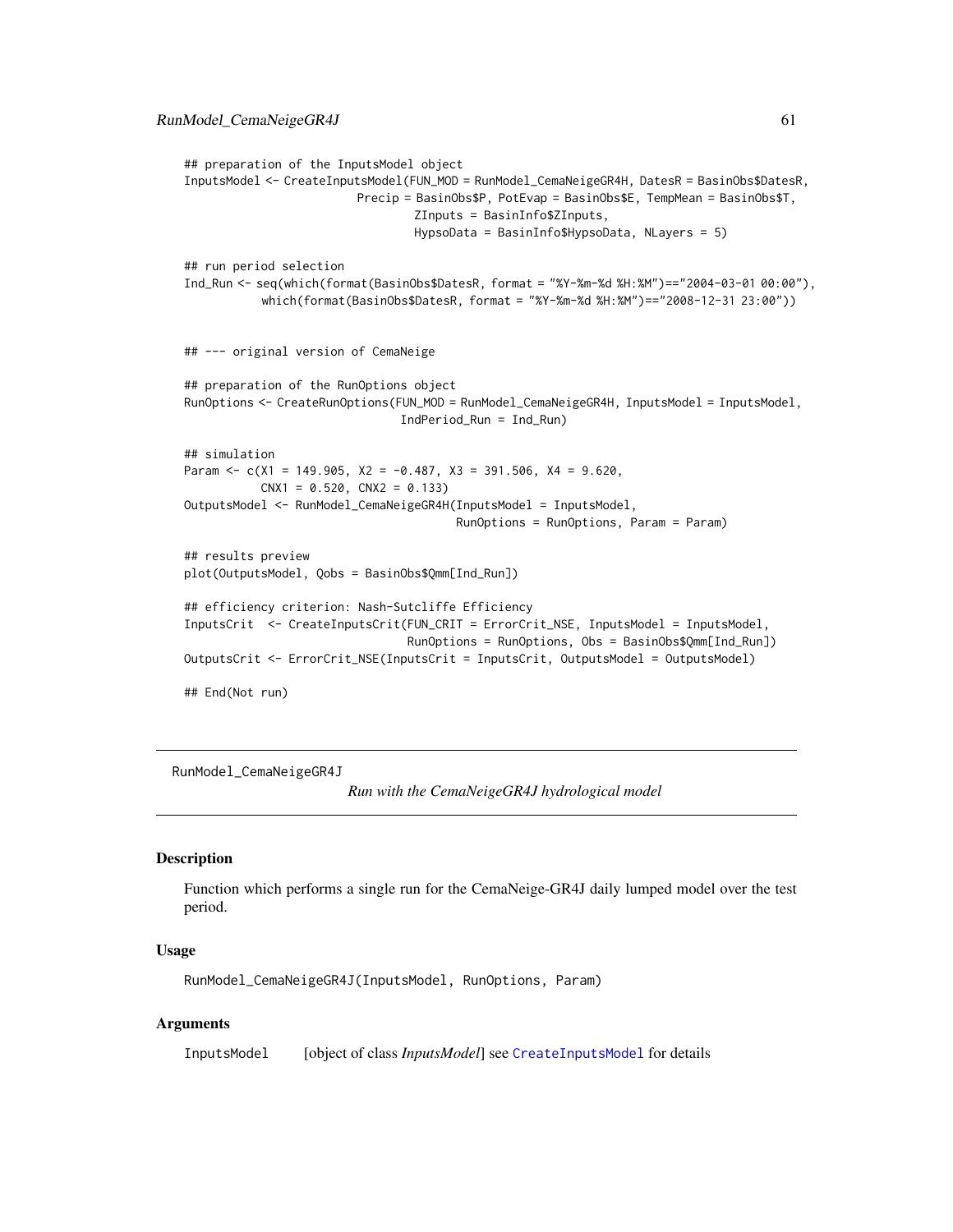| [object of class RunOptions] see CreateRunOptions for details                                                |
|--------------------------------------------------------------------------------------------------------------|
| [numeric] vector of 6 (or 8 parameters if IsHyst = TRUE, see CreateRunOptions<br>for details)                |
| production store capacity [mm]                                                                               |
| intercatchment exchange coefficient [mm/d]                                                                   |
| routing store capacity [mm]                                                                                  |
| unit hydrograph time constant [d]                                                                            |
| weighting coefficient for snow pack thermal state [-]                                                        |
| degree-day melt coefficient $\text{[mm]^{\circ}C/d}$                                                         |
| (optional) accumulation threshold [mm] (needed if IsHyst = TRUE)                                             |
| (optional) percentage (between 0 and 1) of annual snowfall defining the melt threshold [-] (needed if IsHyst |
|                                                                                                              |

# Details

The choice of the CemaNeige version is explained in [CreateRunOptions](#page-28-0). For further details on the model, see the references section. For further details on the argument structures and initialisation options, see [CreateRunOptions](#page-28-0).

See [RunModel\\_GR4J](#page-81-0) to look at the diagram of the hydrological model.

## Value

list containing the function outputs organised as follows:

| <i><b>\$DatesR</b></i>                | [POSIXIt] series of dates                                                   |
|---------------------------------------|-----------------------------------------------------------------------------|
| <i><b>\$PotEvap</b></i>               | [numeric] series of input potential evapotranspiration [mm/d] (E)           |
| \$Precip                              | [numeric] series of input total precipitation (P) [mm/d]                    |
| \$Prod                                | [numeric] series of production store level (S) [mm]                         |
| $\mathcal{S}Pn$                       | [numeric] series of net rainfall (Pn) [mm/d]                                |
| $\$Ps$                                | [numeric] series of the part of Pn filling the production store (Ps) [mm/d] |
| \$AE                                  | [numeric] series of actual evapotranspiration [mm/d]                        |
| \$Perc                                | [numeric] series of percolation (Perc) [mm/d]                               |
| \$PR                                  | [numeric] series of Pr=Pn-Ps+Perc (Pr) [mm/d]                               |
| \$Q9                                  | [numeric] series of UH1 outflow $(Q9)$ [mm/d]                               |
| \$Q1                                  | [numeric] series of UH2 outflow $(Q1)$ [mm/d]                               |
| <i><b>\$Rout</b></i>                  | [numeric] series of routing store level (R1) [mm]                           |
| $$$ <i>Exch</i>                       | [numeric] series of potential semi-exchange between catchments [mm/d]       |
| \$AExch1                              | [numeric] series of actual exchange between catchments for branch 1 [mm/d]  |
| \$AExch2                              | [numeric] series of actual exchange between catchments for branch 2 [mm/d]  |
| \$AExch                               | [numeric] series of actual exchange between catchments $(1+2)$ [mm/d]       |
| \$QR                                  | [numeric] series of routing store outflow (Qr) [mm/d]                       |
| \$QD                                  | [numeric] series of direct flow from UH2 after exchange (Qd) [mm/d]         |
| \$Qsim                                | [numeric] series of simulated discharge (Q) [mm/d]                          |
| <i><b>\$CemaNeigeLayers</b></i>       | [list] list of CemaNeige outputs (1 list per layer)                         |
| \$CemaNeigeLayers[[iLayer]]\$Pliq     | [numeric] series of liquid precip. [mm/d]                                   |
| \$CemaNeigeLayers[[iLayer]]\$Psol     | [numeric] series of solid precip. [mm/d]                                    |
| \$CemaNeigeLayers[[iLayer]]\$SnowPack | [numeric] series of snow pack (snow water equivalent) [mm]                  |
|                                       |                                                                             |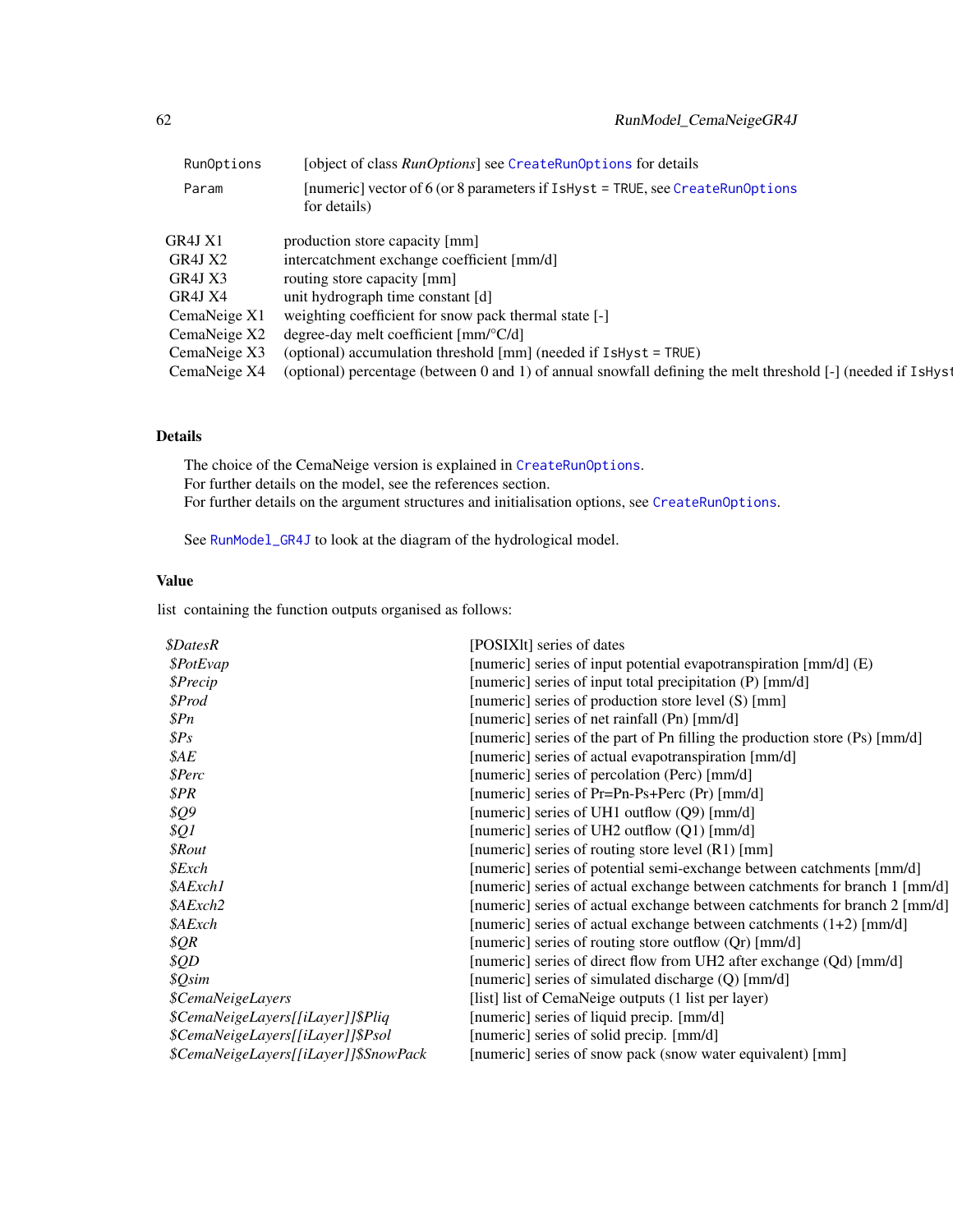#### RunModel\_CemaNeigeGR4J 63

| \$CemaNeigeLayers[[iLayer]]\$ThermalState | [numeric] series of snow pack thermal state $[°C]$                                          |
|-------------------------------------------|---------------------------------------------------------------------------------------------|
| \$CemaNeigeLayers[[iLayer]]\$Gratio       | [numeric] series of Gratio [0-1]                                                            |
| \$CemaNeigeLayers[[iLayer]]\$PotMelt      | [numeric] series of potential snow melt [mm/d]                                              |
| \$CemaNeigeLayers[[iLayer]]\$Melt         | [numeric] series of actual snow melt [mm/d]                                                 |
| \$CemaNeigeLayers[[iLayer]]\$PliqAndMelt  | [numeric] series of liquid precip. + actual snow melt [mm/d]                                |
| \$CemaNeigeLayers[[iLayer]]\$Temp         | [numeric] series of air temperature [°C]                                                    |
| \$CemaNeigeLayers[[iLayer]]\$Gthreshold   | [numeric] series of melt threshold [mm]                                                     |
| \$CemaNeigeLayers[[iLayer]]\$Glocalmax    | [numeric] series of local melt threshold for hysteresis [mm]                                |
| RunOptions\$WarmUpQsim                    | [numeric] series of simulated discharge (Q) on the warm-up period [mm/d]                    |
| RunOptions\$Param                         | [numeric] parameter set parameter set used by the model                                     |
| <i><b>\$StateEnd</b></i>                  | [numeric] states at the end of the run: store $\&$ unit hydrographs levels [mm], $\bigcirc$ |
|                                           |                                                                                             |

Refer to the provided references or to the package source code for further details on these model outputs.

#### Author(s)

Laurent Coron, Claude Michel, Charles Perrin, Audrey Valéry, Vazken Andréassian, Olivier Delaigue, Guillaume Thirel

### References

Perrin, C., Michel, C. and Andréassian, V. (2003). Improvement of a parsimonious model for streamflow simulation. Journal of Hydrology, 279(1-4), 275-289, doi: [10.1016/S00221694\(03\)00225](https://doi.org/10.1016/S0022-1694(03)00225-7)- [7.](https://doi.org/10.1016/S0022-1694(03)00225-7)

Riboust, P., Thirel, G., Le Moine, N. and Ribstein, P. (2019). Revisiting a simple degree-day model for integrating satellite data: Implementation of SWE-SCA hystereses. Journal of Hydrology and Hydromechanics, 67(1), 70–81, doi: [10.2478/johh20180004.](https://doi.org/10.2478/johh-2018-0004)

Valéry, A., Andréassian, V. and Perrin, C. (2014). "As simple as possible but not simpler": What is useful in a temperature-based snow-accounting routine? Part 1 - Comparison of six snow accounting routines on 380 catchments. Journal of Hydrology, 517(0), 1166-1175, doi: [10.1016/](https://doi.org/10.1016/j.jhydrol.2014.04.059) [j.jhydrol.2014.04.059.](https://doi.org/10.1016/j.jhydrol.2014.04.059)

Valéry, A., Andréassian, V. and Perrin, C. (2014). "As simple as possible but not simpler": What is useful in a temperature-based snow-accounting routine? Part 2 - Sensitivity analysis of the Cemaneige snow accounting routine on 380 catchments. Journal of Hydrology, 517(0), 1176-1187, doi: [10.1016/j.jhydrol.2014.04.058.](https://doi.org/10.1016/j.jhydrol.2014.04.058)

#### See Also

[RunModel\\_CemaNeige](#page-54-0), [RunModel\\_CemaNeigeGR5J](#page-67-0), [RunModel\\_CemaNeigeGR6J](#page-70-0), [RunModel\\_GR4J](#page-81-0), [CreateInputsModel](#page-25-0), [CreateRunOptions](#page-28-0), [CreateIniStates](#page-16-0).

## Examples

library(airGR)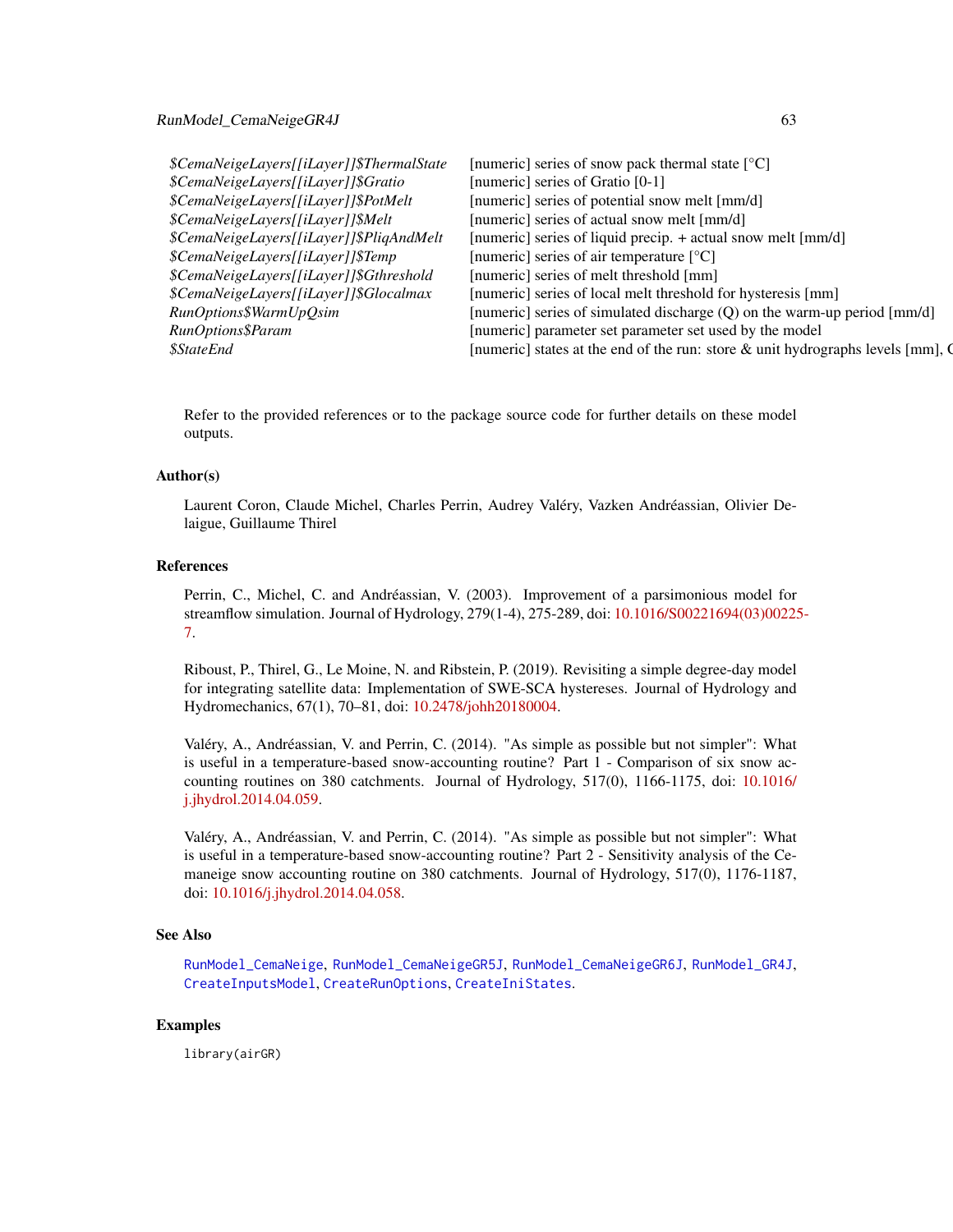```
## loading catchment data
data(L0123002)
## preparation of the InputsModel object
InputsModel <- CreateInputsModel(FUN_MOD = RunModel_CemaNeigeGR4J, DatesR = BasinObs$DatesR,
                        Precip = BasinObs$P, PotEvap = BasinObs$E, TempMean = BasinObs$T,
                                 ZInputs = median(BasinInfo$HypsoData),
                                 HypsoData = BasinInfo$HypsoData, NLayers = 5)
## run period selection
Ind_Run <- seq(which(format(BasinObs$DatesR, format = "%Y-%m-%d")=="1990-01-01"),
               which(format(BasinObs$DatesR, format = "%Y-%m-%d")=="1999-12-31"))
## --- original version of CemaNeige
## preparation of the RunOptions object
RunOptions <- CreateRunOptions(FUN_MOD = RunModel_CemaNeigeGR4J, InputsModel = InputsModel,
                               IndPeriod_Run = Ind_Run)
## simulation
Param <- c(X1 = 408.774, X2 = 2.646, X3 = 131.264, X4 = 1.174,
           CNX1 = 0.962, CNX2 = 2.249OutputsModel <- RunModel_CemaNeigeGR4J(InputsModel = InputsModel,
                                       RunOptions = RunOptions, Param = Param)
## results preview
plot(OutputsModel, Qobs = BasinObs$Qmm[Ind_Run])
## efficiency criterion: Nash-Sutcliffe Efficiency
InputsCrit <- CreateInputsCrit(FUN_CRIT = ErrorCrit_NSE, InputsModel = InputsModel,
                                RunOptions = RunOptions, Obs = BasinObs$Qmm[Ind_Run])
OutputsCrit <- ErrorCrit_NSE(InputsCrit = InputsCrit, OutputsModel = OutputsModel)
## --- version of CemaNeige with the Linear Hysteresis
## preparation of the RunOptions object
RunOptions <- CreateRunOptions(FUN_MOD = RunModel_CemaNeigeGR4J, InputsModel = InputsModel,
                               IndPeriod_Run = Ind_Run, IsHyst = TRUE)
## simulation
Param <- c(X1 = 408.774, X2 = 2.646, X3 = 131.264, X4 = 1.174,
           CNX1 = 0.962, CNX2 = 2.249, CNX3 = 100, CNX4 = 0.4)
OutputsModel <- RunModel_CemaNeigeGR4J(InputsModel = InputsModel,
                                       RunOptions = RunOptions, Param = Param)
## results preview
plot(OutputsModel, Qobs = BasinObs$Qmm[Ind_Run])
## efficiency criterion: Nash-Sutcliffe Efficiency
InputsCrit <- CreateInputsCrit(FUN_CRIT = ErrorCrit_NSE, InputsModel = InputsModel,
```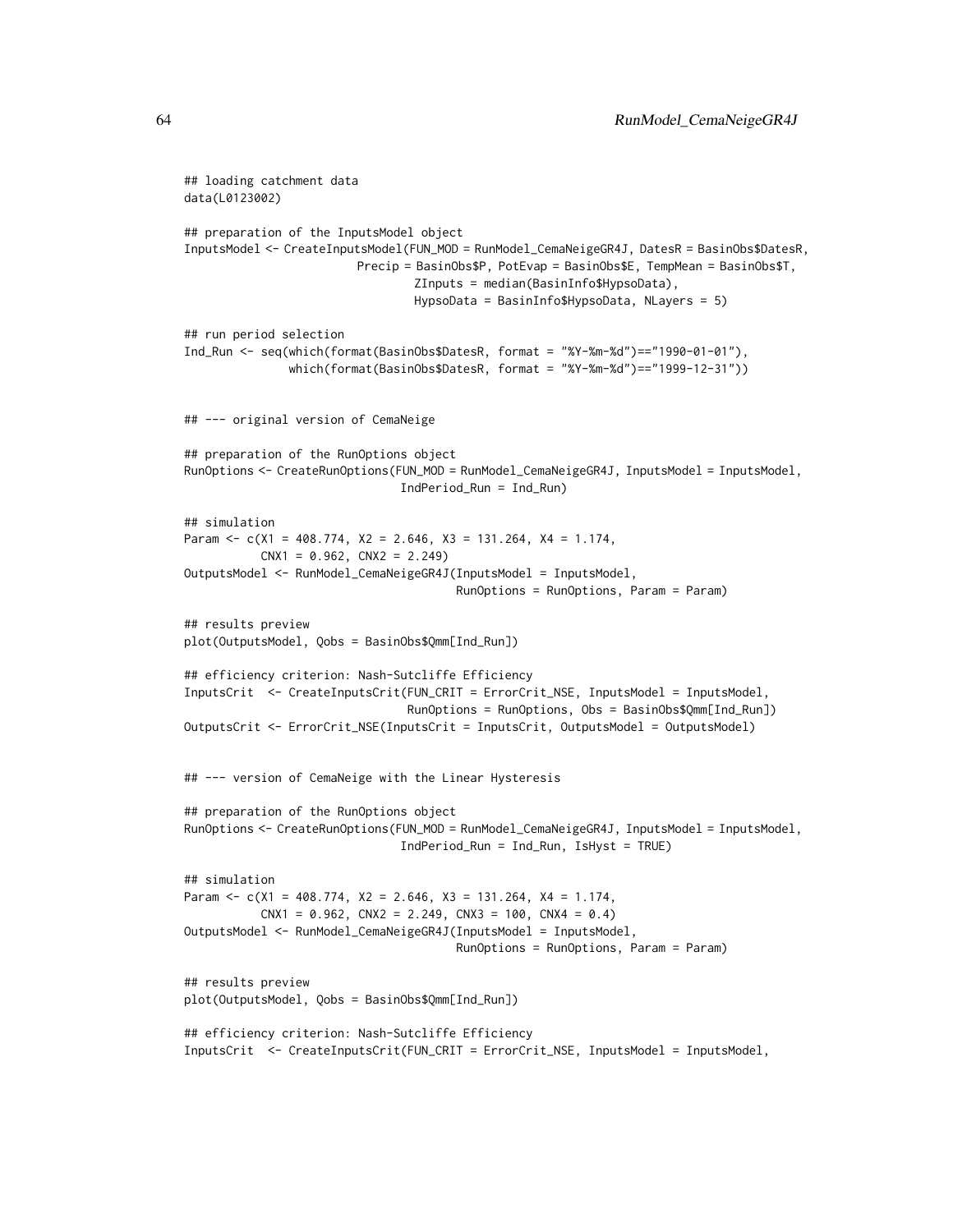```
RunOptions = RunOptions, Obs = BasinObs$Qmm[Ind_Run])
OutputsCrit <- ErrorCrit_NSE(InputsCrit = InputsCrit, OutputsModel = OutputsModel)
```
RunModel\_CemaNeigeGR5H

*Run with the CemaNeigeGR5H hydrological model*

## Description

Function which performs a single run for the CemaNeige-GR5H hourly lumped model over the test period.

## Usage

RunModel\_CemaNeigeGR5H(InputsModel, RunOptions, Param)

## Arguments

| InputsModel  | [object of class <i>InputsModel</i> ] see CreateInputsModel for details                                      |
|--------------|--------------------------------------------------------------------------------------------------------------|
| RunOptions   | [object of class <i>RunOptions</i> ] see CreateRunOptions for details                                        |
| Param        | [numeric] vector of 7 (or 9 parameters if IsHyst = TRUE, see CreateRunOptions<br>for details)                |
| GR5H X1      | production store capacity [mm]                                                                               |
| GR5H X2      | intercatchment exchange coefficient [mm/h]                                                                   |
| GR5H X3      | routing store capacity [mm]                                                                                  |
| GR5H X4      | unit hydrograph time constant [h]                                                                            |
| GR5H X5      | intercatchment exchange threshold [-]                                                                        |
| CemaNeige X1 | weighting coefficient for snow pack thermal state [-]                                                        |
| CemaNeige X2 | degree-hour melt coefficient $\text{[mm]^{\circ}C/h}$                                                        |
| CemaNeige X3 | (optional) accumulation threshold [mm] (needed if IsHyst = TRUE)                                             |
| CemaNeige X4 | (optional) percentage (between 0 and 1) of annual snowfall defining the melt threshold [-] (needed if IsHyst |

## Details

The choice of the CemaNeige version is explained in [CreateRunOptions](#page-28-0). For further details on the model, see the references section. For further details on the argument structures and initialisation options, see [CreateRunOptions](#page-28-0).

See [RunModel\\_GR5H](#page-84-0) to look at the diagram of the hydrological model or [RunModel\\_GR5J](#page-87-0) when no interception store is used.

## Value

list containing the function outputs organised as follows: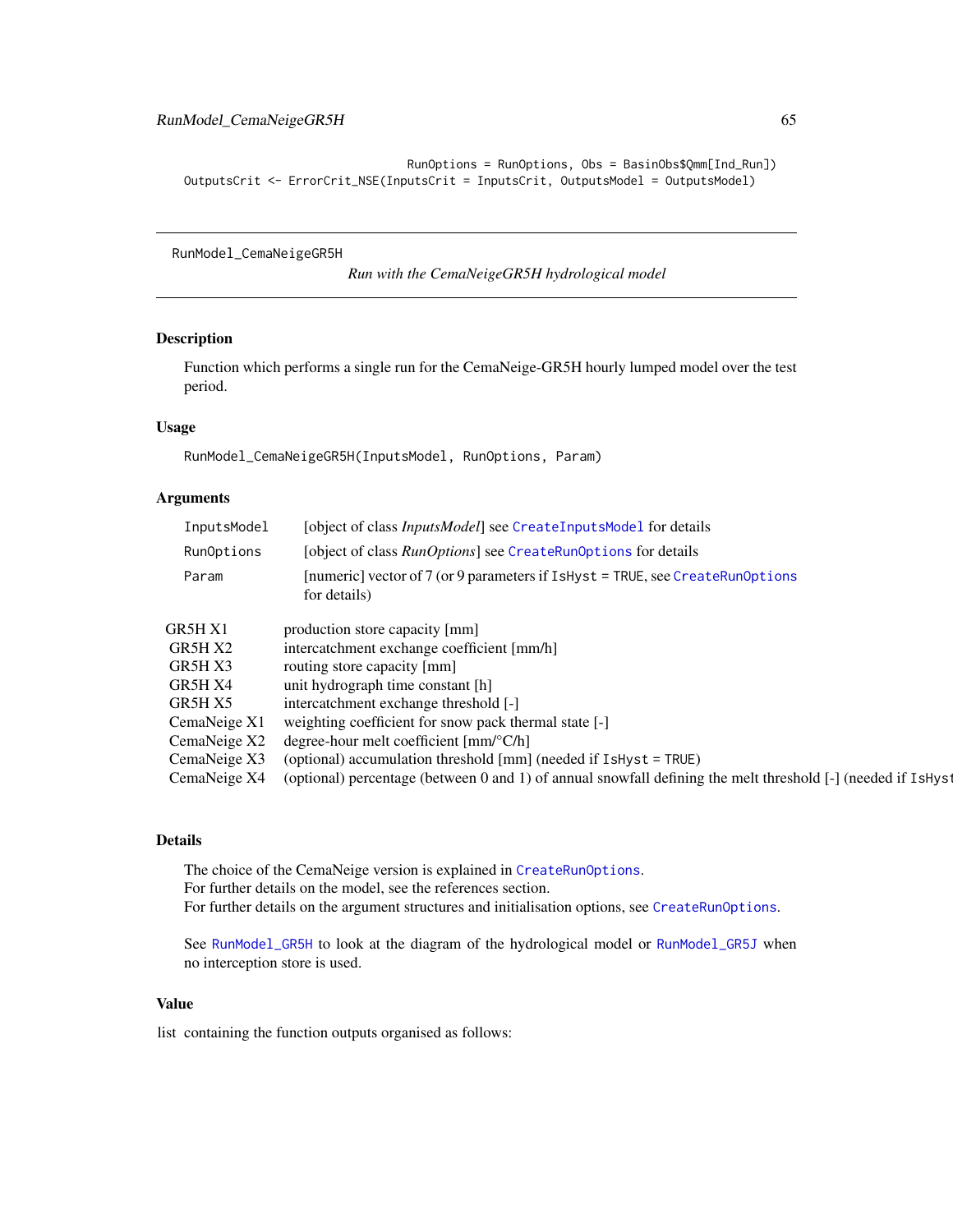| <i><b>\$DatesR</b></i>                    | [POSIX]t] series of dates                                                          |
|-------------------------------------------|------------------------------------------------------------------------------------|
| \$PotEvap                                 | [numeric] series of input potential evapotranspiration (E) [mm/h]                  |
| \$Precip                                  | [numeric] series of input total precipitation (P) [mm/h]                           |
| <i><b>\$Interc</b></i>                    | [numeric] series of interception store level (I) [mm]                              |
| \$Prod                                    | [numeric] series of production store level (S) [mm]                                |
| \$Pn\$                                    | [numeric] series of net rainfall (Pn) [mm/h]                                       |
| \$Ps                                      | [numeric] series of the part of Pn filling the production store (Ps) [mm/h]        |
| \$AE                                      | [numeric] series of actual evapotranspiration (Ei+Es) [mm/h]                       |
| \$EI\$                                    | [numeric] series of evapotranspiration from rainfall neutralisation or intercept   |
| \$ES                                      | [numeric] series of evapotranspiration from production store (Es) [mm/h]           |
| \$Perc                                    | [numeric] series of percolation (Perc) [mm/h]                                      |
| \$PR                                      | [numeric] series of Pr=Pn-Ps+Perc (Pr) [mm/h]                                      |
| <i><b>\$Q9</b></i>                        | [numeric] series of UH outflow going into branch 9 (Q9) [mm/h]                     |
| \$Q1                                      | [numeric] series of UH outflow going into branch 1 (Q1) [mm/h]                     |
| <i><b>\$Rout</b></i>                      | [numeric] series of routing store level (R1) [mm]                                  |
| \$Exch                                    | [numeric] series of potential semi-exchange between catchments [mm/h]              |
| \$AExch1                                  | [numeric] series of actual exchange between catchments for branch 1 [mm/h]         |
| \$AExch2                                  | [numeric] series of actual exchange between catchments for branch 2 [mm/h]         |
| \$AExch                                   | [numeric] series of actual exchange between catchments (AExch1+AExch2) [           |
| \$QR\$                                    | [numeric] series of routing store outflow (Qr) [mm/h]                              |
| \$QD                                      | [numeric] series of direct flow from UH after exchange (Qd) [mm/h]                 |
| \$Qsim                                    | [numeric] series of simulated discharge (Q) [mm/h]                                 |
| \$CemaNeigeLayers[[iLayer]]\$Pliq         | [numeric] series of liquid precip. [mm/h]                                          |
| \$CemaNeigeLayers[[iLayer]]\$Psol         | [numeric] series of solid precip. [mm/h]                                           |
| \$CemaNeigeLayers[[iLayer]]\$SnowPack     | [numeric] series of snow pack (snow water equivalent) [mm]                         |
| \$CemaNeigeLayers[[iLayer]]\$ThermalState | [numeric] series of snow pack thermal state [°C]                                   |
| \$CemaNeigeLayers[[iLayer]]\$Gratio       | [numeric] series of Gratio [0-1]                                                   |
| \$CemaNeigeLayers[[iLayer]]\$PotMelt      | [numeric] series of potential snow melt [mm/h]                                     |
| \$CemaNeigeLayers[[iLayer]]\$Melt         | [numeric] series of actual snow melt [mm/h]                                        |
| \$CemaNeigeLayers[[iLayer]]\$PliqAndMelt  | [numeric] series of liquid precip. + actual snow melt [mm/h]                       |
| \$CemaNeigeLayers[[iLayer]]\$Temp         | [numeric] series of air temperature [°C]                                           |
| \$CemaNeigeLayers[[iLayer]]\$Gthreshold   | [numeric] series of melt threshold [mm]                                            |
| \$CemaNeigeLayers[[iLayer]]\$Glocalmax    | [numeric] series of local melt threshold for hysteresis [mm]                       |
| RunOptions\$WarmUpQsim                    | [numeric] series of simulated discharge (Q) on the warm-up period [mm/h]           |
| RunOptions\$Param                         | [numeric] parameter set parameter set used by the model                            |
| <i><b>\$StateEnd</b></i>                  | [numeric] states at the end of the run: store $\&$ unit hydrographs levels [mm], Q |

Refer to the provided references or to the package source code for further details on these model outputs.

## Author(s)

Laurent Coron, Guillaume Thirel, Olivier Delaigue, Audrey Valéry, Vazken Andréassian

## References

Ficchi, A. (2017). An adaptive hydrological model for multiple time-steps: Diagnostics and improvements based on fluxes consistency. PhD thesis, UPMC - Irstea Antony, Paris, France.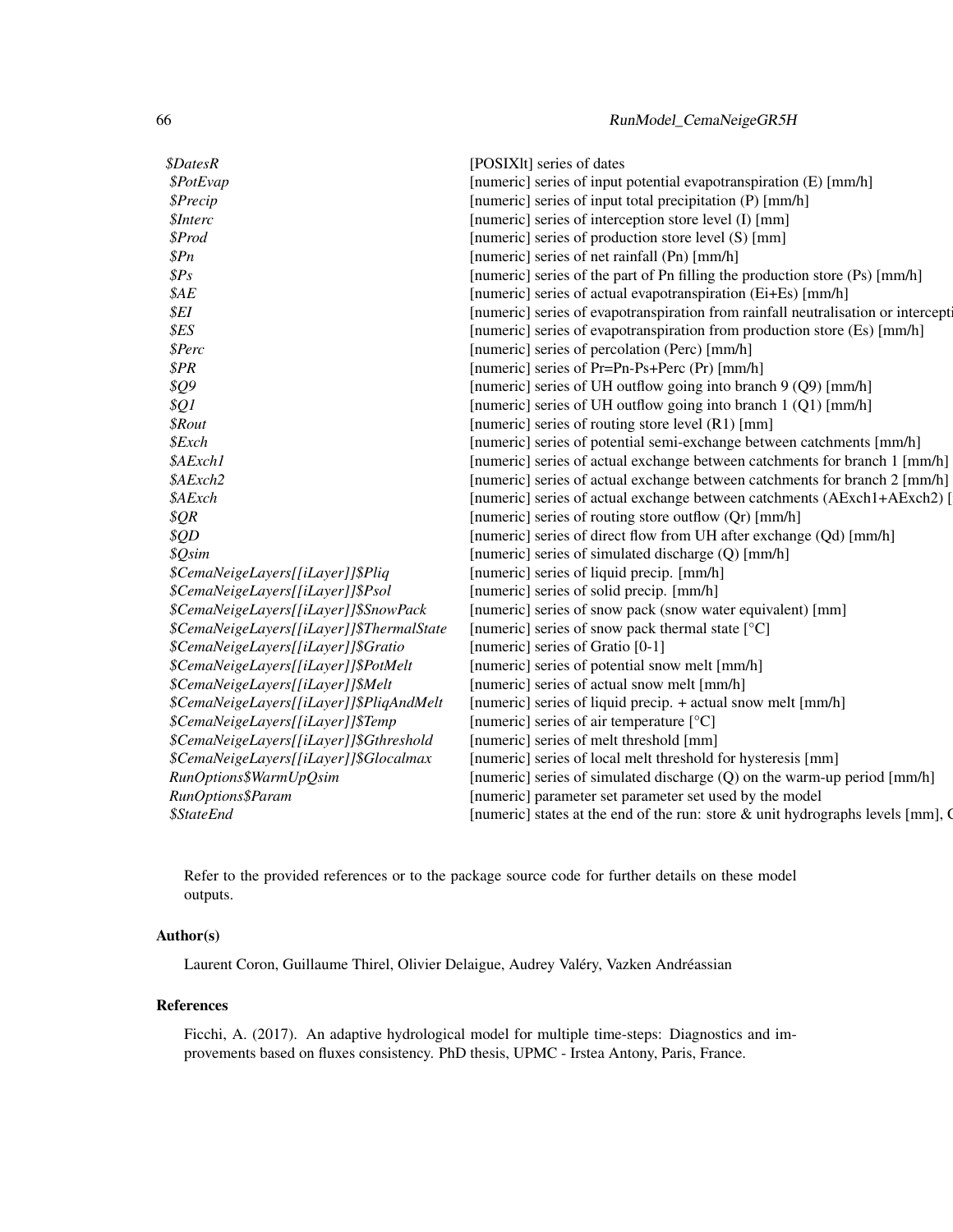Ficchi, A., Perrin, C. and Andréassian, V. (2019). Hydrological modelling at multiple sub-daily time steps: model improvement via flux-matching. Journal of Hydrology, 575, 1308-1327, doi: [10.1016/](https://doi.org/10.1016/j.jhydrol.2019.05.084) [j.jhydrol.2019.05.084.](https://doi.org/10.1016/j.jhydrol.2019.05.084)

Perrin, C., Michel, C. and Andréassian, V. (2003). Improvement of a parsimonious model for streamflow simulation. Journal of Hydrology, 279(1-4), 275-289, doi: [10.1016/S00221694\(03\)00225](https://doi.org/10.1016/S0022-1694(03)00225-7)- [7.](https://doi.org/10.1016/S0022-1694(03)00225-7)

Riboust, P., Thirel, G., Le Moine, N. and Ribstein, P. (2019). Revisiting a simple degree-day model for integrating satellite data: Implementation of SWE-SCA hystereses. Journal of Hydrology and Hydromechanics, 67(1), 70–81, doi: [10.2478/johh20180004.](https://doi.org/10.2478/johh-2018-0004)

Valéry, A., Andréassian, V. and Perrin, C. (2014). "As simple as possible but not simpler": What is useful in a temperature-based snow-accounting routine? Part 1 - Comparison of six snow accounting routines on 380 catchments. Journal of Hydrology, 517(0), 1166-1175, doi: [10.1016/](https://doi.org/10.1016/j.jhydrol.2014.04.059) [j.jhydrol.2014.04.059.](https://doi.org/10.1016/j.jhydrol.2014.04.059)

Valéry, A., Andréassian, V. and Perrin, C. (2014). "As simple as possible but not simpler": What is useful in a temperature-based snow-accounting routine? Part 2 - Sensitivity analysis of the Cemaneige snow accounting routine on 380 catchments. Journal of Hydrology, 517(0), 1176-1187, doi: [10.1016/j.jhydrol.2014.04.058.](https://doi.org/10.1016/j.jhydrol.2014.04.058)

### See Also

[RunModel\\_CemaNeige](#page-54-0), [RunModel\\_CemaNeigeGR4H](#page-57-0), [RunModel\\_GR5H](#page-84-0), [Imax](#page-44-0), [CreateInputsModel](#page-25-0), [CreateRunOptions](#page-28-0), [CreateIniStates](#page-16-0).

#### Examples

```
## Not run:
library(airGR)
```
## loading catchment data data(U2345030)

```
## preparation of the InputsModel object
InputsModel <- CreateInputsModel(FUN_MOD = RunModel_CemaNeigeGR5H, DatesR = BasinObs$DatesR,
                         Precip = BasinObs$P, PotEvap = BasinObs$E, TempMean = BasinObs$T,
                                 ZInputs = BasinInfo$ZInputs,
                                 HypsoData = BasinInfo$HypsoData, NLayers = 5)
```
## run period selection

```
Ind_Run <- seq(which(format(BasinObs$DatesR, format = "%Y-%m-%d %H:%M")=="2004-03-01 00:00"),
           which(format(BasinObs$DatesR, format = "%Y-%m-%d %H:%M")=="2008-12-31 23:00"))
```
## --- original version of CemaNeige

## Imax computation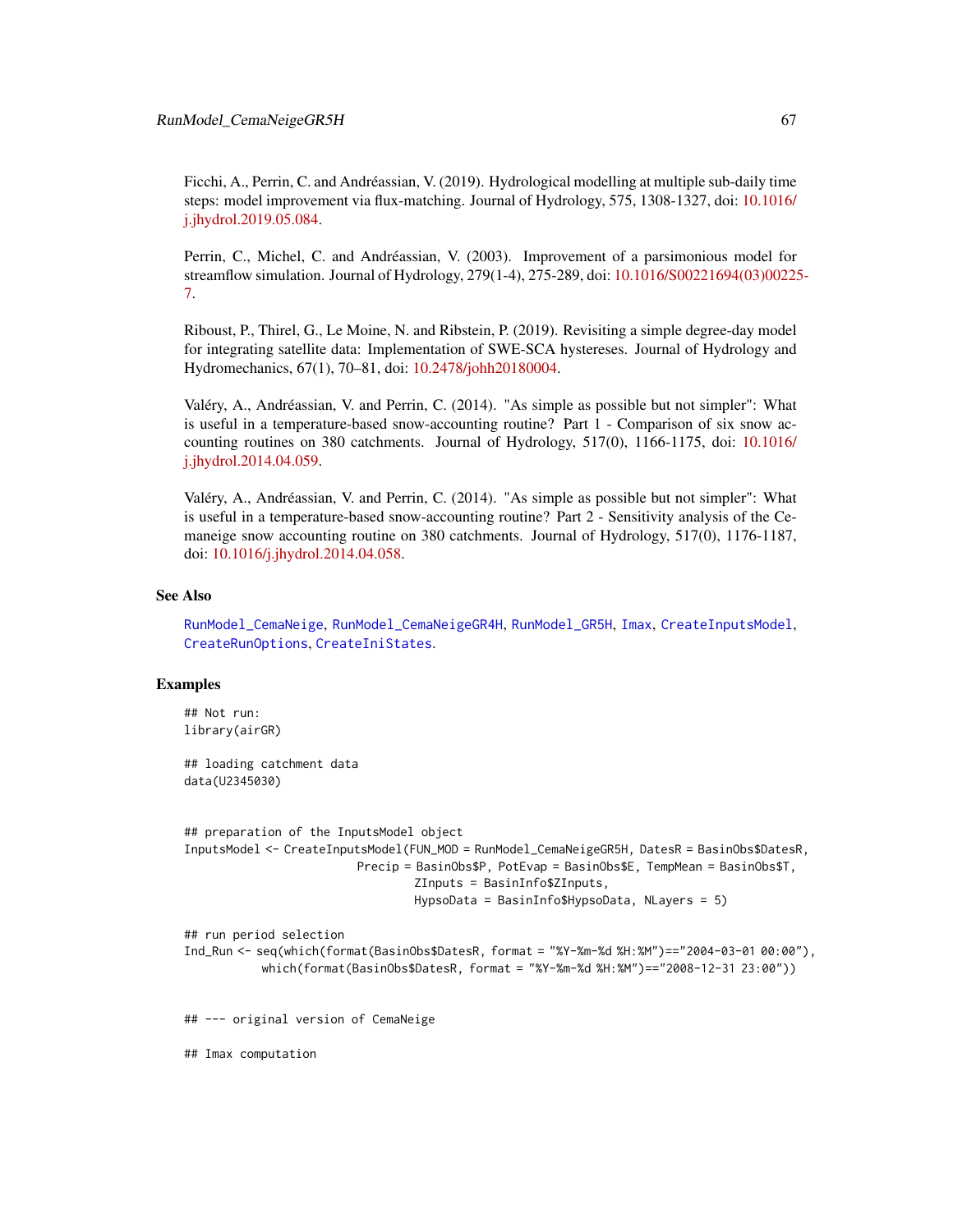```
Imax <- Imax(InputsModel = InputsModel, IndPeriod_Run = Ind_Run,
            TestedValues = seq(from = 0, to = 3, by = 0.2)## preparation of the RunOptions object
RunOptions <- CreateRunOptions(FUN_MOD = RunModel_CemaNeigeGR5H, InputsModel = InputsModel,
                               Imax = Imax, IndPeriod_Run = Ind_Run)
## simulation
Param <- c(X1 = 218.537, X2 = -0.009, X3 = 174.862, X4 = 6.674, X5 = 0.000,
          CNX1 = 0.002, CNX2 = 3.787OutputsModel <- RunModel_CemaNeigeGR5H(InputsModel = InputsModel,
                                       RunOptions = RunOptions, Param = Param)
## results preview
plot(OutputsModel, Qobs = BasinObs$Qmm[Ind_Run])
## efficiency criterion: Nash-Sutcliffe Efficiency
InputsCrit <- CreateInputsCrit(FUN_CRIT = ErrorCrit_NSE, InputsModel = InputsModel,
                                RunOptions = RunOptions, Obs = BasinObs$Qmm[Ind_Run])
OutputsCrit <- ErrorCrit_NSE(InputsCrit = InputsCrit, OutputsModel = OutputsModel)
## End(Not run)
```
<span id="page-67-0"></span>RunModel\_CemaNeigeGR5J

```
Run with the CemaNeigeGR5J hydrological model
```
#### Description

Function which performs a single run for the CemaNeige-GR5J daily lumped model.

#### Usage

```
RunModel_CemaNeigeGR5J(InputsModel, RunOptions, Param)
```
### Arguments

| InputsModel  | [object of class <i>InputsModel</i> ] see CreateInputsModel for details                            |  |
|--------------|----------------------------------------------------------------------------------------------------|--|
| RunOptions   | [object of class RunOptions] see CreateRunOptions for details                                      |  |
| Param        | [numeric] vector of $7$ (or 9 parameters if $I$ sHyst = TRUE, see CreateRunOptions<br>for details) |  |
| GR5J X1      | production store capacity [mm]                                                                     |  |
| GR5J X2      | intercatchment exchange coefficient [mm/d]                                                         |  |
| GR5J X3      | routing store capacity [mm]                                                                        |  |
| GR5J X4      | unit hydrograph time constant [d]                                                                  |  |
| GR5J X5      | intercatchment exchange threshold [-]                                                              |  |
| CemaNeige X1 | weighting coefficient for snow pack thermal state [-]                                              |  |
|              |                                                                                                    |  |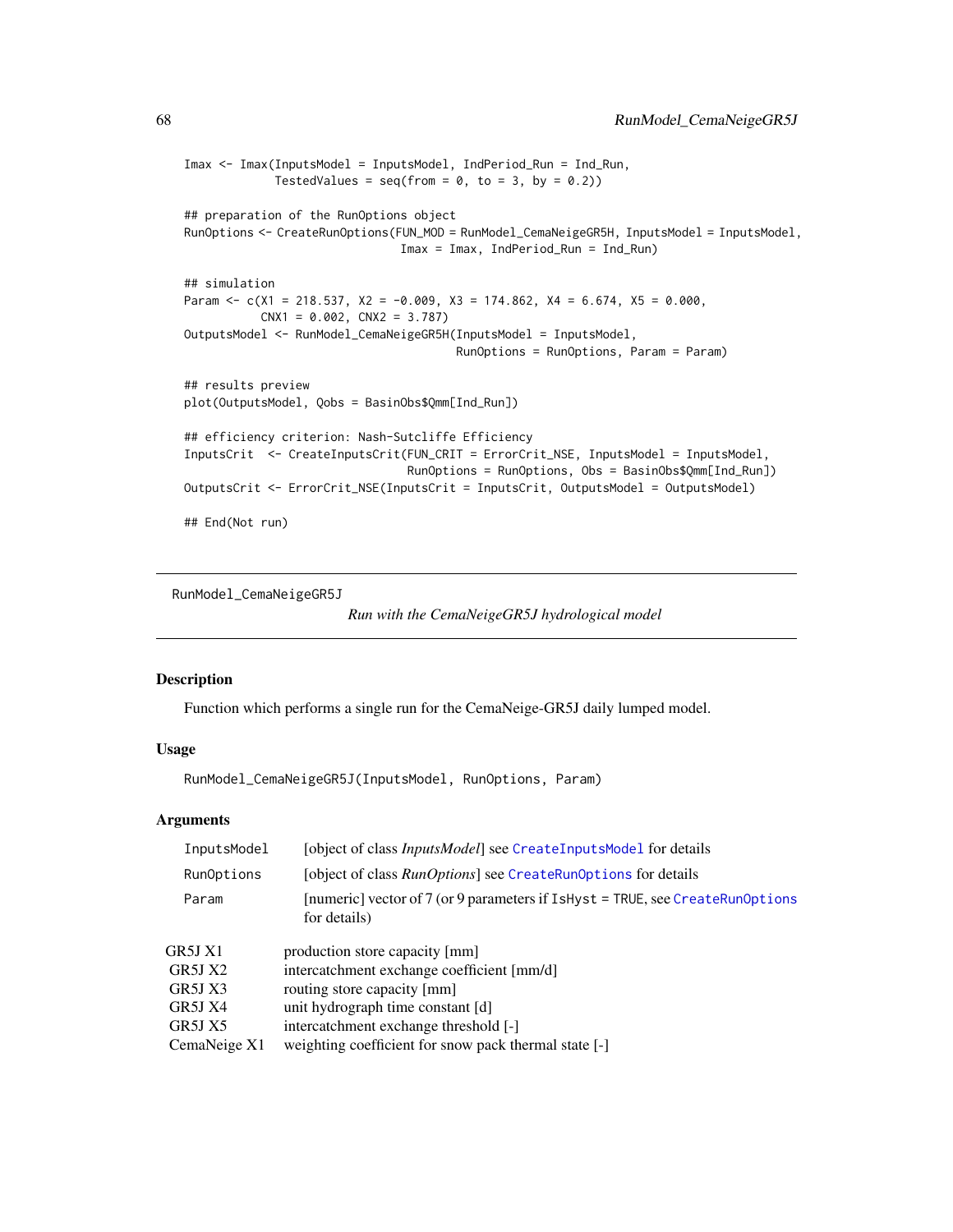CemaNeige X2 degree-day melt coefficient [mm/°C/d] CemaNeige X3 (optional) accumulation threshold [mm] (needed if IsHyst = TRUE) CemaNeige  $X4$  (optional) percentage (between 0 and 1) of annual snowfall defining the melt threshold  $[-]$  (needed if IsHyst

# Details

The choice of the CemaNeige version is explained in [CreateRunOptions](#page-28-0). For further details on the model, see the references section. For further details on the argument structures and initialisation options, see [CreateRunOptions](#page-28-0).

See [RunModel\\_GR5J](#page-87-0) to look at the diagram of the hydrological model.

## Value

list containing the function outputs organised as follows:

| <i><b>\$DatesR</b></i>                    | [POSIX]t] series of dates                                                   |
|-------------------------------------------|-----------------------------------------------------------------------------|
| \$PotEvap                                 | [numeric] series of input potential evapotranspiration (E) [mm/d]           |
| <i><b>\$Precip</b></i>                    | [numeric] series of input total precipitation (P) [mm/d]                    |
| \$Prod                                    | [numeric] series of production store level (S) [mm]                         |
| \$Pn\$                                    | [numeric] series of net rainfall (Pn) [mm/d]                                |
| $\$Ps$                                    | [numeric] series of the part of Pn filling the production store (Ps) [mm/d] |
| \$AE                                      | [numeric] series of actual evapotranspiration [mm/d]                        |
| \$Perc                                    | [numeric] series of percolation (Perc) [mm/d]                               |
| \$PR\$                                    | [numeric] series of Pr=Pn-Ps+Perc (Pr) [mm/d]                               |
| \$Q9                                      | [numeric] series of UH outflow going into branch 9 (Q9) [mm/d]              |
| \$Q1                                      | [numeric] series of UH outflow going into branch 1 (Q1) [mm/d]              |
| <i><b>\$Rout</b></i>                      | [numeric] series of routing store level (R1) [mm]                           |
| \$Exch                                    | [numeric] series of potential semi-exchange between catchments [mm/d]       |
| \$AExch1                                  | [numeric] series of actual exchange between catchments for branch 1 [mm/d]  |
| \$AExch2                                  | [numeric] series of actual exchange between catchments for branch 2 [mm/d]  |
| \$AExch                                   | [numeric] series of actual exchange between catchments (AExch1+AExch2) [r   |
| \$QR\$                                    | [numeric] series of routing store outflow (Qr) [mm/d]                       |
| \$QD                                      | [numeric] series of direct flow from UH after exchange (Qd) [mm/d]          |
| \$Qsim                                    | [numeric] series of simulated discharge (Q) [mm/d]                          |
| <i><b>\$CemaNeigeLayers</b></i>           | [list] list of CemaNeige outputs (1 list per layer)                         |
| \$CemaNeigeLayers[[iLayer]]\$Pliq         | [numeric] series of liquid precip. [mm/d]                                   |
| \$CemaNeigeLayers[[iLayer]]\$Psol         | [numeric] series of solid precip. [mm/d]                                    |
| \$CemaNeigeLayers[[iLayer]]\$SnowPack     | [numeric] series of snow pack (snow water equivalent) [mm]                  |
| \$CemaNeigeLayers[[iLayer]]\$ThermalState | [numeric] series of snow pack thermal state [°C]                            |
| \$CemaNeigeLayers[[iLayer]]\$Gratio       | [numeric] series of Gratio [0-1]                                            |
| \$CemaNeigeLayers[[iLayer]]\$PotMelt      | [numeric] series of potential snow melt [mm/d]                              |
| \$CemaNeigeLayers[[iLayer]]\$Melt         | [numeric] series of actual snow melt [mm/d]                                 |
| \$CemaNeigeLayers[[iLayer]]\$PliqAndMelt  | [numeric] series of liquid precip. + actual snow melt [mm/d]                |
| \$CemaNeigeLayers[[iLayer]]\$Temp         | [numeric] series of air temperature [°C]                                    |
| \$CemaNeigeLayers[[iLayer]]\$Gthreshold   | [numeric] series of melt threshold [mm]                                     |
| \$CemaNeigeLayers[[iLayer]]\$Glocalmax    | [numeric] series of local melt threshold for hysteresis [mm]                |
| RunOptions\$WarmUpQsim                    | [numeric] series of simulated discharge (Q) on the warm-up period [mm/d]    |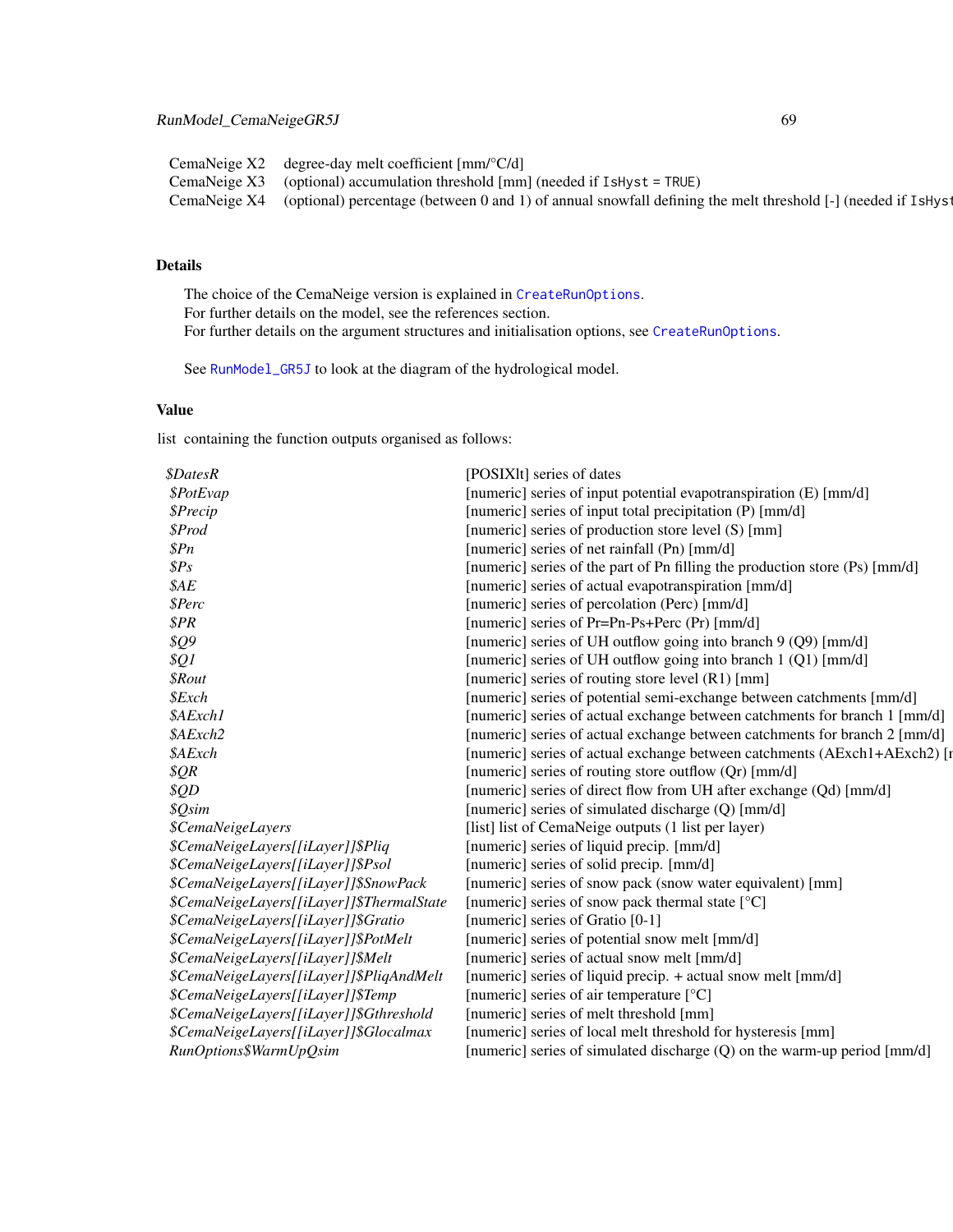## 70 RunModel\_CemaNeigeGR5J

*RunOptions\$Param* [numeric] parameter set parameter set used by the model *\$StateEnd* [numeric] states at the end of the run: store & unit hydrographs levels [mm], C

Refer to the provided references or to the package source code for further details on these model outputs

## Author(s)

Laurent Coron, Claude Michel, Nicolas Le Moine, Audrey Valéry, Vazken Andréassian, Olivier Delaigue, Guillaume Thirel

### References

Le Moine, N. (2008). Le bassin versant de surface vu par le souterrain : une voie d'amélioration des performances et du réalisme des modèles pluie-débit ? PhD thesis (in French), UPMC - Cemagref Antony, Paris, France.

Pushpalatha, R., Perrin, C., Le Moine, N., Mathevet, T. and Andréassian, V. (2011). A downward structural sensitivity analysis of hydrological models to improve low-flow simulation. Journal of Hydrology, 411(1-2), 66-76, doi: [10.1016/j.jhydrol.2011.09.034.](https://doi.org/10.1016/j.jhydrol.2011.09.034)

Riboust, P., Thirel, G., Le Moine, N. and Ribstein, P. (2019). Revisiting a simple degree-day model for integrating satellite data: Implementation of SWE-SCA hystereses. Journal of Hydrology and Hydromechanics, 67(1), 70–81, doi: [10.2478/johh20180004.](https://doi.org/10.2478/johh-2018-0004)

Valéry, A., Andréassian, V. and Perrin, C. (2014). "As simple as possible but not simpler": What is useful in a temperature-based snow-accounting routine? Part 1 - Comparison of six snow accounting routines on 380 catchments. Journal of Hydrology, 517(0), 1166-1175, doi: [10.1016/](https://doi.org/10.1016/j.jhydrol.2014.04.059) [j.jhydrol.2014.04.059.](https://doi.org/10.1016/j.jhydrol.2014.04.059)

Valéry, A., Andréassian, V. and Perrin, C. (2014). "As simple as possible but not simpler": What is useful in a temperature-based snow-accounting routine? Part 2 - Sensitivity analysis of the Cemaneige snow accounting routine on 380 catchments. Journal of Hydrology, 517(0), 1176-1187, doi: [10.1016/j.jhydrol.2014.04.058.](https://doi.org/10.1016/j.jhydrol.2014.04.058)

## See Also

[RunModel\\_CemaNeige](#page-54-0), [RunModel\\_CemaNeigeGR4J](#page-60-0), [RunModel\\_CemaNeigeGR6J](#page-70-0), [RunModel\\_GR5J](#page-87-0), [CreateInputsModel](#page-25-0), [CreateRunOptions](#page-28-0), [CreateIniStates](#page-16-0).

## Examples

```
library(airGR)
```
## loading catchment data data(L0123002)

## preparation of the InputsModel object InputsModel <- CreateInputsModel(FUN\_MOD = RunModel\_CemaNeigeGR5J, DatesR = BasinObs\$DatesR,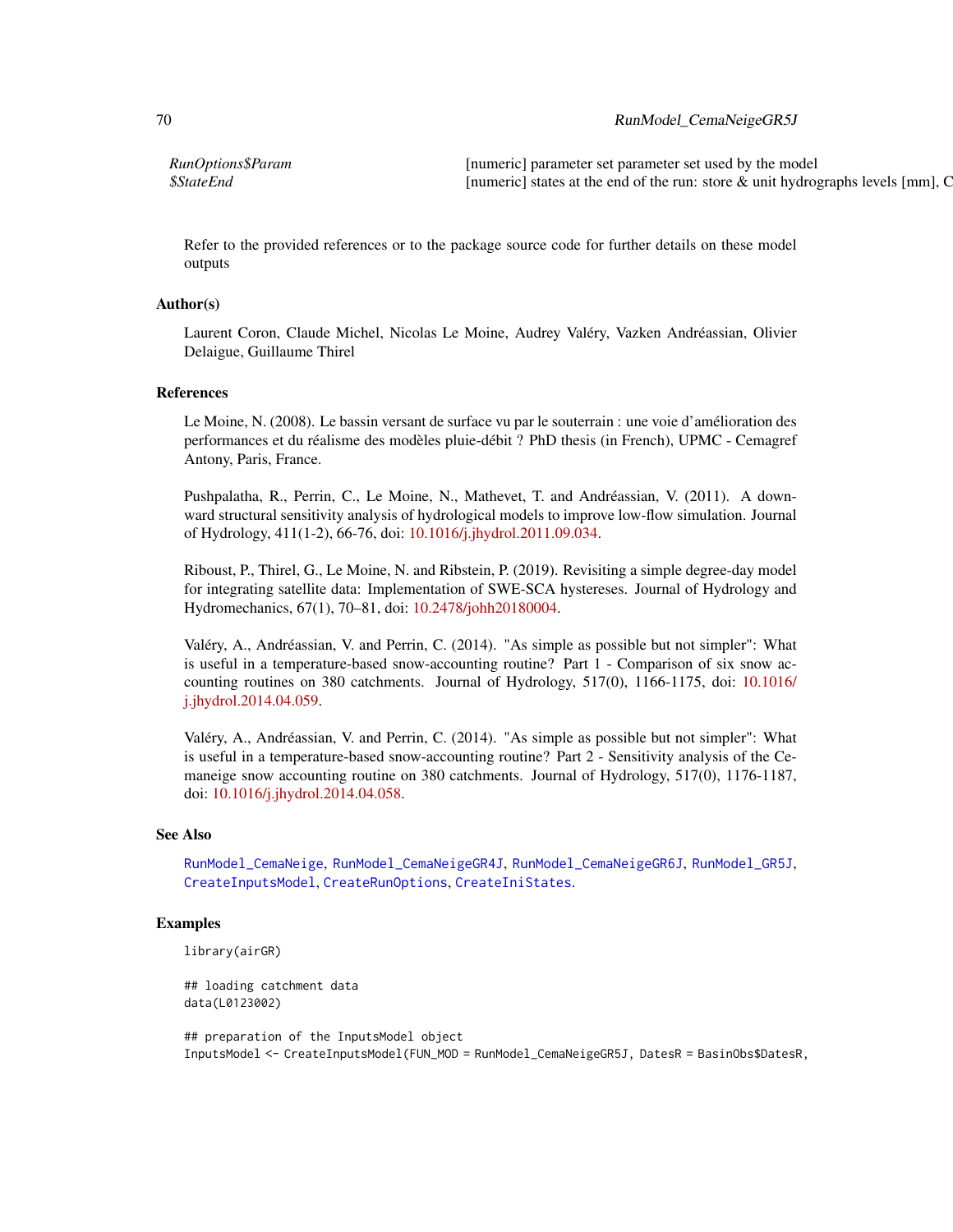```
Precip = BasinObs$P, PotEvap = BasinObs$E, TempMean = BasinObs$T,
                                 ZInputs = median(BasinInfo$HypsoData),
                                 HypsoData = BasinInfo$HypsoData, NLayers = 5)
## run period selection
Ind_Run <- seq(which(format(BasinObs$DatesR, format = "%Y-%m-%d")=="1990-01-01"),
               which(format(BasinObs$DatesR, format = "%Y-%m-%d")=="1999-12-31"))
## preparation of the RunOptions object
RunOptions <- CreateRunOptions(FUN_MOD = RunModel_CemaNeigeGR5J, InputsModel = InputsModel,
                               IndPeriod_Run = Ind_Run)
## simulation
Param \leq c(X1 = 179.139, X2 = -0.100, X3 = 203.815, X4 = 1.174, X5 = 2.478,
           CNX1 = 0.977, CNX2 = 2.774OutputsModel <- RunModel_CemaNeigeGR5J(InputsModel = InputsModel,
                                       RunOptions = RunOptions, Param = Param)
## results preview
plot(OutputsModel, Qobs = BasinObs$Qmm[Ind_Run])
## efficiency criterion: Nash-Sutcliffe Efficiency
InputsCrit <- CreateInputsCrit(FUN_CRIT = ErrorCrit_NSE, InputsModel = InputsModel,
                                RunOptions = RunOptions, Obs = BasinObs$Qmm[Ind_Run])
OutputsCrit <- ErrorCrit_NSE(InputsCrit = InputsCrit, OutputsModel = OutputsModel)
## simulation with the Linear Hysteresis
## preparation of the RunOptions object
RunOptions <- CreateRunOptions(FUN_MOD = RunModel_CemaNeigeGR5J, InputsModel = InputsModel,
                               IndPeriod_Run = Ind_Run, IsHyst = TRUE)
Param <- c(179.139, -0.100, 203.815, 1.174, 2.478, 0.977, 2.774, 100, 0.4)
OutputsModel <- RunModel_CemaNeigeGR5J(InputsModel = InputsModel,
                                       RunOptions = RunOptions, Param = Param)
## results preview
plot(OutputsModel, Qobs = BasinObs$Qmm[Ind_Run])
## efficiency criterion: Nash-Sutcliffe Efficiency
InputsCrit <- CreateInputsCrit(FUN_CRIT = ErrorCrit_NSE, InputsModel = InputsModel,
                                RunOptions = RunOptions, Obs = BasinObs$Qmm[Ind_Run])
OutputsCrit <- ErrorCrit_NSE(InputsCrit = InputsCrit, OutputsModel = OutputsModel)
```
<span id="page-70-0"></span>RunModel\_CemaNeigeGR6J

*Run with the CemaNeigeGR6J hydrological model*

## **Description**

Function which performs a single run for the CemaNeige-GR6J daily lumped model.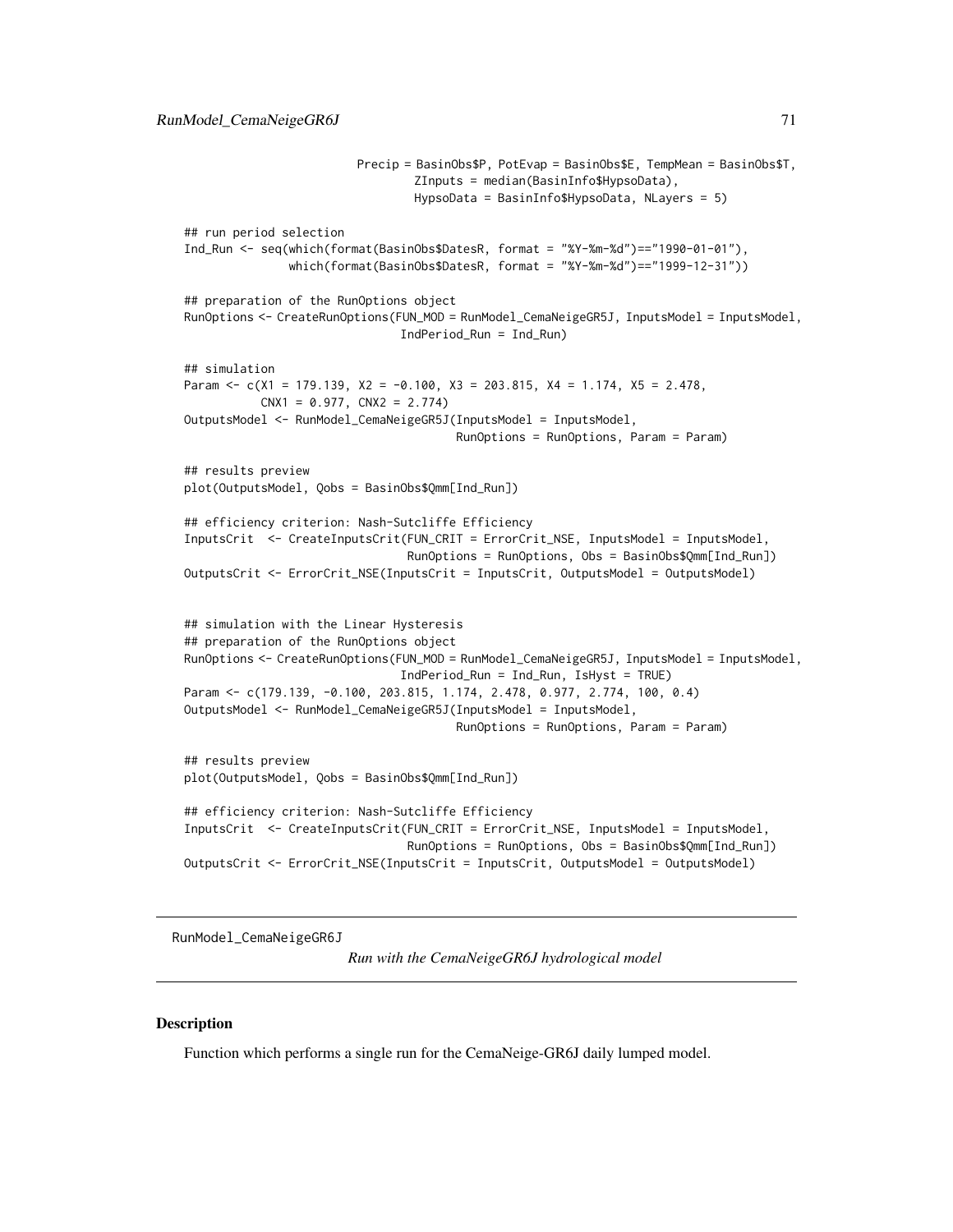## Usage

RunModel\_CemaNeigeGR6J(InputsModel, RunOptions, Param)

## Arguments

| InputsModel  | [object of class InputsModel] see CreateInputsModel for details                                              |  |
|--------------|--------------------------------------------------------------------------------------------------------------|--|
| RunOptions   | [object of class <i>RunOptions</i> ] see CreateRunOptions for details                                        |  |
| Param        | [numeric] vector of $8$ (or 10 parameters if IsHyst = TRUE, see CreateRunOptions<br>for details)             |  |
| GR6J X1      | production store capacity [mm]                                                                               |  |
| GR6J X2      | intercatchment exchange coefficient [mm/d]                                                                   |  |
| GR6J X3      | routing store capacity [mm]                                                                                  |  |
| GR6J X4      | unit hydrograph time constant [d]                                                                            |  |
| GR6J X5      | intercatchment exchange threshold [-]                                                                        |  |
| GR6J X6      | exponential store depletion coefficient [mm]                                                                 |  |
| CemaNeige X1 | weighting coefficient for snow pack thermal state [-]                                                        |  |
| CemaNeige X2 | degree-day melt coefficient $\text{[mm]^{\circ}C/d}$                                                         |  |
| CemaNeige X3 | (optional) accumulation threshold $\lceil \text{mm} \rceil$ (needed if $\text{IsHyst} = \text{TRUE}$ )       |  |
| CemaNeige X4 | (optional) percentage (between 0 and 1) of annual snowfall defining the melt threshold [-] (needed if IsHyst |  |

## Details

The choice of the CemaNeige version is explained in [CreateRunOptions](#page-28-0). For further details on the model, see the references section. For further details on the argument structures and initialisation options, see [CreateRunOptions](#page-28-0).

See [RunModel\\_GR6J](#page-90-0) to look at the diagram of the hydrological model.

## Value

list containing the function outputs organised as follows:

| <i><b>\$DatesR</b></i> | [POSIX]t] series of dates                                                   |
|------------------------|-----------------------------------------------------------------------------|
| \$PotEvap              | [numeric] series of input potential evapotranspiration (E) [mm/d]           |
| \$Precip               | [numeric] series of input total precipitation (P) [mm/d]                    |
| \$Prod                 | [numeric] series of production store level (S) [mm]                         |
| $\mathcal{S}Pn$        | [numeric] series of net rainfall (Pn) [mm/d]                                |
| $\$Ps$                 | [numeric] series of the part of Pn filling the production store (Ps) [mm/d] |
| \$AE                   | [numeric] series of actual evapotranspiration [mm/d]                        |
| <i><b>\$Perc</b></i>   | [numeric] series of percolation (Perc) [mm/d]                               |
| \$PR                   | [numeric] series of Pr=Pn-Ps+Perc (Pr) [mm/d]                               |
| <i><b>\$Q9</b></i>     | [numeric] series of UH1 outflow $(Q9)$ [mm/d]                               |
| $\frac{1}{2}QI$        | [numeric] series of UH2 outflow $(01)$ [mm/d]                               |
| <i><b>SRout</b></i>    | [numeric] series of routing store level $(R1)$ [mm]                         |
| $$\mathcal{E}$ xch     | [numeric] series of potential semi-exchange between catchments [mm/d]       |
| \$AExch1               | [numeric] series of actual exchange between catchments for branch 1 [mm/d]  |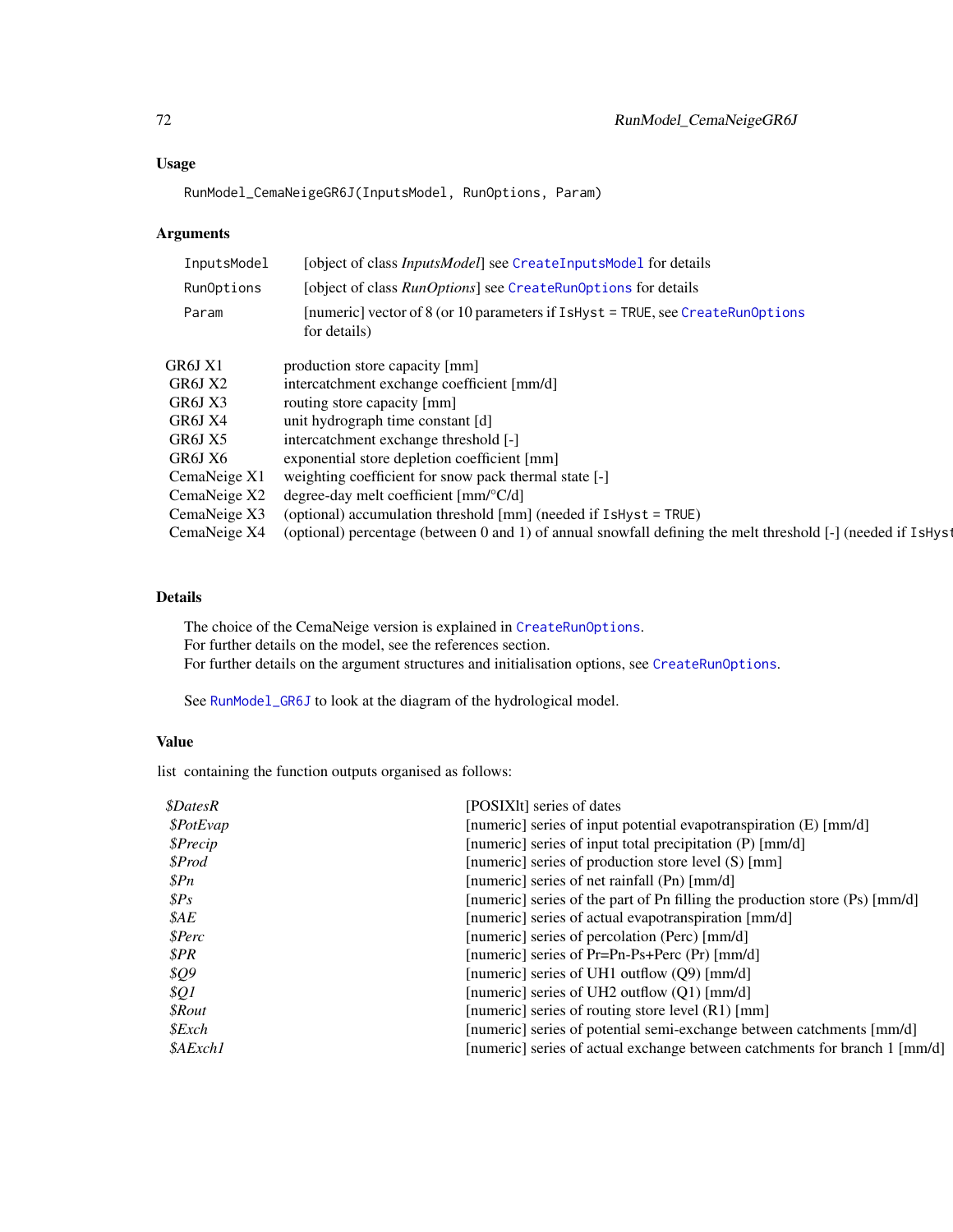## <span id="page-72-0"></span>RunModel\_CemaNeigeGR6J 73

| \$AExch2                                  | [numeric] series of actual exchange between catchments for branch 2 [mm/d]         |
|-------------------------------------------|------------------------------------------------------------------------------------|
| \$AExch                                   | [numeric] series of actual exchange between catchments (AExch1+AExch2) [1          |
| \$QR                                      | [numeric] series of routing store outflow (Qr) [mm/d]                              |
| \$QRExp                                   | [numeric] series of exponential store outflow (QrExp) [mm/d]                       |
| \$Exp                                     | [numeric] series of exponential store level (negative) (R2) [mm]                   |
| \$QD                                      | [numeric] series of direct flow from UH2 after exchange (Qd) [mm/d]                |
| \$Qsim                                    | [numeric] series of simulated discharge (Q) [mm/d]                                 |
| <i><b>\$CemaNeigeLayers</b></i>           | [list] list of CemaNeige outputs (1 list per layer)                                |
| \$CemaNeigeLayers[[iLayer]]\$Pliq         | [numeric] series of liquid precip. [mm/d]                                          |
| \$CemaNeigeLayers[[iLayer]]\$Psol         | [numeric] series of solid precip. [mm/d]                                           |
| \$CemaNeigeLayers[[iLayer]]\$SnowPack     | [numeric] series of snow pack (snow water equivalent) [mm]                         |
| \$CemaNeigeLayers[[iLayer]]\$ThermalState | [numeric] series of snow pack thermal state [°C]                                   |
| \$CemaNeigeLayers[[iLayer]]\$Gratio       | [numeric] series of Gratio [0-1]                                                   |
| \$CemaNeigeLayers[[iLayer]]\$PotMelt      | [numeric] series of potential snow melt [mm/d]                                     |
| \$CemaNeigeLayers[[iLayer]]\$Melt         | [numeric] series of actual snow melt [mm/d]                                        |
| \$CemaNeigeLayers[[iLayer]]\$PliqAndMelt  | [numeric] series of liquid precip. + actual snow melt [mm/d]                       |
| \$CemaNeigeLayers[[iLayer]]\$Temp         | [numeric] series of air temperature $[°C]$                                         |
| \$CemaNeigeLayers[[iLayer]]\$Gthreshold   | [numeric] series of melt threshold [mm]                                            |
| \$CemaNeigeLayers[[iLayer]]\$Glocalmax    | [numeric] series of local melt threshold for hysteresis [mm]                       |
| RunOptions\$WarmUpQsim                    | [numeric] series of simulated discharge (Q) on the warm-up period [mm/d]           |
| RunOptions\$Param                         | [numeric] parameter set parameter set used by the model                            |
| <i><b>\$StateEnd</b></i>                  | [numeric] states at the end of the run: store $\&$ unit hydrographs levels [mm], C |

Refer to the provided references or to the package source code for further details on these model outputs

# Author(s)

Laurent Coron, Claude Michel, Charles Perrin, Raji Pushpalatha, Nicolas Le Moine, Audrey Valéry, Vazken Andréassian, Olivier Delaigue, Guillaume Thirel

# References

Pushpalatha, R., Perrin, C., Le Moine, N., Mathevet, T. and Andréassian, V. (2011). A downward structural sensitivity analysis of hydrological models to improve low-flow simulation. Journal of Hydrology, 411(1-2), 66-76, doi: [10.1016/j.jhydrol.2011.09.034.](https://doi.org/10.1016/j.jhydrol.2011.09.034)

Riboust, P., Thirel, G., Le Moine, N. and Ribstein, P. (2019). Revisiting a simple degree-day model for integrating satellite data: Implementation of SWE-SCA hystereses. Journal of Hydrology and Hydromechanics, 67(1), 70–81, doi: [10.2478/johh20180004.](https://doi.org/10.2478/johh-2018-0004)

Valéry, A., Andréassian, V. and Perrin, C. (2014). "As simple as possible but not simpler": What is useful in a temperature-based snow-accounting routine? Part 1 - Comparison of six snow accounting routines on 380 catchments. Journal of Hydrology, 517(0), 1166-1175, doi: [10.1016/](https://doi.org/10.1016/j.jhydrol.2014.04.059) [j.jhydrol.2014.04.059.](https://doi.org/10.1016/j.jhydrol.2014.04.059)

Valéry, A., Andréassian, V. and Perrin, C. (2014). "As simple as possible but not simpler": What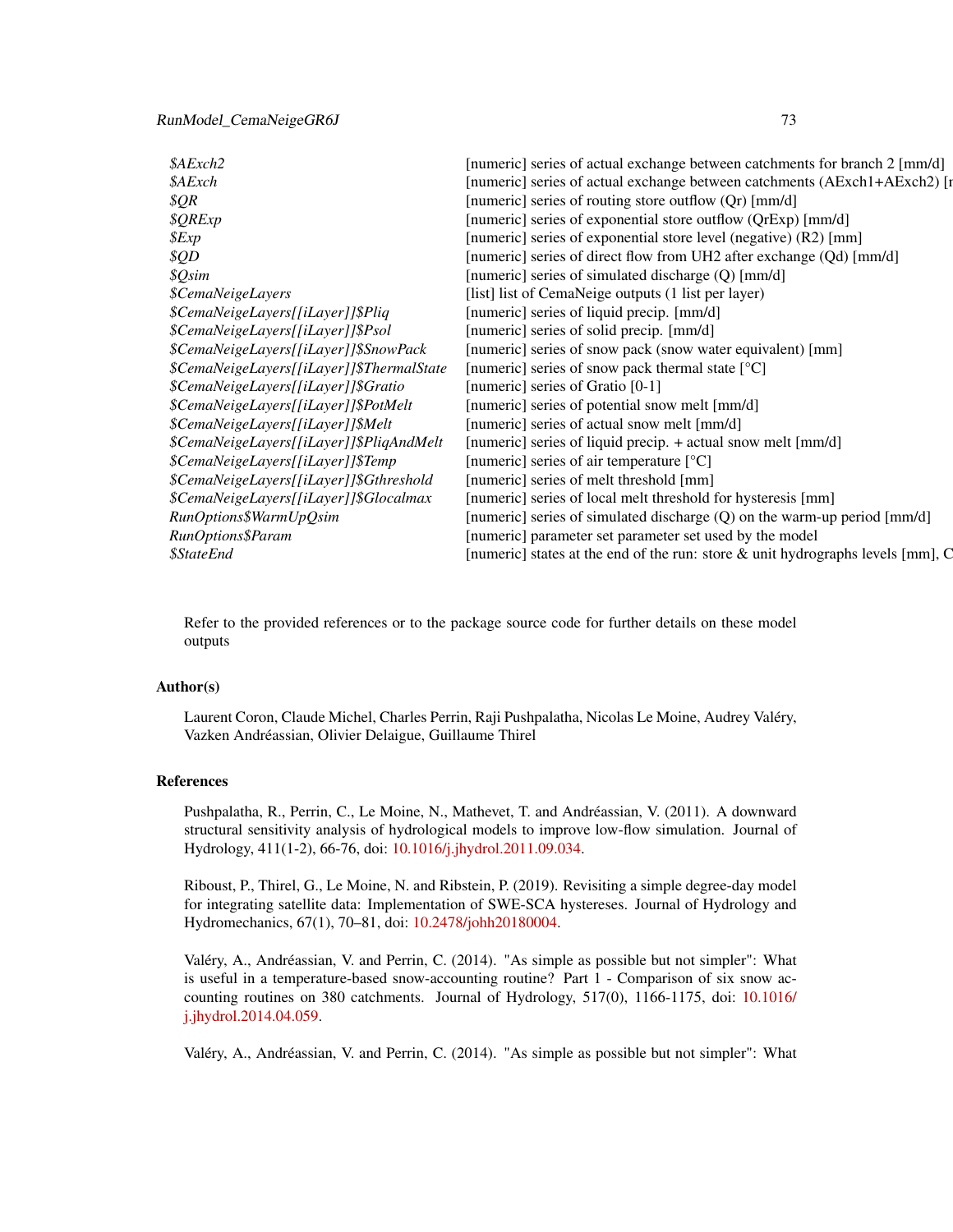is useful in a temperature-based snow-accounting routine? Part 2 - Sensitivity analysis of the Cemaneige snow accounting routine on 380 catchments. Journal of Hydrology, 517(0), 1176-1187, doi: [10.1016/j.jhydrol.2014.04.058.](https://doi.org/10.1016/j.jhydrol.2014.04.058)

# See Also

[RunModel\\_CemaNeige](#page-54-0), [RunModel\\_CemaNeigeGR4J](#page-60-0), [RunModel\\_CemaNeigeGR5J](#page-67-0), [RunModel\\_GR6J](#page-90-0), [CreateInputsModel](#page-25-0), [CreateRunOptions](#page-28-0).

```
library(airGR)
## loading catchment data
data(L0123002)
## preparation of the InputsModel object
InputsModel <- CreateInputsModel(FUN_MOD = RunModel_CemaNeigeGR6J, DatesR = BasinObs$DatesR,
                        Precip = BasinObs$P, PotEvap = BasinObs$E, TempMean = BasinObs$T,
                                 ZInputs = median(BasinInfo$HypsoData),
                                 HypsoData = BasinInfo$HypsoData, NLayers = 5)
## run period selection
Ind_Run <- seq(which(format(BasinObs$DatesR, format = "%Y-%m-%d")=="1990-01-01"),
               which(format(BasinObs$DatesR, format = "%Y-%m-%d")=="1999-12-31"))
## --- original version of CemaNeige
## preparation of the RunOptions object
RunOptions <- CreateRunOptions(FUN_MOD = RunModel_CemaNeigeGR6J, InputsModel = InputsModel,
                               IndPeriod_Run = Ind_Run)
## simulation
Param <- c(X1 = 116.482, X2 = 0.500, X3 = 72.733, X4 = 1.224, X5 = 0.278, X6 = 30.333,
           CNX1 = 0.977, CNX2 = 2.776OutputsModel <- RunModel_CemaNeigeGR6J(InputsModel = InputsModel,
                                       RunOptions = RunOptions, Param = Param)
## results preview
plot(OutputsModel, Qobs = BasinObs$Qmm[Ind_Run])
## efficiency criterion: Nash-Sutcliffe Efficiency
InputsCrit <- CreateInputsCrit(FUN_CRIT = ErrorCrit_NSE, InputsModel = InputsModel,
                                RunOptions = RunOptions, Obs = BasinObs$Qmm[Ind_Run])
OutputsCrit <- ErrorCrit_NSE(InputsCrit = InputsCrit, OutputsModel = OutputsModel)
## --- version of CemaNeige with the Linear Hysteresis
## preparation of the RunOptions object
RunOptions <- CreateRunOptions(FUN_MOD = RunModel_CemaNeigeGR6J, InputsModel = InputsModel,
```
<span id="page-73-0"></span>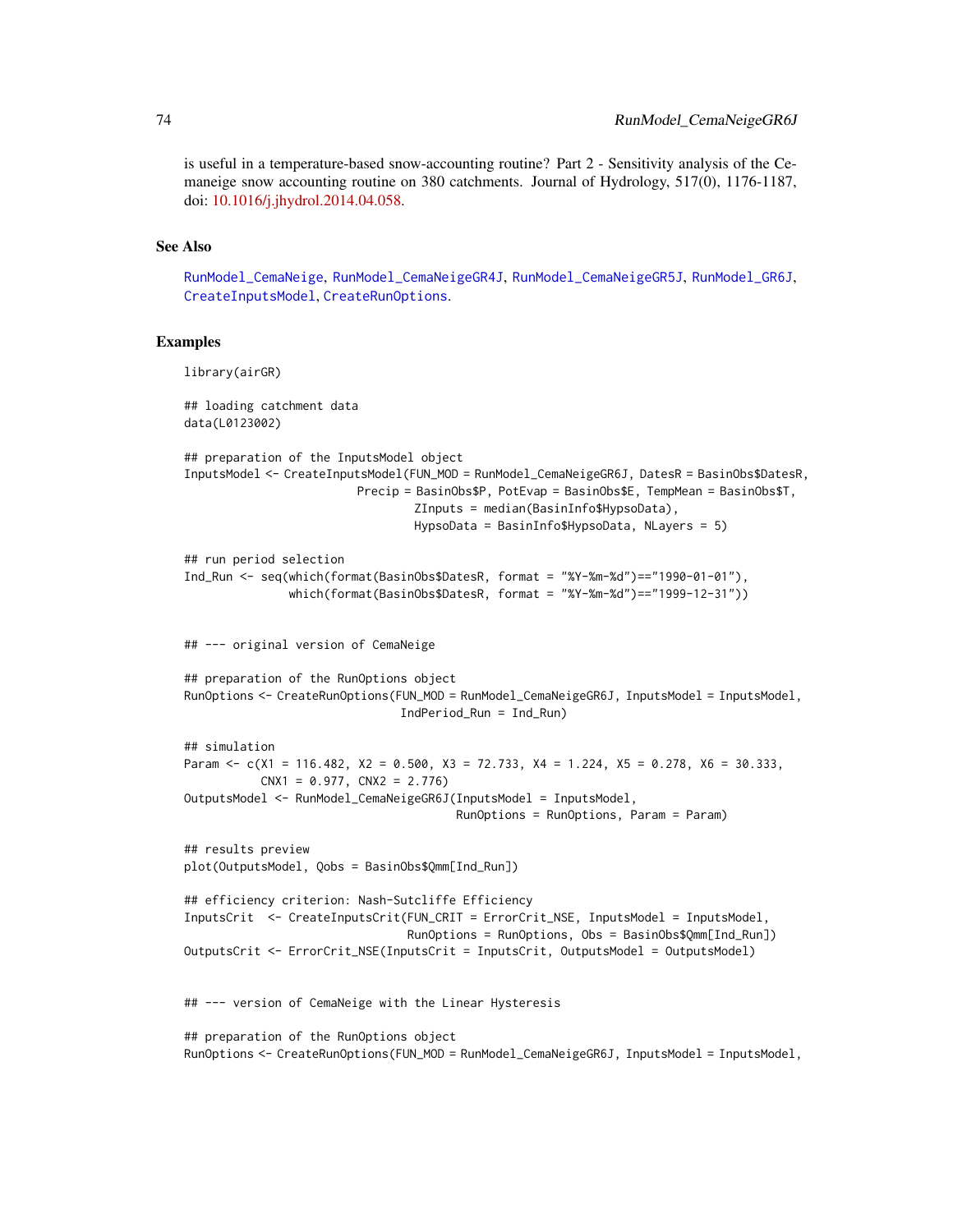```
IndPeriod_Run = Ind_Run, IsHyst = TRUE)
## simulation
Param <- c(X1 = 116.482, X2 = 0.500, X3 = 72.733, X4 = 1.224, X5 = 0.278, X6 = 30.333,
           CNX1 = 0.977, CNX2 = 2.774, CNX3 = 100, CNX4 = 0.4)
OutputsModel <- RunModel_CemaNeigeGR6J(InputsModel = InputsModel,
                                       RunOptions = RunOptions, Param = Param)
## results preview
plot(OutputsModel, Qobs = BasinObs$Qmm[Ind_Run])
## efficiency criterion: Nash-Sutcliffe Efficiency
InputsCrit <- CreateInputsCrit(FUN_CRIT = ErrorCrit_NSE, InputsModel = InputsModel,
                                RunOptions = RunOptions, Obs = BasinObs$Qmm[Ind_Run])
OutputsCrit <- ErrorCrit_NSE(InputsCrit = InputsCrit, OutputsModel = OutputsModel)
```
RunModel\_GR1A *Run with the GR1A hydrological model*

# Description

Function which performs a single run for the GR1A annual lumped model over the test period.

#### Usage

RunModel\_GR1A(InputsModel, RunOptions, Param)

## Arguments

| InputsModel | [object of class <i>InputsModel</i> ] see CreateInputsModel for details |
|-------------|-------------------------------------------------------------------------|
| RunOptions  | [object of class <i>RunOptions</i> ] see CreateRunOptions for details   |
| Param       | [numeric] vector of 1 parameter                                         |

GR1A X1 model parameter [-]

#### Details

For further details on the model, see the references section. For further details on the argument structures and initialisation options, see [CreateRunOptions](#page-28-0).

## Value

| <i><b>\$DatesR</b></i>  | [POSIXIt] series of dates                                     |
|-------------------------|---------------------------------------------------------------|
| <i><b>\$PotEvap</b></i> | [numeric] series of input potential evapotranspiration [mm/y] |
| \$Precip                | [numeric] series of input total precipitation [mm/y]          |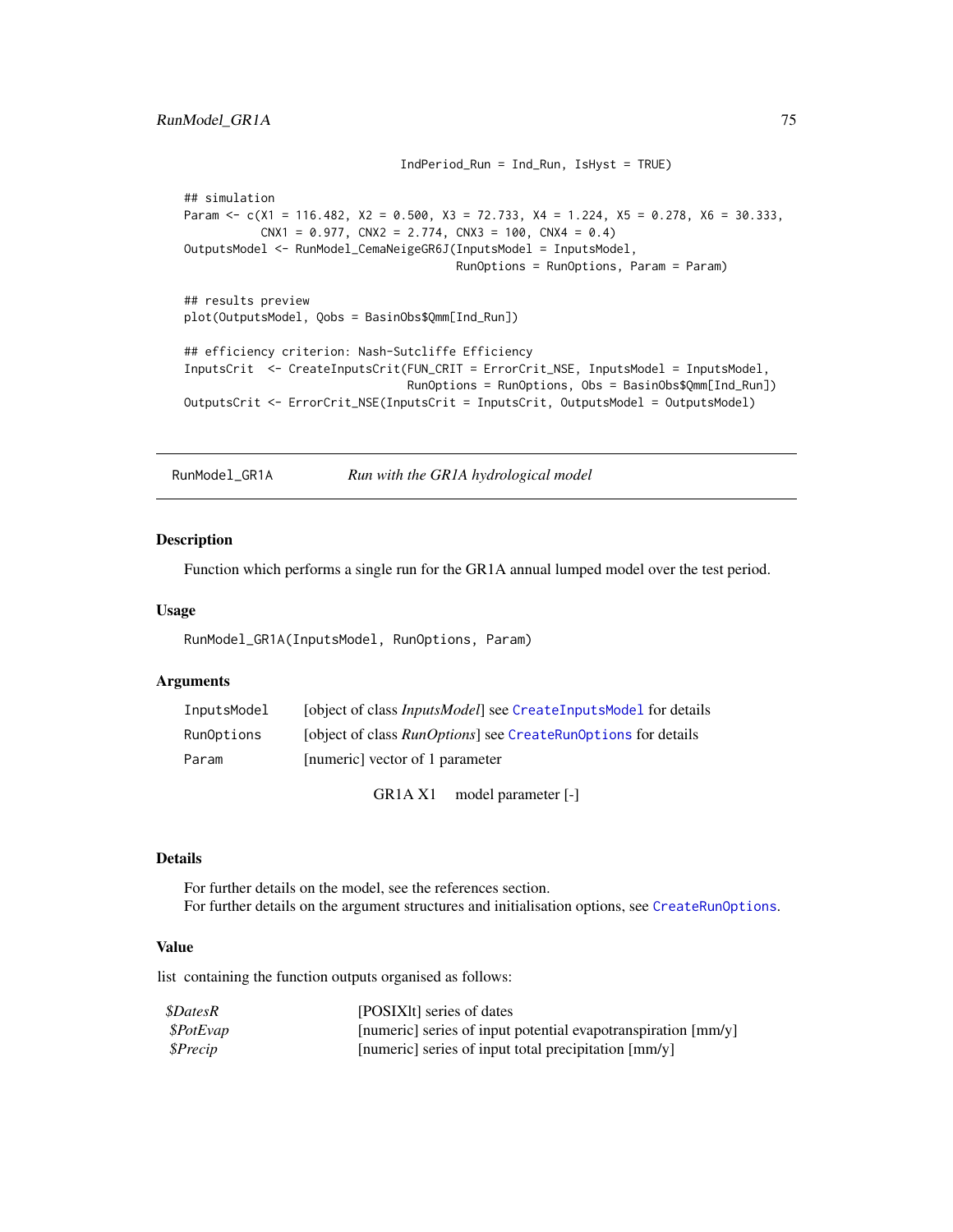| \$Osim                   | [numeric] series of simulated discharge [mm/y]                           |
|--------------------------|--------------------------------------------------------------------------|
| RunOptions\$WarmUpOsim   | [numeric] series of simulated discharge (Q) on the warm-up period [mm/y] |
| RunOptions\$Param        | [numeric] parameter set parameter set used by the model                  |
| <i><b>\$StateEnd</b></i> | [numeric] states at the end of the run (NULL) [-]                        |

Refer to the provided references or to the package source code for further details on these model outputs.

#### Author(s)

Laurent Coron, Claude Michel, Olivier Delaigue, Guillaume Thirel

#### References

Mouelhi S. (2003). Vers une chaîne cohérente de modèles pluie-débit conceptuels globaux aux pas de temps pluriannuel, annuel, mensuel et journalier. PhD thesis (in French), ENGREF - Cemagref Antony, France.

#### See Also

[CreateInputsModel](#page-25-0), [CreateRunOptions](#page-28-0).

```
library(airGR)
## loading catchment data
data(L0123001)
## conversion of example data from daily to yearly time step
TabSeries <- data.frame(DatesR = BasinObs$DatesR,
                       P = BasinObs$P,
                        E = BasinObs$E,
                        Qmm = BasinObs$Qmm)
TabSeries <- TabSeries[TabSeries$DatesR < as.POSIXct("2012-09-01", tz = "UTC"), ]
BasinObs <- SeriesAggreg(TabSeries, Format = "%Y",
                         YearFirstMonth = 09,
                         ConvertFun = c("sum", "sum", "sum"))
## preparation of the InputsModel object
InputsModel <- CreateInputsModel(FUN_MOD = RunModel_GR1A, DatesR = BasinObs$DatesR,
                                 Precip = BasinObs$P, PotEvap = BasinObs$E)
## run period selection
Ind_Run <- seq(which(format(BasinObs$DatesR, format = "%Y")=="1990"),
               which(format(BasinObs$DatesR, format = "%Y")=="1999"))
## preparation of the RunOptions object
RunOptions <- CreateRunOptions(FUN_MOD = RunModel_GR1A,
                               InputsModel = InputsModel, IndPeriod_Run = Ind_Run)
```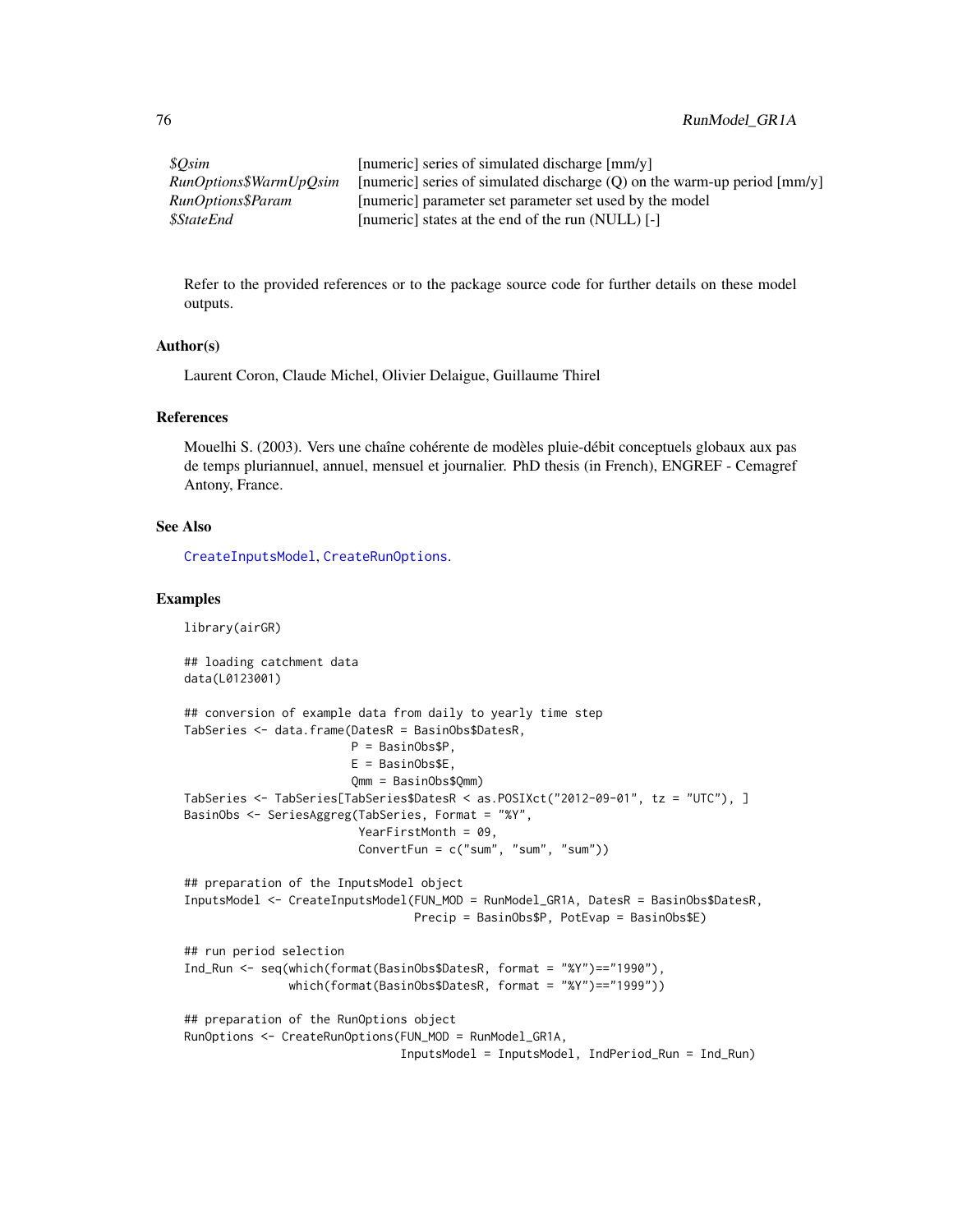# <span id="page-76-0"></span>RunModel\_GR2M 77

```
## simulation
Param <-c(X1 = 0.840)OutputsModel <- RunModel_GR1A(InputsModel = InputsModel, RunOptions = RunOptions, Param = Param)
## results preview
plot(OutputsModel, Qobs = BasinObs$Qmm[Ind_Run])
## efficiency criterion: Nash-Sutcliffe Efficiency
InputsCrit <- CreateInputsCrit(FUN_CRIT = ErrorCrit_NSE, InputsModel = InputsModel,
                                RunOptions = RunOptions, Obs = BasinObs$Qmm[Ind_Run])
OutputsCrit <- ErrorCrit_NSE(InputsCrit = InputsCrit, OutputsModel = OutputsModel)
```
RunModel\_GR2M *Run with the GR2M hydrological model*

#### Description

Function which performs a single run for the GR2M monthly lumped model over the test period.

#### Usage

RunModel\_GR2M(InputsModel, RunOptions, Param)

# Arguments

| InputsModel | [object of class <i>InputsModel</i> ] see CreateInputsModel for details |  |
|-------------|-------------------------------------------------------------------------|--|
| RunOptions  | [object of class <i>RunOptions</i> ] see CreateRunOptions for details   |  |
| Param       | [numeric] vector of 2 parameters                                        |  |
|             | production store capacity [mm]<br>GR <sub>2</sub> M <sub>X1</sub>       |  |

GR2M X2 groundwater exchange coefficient [-]

# Details

For further details on the model, see the references section. For further details on the argument structures and initialisation options, see [CreateRunOptions](#page-28-0).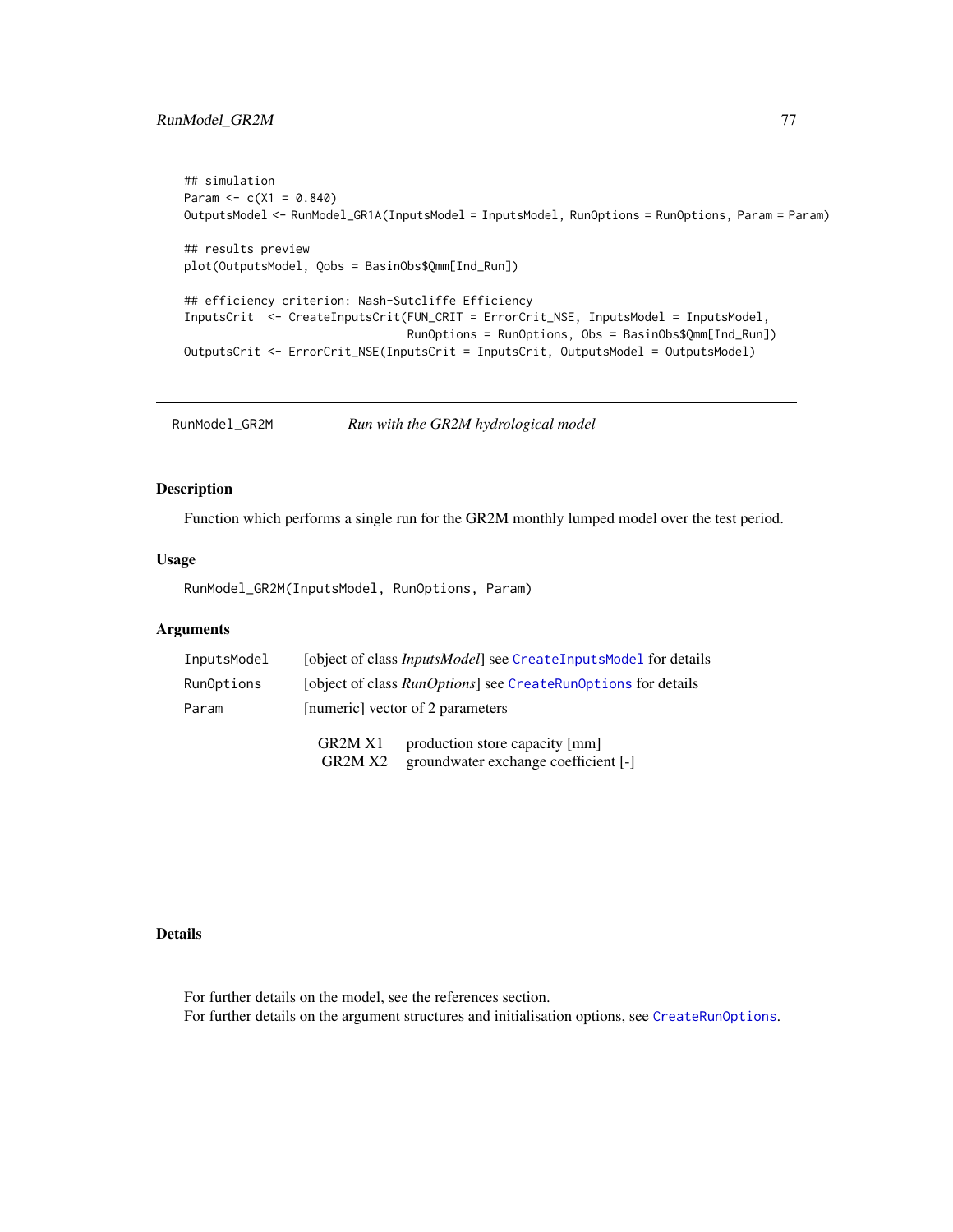<span id="page-77-0"></span>

# Value

list containing the function outputs organised as follows:

| <i><b>\$DatesR</b></i><br>[POSIXIt] series of dates                                                                             |
|---------------------------------------------------------------------------------------------------------------------------------|
| [numeric] series of input potential evapotranspiration [mm/month] (E)<br>\$PotEvap                                              |
| [numeric] series of input total precipitation [mm/month] (P)<br>\$Precip                                                        |
| [numeric] series of actual evapotranspiration [mm/month]<br>\$AE                                                                |
| [numeric] series of net rainfall (P1) [mm/month]<br>$\mathcal{S}Pn$                                                             |
| $\$Ps$<br>[numeric] series of part of P filling the production store [mm/month]                                                 |
| [numeric] series of percolation (P2) [mm/month]<br>\$Perc                                                                       |
| \$PR<br>[numeric] series of PR=Pn+Perc (P3) [mm/month]                                                                          |
| [numeric] series of actual exchange between catchments [mm/month]<br>\$AExch                                                    |
| [numeric] series of production store level (S) [mm]<br>\$Prod                                                                   |
| [numeric] series of routing store level $(R1)$ [mm]<br><i><b>SRout</b></i>                                                      |
| [numeric] series of simulated discharge [mm/month] (Q)<br>\$Qsim                                                                |
| [numeric] series of simulated discharge (Q) on the warm-up period [mm/month]<br>RunOptions\$WarmUpQsim                          |
| RunOptions\$Param<br>[numeric] parameter set parameter set used by the model                                                    |
| [numeric] states at the end of the run (production store level and routing store level) [mm]. See (<br><i><b>\$StateEnd</b></i> |

Refer to the provided references or to the package source code for further details on these model outputs.

# Author(s)

Laurent Coron, Claude Michel, Safouane Mouelhi, Olivier Delaigue, Guillaume Thirel

# References

Mouelhi S. (2003). Vers une chaîne cohérente de modèles pluie-débit conceptuels globaux aux pas de temps pluriannuel, annuel, mensuel et journalier. PhD thesis (in French), ENGREF - Cemagref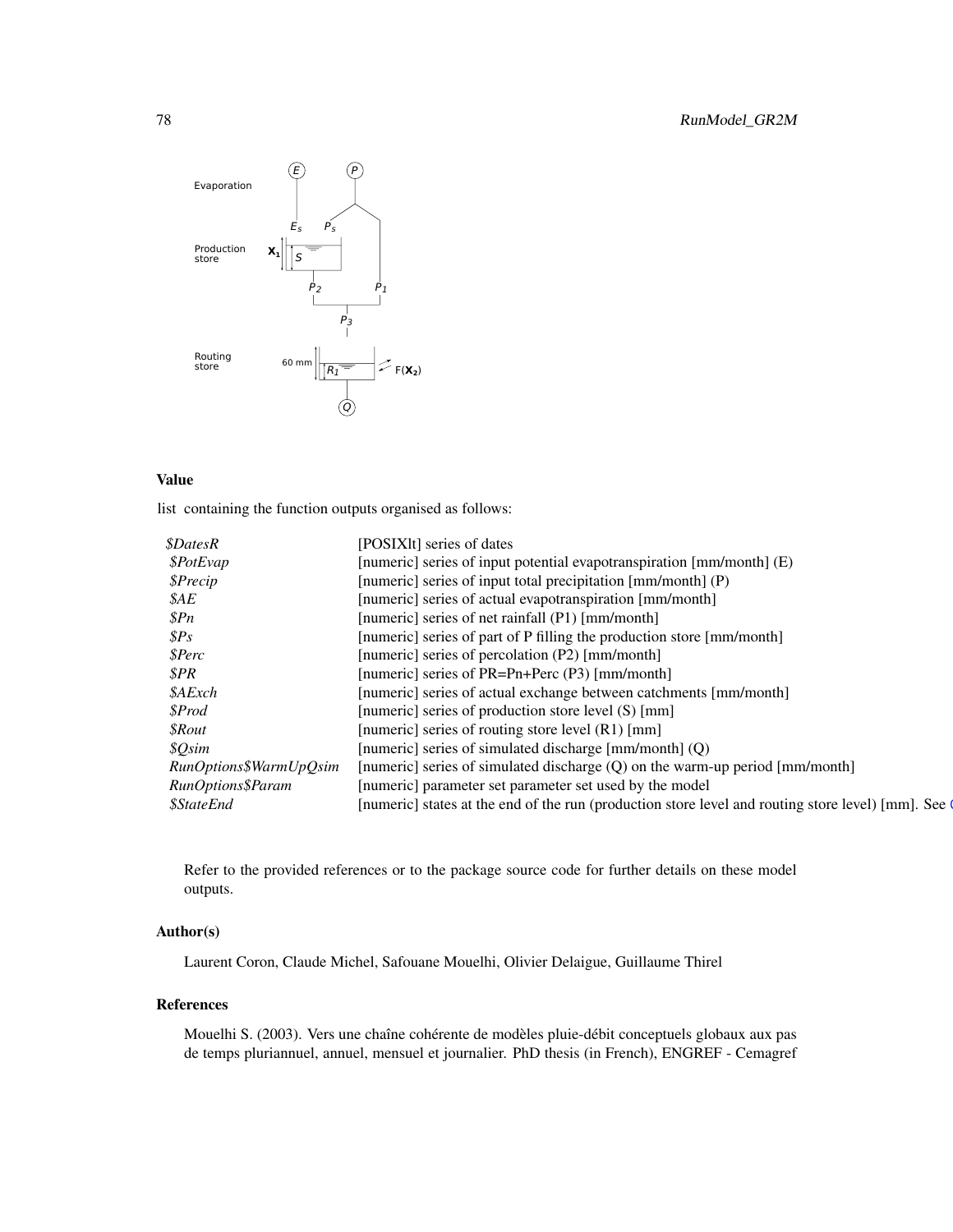<span id="page-78-0"></span>Antony, France.

Mouelhi, S., Michel, C., Perrin, C. and Andréassian, V. (2006). Stepwise development of a twoparameter monthly water balance model. Journal of Hydrology, 318(1-4), 200-214, doi: [10.1016/](https://doi.org/10.1016/j.jhydrol.2005.06.014) [j.jhydrol.2005.06.014.](https://doi.org/10.1016/j.jhydrol.2005.06.014)

## See Also

[CreateInputsModel](#page-25-0), [CreateRunOptions](#page-28-0), [CreateIniStates](#page-16-0).

```
library(airGR)
## loading catchment data
data(L0123001)
## preparation of the InputsModel object with daily time step data
InputsModel <- CreateInputsModel(FUN_MOD = RunModel_GR4J, DatesR = BasinObs$DatesR,
                                 Precip = BasinObs$P, PotEvap = BasinObs$E)
## conversion of InputsModel to monthly time step
InputsModel <- SeriesAggreg(InputsModel, Format = "%Y%m")
## run period selection
Ind_Run <- seq(which(format(InputsModel$DatesR, format = "%Y-%m")=="1990-01"),
               which(format(InputsModel$DatesR, format = "%Y-%m")=="1999-12"))
## preparation of the RunOptions object
RunOptions <- CreateRunOptions(FUN_MOD = RunModel_GR2M,
                               InputsModel = InputsModel, IndPeriod_Run = Ind_Run)
## simulation
Param <-c(X1 = 265.072, X2 = 1.040)OutputsModel <- RunModel_GR2M(InputsModel = InputsModel, RunOptions = RunOptions, Param = Param)
## conversion of observed discharge to monthly time step
Qobs <- SeriesAggreg(data.frame(BasinObs$DatesR, BasinObs$Qmm),
                    Format = "%Y%m",
                    ConvertFun = "sum")
Qobs <- Qobs[Ind_Run, 2]
## results preview
plot(OutputsModel, Qobs = Qobs)
## efficiency criterion: Nash-Sutcliffe Efficiency
InputsCrit <- CreateInputsCrit(FUN_CRIT = ErrorCrit_NSE, InputsModel = InputsModel,
                                RunOptions = RunOptions, Obs = Qobs)
OutputsCrit <- ErrorCrit_NSE(InputsCrit = InputsCrit, OutputsModel = OutputsModel)
```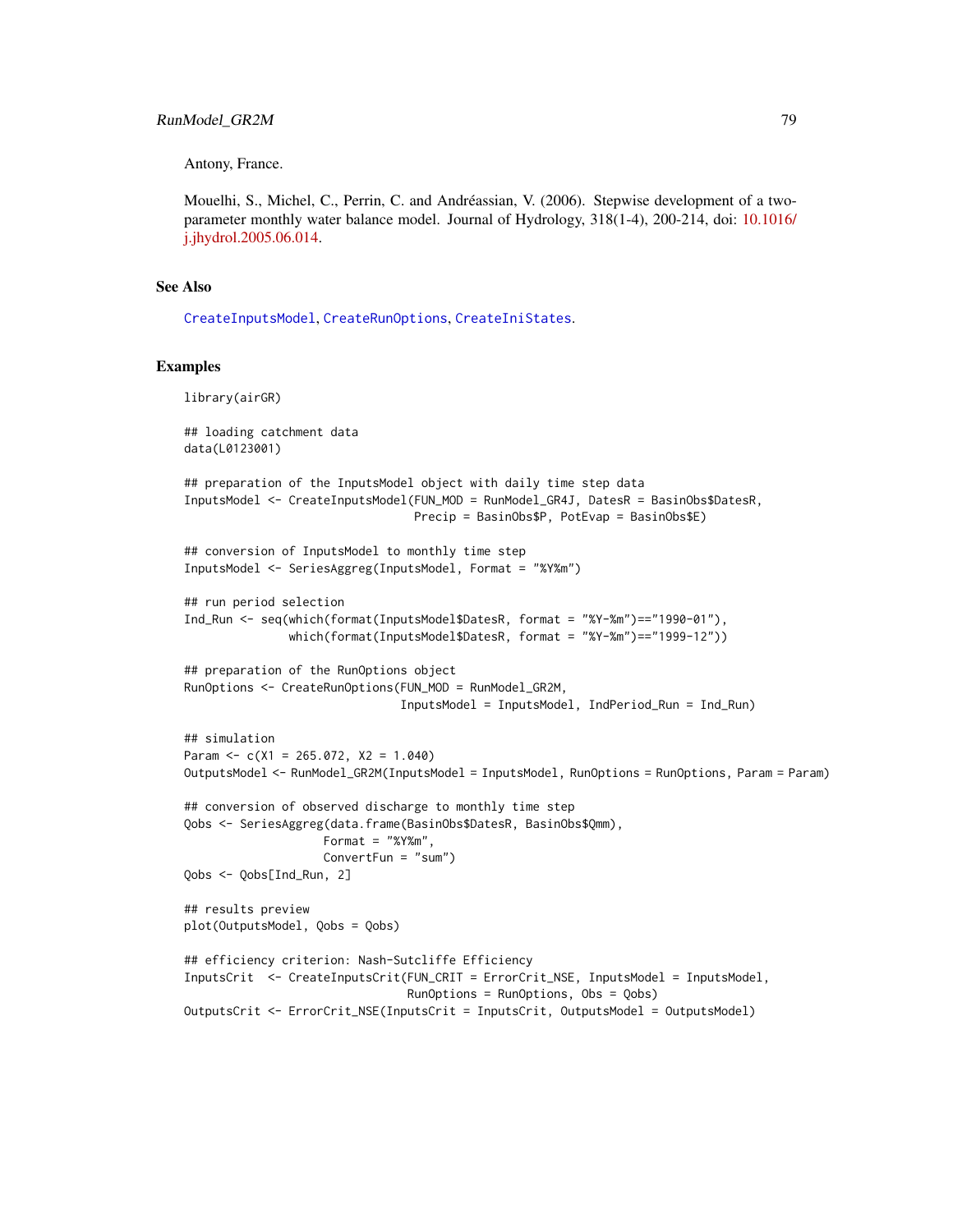<span id="page-79-1"></span><span id="page-79-0"></span>

# Description

Function which performs a single run for the GR4H hourly lumped model.

# Usage

RunModel\_GR4H(InputsModel, RunOptions, Param)

# Arguments

| InputsModel |                                                                       | [object of class <i>InputsModel</i> ] see CreateInputsModel for details                                                                       |  |
|-------------|-----------------------------------------------------------------------|-----------------------------------------------------------------------------------------------------------------------------------------------|--|
| RunOptions  | [object of class <i>RunOptions</i> ] see CreateRunOptions for details |                                                                                                                                               |  |
| Param       | [numeric] vector of 4 parameters                                      |                                                                                                                                               |  |
|             | GR4H X1<br>GR4H X2<br>GR4H X3<br>GR4H X4                              | production store capacity [mm]<br>groundwater exchange coefficient [mm/h]<br>routing store capacity [mm]<br>unit hydrograph time constant [h] |  |

# Details

For further details on the model, see the references section. For further details on the argument structures and initialisation options, see [CreateRunOptions](#page-28-0).

See [RunModel\\_GR4J](#page-81-0) to look at the diagram of the hydrological model.

## Value

| <i><b>\$DatesR</b></i> | [POSIXIt] series of dates                                                   |
|------------------------|-----------------------------------------------------------------------------|
| \$PotEvap              | [numeric] series of input potential evapotranspiration (E) [mm/h]           |
| \$Precip               | [numeric] series of input total precipitation (P) [mm/h]                    |
| \$Prod                 | [numeric] series of production store level $\lceil \text{mm} \rceil$ (S)    |
| $\mathcal{S}Pn$        | [numeric] series of net rainfall (Pn) [mm/h]                                |
| $\mathcal{S}PS$        | [numeric] series of the part of Pn filling the production store (Ps) [mm/h] |
| \$AE                   | [numeric] series of actual evapotranspiration [mm/h]                        |
| \$Perc                 | [numeric] series of percolation (Perc) [mm/h]                               |
| \$PR                   | [numeric] series of Pr=Pn-Ps+Perc (Pr) [mm/h]                               |
| \$Q9                   | [numeric] series of UH1 outflow $(Q9)$ [mm/h]                               |
| \$Q1                   | [numeric] series of UH2 outflow (Q1) [mm/h]                                 |
| <i><b>\$Rout</b></i>   | [numeric] series of routing store level $(R1)$ [mm]                         |
| $$\mathcal{E}$ xch     | [numeric] series of potential semi-exchange between catchments [mm/h]       |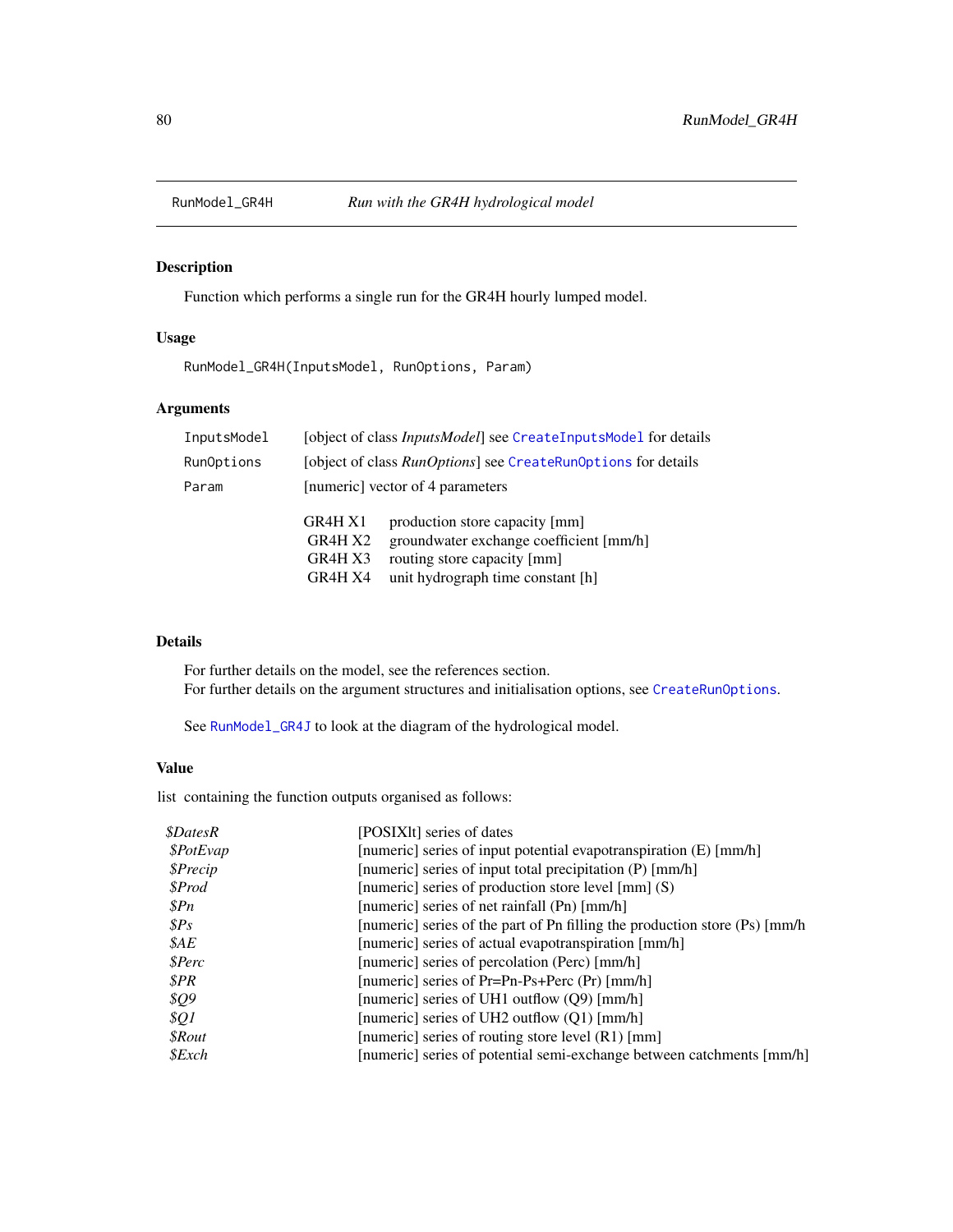# <span id="page-80-0"></span>RunModel\_GR4H 81

| \$AExch1                 | [numeric] series of actual exchange between catchments for branch 1 [mm/h]                      |
|--------------------------|-------------------------------------------------------------------------------------------------|
| \$AExch2                 | [numeric] series of actual exchange between catchments for branch 2 [mm/h]                      |
| <i><b>\$AExch</b></i>    | [numeric] series of actual exchange between catchments (AExch1+AExch2) [mm/h]                   |
| \$QR\$                   | [numeric] series of routing store outflow (Qr) [mm/h]                                           |
| \$QD                     | [numeric] series of direct flow from UH2 after exchange (Qd) [mm/h]                             |
| \$Osim                   | [numeric] series of simulated discharge (Q) [mm/h]                                              |
| RunOptions\$WarmUpQsim   | [numeric] series of simulated discharge (Q) on the warm-up period [mm/h]                        |
| RunOptions\$Param        | [numeric] parameter set parameter set used by the model                                         |
| <i><b>\$StateEnd</b></i> | [numeric] states at the end of the run (res. levels, UH1 levels, UH2 levels) [mm]. See CreateIn |

Refer to the provided references or to the package source code for further details on these model outputs.

#### Author(s)

Laurent Coron, Charles Perrin, Thibaut Mathevet, Olivier Delaigue, Guillaume Thirel

### References

Mathevet, T. (2005). Quels modèles pluie-débit globaux pour le pas de temps horaire ? Développement empirique et comparaison de modèles sur un large échantillon de bassins versants. PhD thesis (in French), ENGREF - Cemagref Antony, Paris, France.

Le Moine, N. (2008). Le bassin versant de surface vu par le souterrain : une voie d'amélioration des performances et du réalisme des modèles pluie-débit ? PhD thesis (in French), UPMC - Cemagref Antony, Paris, France.

## See Also

[RunModel\\_GR4J](#page-81-0), [RunModel\\_CemaNeigeGR4H](#page-57-0), [CreateInputsModel](#page-25-0), [CreateRunOptions](#page-28-0), [CreateIniStates](#page-16-0).

```
library(airGR)
## load of catchment data
```

```
data(L0123003)
```

```
## preparation of the InputsModel object
InputsModel <- CreateInputsModel(FUN_MOD = RunModel_GR4H, DatesR = BasinObs$DatesR,
                                Precip = BasinObs$P, PotEvap = BasinObs$E)
```

```
## run period selection
```

```
Ind_Run <- seq(which(format(BasinObs$DatesR, format = "%Y-%m-%d %H:%M")=="2005-01-01 00:00"),
           which(format(BasinObs$DatesR, format = "%Y-%m-%d %H:%M")=="2008-12-31 23:00"))
```

```
## preparation of the RunOptions object
RunOptions <- CreateRunOptions(FUN_MOD = RunModel_GR4H,
                              InputsModel = InputsModel, IndPeriod_Run = Ind_Run)
```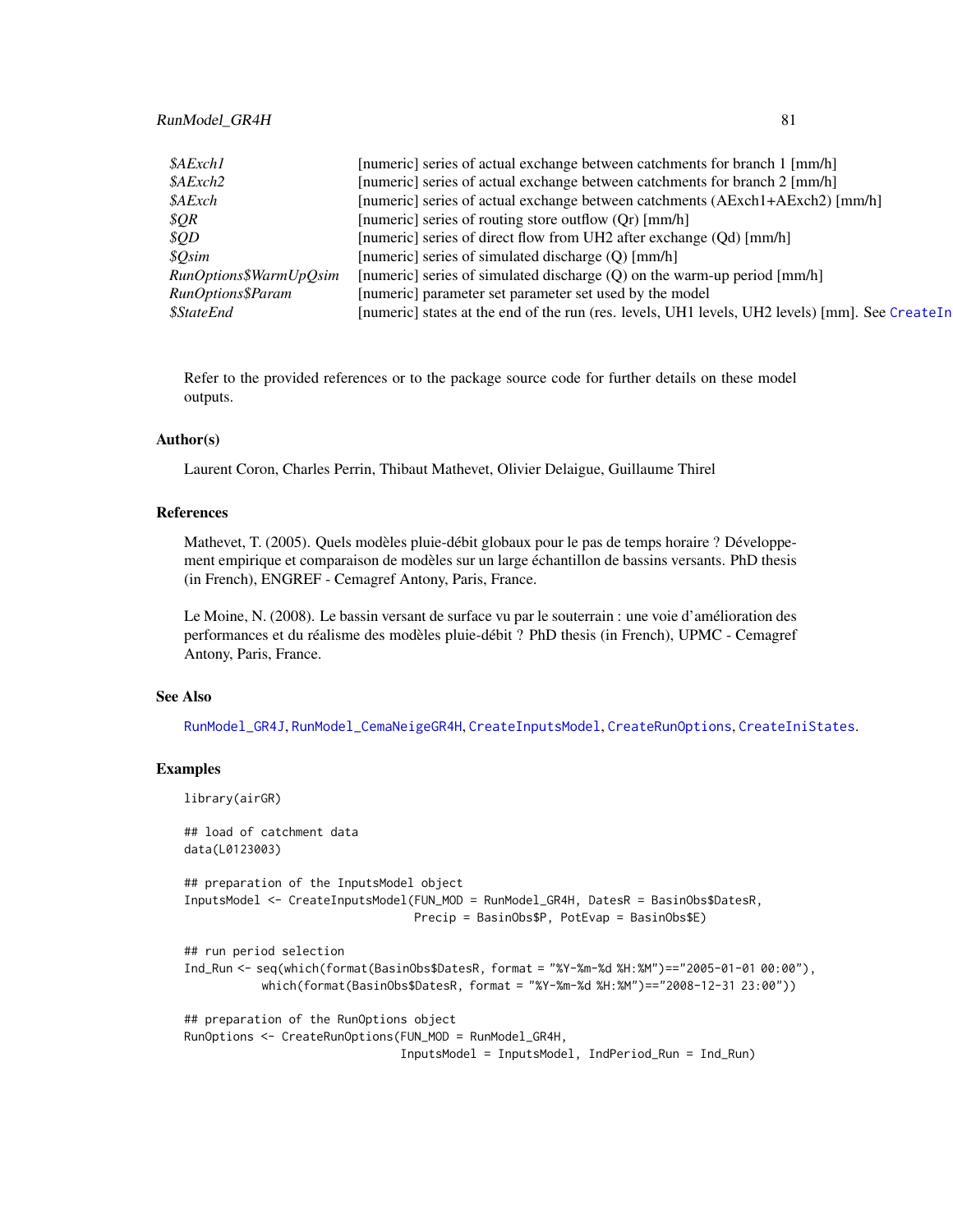```
## simulation
Param \leq c(X1 = 756.930, X2 = -0.773, X3 = 138.638, X4 = 5.247)
OutputsModel <- RunModel_GR4H(InputsModel = InputsModel, RunOptions = RunOptions, Param = Param)
## results preview
plot(OutputsModel, Qobs = BasinObs$Qmm[Ind_Run])
## efficiency criterion: Nash-Sutcliffe Efficiency
InputsCrit <- CreateInputsCrit(FUN_CRIT = ErrorCrit_NSE, InputsModel = InputsModel,
                                RunOptions = RunOptions, Obs = BasinObs$Qmm[Ind_Run])
OutputsCrit <- ErrorCrit_NSE(InputsCrit = InputsCrit, OutputsModel = OutputsModel)
```
<span id="page-81-0"></span>RunModel\_GR4J *Run with the GR4J hydrological model*

#### Description

Function which performs a single run for the GR4J daily lumped model over the test period.

#### Usage

RunModel\_GR4J(InputsModel, RunOptions, Param)

# Arguments

| InputsModel |                                          | [object of class <i>InputsModel</i> ] see CreateInputsModel for details                                                                          |
|-------------|------------------------------------------|--------------------------------------------------------------------------------------------------------------------------------------------------|
| RunOptions  |                                          | [object of class <i>RunOptions</i> ] see CreateRunOptions for details                                                                            |
| Param       | [numeric] vector of 4 parameters         |                                                                                                                                                  |
|             | GR4J X1<br>GR4J X2<br>GR4J X3<br>GR4J X4 | production store capacity [mm]<br>intercatchment exchange coefficient [mm/d]<br>routing store capacity [mm]<br>unit hydrograph time constant [d] |

# Details

For further details on the model, see the references section. For further details on the argument structures and initialisation options, see [CreateRunOptions](#page-28-0).

<span id="page-81-1"></span>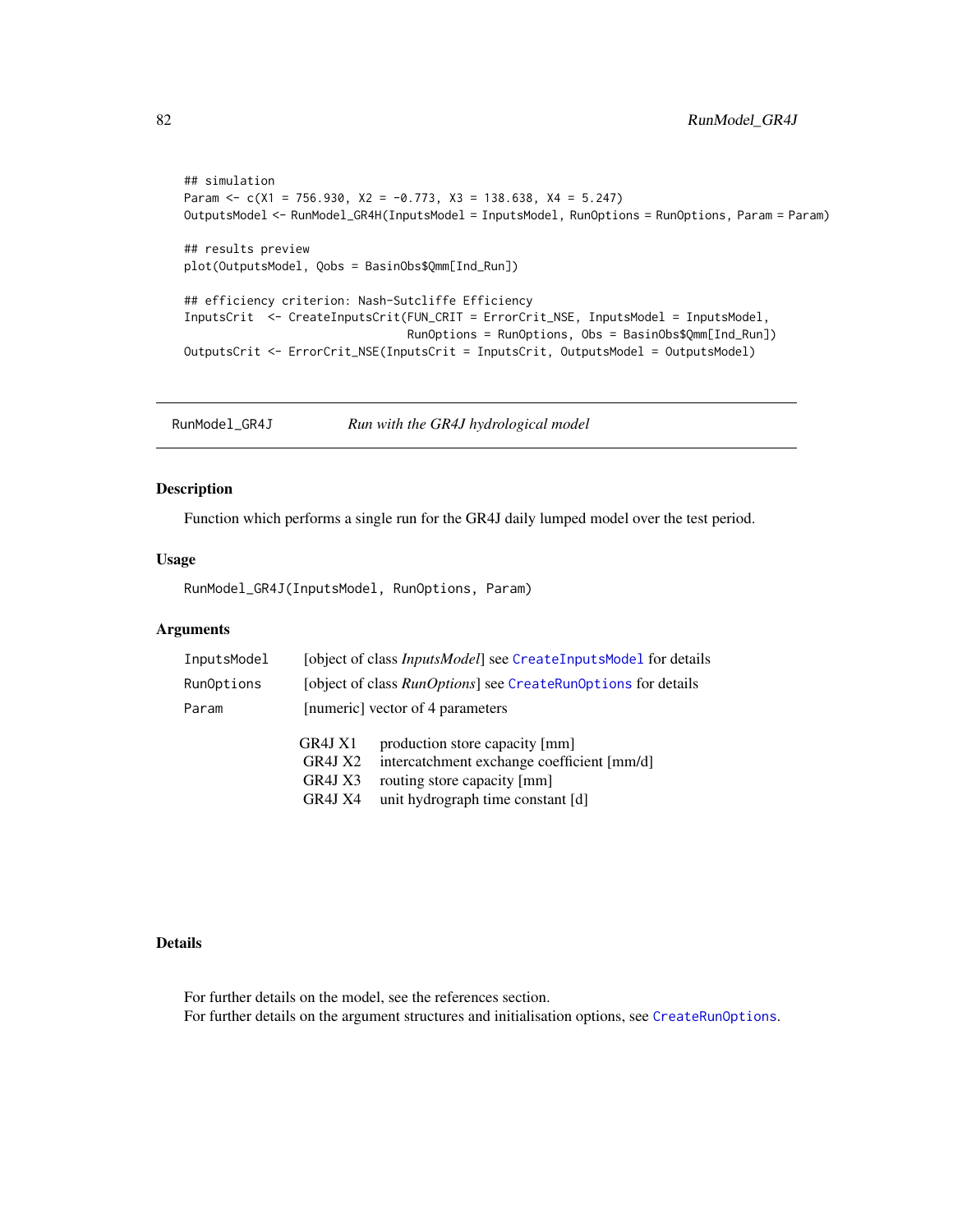# <span id="page-82-0"></span>RunModel\_GR4J 83



# Value

| <i><b>\$DatesR</b></i>   | [POSIXIt] series of dates                                                                       |
|--------------------------|-------------------------------------------------------------------------------------------------|
| \$PotEvap                | [numeric] series of input potential evapotranspiration [mm/d] (E)                               |
| \$Precip                 | [numeric] series of input total precipitation (P) [mm/d]                                        |
| \$Prod                   | [numeric] series of production store level (S) [mm]                                             |
| \$Pn                     | [numeric] series of net rainfall (Pn) [mm/d]                                                    |
| SPS                      | [numeric] series of the part of Pn filling the production store (Ps) [mm/d]                     |
| \$AE                     | [numeric] series of actual evapotranspiration [mm/d]                                            |
| <i><b>\$Perc</b></i>     | [numeric] series of percolation (Perc) [mm/d]                                                   |
| \$PR                     | [numeric] series of Pr=Pn-Ps+Perc (Pr) [mm/d]                                                   |
| \$Q9                     | [numeric] series of UH1 outflow (Q9) [mm/d]                                                     |
| \$Q1                     | [numeric] series of UH2 outflow (Q1) [mm/d]                                                     |
| $$$ <i>Rout</i>          | [numeric] series of routing store level (R1) [mm]                                               |
| $$$ <i>Exch</i>          | [numeric] series of potential semi-exchange between catchments [mm/d]                           |
| \$AExch1                 | [numeric] series of actual exchange between catchments for branch 1 [mm/d]                      |
| \$AExch2                 | [numeric] series of actual exchange between catchments for branch 2 [mm/d]                      |
| \$AExch                  | [numeric] series of actual exchange between catchments $(1+2)$ [mm/d]                           |
| \$QR                     | [numeric] series of routing store outflow (Qr) [mm/d]                                           |
| \$QD\$                   | [numeric] series of direct flow from UH2 after exchange (Qd) [mm/d]                             |
| \$Qsim                   | [numeric] series of simulated discharge (Q) [mm/d]                                              |
| RunOptions\$WarmUpQsim   | [numeric] series of simulated discharge (Q) on the warm-up period [mm/d]                        |
| RunOptions\$Param        | [numeric] parameter set parameter set used by the model                                         |
| <i><b>\$StateEnd</b></i> | [numeric] states at the end of the run (res. levels, UH1 levels, UH2 levels) [mm]. See CreateIn |
|                          |                                                                                                 |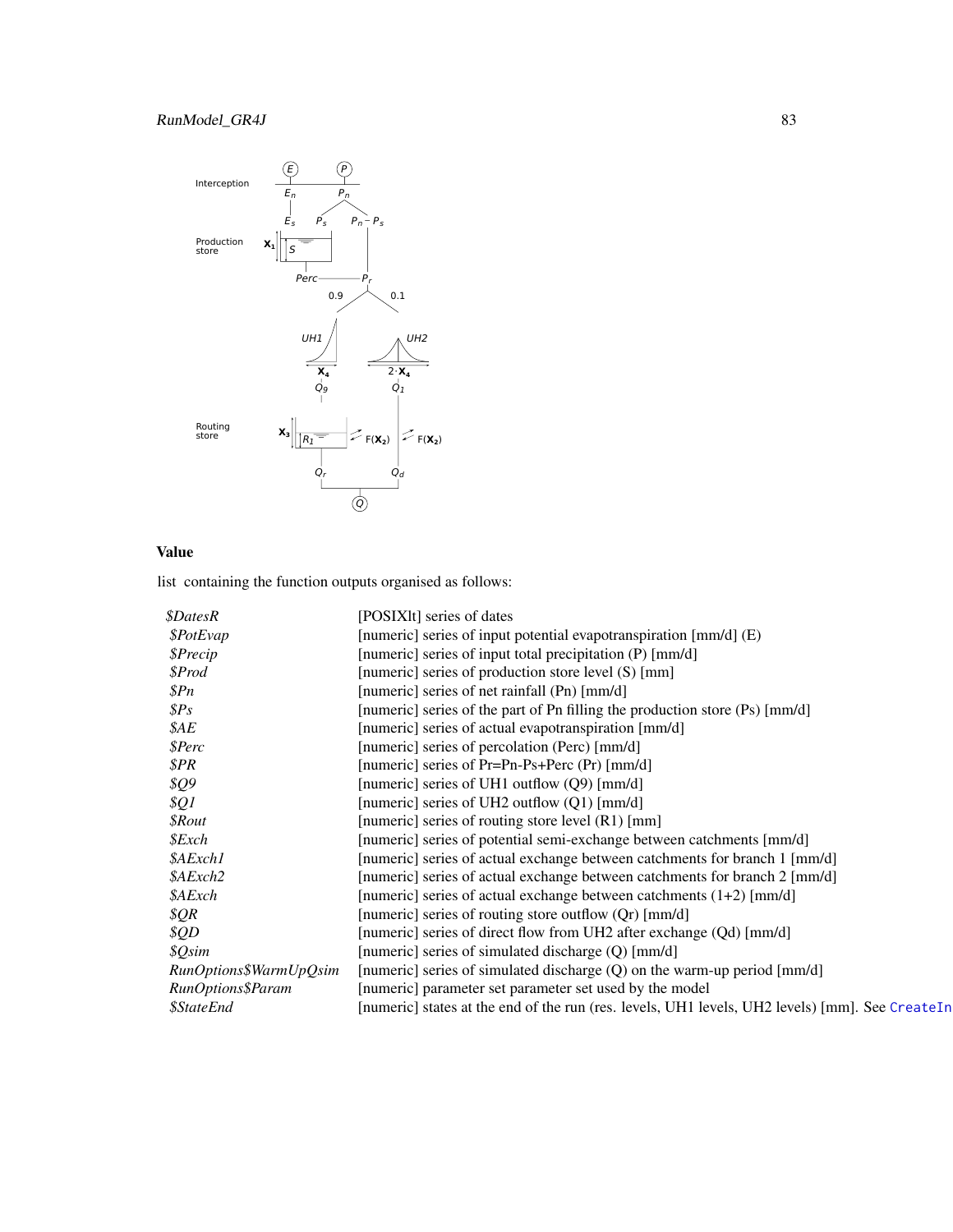<span id="page-83-0"></span>Refer to the provided references or to the package source code for further details on these model outputs.

## Author(s)

Laurent Coron, Claude Michel, Charles Perrin, Olivier Delaigue

# References

Perrin, C., Michel, C. and Andréassian, V. (2003). Improvement of a parsimonious model for streamflow simulation. Journal of Hydrology, 279(1-4), 275-289, doi: [10.1016/S00221694\(03\)00225](https://doi.org/10.1016/S0022-1694(03)00225-7)- [7.](https://doi.org/10.1016/S0022-1694(03)00225-7)

#### See Also

[RunModel\\_GR5J](#page-87-0), [RunModel\\_GR6J](#page-90-0), [RunModel\\_CemaNeigeGR4J](#page-60-0), [CreateInputsModel](#page-25-0), [CreateRunOptions](#page-28-0), [CreateIniStates](#page-16-0).

#### Examples

library(airGR)

## loading catchment data data(L0123001)

```
## preparation of the InputsModel object
InputsModel <- CreateInputsModel(FUN_MOD = RunModel_GR4J, DatesR = BasinObs$DatesR,
                                 Precip = BasinObs$P, PotEvap = BasinObs$E)
## run period selection
Ind_Run <- seq(which(format(BasinObs$DatesR, format = "%Y-%m-%d")=="1990-01-01"),
               which(format(BasinObs$DatesR, format = "%Y-%m-%d")=="1999-12-31"))
## preparation of the RunOptions object
RunOptions <- CreateRunOptions(FUN_MOD = RunModel_GR4J,
                               InputsModel = InputsModel, IndPeriod_Run = Ind_Run)
## simulation
Param <- c(X1 = 257.238, X2 = 1.012, X3 = 88.235, X4 = 2.208)
OutputsModel <- RunModel_GR4J(InputsModel = InputsModel,
                              RunOptions = RunOptions, Param = Param)
## results preview
plot(OutputsModel, Qobs = BasinObs$Qmm[Ind_Run])
## efficiency criterion: Nash-Sutcliffe Efficiency
InputsCrit <- CreateInputsCrit(FUN_CRIT = ErrorCrit_NSE, InputsModel = InputsModel,
                                RunOptions = RunOptions, Obs = BasinObs$Qmm[Ind_Run])
OutputsCrit <- ErrorCrit_NSE(InputsCrit = InputsCrit, OutputsModel = OutputsModel)
```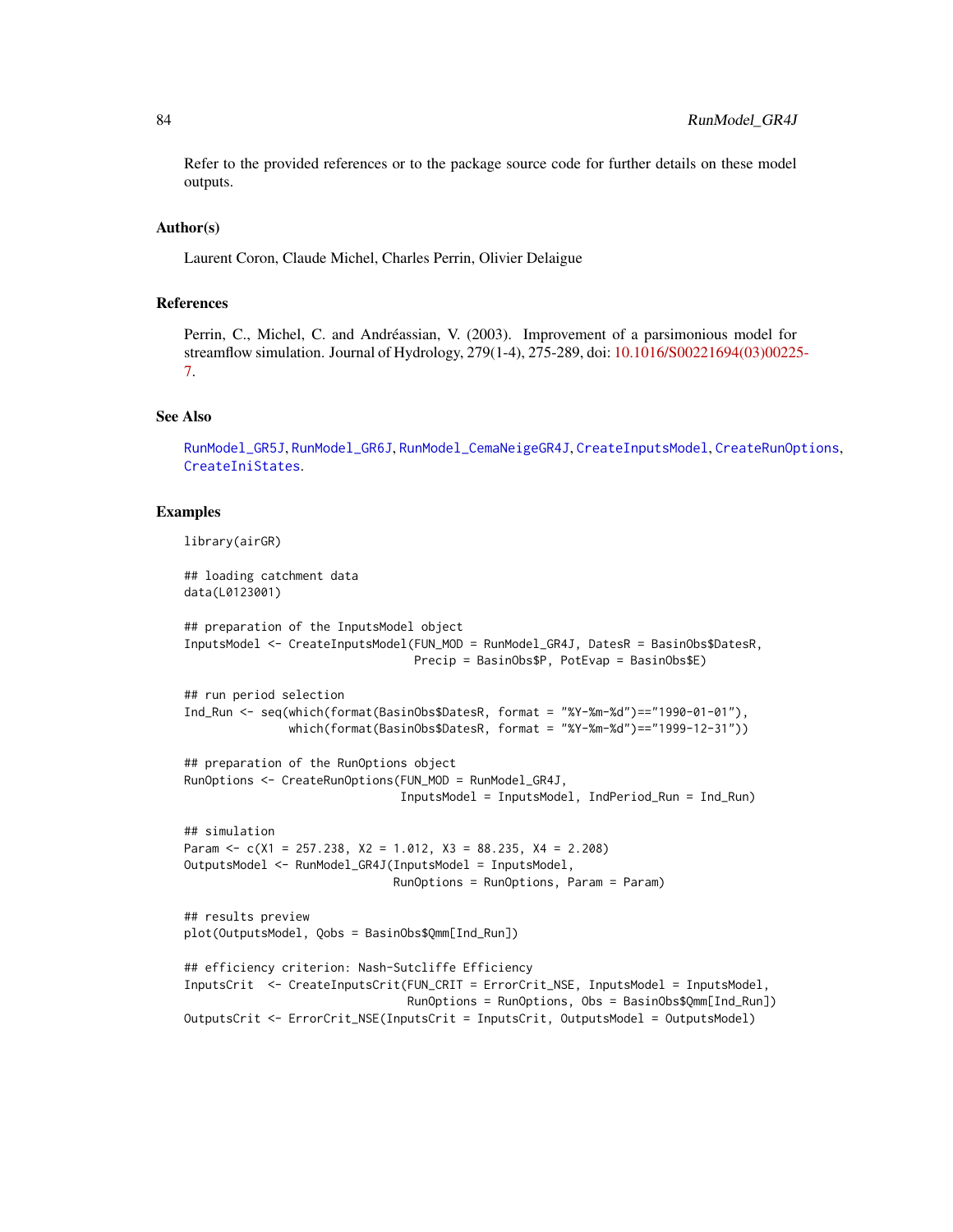<span id="page-84-0"></span>

# Description

Function which performs a single run for the GR5H hourly lumped model.

# Usage

RunModel\_GR5H(InputsModel, RunOptions, Param)

# Arguments

| InputsModel |                                                     | [object of class <i>InputsModel</i> ] see CreateInputsMode1 for details                                                                                                                   |
|-------------|-----------------------------------------------------|-------------------------------------------------------------------------------------------------------------------------------------------------------------------------------------------|
| RunOptions  |                                                     | [object of class RunOptions] see CreateRunOptions for details                                                                                                                             |
| Param       | [numeric] vector of 5 parameters                    |                                                                                                                                                                                           |
|             | GR5H X1<br>GR5H X2<br>GR5H X3<br>GR5H X4<br>GR5H X5 | production store capacity [mm]<br>intercatchment exchange coefficient [mm/h]<br>routing store capacity [mm]<br>unit hydrograph time constant [h]<br>intercatchment exchange threshold [-] |

# Details

It is advised to run the GR5H model with an interception store (see Ficchi (2017) and Ficchi et al. (2019)) as it improves the consistency of the model fluxes and provides better performance. To do so, the [Imax](#page-44-0) function allows to estimate the maximal capacity of the interception store, which can then be given to [CreateRunOptions](#page-28-0).

For further details on the model, see the references section. For further details on the argument structures and initialisation options, see [CreateRunOptions](#page-28-0).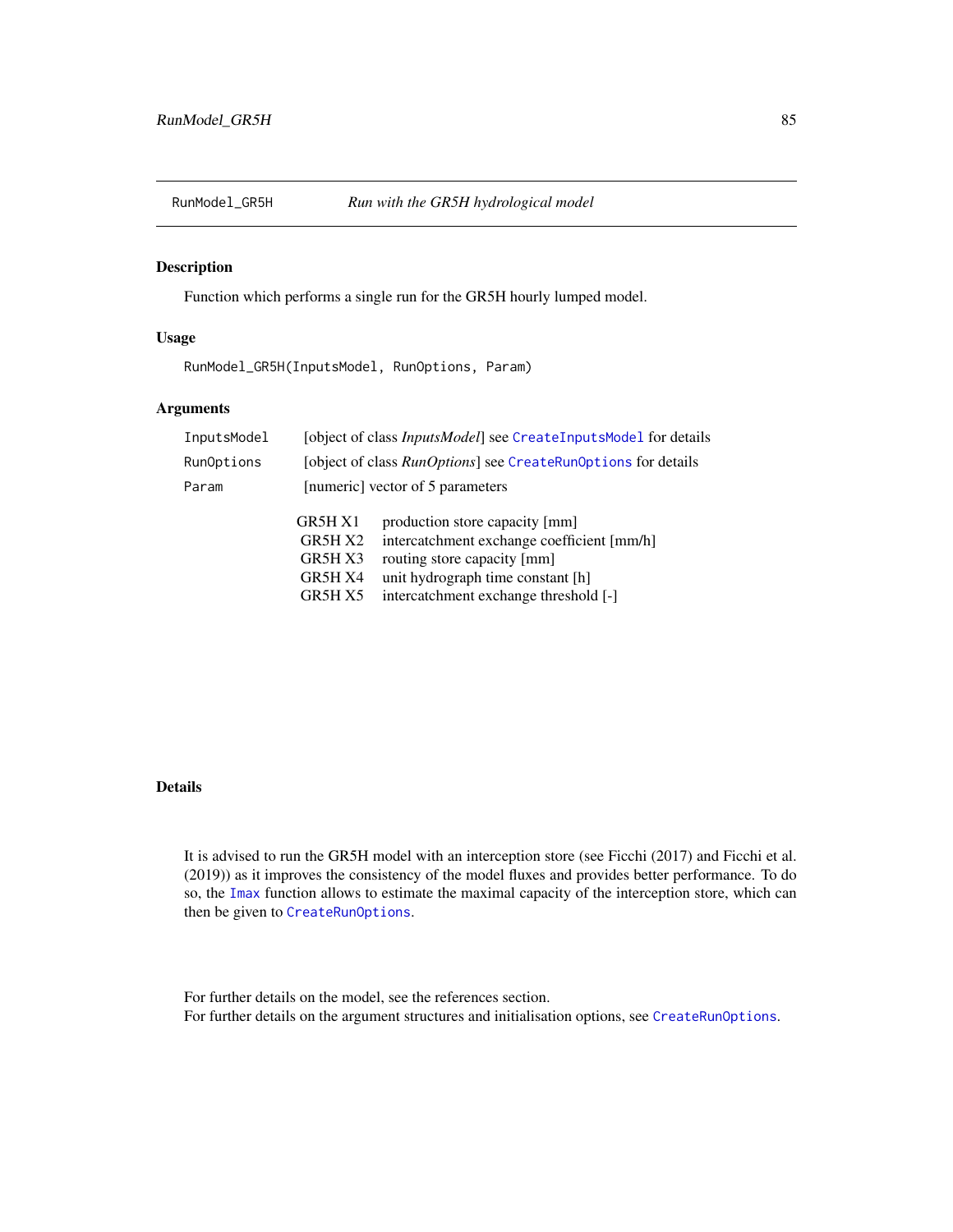<span id="page-85-0"></span>

See [RunModel\\_GR5J](#page-87-0) to look at the diagram of the hydrological model when no interception store is used.

# Value

| <i><b>\$DatesR</b></i> | [POSIXIt] series of dates                                                                           |
|------------------------|-----------------------------------------------------------------------------------------------------|
| \$PotEvap              | [numeric] series of input potential evapotranspiration (E) [mm/h]                                   |
| \$Precip               | [numeric] series of input total precipitation (P) [mm/h]                                            |
| <i><b>\$Interc</b></i> | [numeric] series of interception store level (I) [mm]                                               |
| \$Prod                 | [numeric] series of production store level (S) [mm]                                                 |
| \$Pn                   | [numeric] series of net rainfall (Pn) [mm/h]                                                        |
| $\$Ps$                 | [numeric] series of the part of Pn filling the production store (Ps) [mm/h]                         |
| $\mathcal{S}AE$        | [numeric] series of actual evapotranspiration (Ei+Es) [mm/h]                                        |
| \$EI                   | [numeric] series of evapotranspiration from rainfall neutralisation or interception store (Ei) [mm] |
| \$ES                   | [numeric] series of evapotranspiration from production store (Es) [mm/h]                            |
| \$Perc                 | [numeric] series of percolation (Perc) [mm/h]                                                       |
| \$PR                   | [numeric] series of Pr=Pn-Ps+Perc (Pr) [mm/h]                                                       |
| <i><b>\$Q9</b></i>     | [numeric] series of UH outflow going into branch $9(Q9)$ [mm/h]                                     |
| \$Q1                   | [numeric] series of UH outflow going into branch 1 (Q1) [mm/h]                                      |
| $$$ <i>Rout</i>        | [numeric] series of routing store level $(R1)$ [mm]                                                 |
| $$\mathcal{E}$ xch     | [numeric] series of potential semi-exchange between catchments [mm/h]                               |
| \$AExch1               | [numeric] series of actual exchange between catchments for branch 1 [mm/h]                          |
| \$AExch2               | [numeric] series of actual exchange between catchments for branch 2 [mm/h]                          |
|                        |                                                                                                     |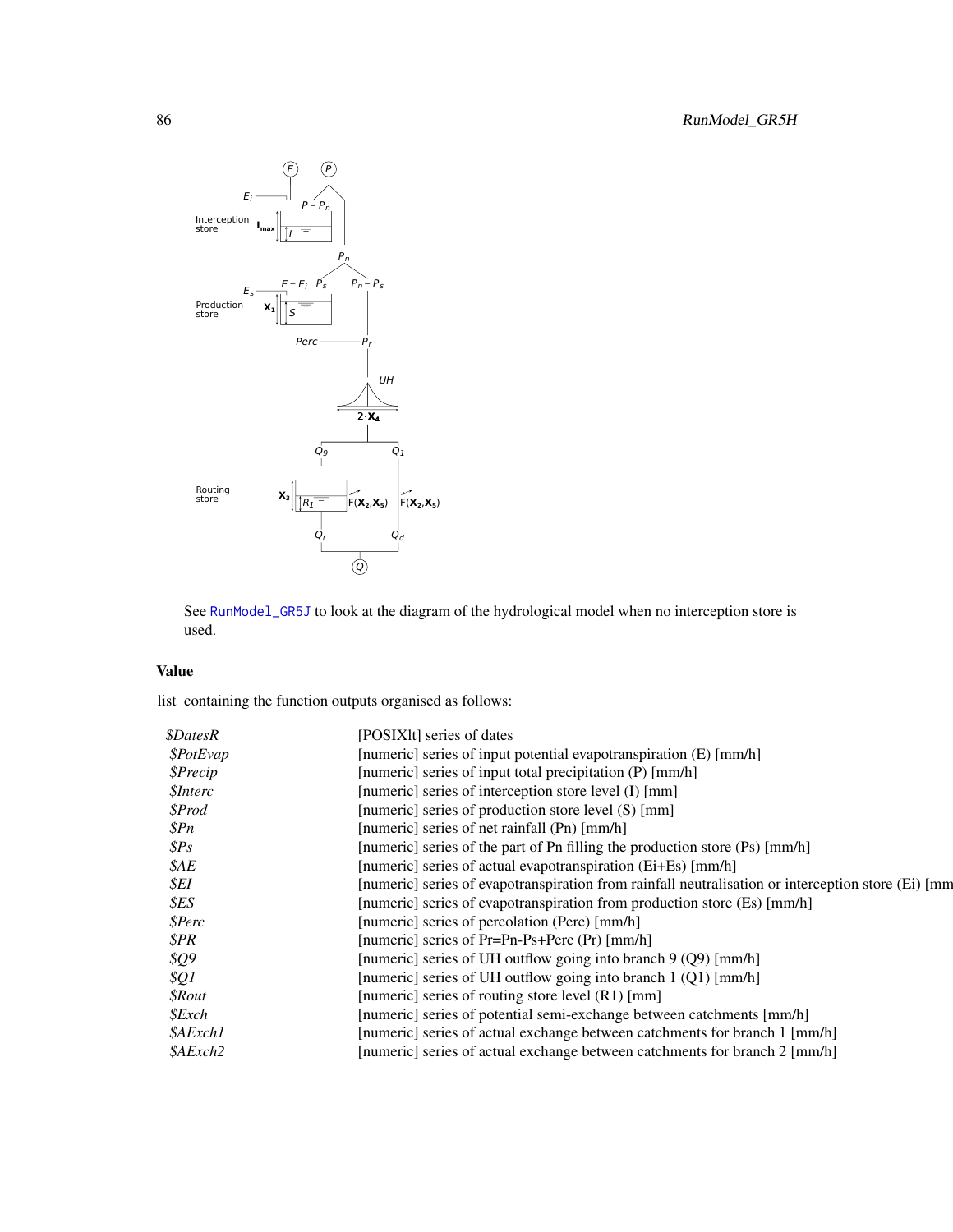# <span id="page-86-0"></span>RunModel\_GR5H 87

| \$AExch                  | [numeric] series of actual exchange between catchments (AExch1+AExch2) [mm/h]                   |
|--------------------------|-------------------------------------------------------------------------------------------------|
| \$QR\$                   | [numeric] series of routing store outflow (Qr) [mm/h]                                           |
| \$QD                     | [numeric] series of direct flow from UH after exchange (Qd) [mm/h]                              |
| \$Osim                   | [numeric] series of simulated discharge (Q) [mm/h]                                              |
| RunOptions\$WarmUpOsim   | [numeric] series of simulated discharge (Q) on the warm-up period [mm/h]                        |
| RunOptions\$Param        | [numeric] parameter set parameter set used by the model                                         |
| <i><b>\$StateEnd</b></i> | [numeric] states at the end of the run (res. levels, UH levels) [mm]. See CreateIniStates for n |

Refer to the provided references or to the package source code for further details on these model outputs.

## Author(s)

Laurent Coron, Guillaume Thirel, Olivier Delaigue

#### References

Ficchi, A. (2017). An adaptive hydrological model for multiple time-steps: Diagnostics and improvements based on fluxes consistency. PhD thesis, UPMC - Irstea Antony, Paris, France.

Ficchi, A., Perrin, C. and Andréassian, V. (2019). Hydrological modelling at multiple sub-daily time steps: model improvement via flux-matching. Journal of Hydrology, 575, 1308-1327, doi: [10.1016/](https://doi.org/10.1016/j.jhydrol.2019.05.084) [j.jhydrol.2019.05.084.](https://doi.org/10.1016/j.jhydrol.2019.05.084)

# See Also

[RunModel\\_GR4H](#page-79-0), [RunModel\\_CemaNeigeGR5H](#page-64-0), [Imax](#page-44-0), [CreateInputsModel](#page-25-0), [CreateRunOptions](#page-28-0), [CreateIniStates](#page-16-0).

```
library(airGR)
## load of catchment data
data(L0123003)
## preparation of the InputsModel object
InputsModel <- CreateInputsModel(FUN_MOD = RunModel_GR5H, DatesR = BasinObs$DatesR,
                                 Precip = BasinObs$P, PotEvap = BasinObs$E)
## run period selection
Ind_Run <- seq(which(format(BasinObs$DatesR, format = "%Y-%m-%d %H:%M")=="2006-01-01 00:00"),
           which(format(BasinObs$DatesR, format = "%Y-%m-%d %H:%M")=="2006-12-31 23:00"))
## Imax computation
Imax <- Imax(InputsModel = InputsModel, IndPeriod_Run = Ind_Run,
             TestedValues = seq(from = 0, to = 3, by = 0.2)## preparation of the RunOptions object
RunOptions <- CreateRunOptions(FUN_MOD = RunModel_GR5H, Imax = Imax,
                               InputsModel = InputsModel, IndPeriod_Run = Ind_Run)
```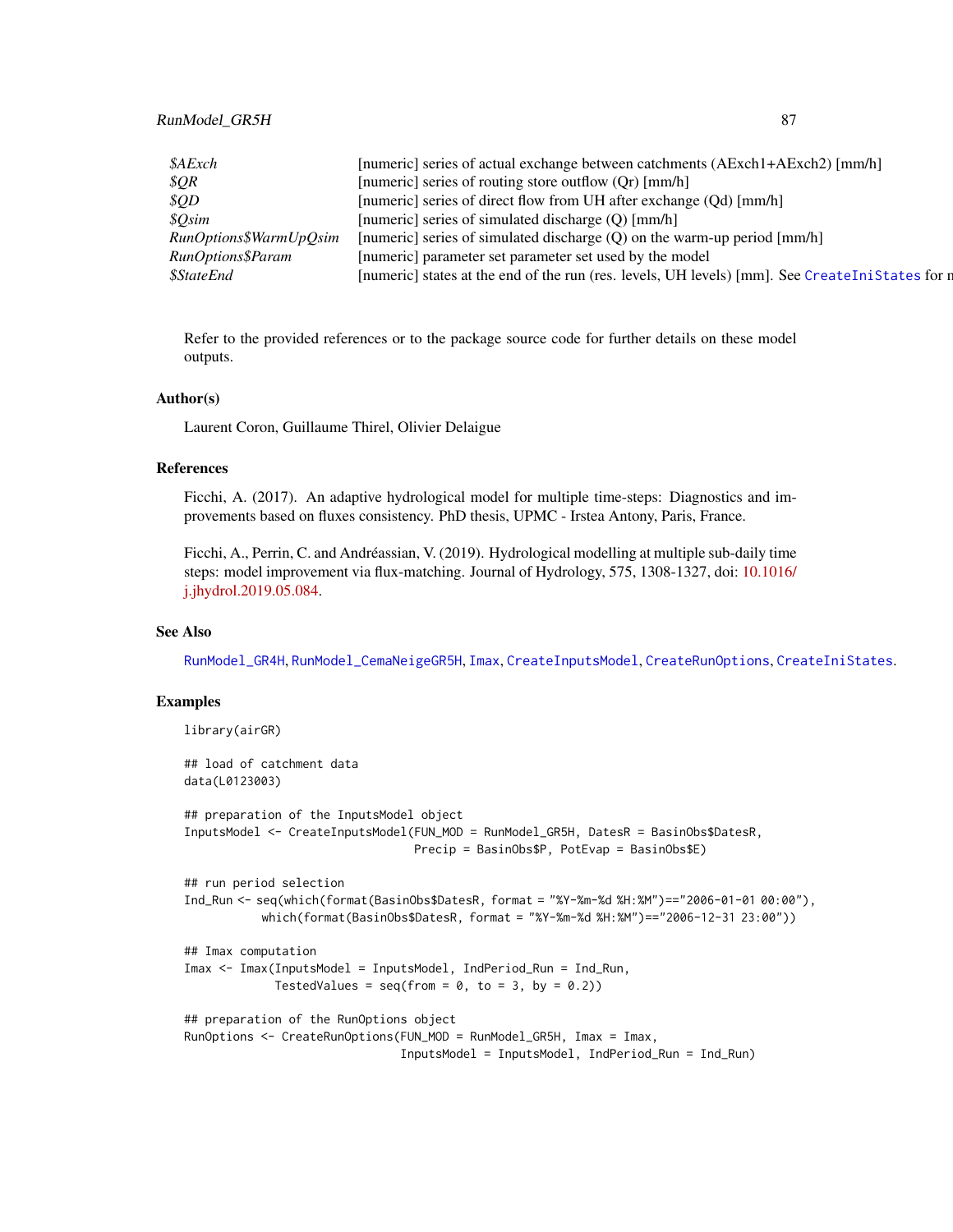```
## simulation
Param <- c(X1 = 706.912, X2 = -0.163, X3 = 188.880, X4 = 2.575, X5 = 0.104)
OutputsModel <- RunModel_GR5H(InputsModel = InputsModel, RunOptions = RunOptions, Param = Param)
## results preview
plot(OutputsModel, Qobs = BasinObs$Qmm[Ind_Run])
## efficiency criterion: Nash-Sutcliffe Efficiency
InputsCrit <- CreateInputsCrit(FUN_CRIT = ErrorCrit_NSE, InputsModel = InputsModel,
                                RunOptions = RunOptions, Obs = BasinObs$Qmm[Ind_Run])
OutputsCrit <- ErrorCrit_NSE(InputsCrit = InputsCrit, OutputsModel = OutputsModel)
```
<span id="page-87-0"></span>RunModel\_GR5J *Run with the GR5J hydrological model*

#### Description

Function which performs a single run for the GR5J daily lumped model over the test period.

## Usage

RunModel\_GR5J(InputsModel, RunOptions, Param)

# Arguments

| InputsModel |         | [object of class <i>InputsModel</i> ] see CreateInputsModel for details |
|-------------|---------|-------------------------------------------------------------------------|
| RunOptions  |         | [object of class <i>RunOptions</i> ] see CreateRunOptions for details   |
| Param       |         | [numeric] vector of 5 parameters                                        |
|             | GR5J X1 | production store capacity [mm]                                          |
|             | GR5J X2 | intercatchment exchange coefficient [mm/d]                              |
|             | GR5J X3 | routing store capacity [mm]                                             |
|             | GR5J X4 | unit hydrograph time constant [d]                                       |
|             | GR5J X5 | intercatchment exchange threshold [-]                                   |

# Details

For further details on the model, see the references section. For further details on the argument structures and initialisation options, see [CreateRunOptions](#page-28-0).

<span id="page-87-1"></span>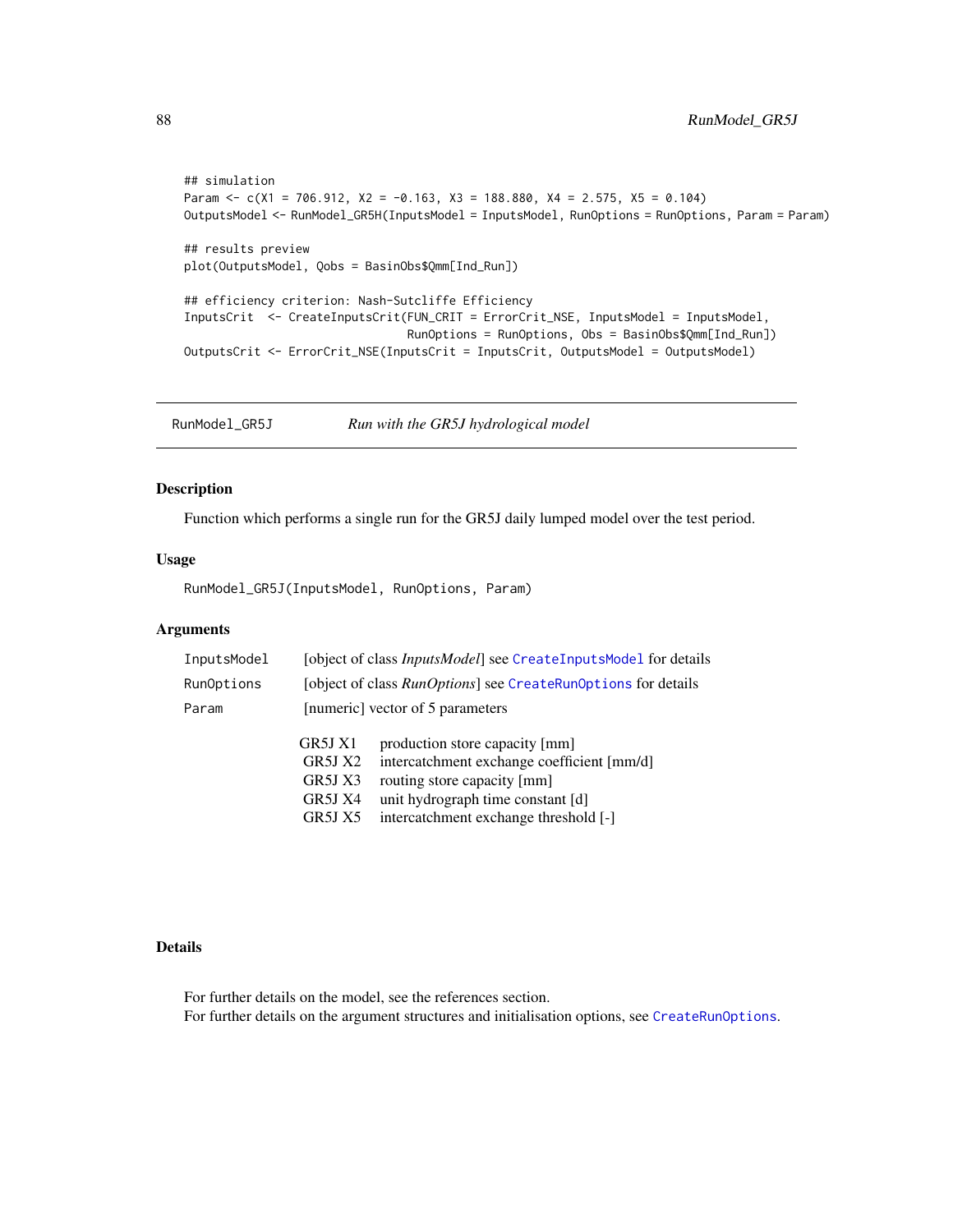# <span id="page-88-0"></span>RunModel\_GR5J 89



# Value

| <i><b>\$DatesR</b></i>   | [POSIXIt] series of dates                                                                       |
|--------------------------|-------------------------------------------------------------------------------------------------|
| \$PotEvap                | [numeric] series of input potential evapotranspiration (E) [mm/d]                               |
| \$Precip                 | [numeric] series of input total precipitation (P) [mm/d]                                        |
| \$Prod                   | [numeric] series of production store level (S) [mm]                                             |
| $_{\mathcal{S}Pn}$       | [numeric] series of net rainfall (Pn) [mm/d]                                                    |
| SPS                      | [numeric] series of the part of Pn filling the production store (Ps) [mm/d]                     |
| \$AE                     | [numeric] series of actual evapotranspiration [mm/d]                                            |
| <i><b>SPerc</b></i>      | [numeric] series of percolation (Perc) [mm/d]                                                   |
| \$PR                     | [numeric] series of Pr=Pn-Ps+Perc (Pr) [mm/d]                                                   |
| \$Q9                     | [numeric] series of UH outflow going into branch 9 (Q9) [mm/d]                                  |
| \$Q1                     | [numeric] series of UH outflow going into branch 1 (Q1) [mm/d]                                  |
| <i><b>\$Rout</b></i>     | [numeric] series of routing store level (R1) [mm]                                               |
| $$$ <i>Exch</i>          | [numeric] series of potential semi-exchange between catchments [mm/d]                           |
| \$AExch1                 | [numeric] series of actual exchange between catchments for branch 1 [mm/d]                      |
| \$AExch2                 | [numeric] series of actual exchange between catchments for branch 2 [mm/d]                      |
| \$AExch                  | [numeric] series of actual exchange between catchments (AExch1+AExch2) [mm/d]                   |
| \$QR                     | [numeric] series of routing store outflow (Qr) [mm/d]                                           |
| \$QD                     | [numeric] series of direct flow from UH after exchange (Qd) [mm/d]                              |
| \$Qsim                   | [numeric] series of simulated discharge (Q) [mm/d]                                              |
| RunOptions\$WarmUpQsim   | [numeric] series of simulated discharge $(Q)$ on the warm-up period [mm/d]                      |
| RunOptions\$Param        | [numeric] parameter set parameter set used by the model                                         |
| <i><b>\$StateEnd</b></i> | [numeric] states at the end of the run (res. levels, UH levels) [mm]. See CreateIniStates for r |
|                          |                                                                                                 |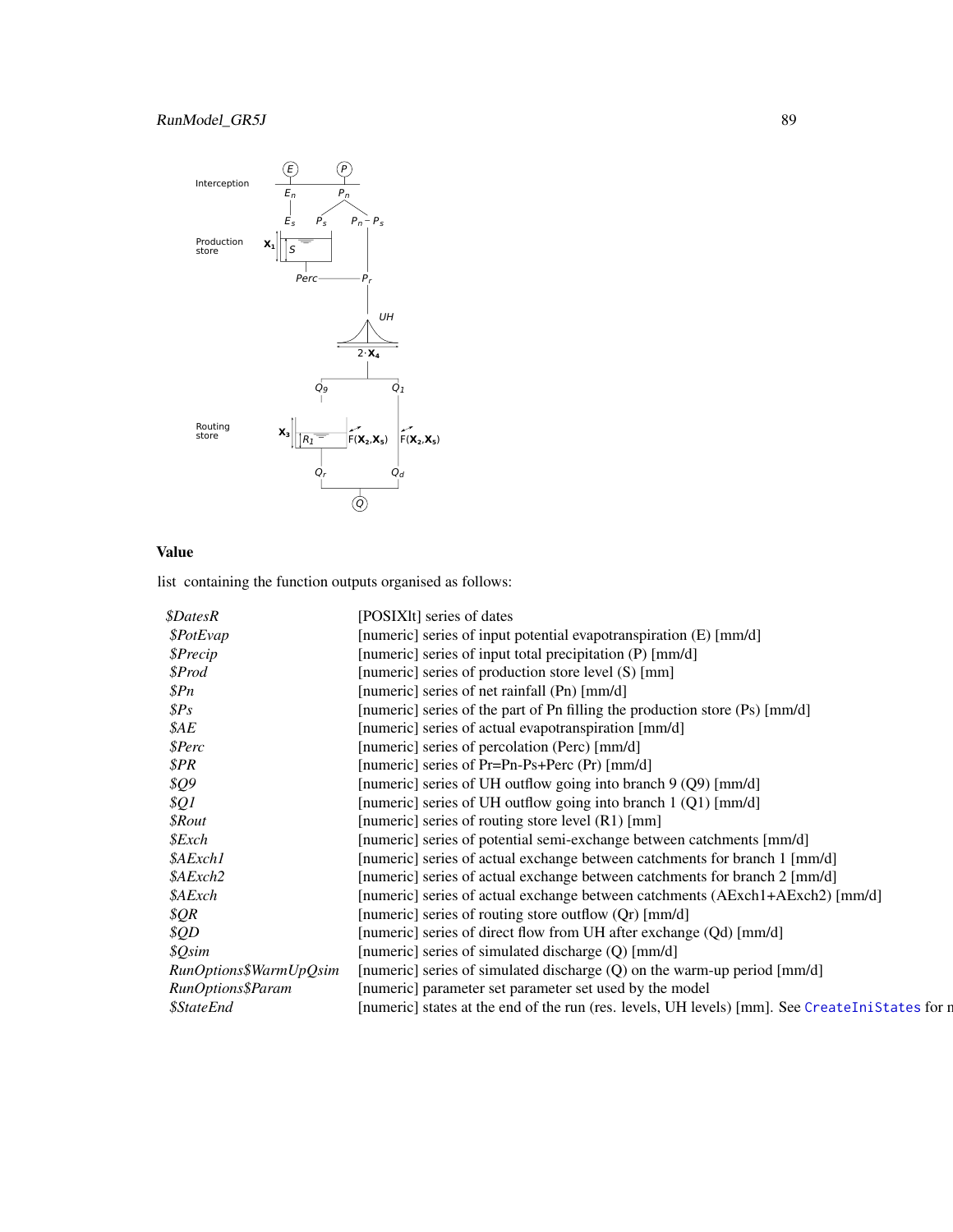<span id="page-89-0"></span>Refer to the provided references or to the package source code for further details on these model outputs.

#### Author(s)

Laurent Coron, Claude Michel, Nicolas Le Moine, Olivier Delaigue, Guillaume Thirel

## References

Le Moine, N. (2008). Le bassin versant de surface vu par le souterrain : une voie d'amélioration des performances et du réalisme des modèles pluie-débit ? PhD thesis (in French), UPMC - Cemagref Antony, Paris, France.

Pushpalatha, R., Perrin, C., Le Moine, N., Mathevet, T. and Andréassian, V. (2011). A downward structural sensitivity analysis of hydrological models to improve low-flow simulation. Journal of Hydrology, 411(1-2), 66-76, doi: [10.1016/j.jhydrol.2011.09.034.](https://doi.org/10.1016/j.jhydrol.2011.09.034)

## See Also

[RunModel\\_GR4J](#page-81-0), [RunModel\\_GR6J](#page-90-0), [RunModel\\_CemaNeigeGR5J](#page-67-0), [CreateInputsModel](#page-25-0), [CreateRunOptions](#page-28-0), [CreateIniStates](#page-16-0).

```
library(airGR)
```

```
## loading catchment data
data(L0123001)
## preparation of the InputsModel object
InputsModel <- CreateInputsModel(FUN_MOD = RunModel_GR5J, DatesR = BasinObs$DatesR,
                                 Precip = BasinObs$P, PotEvap = BasinObs$E)
## run period selection
Ind_Run <- seq(which(format(BasinObs$DatesR, format = "%Y-%m-%d")=="1990-01-01"),
               which(format(BasinObs$DatesR, format = "%Y-%m-%d")=="1999-12-31"))
## preparation of the RunOptions object
RunOptions <- CreateRunOptions(FUN_MOD = RunModel_GR5J,
                               InputsModel = InputsModel, IndPeriod_Run = Ind_Run)
## simulation
Param <- c(X1 = 245.918, X2 = 1.027, X3 = 90.017, X4 = 2.198, X5 = 0.434)
OutputsModel <- RunModel_GR5J(InputsModel = InputsModel,
                              RunOptions = RunOptions, Param = Param)
## results preview
plot(OutputsModel, Qobs = BasinObs$Qmm[Ind_Run])
## efficiency criterion: Nash-Sutcliffe Efficiency
InputsCrit <- CreateInputsCrit(FUN_CRIT = ErrorCrit_NSE, InputsModel = InputsModel,
                                RunOptions = RunOptions, Obs = BasinObs$Qmm[Ind_Run])
```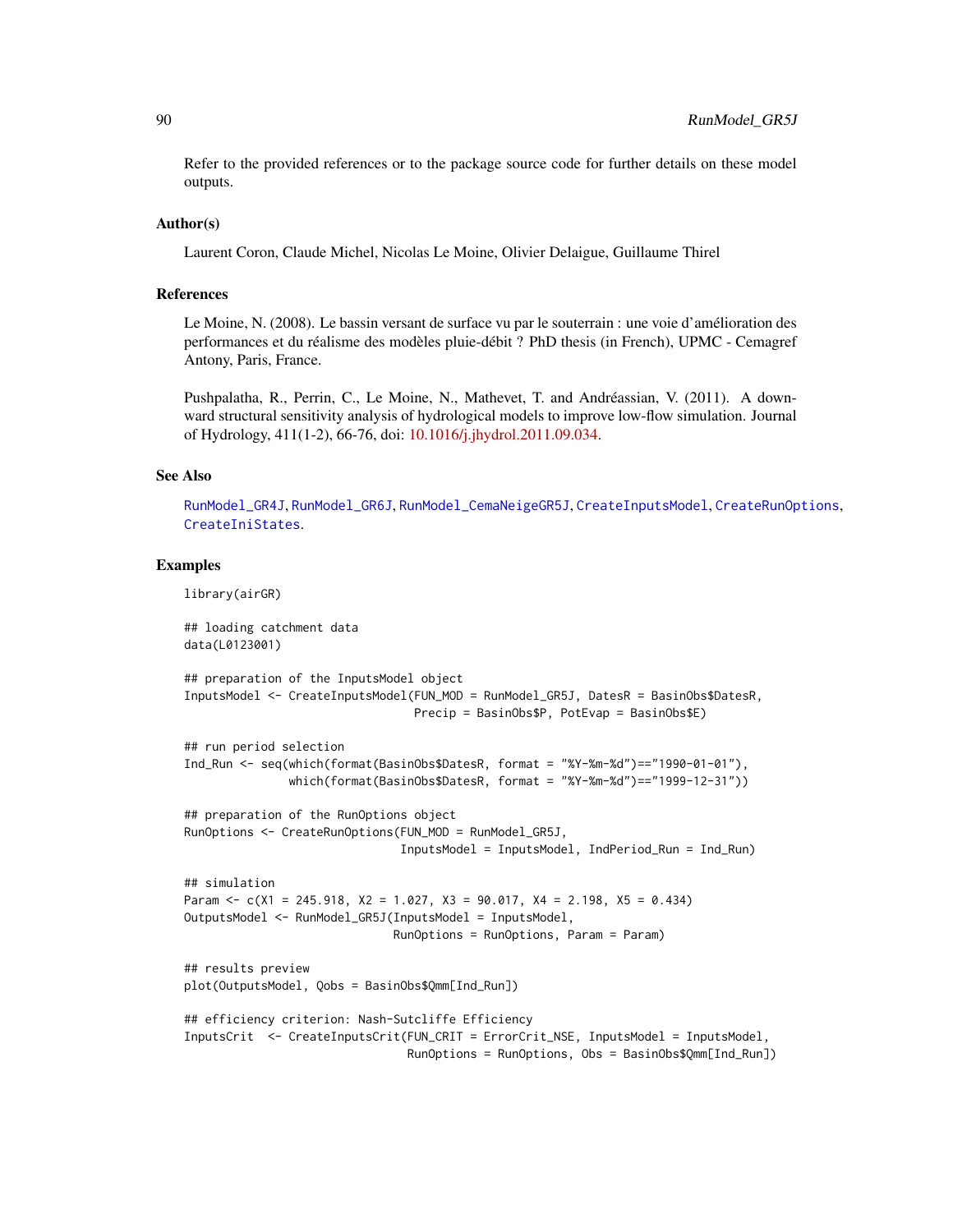# <span id="page-90-1"></span>RunModel\_GR6J 91

OutputsCrit <- ErrorCrit\_NSE(InputsCrit = InputsCrit, OutputsModel = OutputsModel)

<span id="page-90-0"></span>RunModel\_GR6J *Run with the GR6J hydrological model*

# Description

Function which performs a single run for the GR6J daily lumped model over the test period.

# Usage

RunModel\_GR6J(InputsModel, RunOptions, Param)

# Arguments

| InputsModel |                                                                | [object of class <i>InputsModel</i> ] see CreateInputsModel for details                                                                                                                                                                   |
|-------------|----------------------------------------------------------------|-------------------------------------------------------------------------------------------------------------------------------------------------------------------------------------------------------------------------------------------|
| RunOptions  |                                                                | [object of class <i>RunOptions</i> ] see CreateRunOptions for details                                                                                                                                                                     |
| Param       |                                                                | [numeric] vector of 6 parameters                                                                                                                                                                                                          |
|             | GR6J X1<br>GR6J X2<br>GR6J X3<br>GR6J X4<br>GR6J X5<br>GR6J X6 | production store capacity [mm]<br>intercatchment exchange coefficient [mm/d]<br>routing store capacity [mm]<br>unit hydrograph time constant [d]<br>intercatchment exchange threshold [-]<br>exponential store depletion coefficient [mm] |
|             |                                                                |                                                                                                                                                                                                                                           |

# Details

For further details on the model, see the references section. For further details on the argument structures and initialisation options, see [CreateRunOptions](#page-28-0).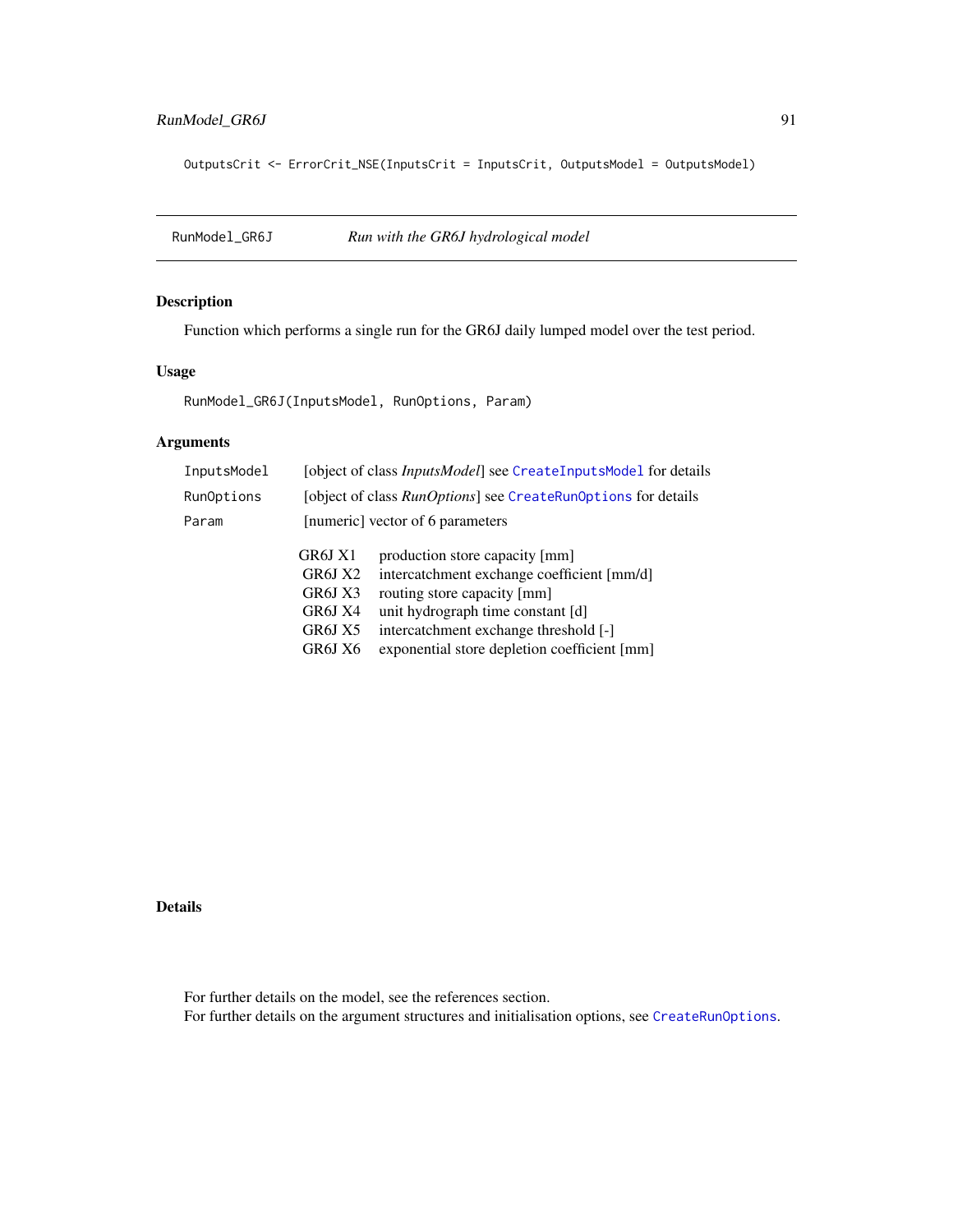<span id="page-91-0"></span>

# Value

| <i><b>\$DatesR</b></i>   | [POSIX]t] series of dates                                                                       |
|--------------------------|-------------------------------------------------------------------------------------------------|
| \$PotEvap                | [numeric] series of input potential evapotranspiration (E) [mm/d]                               |
| \$Precip                 | [numeric] series of input total precipitation (P) [mm/d]                                        |
| \$Prod                   | [numeric] series of production store level (S) [mm]                                             |
| \$Pn                     | [numeric] series of net rainfall (Pn) [mm/d]                                                    |
| $\$Ps$                   | [numeric] series of the part of Pn filling the production store (Ps) [mm/d]                     |
| \$AE                     | [numeric] series of actual evapotranspiration [mm/d]                                            |
| \$Perc                   | [numeric] series of percolation (Perc) [mm/d]                                                   |
| \$PR                     | [numeric] series of Pr=Pn-Ps+Perc (Pr) [mm/d]                                                   |
| \$Q9                     | [numeric] series of UH1 outflow $(Q9)$ [mm/d]                                                   |
| $\frac{1}{2}$            | [numeric] series of UH2 outflow (Q1) [mm/d]                                                     |
| <i><b>\$Rout</b></i>     | [numeric] series of routing store level (R1) [mm]                                               |
| \$Exch                   | [numeric] series of potential semi-exchange between catchments [mm/d]                           |
| \$AExch1                 | [numeric] series of actual exchange between catchments for branch 1 [mm/d]                      |
| \$AExch2                 | [numeric] series of actual exchange between catchments for branch 2 [mm/d]                      |
| \$AExch                  | [numeric] series of actual exchange between catchments (AExch1+AExch2) [mm/d]                   |
| \$QR\$                   | [numeric] series of routing store outflow (Qr) [mm/d]                                           |
| \$QRExp                  | [numeric] series of exponential store outflow (QrExp) [mm/d]                                    |
| \$Exp                    | [numeric] series of exponential store level (negative) (R2) [mm]                                |
| \$QD                     | [numeric] series of direct flow from UH2 after exchange (Qd) [mm/d]                             |
| \$Qsim                   | [numeric] series of simulated discharge (Q) [mm/d]                                              |
| RunOptions\$WarmUpQsim   | [numeric] series of simulated discharge $(Q)$ on the warm-up period [mm/d]                      |
| RunOptions\$Param        | [numeric] parameter set parameter set used by the model                                         |
| <i><b>\$StateEnd</b></i> | [numeric] states at the end of the run (res. levels, UH1 levels, UH2 levels) [mm]. See CreateIn |
|                          |                                                                                                 |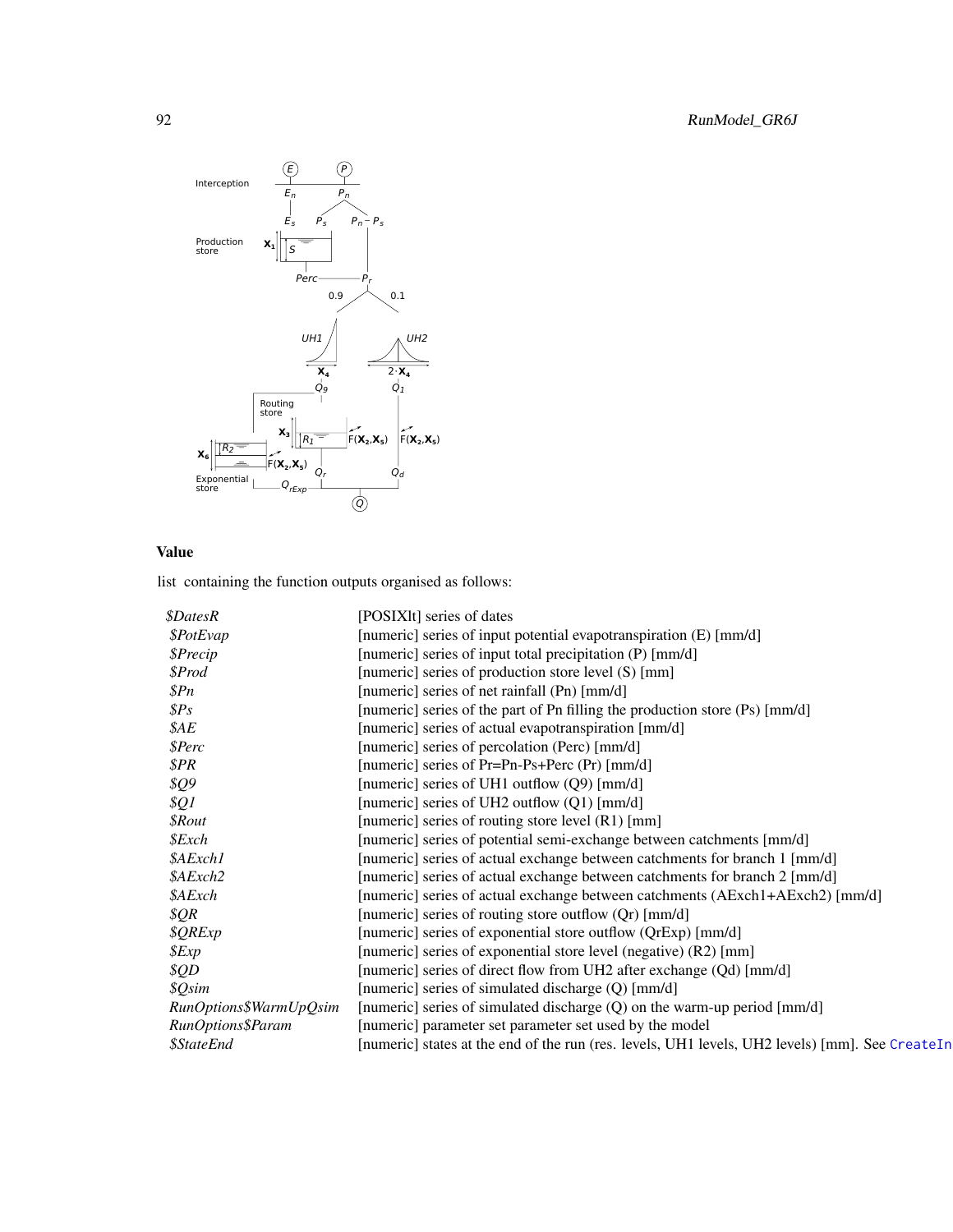<span id="page-92-0"></span>Refer to the provided references or to the package source code for further details on these model outputs.

## Author(s)

Laurent Coron, Claude Michel, Charles Perrin, Raji Pushpalatha, Nicolas Le Moine, Olivier Delaigue, Guillaume Thirel

#### References

Pushpalatha, R., Perrin, C., Le Moine, N., Mathevet, T. and Andréassian, V. (2011). A downward structural sensitivity analysis of hydrological models to improve low-flow simulation. Journal of Hydrology, 411(1-2), 66-76, doi: [10.1016/j.jhydrol.2011.09.034.](https://doi.org/10.1016/j.jhydrol.2011.09.034)

#### See Also

[RunModel\\_GR4J](#page-81-0), [RunModel\\_GR5J](#page-87-0), [RunModel\\_CemaNeigeGR6J](#page-70-0), [CreateInputsModel](#page-25-0), [CreateRunOptions](#page-28-0), [CreateIniStates](#page-16-0).

## Examples

library(airGR)

```
## loading catchment data
data(L0123001)
## preparation of the InputsModel object
InputsModel <- CreateInputsModel(FUN_MOD = RunModel_GR6J, DatesR = BasinObs$DatesR,
                                 Precip = BasinObs$P, PotEvap = BasinObs$E)
## run period selection
Ind_Run <- seq(which(format(BasinObs$DatesR, format = "%Y-%m-%d")=="1990-01-01"),
               which(format(BasinObs$DatesR, format = "%Y-%m-%d")=="1999-12-31"))
## preparation of the RunOptions object
RunOptions <- CreateRunOptions(FUN_MOD = RunModel_GR6J,
                               InputsModel = InputsModel, IndPeriod_Run = Ind_Run)
## simulation
Param \leq c(X1 = 242.257, X2 = 0.637, X3 = 53.517, X4 = 2.218, X5 = 0.424, X6 = 4.759)
OutputsModel <- RunModel_GR6J(InputsModel = InputsModel,
                             RunOptions = RunOptions, Param = Param)
## results preview
plot(OutputsModel, Qobs = BasinObs$Qmm[Ind_Run])
## efficiency criterion: Nash-Sutcliffe Efficiency
InputsCrit <- CreateInputsCrit(FUN_CRIT = ErrorCrit_NSE, InputsModel = InputsModel,
                                RunOptions = RunOptions, Obs = BasinObs$Qmm[Ind_Run])
OutputsCrit <- ErrorCrit_NSE(InputsCrit = InputsCrit, OutputsModel = OutputsModel)
```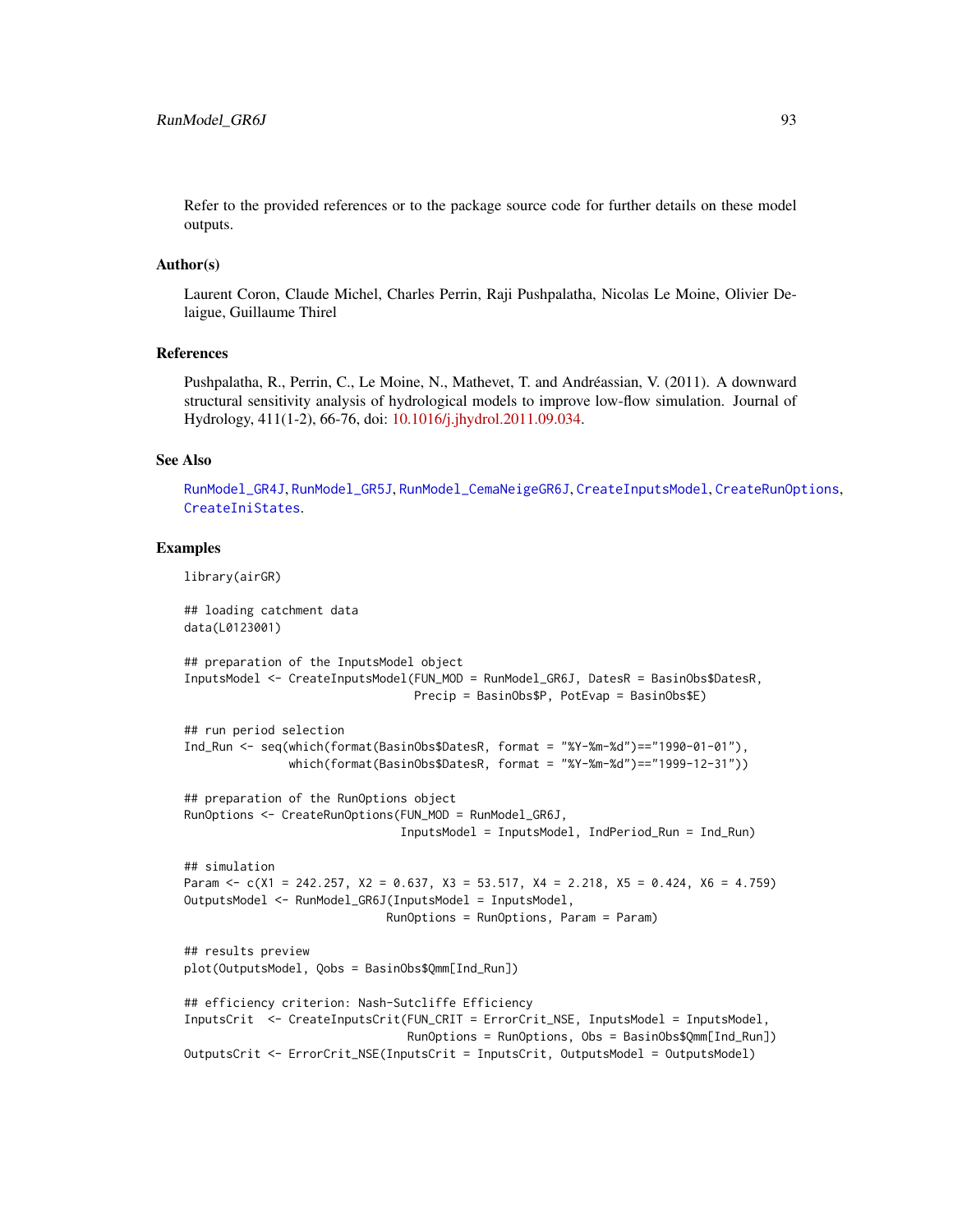<span id="page-93-0"></span>

# Description

Function which performs a single run for the Lag model over the test period.

#### Usage

RunModel\_Lag(InputsModel, RunOptions, Param, QcontribDown)

### Arguments

| [object of class <i>InputsModel</i> ] created with SD model inputs, see CreateInputsModel |
|-------------------------------------------------------------------------------------------|
| for details. The object should also contain a key OutputsModel of class CreateInputsModel |
| coming from the simulation of the downstream subcatchment runoff.                         |
| [object of class <i>RunOptions</i> ] see CreateRunOptions for details                     |
| [numeric] vector of 1 parameter                                                           |
| mean flow velocity [m/s]<br><b>Velocity</b>                                               |
|                                                                                           |

| OcontribDown | [numeric] vector or [OutputsModel] containing the time series of the runoff con- |
|--------------|----------------------------------------------------------------------------------|
|              | tribution of the downstream sub-basin                                            |

# Value

list see [RunModel\\_GR4J](#page-81-0) or [RunModel\\_CemaNeigeGR4J](#page-60-0) for details.

The list value contains an extra item named QsimDown which is a copy of the runoff contribution of the downstream sub-basin contained in argument QcontribDown in [mm/time step].

#### Author(s)

Olivier Delaigue, David Dorchies, Guillaume Thirel

# See Also

[RunModel](#page-53-0), [CreateInputsModel](#page-25-0), [CreateRunOptions](#page-28-0).

```
#####################################################################
## Simulation of a reservoir with a purpose of low-flow mitigation ##
#####################################################################
## ---- preparation of the InputsModel object
## loading package and catchment data
```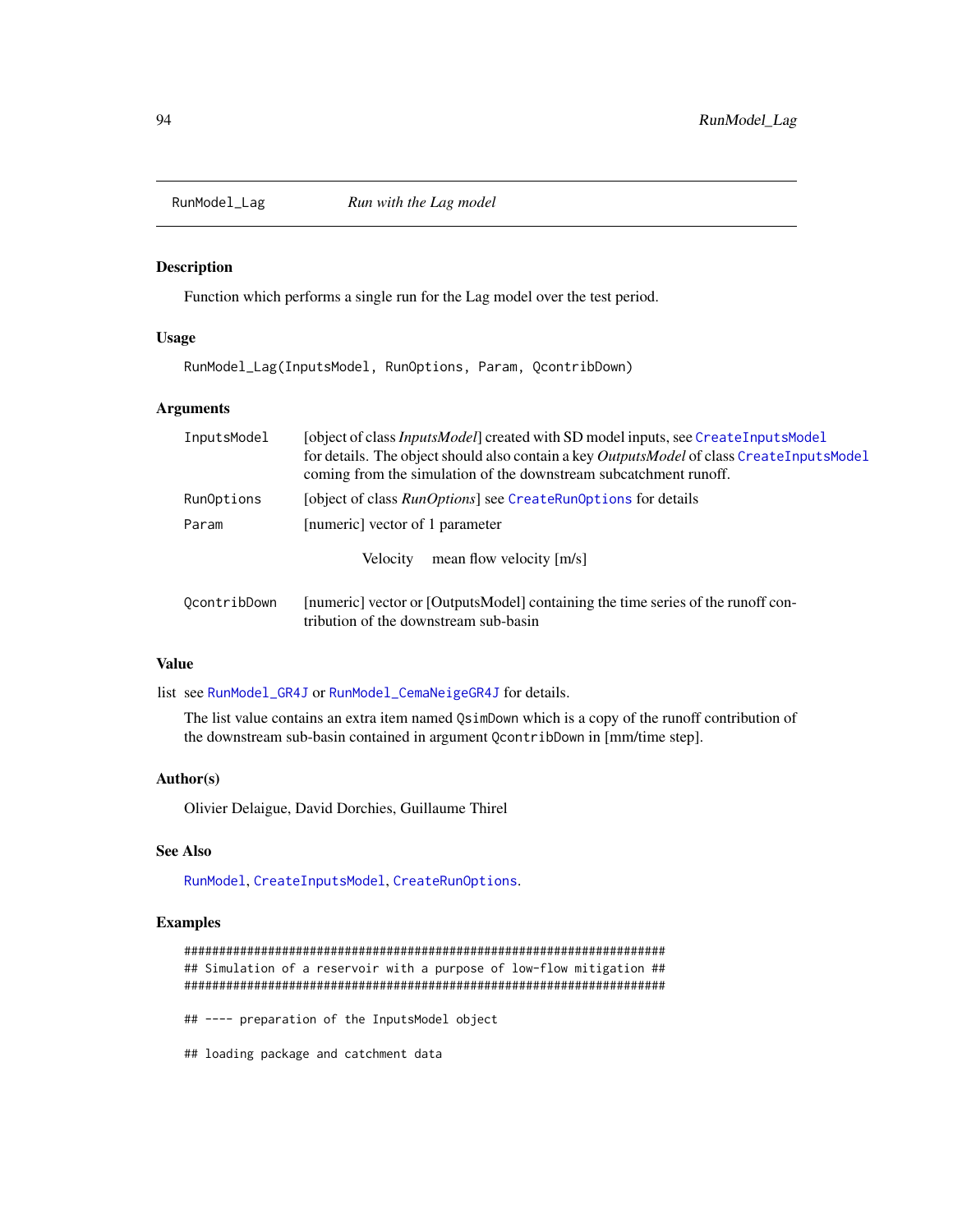```
library(airGR)
data(L0123001)
## ---- simulation of the hydrological catchment with GR4J
InputsModelDown <- CreateInputsModel(FUN_MOD = RunModel_GR4J, DatesR = BasinObs$DatesR,
                                 Precip = BasinObs$P, PotEvap = BasinObs$E)
## run period selection
Ind_Run <- seq(which(format(BasinObs$DatesR, format = "%Y-%m-%d")=="1990-01-01"),
               which(format(BasinObs$DatesR, format = "%Y-%m-%d")=="1999-12-31"))
## creation of the RunOptions object
RunOptionsDown <- CreateRunOptions(FUN_MOD = RunModel_GR4J,
                               InputsModel = InputsModelDown, IndPeriod_Run = Ind_Run)
## simulation of the runoff of the catchment with a GR4J model
Param <- c(X1 = 257.238, X2 = 1.012, X3 = 88.235, X4 = 2.208)
OutputsModelDown <- RunModel_GR4J(InputsModel = InputsModelDown,
                                  RunOptions = RunOptionsDown, Param = Param)
## ---- specifications of the reservoir
## the reservoir withdraws 1 m3/s when it's possible considering the flow observed in the basin
Qupstream <- matrix(-sapply(BasinObs$Qls / 1000 - 1, function(x) {
 min(1, max(0, x, na.rm = TRUE))}), ncol = 1)
## except between July and September when the reservoir releases 3 m3/s for low-flow mitigation
month <- as.numeric(format(BasinObs$DatesR, "%m"))
Qupstream[month >= 7 & month <= 9] <- 3Qupstream <- Qupstream * 86400 ## Conversion in m3/day
## the reservoir is not an upstream subcachment: its areas is NA
BasinAreas <- c(NA, BasinInfo$BasinArea)
## delay time between the reservoir and the catchment outlet is 2 days and the distance is 150 km
LengthHydro <- 150
## ---- simulation of the basin with the reservoir influence
InputsModelInf <- CreateInputsModel(FUN_MOD = RunModel_GR4J, DatesR = BasinObs$DatesR,
                                 Precip = BasinObs$P, PotEvap = BasinObs$E,
                                 Qupstream = Qupstream, LengthHydro = LengthHydro,
                                 BasinAreas = BasinAreas)
## creation of the RunOptions object
RunOptions <- CreateRunOptions(FUN_MOD = RunModel_GR4J,
                               InputsModel = InputsModelInf, IndPeriod_Run = Ind_Run)
## with a delay of 2 days for 150 km, the flow velocity is 75 km per day
Velocity <- (LengthHydro * 1e3 / 2) / (24 * 60 * 60) ## Conversion km/day -> m/s
## run the lag model which routes precipitation-runoff model and upstream flows
```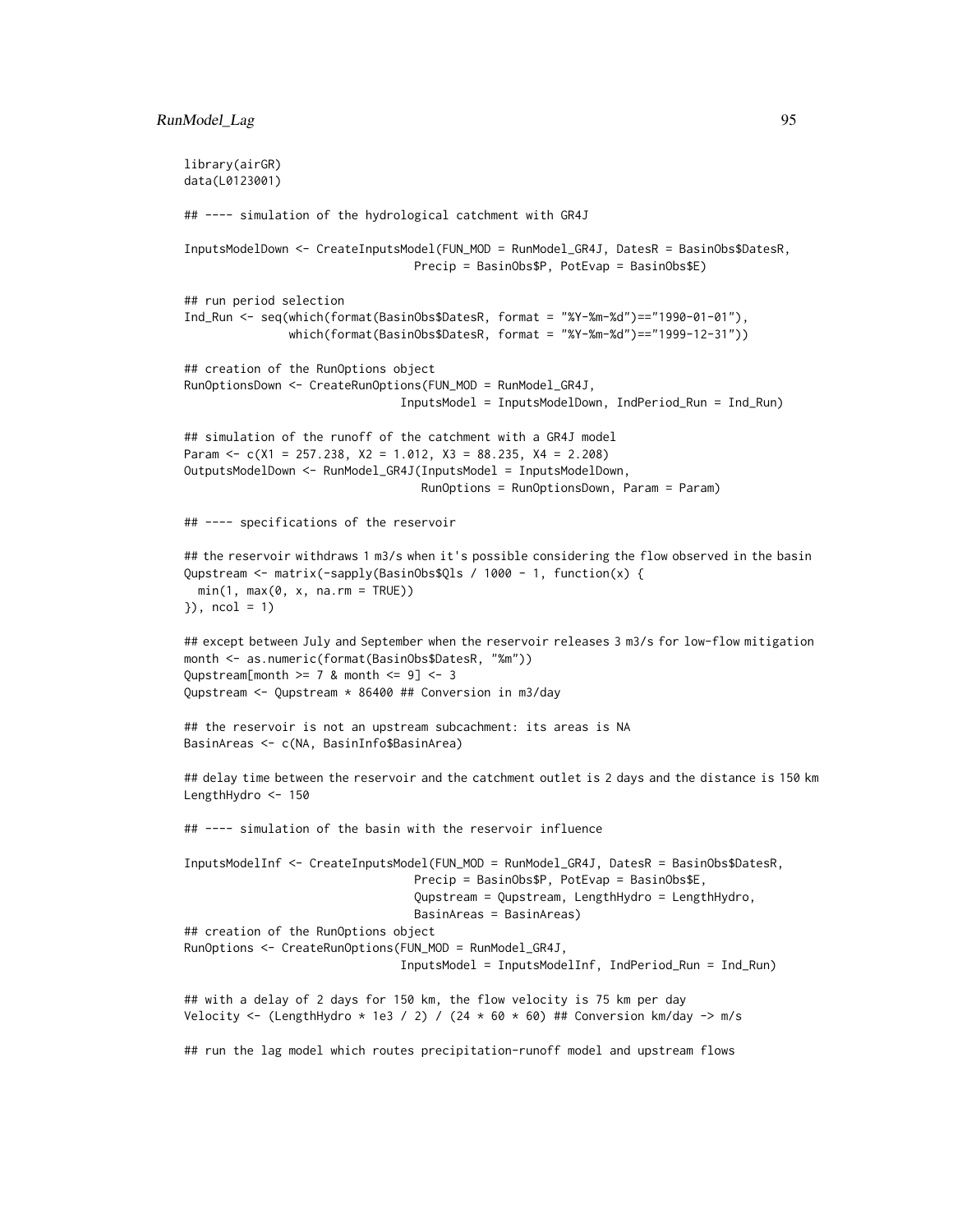```
OutputsModel <- RunModel_Lag(InputsModel = InputsModelInf,
                             RunOptions = RunOptions,
                             Param = Velocity,
                             QcontribDown = OutputsModelDown)
```
## results preview of comparison between naturalised (observed) and influenced flow (simulated) plot(OutputsModel, Qobs = OutputsModel\$QsimDown)

<span id="page-95-1"></span>SeriesAggreg *Conversion of time series to another time step (aggregation only) and regime computation*

#### <span id="page-95-0"></span>Description

Conversion of time series to another time step (aggregation only) and regime computation. Warning: on the aggregated outputs, the dates correspond to the beginning of the time step (e.g. for daily time series 2005-03-01 00:00 = value for period 2005-03-01 00:00 - 2005-03-01 23:59)

(e.g. for monthly time series 2005-03-01 00:00 = value for period 2005-03-01 00:00 - 2005-03-31 23:59)

(e.g. for yearly time series 2005-03-01 00:00 = value for period 2005-03-01 00:00 - 2006-02-28 23:59)

#### Usage

```
## S3 method for class 'data.frame'
SeriesAggreg(x,
             Format,
             ConvertFun,
             TimeFormat = NULL,
             NewTimeFormat = NULL,
             YearFirstMonth = 1,
             TimeLag = 0,
             ...)
## S3 method for class 'list'
SeriesAggreg(x,
             Format,
             ConvertFun,
             NewTimeFormat = NULL,
             simplify = FALSE,
             except = NULL,recursive = TRUE,
             ...)
## S3 method for class 'InputsModel'
SeriesAggreg(x, Format, ...)
```
<span id="page-95-2"></span>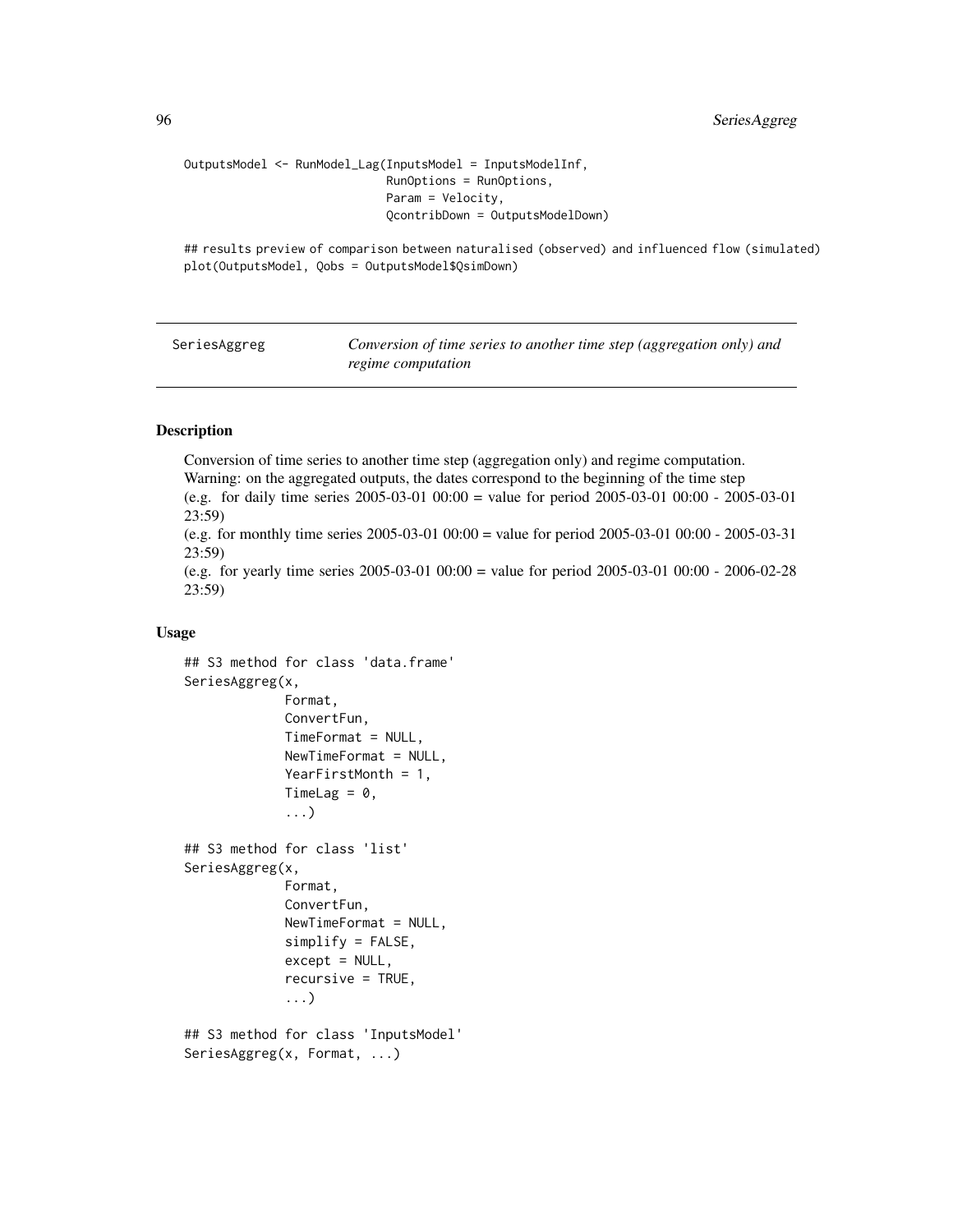```
## S3 method for class 'OutputsModel'
SeriesAggreg(x, Format, ...)
```
# Arguments

| X              | [InputsModel], [OutputsModel], [list] or [data.frame] containing the vector of<br>dates $(POSIXt)$ and the time series of numeric values                                                                                        |
|----------------|---------------------------------------------------------------------------------------------------------------------------------------------------------------------------------------------------------------------------------|
| Format         | [character] output time step format (i.e. yearly times series: "%Y", monthly<br>time series: "%Y%m", daily time series: "%Y%m%d", monthly regimes: "%m", daily<br>regimes: "%d")                                                |
| TimeFormat     | (deprecated) [character] input time step format (i.e. "hourly", "daily", "monthly"<br>or "yearly"). Use the x argument instead                                                                                                  |
| NewTimeFormat  | (deprecated) [character] output time step format (i.e. "hourly", "daily", "monthly"<br>or "yearly"). Use the Format argument instead                                                                                            |
| ConvertFun     | [character] names of aggregation functions (e.g. for P[mm], T[degC], Q[mm]:<br>ConvertFun = $c("sum", "mean", "sum")$ or name of aggregation function to<br>apply to all elements if the parameter 'x' is a [list]. See details |
| YearFirstMonth | (optional) [numeric] integer used when Format = "%Y" to set when the starting<br>month of the year (e.g. 01 for calendar year or 09 for hydrological year starting<br>in September)                                             |
| TimeLag        | (optional) [numeric] numeric indicating a time lag (in seconds) for the time se-<br>ries aggregation (especially useful to aggregate hourly time series into daily time<br>series)                                              |
| simplify       | (optional) [boolean] if set to TRUE, a data. frame is returned instead of a list.<br>Embedded lists are then ignored. $(default = FALSE)$                                                                                       |
| except         | (optional) [character] the name of the items to skip in the aggregation (default =<br>NULL)                                                                                                                                     |
| recursive      | (optional) [boolean] if set to FALSE, embedded lists and dataframes are not ag-<br>$gregated (default = TRUE)$                                                                                                                  |
| .              | Arguments passed to SeriesAggreg. list and then to SeriesAggreg. data. frame                                                                                                                                                    |

# Details

[SeriesAggreg.InputsModel](#page-95-0) and [SeriesAggreg.OutputsModel](#page-95-0) call [SeriesAggreg.list](#page-95-0) which itself calls [SeriesAggreg.data.frame](#page-95-0). So, all arguments passed to any [SeriesAggreg](#page-95-1) method will be passed to [SeriesAggreg.data.frame](#page-95-0).

Argument ConvertFun also supports quantile calculation by using the syntax "Q[nn]" with [nn] the requested percentile. E.g. use "Q90" for calculating 90th percentile in the aggregation. The formula used is:  $quantile(x, probes = perc / 100, type = 8, na. rm = TRUE).$ 

As there are multiple ways to take into account missing values in aggregation functions, NAs are not supported by SeriesAggreg and it provides NA values when NAs are present in the x input.

## Value

POSIXct+numeric data.frame containing a vector of aggregated dates (POSIXct) and time series values numeric)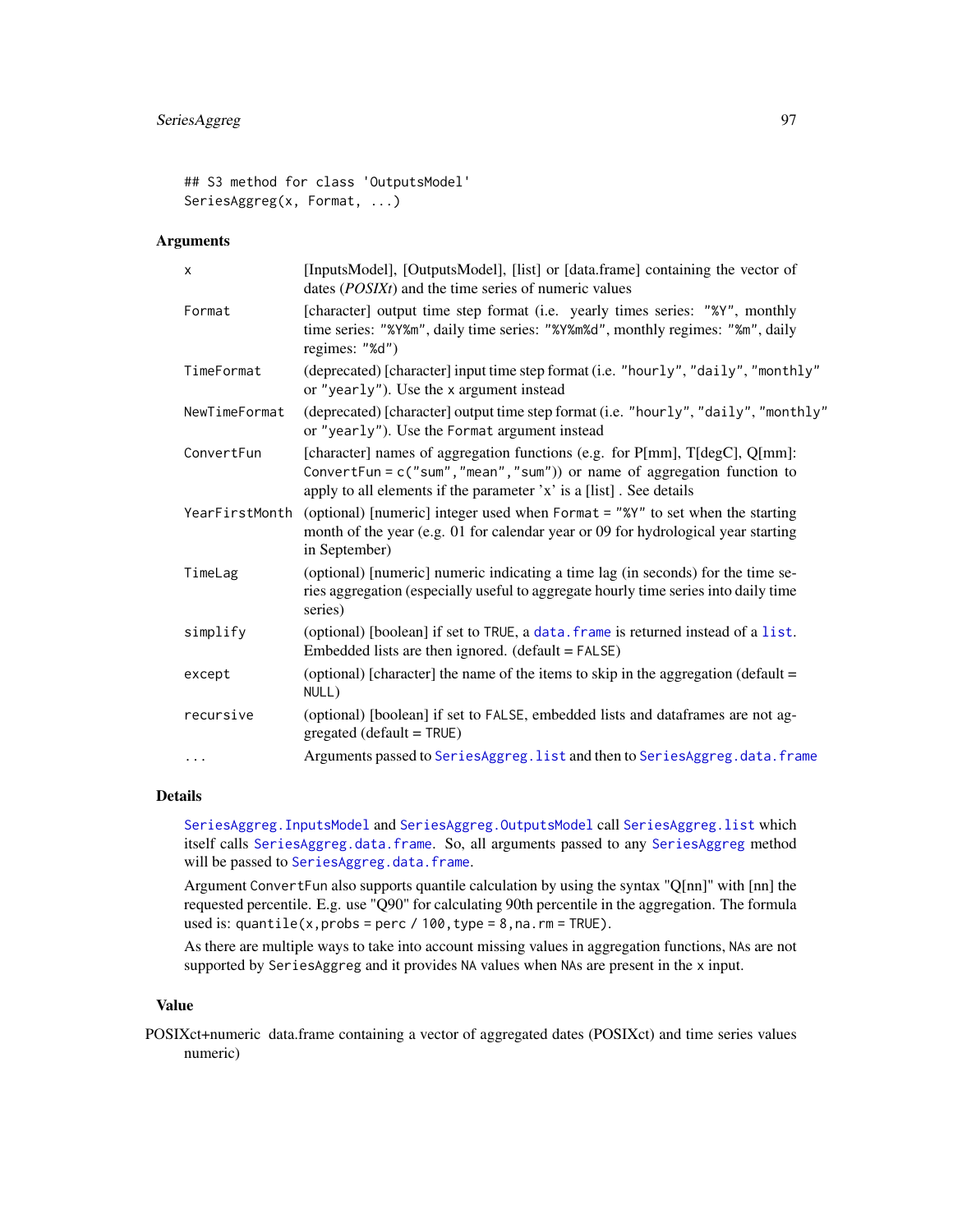#### Author(s)

Olivier Delaigue, David Dorchies

### Examples

```
library(airGR)
## loading catchment data
data(L0123002)
## preparation of the initial time series data frame at the daily time step
TabSeries <- BasinObs[, c("DatesR", "P", "E", "T", "Qmm")]
## monthly time series
NewTabSeries <- SeriesAggreg(TabSeries,
                             Format = "%Y%m",
                             ConvertFun = c("sum", "sum", "mean", "sum"))
str(NewTabSeries)
## monthly regimes
NewTabSeries <- SeriesAggreg(TabSeries,
                             Format = "%m",
                             ConvertFun = c("sum", "sum", "mean", "sum"))
str(NewTabSeries)
```

```
## conversion of InputsModel
example("RunModel_GR2M")
```

```
## monthly regimes on OutputsModel object
SimulatedMonthlyRegime <- SeriesAggreg(OutputsModel, Format = "%m")
str(SimulatedMonthlyRegime)
```
TransfoParam *Transformation of the parameters using the provided function*

#### Description

Function which transforms model parameters using the provided function (from raw to transformed parameters and vice versa).

# Usage

```
## Generic function
TransfoParam(ParamIn, Direction, FUN_TRANSFO)
## Specific functions
```
TransfoParam\_GR1A(ParamIn, Direction) TransfoParam\_GR2M(ParamIn, Direction)

<span id="page-97-0"></span>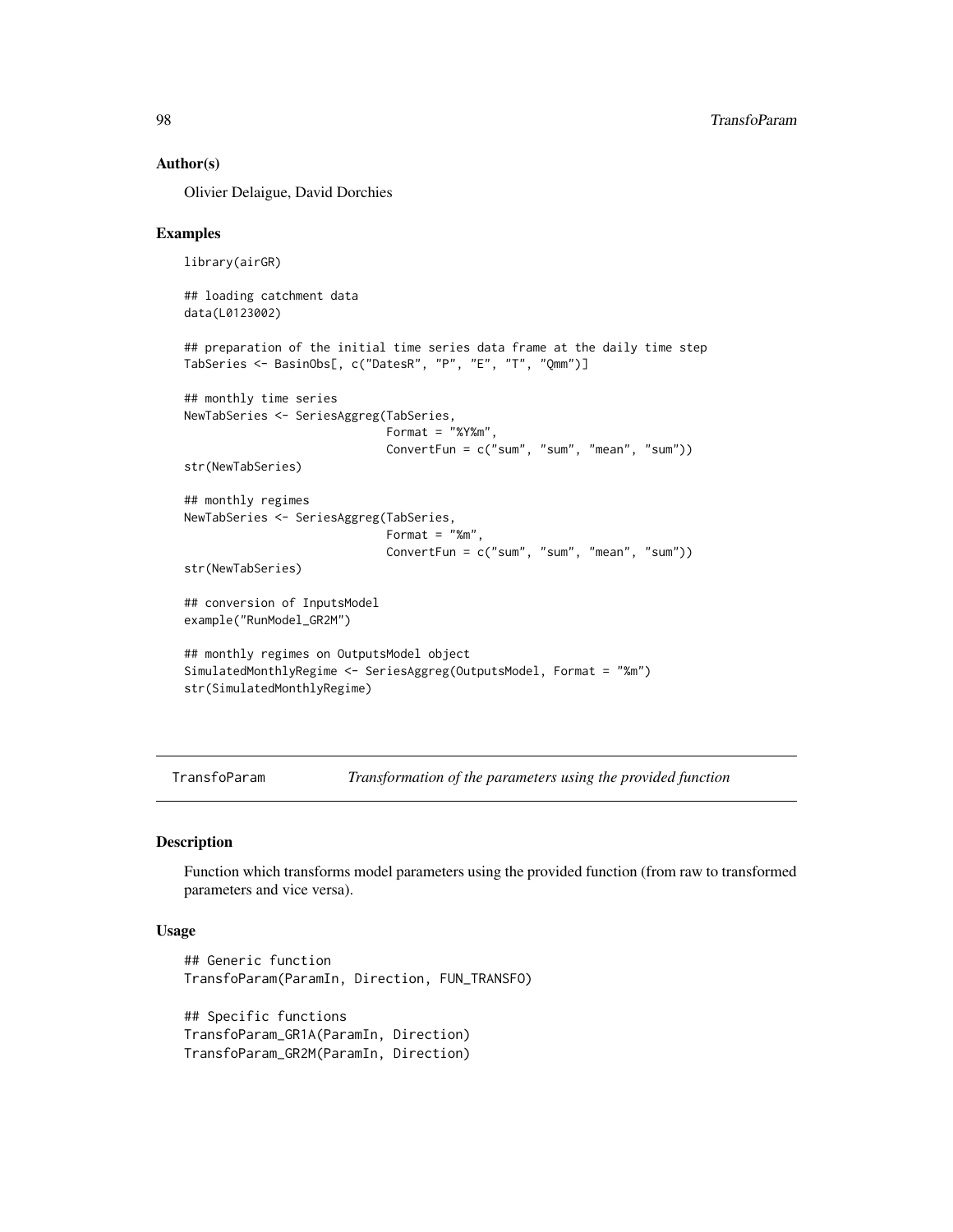# TransfoParam 99

```
TransfoParam_GR4J(ParamIn, Direction)
TransfoParam_GR5J(ParamIn, Direction)
TransfoParam_GR6J(ParamIn, Direction)
TransfoParam_GR4H(ParamIn, Direction)
TransfoParam_GR5H(ParamIn, Direction)
TransfoParam_CemaNeige(ParamIn, Direction)
TransfoParam_CemaNeigeHyst(ParamIn, Direction)
```
#### Arguments

| ParamIn     | [numeric] vector or matrix of parameter sets (sets in line, parameter values in<br>column)                          |
|-------------|---------------------------------------------------------------------------------------------------------------------|
| Direction   | [character] direction of the transformation: use "RT" for Raw -> Transformed<br>and "TR" for Transformed $\geq$ Raw |
| FUN TRANSFO | [function] model parameters transformation function (e.g. TransfoParam_GR4J,<br>TransfoParam_CemaNeige)             |

# Details

The transformation functions proposed in airGR for calibrating the GR models result from numerous testings at INRAE-Antony (HYCAR Research Unit, France). The proposed transformations were obtained with the Calibration\_Michel algorithm and may differ for the same parameter of different models (e.g. X5 in GR5J and GR6J).

# Value

*ParamOut* [numeric] matrix of parameter sets (sets in line, parameter values in column)

#### Author(s)

Laurent Coron, Olivier Delaigue

```
library(airGR)
## --- generic function
## transformation Raw -> Transformed for the GR4J model
Xraw \leq -\text{matrix}(c(+221.41, -3.63, +30.00, +1.37,+347.23, -1.03, +60.34, +1.76,
                  +854.06, -0.10, +148.41, +2.34),
                  ncol = 4, byrow = TRUE)
Xtran <- TransfoParam(ParamIn = Xraw, Direction = "RT", FUN_TRANSFO = TransfoParam_GR4J)
## transformation Transformed -> Raw for the GR4J model
Xtran <- matrix(c(+3.60, -2.00, +3.40, -9.10,
                  +3.90, -0.90, +4.10, -8.70,
                  +4.50, -0.10, +5.00, -8.10),
                  ncol = 4, byrow = TRUE)
```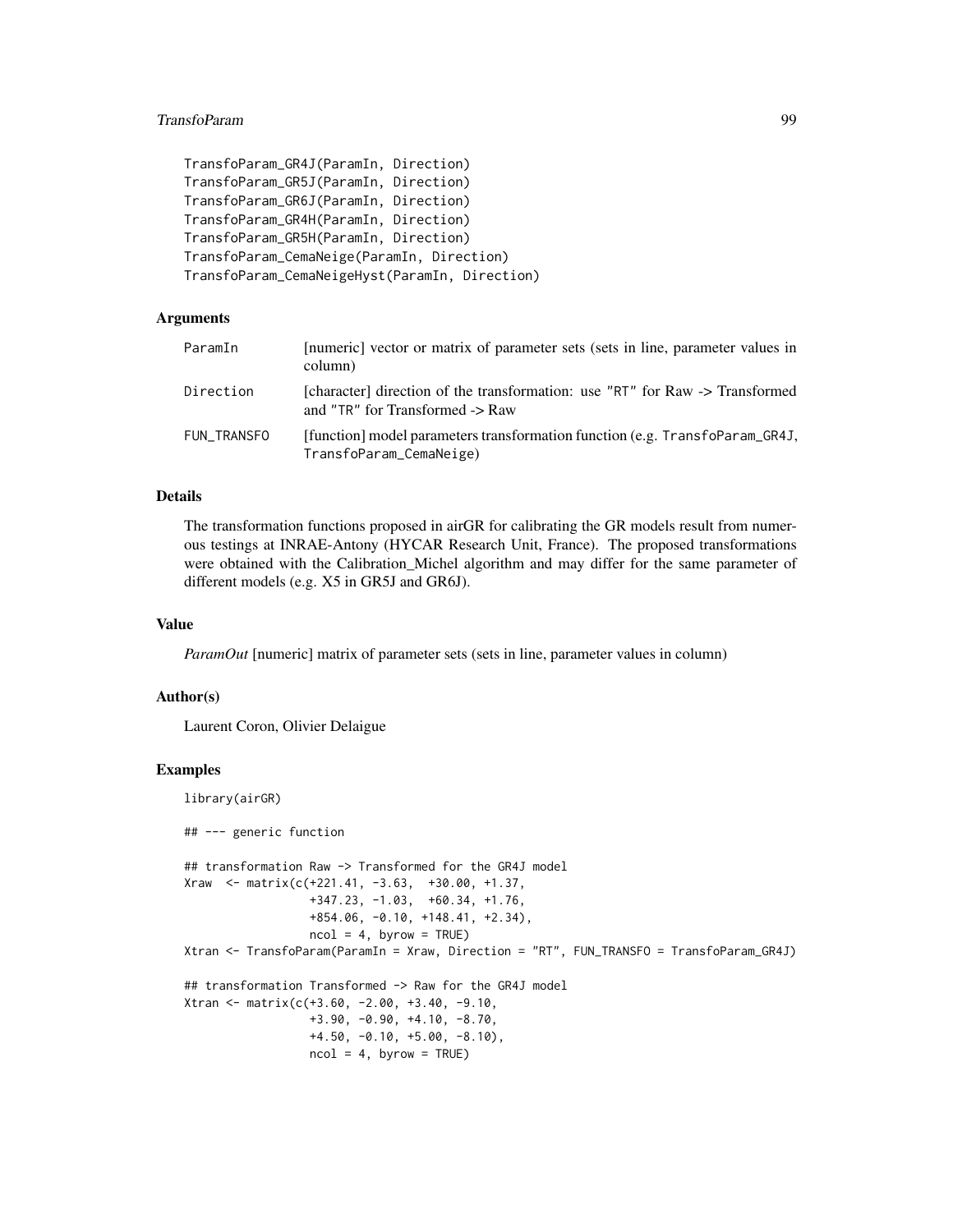```
Xraw <- TransfoParam(ParamIn = Xtran, Direction = "TR", FUN_TRANSFO = TransfoParam_GR4J)
## --- specific function
## transformation Raw -> Transformed for the GR4J model
Xraw <- matrix(c(+221.41, -3.63, +30.00, +1.37,
                 +347.23, -1.03, +60.34, +1.76,
                 +854.06, -0.10, +148.41, +2.34),
                 ncol = 4, byrow = TRUE)
Xtran <- TransfoParam_GR4J(ParamIn = Xraw , Direction = "RT")
## transformation Transformed -> Raw for the GR4J model
Xtran <- matrix(c(+3.60, -2.00, +3.40, -9.10,
                 +3.90, -0.90, +4.10, -8.70,
                 +4.50, -0.10, +5.00, -8.10),
                 ncol = 4, byrow = TRUE)
Xraw <- TransfoParam_GR4J(ParamIn = Xtran, Direction = "TR")
```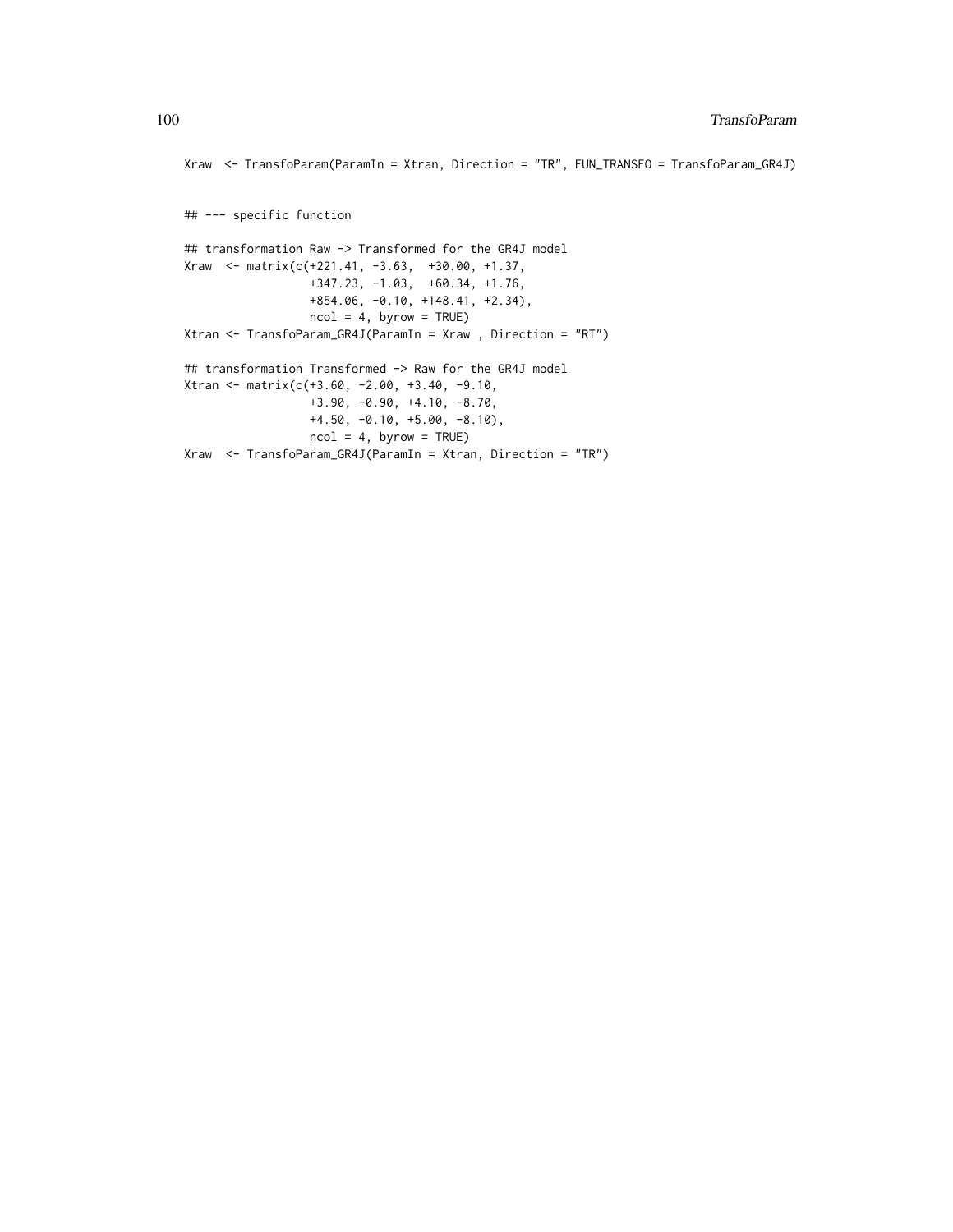# **Index**

∗ GR4J airGR, [3](#page-2-0) ∗ calibration airGR, [3](#page-2-0) ∗ efficiency criterion airGR, [3](#page-2-0) ∗ hydrology airGR, [3](#page-2-0) ∗ model airGR, [3](#page-2-0) [.InputsModel *(*CreateInputsModel*)*, [26](#page-25-1) airGR, [3](#page-2-0) axis, *[51](#page-50-0)* axis.POSIXct, *[51](#page-50-0)* BasinInfo, [5,](#page-4-0) *[7](#page-6-0)* BasinObs, *[6](#page-5-0)*, [6](#page-5-0) Calibration, *[3](#page-2-0)*, [7,](#page-6-0) *[11](#page-10-0)*, *[14](#page-13-0)* Calibration\_Michel, *[4](#page-3-0)*, *[8](#page-7-0)*, [9,](#page-8-0) *[47](#page-46-0)* CreateCalibOptions, *[3,](#page-2-0) [4](#page-3-0)*, *[8](#page-7-0)*, *[10,](#page-9-0) [11](#page-10-0)*, [12,](#page-11-0) *[23](#page-22-0)*, *[25](#page-24-0)*, *[28](#page-27-0)*, *[32](#page-31-0)*, *[47](#page-46-0)*, *[57](#page-56-0)* CreateErrorCrit\_GAPX, [15,](#page-14-0) *[25](#page-24-0)* CreateIniStates, [17,](#page-16-1) *[30–](#page-29-0)[32](#page-31-0)*, *[55–](#page-54-1)[57](#page-56-0)*, *[60](#page-59-0)*, *[63](#page-62-0)*, *[66,](#page-65-0) [67](#page-66-0)*, *[70](#page-69-0)*, *[73](#page-72-0)*, *[78,](#page-77-0) [79](#page-78-0)*, *[81](#page-80-0)*, *[83,](#page-82-0) [84](#page-83-0)*, *[87](#page-86-0)*, *[89,](#page-88-0) [90](#page-89-0)*, *[92,](#page-91-0) [93](#page-92-0)* CreateInputsCrit, *[3,](#page-2-0) [4](#page-3-0)*, *[8](#page-7-0)*, *[10,](#page-9-0) [11](#page-10-0)*, *[16](#page-15-0)*, [20,](#page-19-0) *[25](#page-24-0)*, *[28](#page-27-0)*, *[30](#page-29-0)*, *[32](#page-31-0)*, *[35–](#page-34-0)[37](#page-36-0)*, *[39](#page-38-0)*, *[41](#page-40-0)*, *[43](#page-42-0)* CreateInputsCrit\_Lavenne, [24](#page-23-0) CreateInputsModel, *[3,](#page-2-0) [4](#page-3-0)*, *[8](#page-7-0)*, *[10,](#page-9-0) [11](#page-10-0)*, *[14](#page-13-0)*, *[17,](#page-16-1) [18](#page-17-0)*, *[20](#page-19-0)*, *[23](#page-22-0)[–25](#page-24-0)*, [26,](#page-25-1) *[30](#page-29-0)*, *[32](#page-31-0)*, *[34](#page-33-0)*, *[45,](#page-44-1) [46](#page-45-0)*, *[54](#page-53-1)[–58](#page-57-1)*, *[60,](#page-59-0) [61](#page-60-1)*, *[63](#page-62-0)*, *[65](#page-64-1)*, *[67,](#page-66-0) [68](#page-67-1)*, *[70](#page-69-0)*, *[72](#page-71-0)*, *[74](#page-73-0)[–77](#page-76-0)*, *[79](#page-78-0)[–82](#page-81-1)*, *[84,](#page-83-0) [85](#page-84-0)*, *[87,](#page-86-0) [88](#page-87-1)*, *[90,](#page-89-0) [91](#page-90-1)*, *[93,](#page-92-0) [94](#page-93-0)* CreateRunOptions, *[3,](#page-2-0) [4](#page-3-0)*, *[6](#page-5-0)*, *[8](#page-7-0)*, *[10,](#page-9-0) [11](#page-10-0)*, *[17,](#page-16-1) [18](#page-17-0)*, *[20](#page-19-0)*, *[23](#page-22-0)[–25](#page-24-0)*, *[28](#page-27-0)*, [29,](#page-28-1) *[46](#page-45-0)*, *[54–](#page-53-1)[60](#page-59-0)*, *[62,](#page-61-0) [63](#page-62-0)*, *[65](#page-64-1)*, *[67](#page-66-0)[–70](#page-69-0)*, *[72](#page-71-0)*, *[74–](#page-73-0)[77](#page-76-0)*, *[79–](#page-78-0)[82](#page-81-1)*, *[84,](#page-83-0) [85](#page-84-0)*, *[87,](#page-86-0) [88](#page-87-1)*, *[90,](#page-89-0) [91](#page-90-1)*, *[93,](#page-92-0) [94](#page-93-0)*

data.frame, *[97](#page-96-0)*

DataAltiExtrapolation\_Valery, *[28](#page-27-0)*, [33](#page-32-0) ErrorCrit, *[3](#page-2-0)*, *[8](#page-7-0)*, *[22](#page-21-0)[–25](#page-24-0)*, [35,](#page-34-0) *[38](#page-37-0)*, *[40](#page-39-0)* ErrorCrit\_KGE, *[16](#page-15-0)*, *[24](#page-23-0)*, *[35,](#page-34-0) [36](#page-35-0)*, [37,](#page-36-0) *[40](#page-39-0)*, *[42](#page-41-0)*, *[44](#page-43-0)* ErrorCrit\_KGE2, *[16](#page-15-0)*, *[36](#page-35-0)*, *[38](#page-37-0)*, [39,](#page-38-0) *[42](#page-41-0)*, *[44](#page-43-0)* ErrorCrit\_NSE, *[4](#page-3-0)*, *[8](#page-7-0)*, *[10](#page-9-0)*, *[16](#page-15-0)*, *[20](#page-19-0)*, *[22](#page-21-0)*, *[24](#page-23-0)*, *[35,](#page-34-0) [36](#page-35-0)*, *[38](#page-37-0)*, *[40](#page-39-0)*, [41,](#page-40-0) *[44](#page-43-0)* ErrorCrit\_RMSE, *[8](#page-7-0)*, *[10,](#page-9-0) [11](#page-10-0)*, *[16](#page-15-0)*, *[20](#page-19-0)*, *[22](#page-21-0)*, *[25](#page-24-0)*, *[35,](#page-34-0) [36](#page-35-0)*, *[38](#page-37-0)*, *[40](#page-39-0)*, *[42](#page-41-0)*, [43](#page-42-0) exampleSimPlot *(*plot*)*, [51](#page-50-0) Imax, *[32](#page-31-0)*, [45,](#page-44-1) *[59](#page-58-0)*, *[67](#page-66-0)*, *[85](#page-84-0)*, *[87](#page-86-0)* L0123001 *(*BasinObs*)*, [6](#page-5-0) L0123002 *(*BasinObs*)*, [6](#page-5-0) L0123003 *(*BasinObs*)*, [6](#page-5-0) layout, *[52](#page-51-0)* list, *[97](#page-96-0)* Param\_Sets\_GR4J, [47](#page-46-0) PE\_Oudin, [49](#page-48-0) plot, [51](#page-50-0) RunModel, *[3](#page-2-0)*, *[8](#page-7-0)*, *[10](#page-9-0)*, *[14](#page-13-0)*, *[23](#page-22-0)*, *[25](#page-24-0)*, *[28](#page-27-0)*, *[32](#page-31-0)*, [54,](#page-53-1) *[94](#page-93-0)* RunModel\_CemaNeige, *[4](#page-3-0)*, [55,](#page-54-1) *[60](#page-59-0)*, *[63](#page-62-0)*, *[67](#page-66-0)*, *[70](#page-69-0)*, *[74](#page-73-0)* RunModel\_CemaNeigeGR4H, *[4](#page-3-0)*, [58,](#page-57-1) *[67](#page-66-0)*, *[81](#page-80-0)* RunModel\_CemaNeigeGR4J, *[4](#page-3-0)*, *[8](#page-7-0)*, *[10](#page-9-0)*, *[12](#page-11-0)*, *[29](#page-28-1)*, *[34,](#page-33-0) [35](#page-34-0)*, *[37](#page-36-0)*, *[39](#page-38-0)*, *[41](#page-40-0)*, *[43](#page-42-0)*, *[54,](#page-53-1) [55](#page-54-1)*, *[57](#page-56-0)*, *[60](#page-59-0)*, [61,](#page-60-1) *[70](#page-69-0)*, *[74](#page-73-0)*, *[84](#page-83-0)*, *[94](#page-93-0)* RunModel\_CemaNeigeGR5H, *[4](#page-3-0)*, [65,](#page-64-1) *[87](#page-86-0)* RunModel\_CemaNeigeGR5J, *[4](#page-3-0)*, *[60](#page-59-0)*, *[63](#page-62-0)*, [68,](#page-67-1) *[74](#page-73-0)*, *[90](#page-89-0)* RunModel\_CemaNeigeGR6J, *[4](#page-3-0)*, *[60](#page-59-0)*, *[63](#page-62-0)*, *[70](#page-69-0)*, [71,](#page-70-1) *[93](#page-92-0)* RunModel\_GR1A, *[4](#page-3-0)*, [75](#page-74-0) RunModel\_GR2M, *[4](#page-3-0)*, [77](#page-76-0) RunModel\_GR4H, *[4](#page-3-0)*, *[60](#page-59-0)*, [80,](#page-79-1) *[87](#page-86-0)* RunModel\_GR4J, *[4](#page-3-0)*, *[8](#page-7-0)*, *[10](#page-9-0)[–12](#page-11-0)*, *[28,](#page-27-0) [29](#page-28-1)*, *[35](#page-34-0)*, *[37](#page-36-0)*, *[39](#page-38-0)*, *[41](#page-40-0)*, *[43](#page-42-0)*, *[47](#page-46-0)*, *[54,](#page-53-1) [55](#page-54-1)*, *[59](#page-58-0)*, *[62,](#page-61-0) [63](#page-62-0)*, *[80,](#page-79-1) [81](#page-80-0)*, [82,](#page-81-1) *[90](#page-89-0)*, *[93,](#page-92-0) [94](#page-93-0)* RunModel\_GR5H, *[4](#page-3-0)*, *[30](#page-29-0)*, *[46](#page-45-0)*, *[65](#page-64-1)*, *[67](#page-66-0)*, [85](#page-84-0)